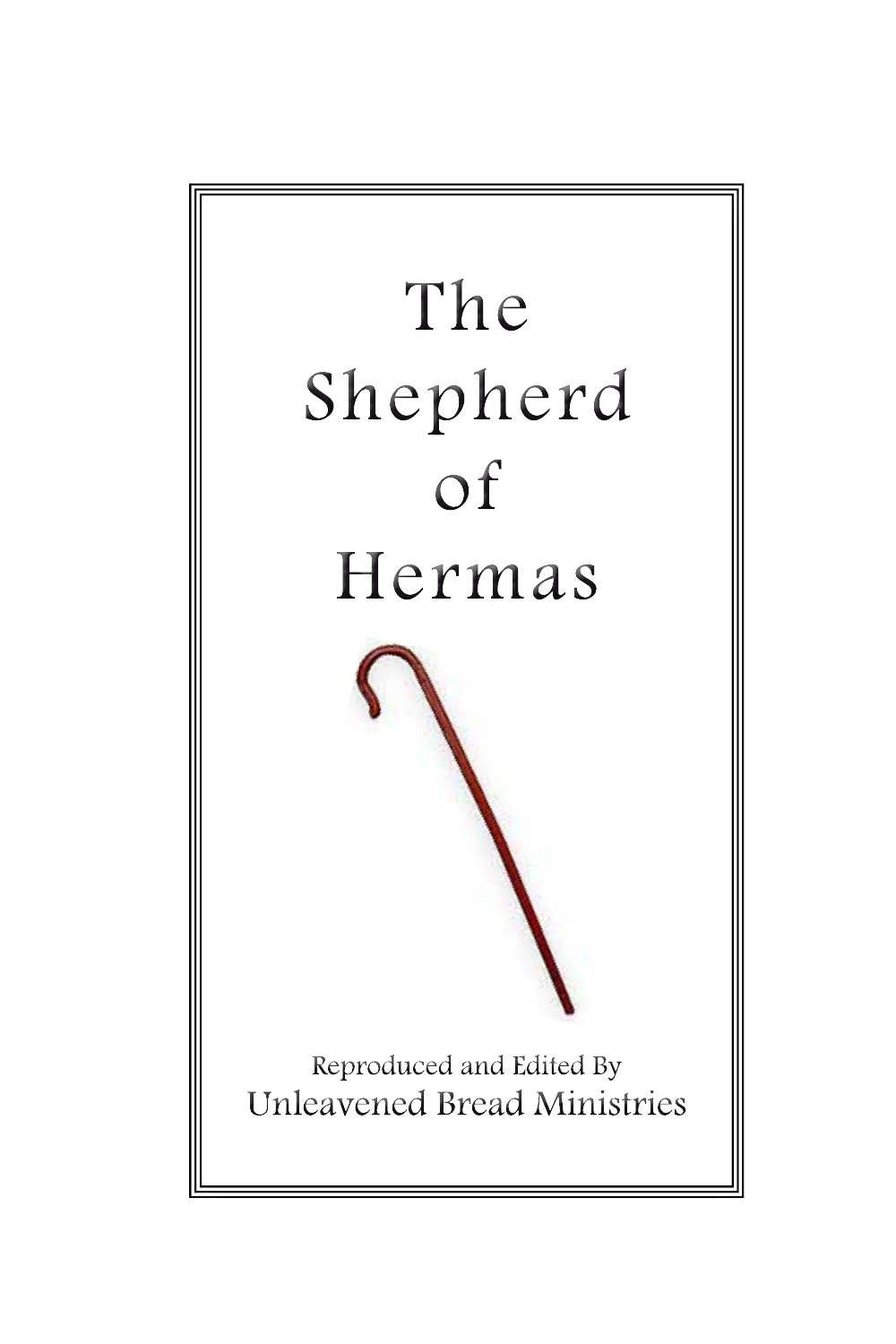

*Published by [Unleavened Bread Publishing](http://www.UnleavenedBreadPublishing.org), Inc.*

©2010 Unleavened Bread Ministries, All Rights Reserved

ISBN:

## *Feel free to copy portions, or in full, if nothing is added or deleted. But not for resale or profit.*

## *This book may be downloaded for free at: [www.UnleavenedBreadMinistries.org](http://www.unleavenedbreadministries.org)*

A team of the Lord's servants worked devotedly to transcribe the text, edit typographical errors, and reformat the page structure for correct margins, readability, and cost-effectiveness in order to be distributed freely online.

We do this to be obedient to our Lord, Who said, "freely ye received, freely give."

Those who worked so hard to this end wish to remain anonymous to be rewarded by their heavenly Father.

*[www.UnleavenedBreadMinistries.org](http://www.unleavenedbreadministries.org)*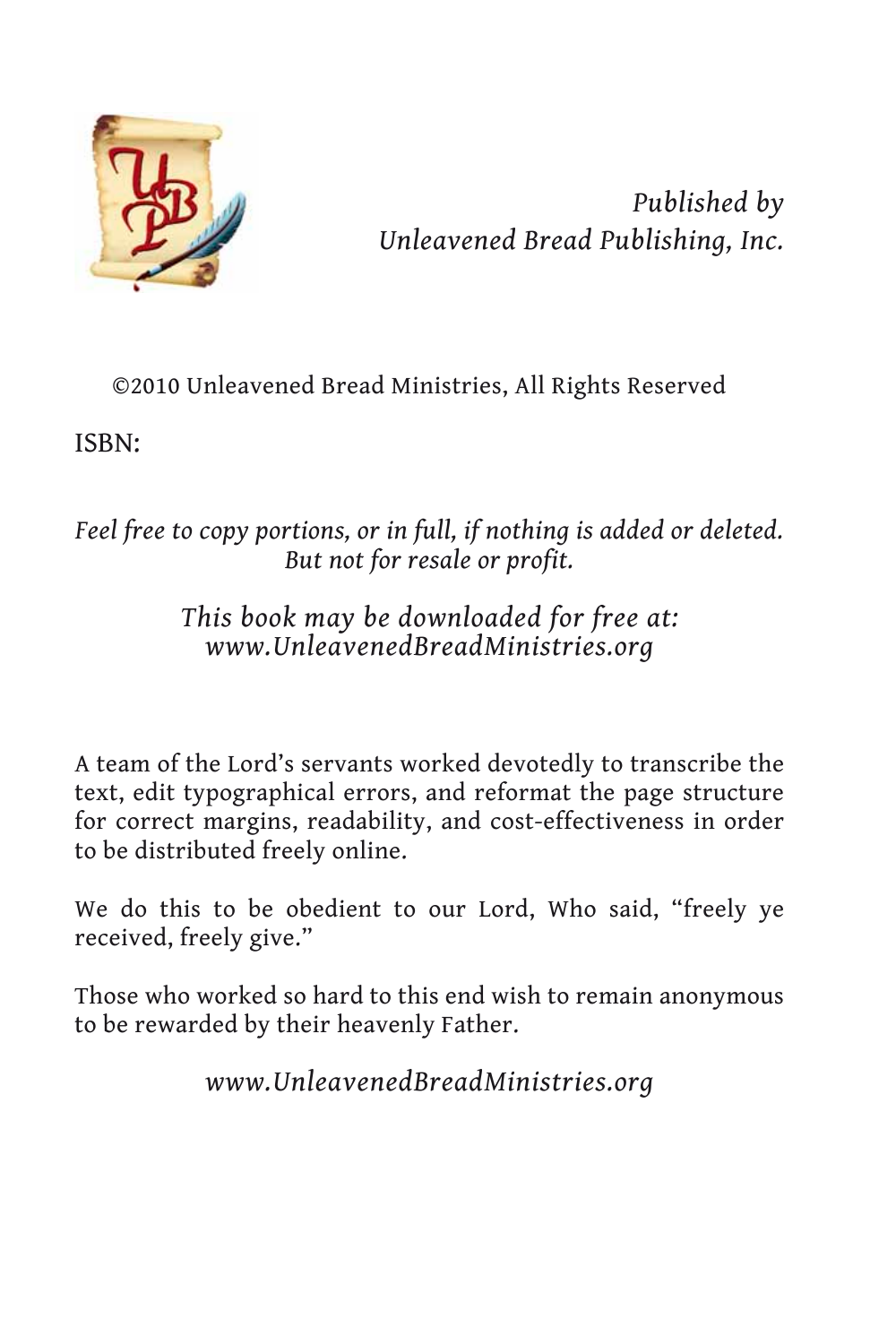# $\sim$  CONTENTS  $\sim$

| Against Filthy and Proud Thoughts,                                         |    |
|----------------------------------------------------------------------------|----|
| and the Carelessness of Hermas in Chastising His Sons 1                    |    |
|                                                                            |    |
| Again, of His Neglect in Chastising His Talkative Wife                     |    |
|                                                                            |    |
|                                                                            |    |
| Concerning the Building of the Triumphant Church,                          |    |
|                                                                            |    |
|                                                                            |    |
| Concerning the Trial and Tribulation that are to Come Upon Men             | 16 |
|                                                                            | 18 |
|                                                                            | 18 |
| BOOK SECOND - COMMANDMENTS                                                 | 20 |
|                                                                            | 20 |
|                                                                            | 20 |
|                                                                            | 20 |
| On Avoiding Evil-Speaking, and on Giving Alms in Simplicity                | 20 |
|                                                                            | 21 |
| On Avoiding Falsehood,                                                     |    |
|                                                                            |    |
|                                                                            |    |
|                                                                            | 22 |
|                                                                            | 24 |
|                                                                            | 24 |
|                                                                            | 26 |
| How to Recognise the Two Spirits Attendant on Each Man,                    |    |
| and How to Distinguish the Suggestions of the One from Those of the Other. | 26 |
|                                                                            | 28 |
|                                                                            |    |
|                                                                            |    |
| We Ought to Shun that Which is Evil, and Do that Which is Good 28          |    |
|                                                                            |    |
| Prayer Must Be Made to God Without Ceasing                                 |    |
|                                                                            | 30 |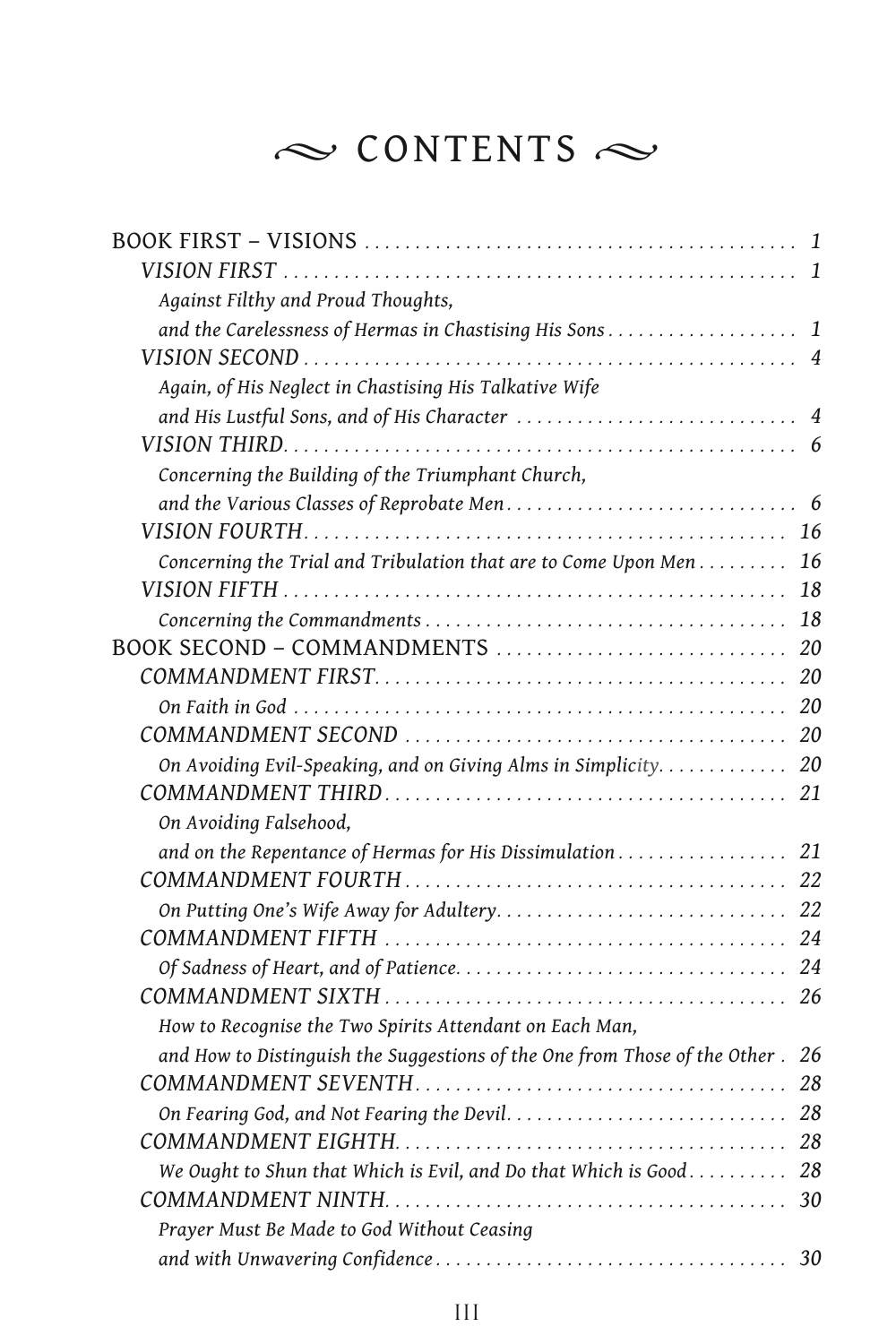|                                                                                 | 31 |
|---------------------------------------------------------------------------------|----|
| Of Grief, and Not Grieving the Spirit of God Which is in Us                     | 31 |
|                                                                                 | 33 |
| The Spirit and Prophets to Be Tried by Their Works;                             |    |
|                                                                                 | 33 |
|                                                                                 | 35 |
| On the Two Fold Desire: The Commandments of God Can Be Kept,                    |    |
| and Believers Ought Not to Fear the Devil                                       | 35 |
|                                                                                 | 39 |
|                                                                                 | 39 |
| As in This World We Have No Abiding City, We Ought to Seek One to Come.         | 39 |
|                                                                                 | 40 |
| As the Vine is Supported by the Elm,                                            |    |
|                                                                                 | 40 |
|                                                                                 | 41 |
| As in Winter Green Trees Cannot Be Distinguished from Withered,                 |    |
| So in This World Neither Can the Just from the Unjust                           | 41 |
|                                                                                 | 42 |
| As in Summer Living Trees are Distinguished from Withered by Fruit and Living   |    |
| Leaves, So in the World to Come the Just Differ from the Unjust in Happiness 42 |    |
|                                                                                 | 43 |
| Of True Fasting and Its Reward: Also of Purity of Body                          | 43 |
|                                                                                 | 48 |
| Of the Two Classes of Voluptuous Men, and of Their Death,                       |    |
| Falling Away, and the Duration of Their Punishment                              | 48 |
|                                                                                 | 52 |
| They Who Repent Must Bring Forth Fruits Worthy of Repentance                    | 52 |
|                                                                                 | 53 |
| The Sins of the Elect and of the Penitent are of Many Kinds, But All Will Be    |    |
| Rewarded According to the Measure of Their Repentance and Good Works            | 53 |
|                                                                                 | 61 |
| The Great Mysteries in the Building of the Militant and Triumphant Church 61    |    |
|                                                                                 | 84 |
| Concerning Repentance and Alms-Giving                                           | 84 |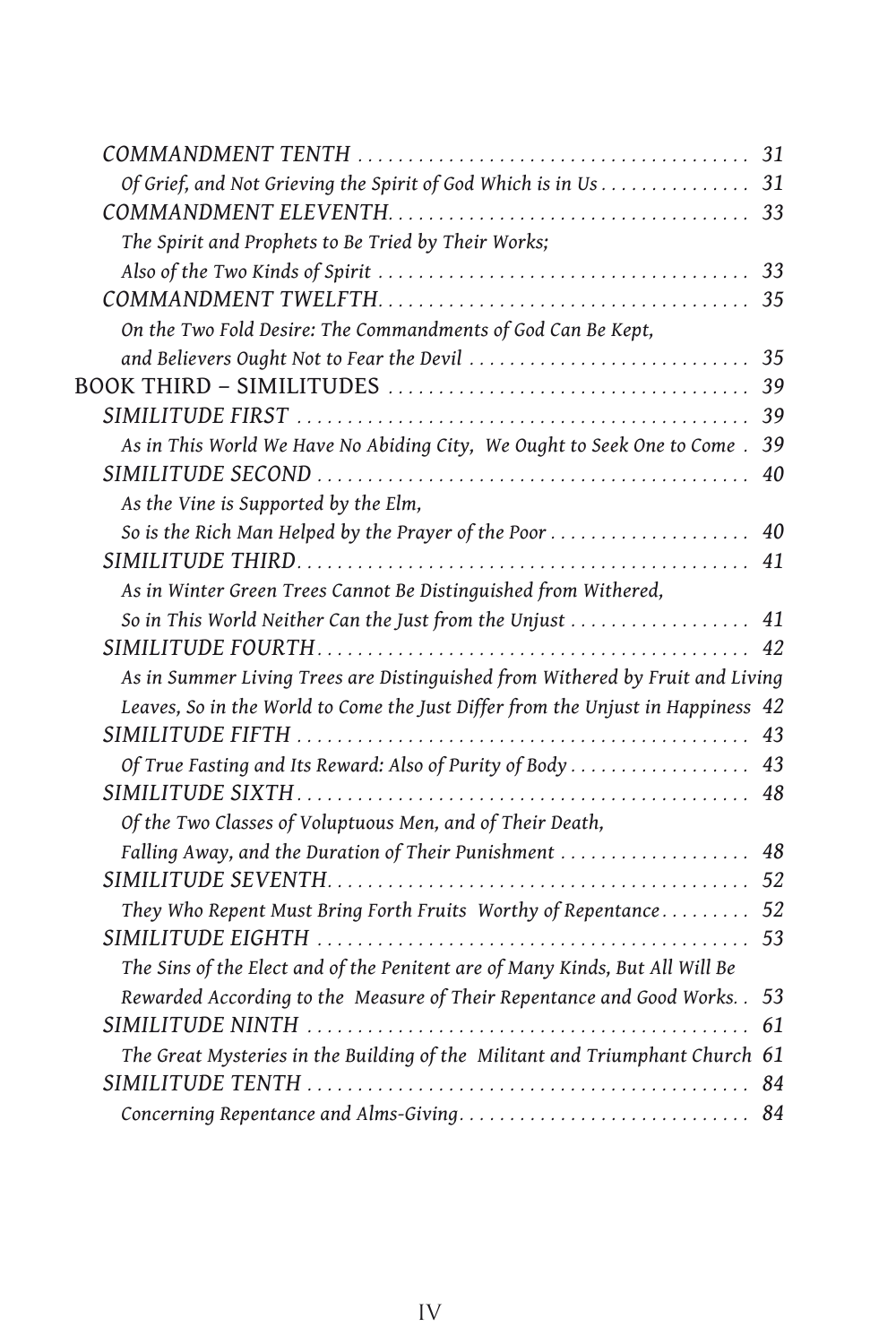## BOOK FIRST – VISIONS

## *VISION FIRST Against Filthy and Proud Thoughts, and the Carelessness of Hermas in Chastising His Sons*

#### *Chapter I*

He who had brought me up, sold me to one Rhode in Rome. Many years after this I recognised her, and I began to love her as a sister. Some time after, I saw her bathe in the river Tiber; and I gave her my hand, and drew her out of the river. The sight of her beauty made me think with myself, "I should be a happy man if I could but get a wife as handsome and good as she is." This was the only thought that passed through me: this and nothing more. A short time after this, as I was walking on my road to the villages, and magnifying the creatures of God, and thinking how magnificent, and beautiful, and powerful they are, I fell asleep. And the Spirit carried me away, and took me through a pathless place, through which a man could not travel, for it was situated in the midst of rocks; it was rugged and impassible on account of water. Having passed over this river, I came to a plain. I then bent down on my knees, and began to pray to the Lord and to confess my sins. And as I prayed, the heavens were opened, and I see the woman whom I had desired saluting me from the sky, and saying, "Hail, Hermas!" And looking up to her, I said, "Lady, what doest thou here?" And she answered me, "I have been taken up here to accuse you of your sins before the Lord." "Lady," said I, "are you to be the subject of my accusation?" "No," said she; "but hear the words which I am going to speak to you. God, who dwells in the heavens, and made out of nothing the things that exist, and multiplied and increased them on account of His holy Church, is angry with you for having sinned against me." I answered her, "Lady, have I sinned against you? How? or when spoke I an unseemly word to you? Did I not always think of you as a lady? Did I not always respect you as a sister? Why do you falsely accuse me of this wickedness and impurity?" With a smile she replied to me, "The desire of wickedness arose within your heart. Is it not your opinion that a righteous man commits sin when an evil desire arises in his heart? There is sin in such a case, and the sin is great," said she; "for the thoughts of a righteous man

1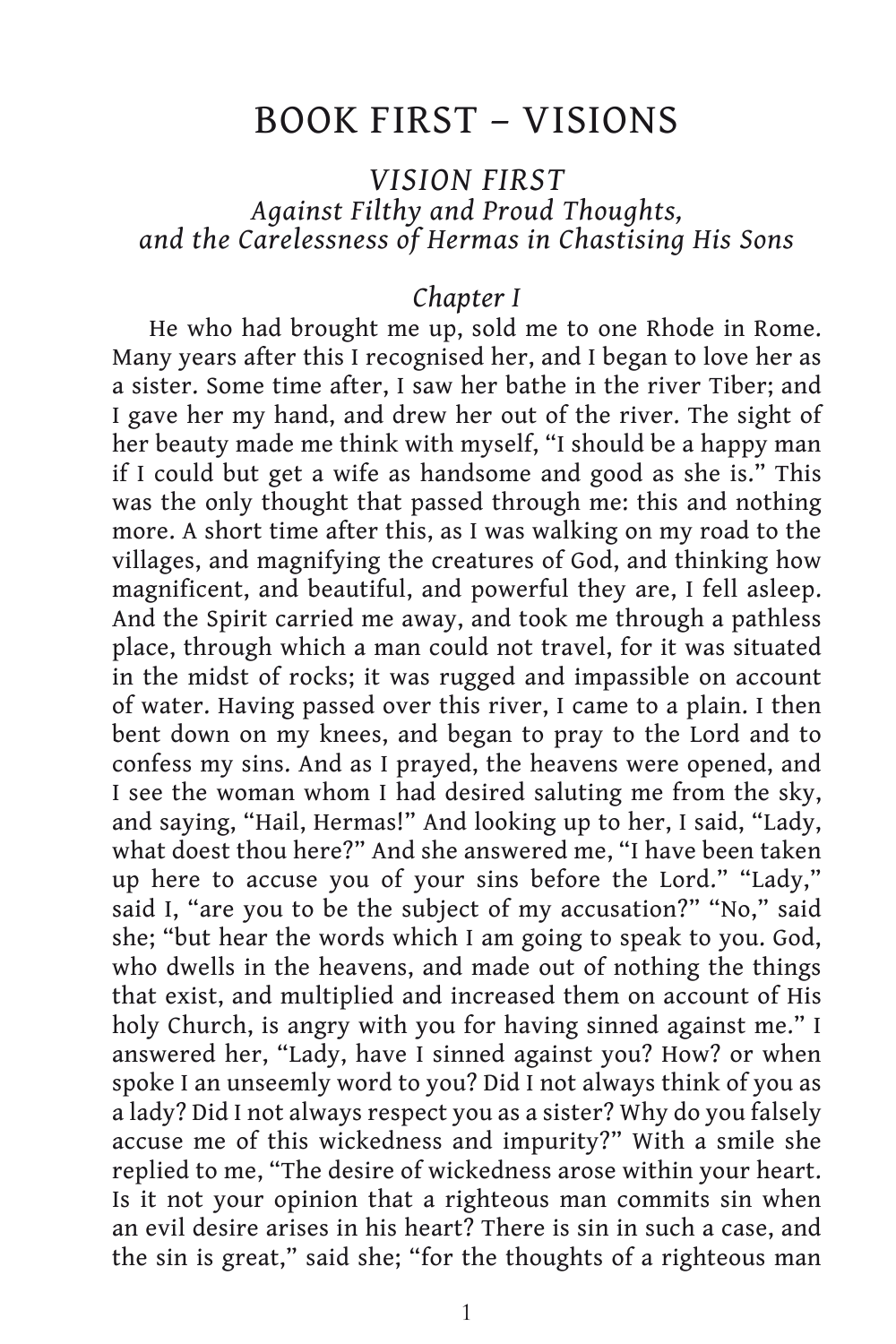should be righteous. For by thinking righteously his character is established in the heavens, and he has the Lord merciful to him in every business. But such as entertain wicked thoughts in their minds are bringing upon themselves death and captivity; and especially is this the case with those who set their affections on this world, and glory in their riches, and look not forward to the blessings of the life to come. For many will their regrets be; for they have no hope, but have despaired of themselves and their life. But do thou pray to God, and He will heal thy sins, and the sins of thy whole house, and of all the saints."

## *Chapter II*

After she had spoken these words, the heavens were shut. I was overwhelmed with sorrow and fear, and said to myself, "If this sin is assigned to me, how can I be saved, or how shall I propitiate God in regard to my sins, which are of the grossest character? With what words shall I ask the Lord to be merciful to me?" While I was thinking over these things, and discussing them in my mind, I saw opposite to me a chair, white, made of white wool, of great size. And there came up an old woman, arrayed in a splendid robe, and with a book in her hand; and she sat down alone, and saluted me, "Hail, Hermas!" And in sadness and tears I said to her, "Lady, hail!" And she said to me, "Why are you downcast, Hermas? for you were wont to be patient and temperate, and always smiling. Why are you so gloomy, and not cheerful?" I answered her and said, "O Lady, I have been reproached by a very good woman, who says that I sinned against her." And she said, "Far be such a deed from a servant of God. But perhaps a desire after her has arisen within your heart. Such a wish, in the case of the servants of God, produces sin. For it is a wicked and horrible wish in an all-chaste and already well-tried spirit to desire an evil deed; and especially for Hermas so to do, who keeps himself from all wicked desire, and is full of all simplicity, and of great guilelessness."

## *Chapter III*

"But God is not angry with you on account of this, but that you may convert your house, which have committed iniquity against the Lord, and against you, their parents. And although you love your sons, yet did you not warn your house, but permitted them to be terribly corrupted. On this account is the Lord angry with you, but He will heal all the evils which have been done in your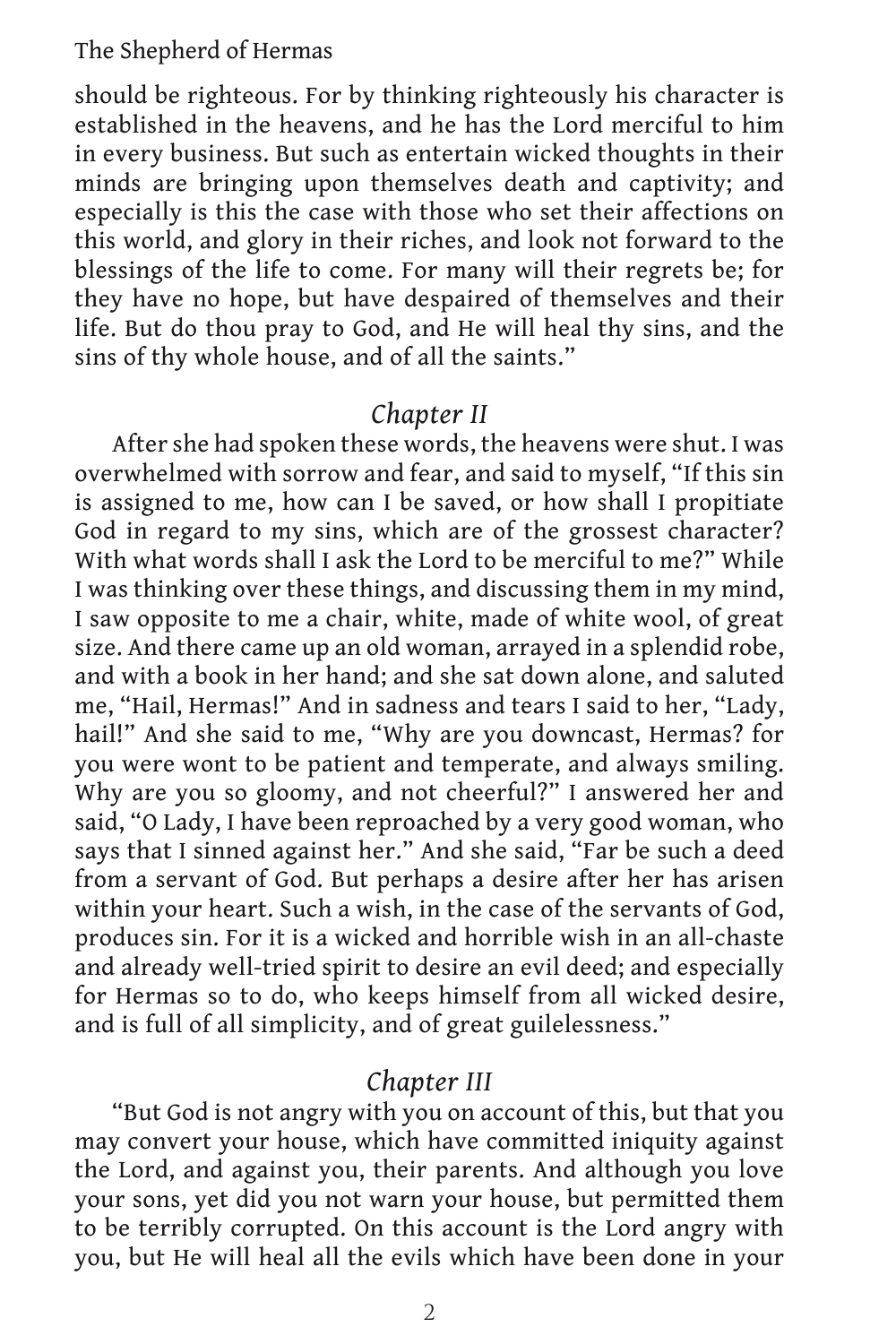house. For, on account of their sins and iniquities, you have been destroyed by the affairs of this world. But now the mercy of the Lord has taken pity on you and your house, and will strengthen you, and establish you in his glory. Only be not easy-minded, but be of good courage and comfort your house. For as a smith hammers out his work, and accomplishes whatever he wishes , so shall righteous daily speech overcome all iniquity. Cease not therefore to admonish your sons; for I know that, if they will repent with all their heart, they will be enrolled in the Books of Life with the saints." Having ended these words, she said to me, "Do you wish to hear me read?" I say to her, "Lady, I do." "Listen then, and give ear to the glories of God." And then I heard from her, magnificently and admirably, things which my memory could not retain. For all the words were terrible, such as man could not endure. The last words, however, I did remember; for they were useful to us, and gentle. "Lo, the God of powers, who by His invisible strong power and great wisdom has created the world, and by His glorious counsel has surrounded His creation with beauty, and by His strong word has fixed the heavens and laid the foundations of the earth upon the waters, and by His own wisdom and providence has created His holy Church, which He has blessed, lo! He removes the heavens and the mountains, the hills and the seas, and all things become plain to His elect, that He may bestow on them the blessing which He has promised them, with much glory and joy, if only they shall keep the commandments of God which they have received in great faith."

## *Chapter IV*

When she had ended her reading, she rose from the chair, and four young men came and carried off the chair and went away to the east. And she called me to herself and touched my breast, and said to me, "Have you been pleased with my reading?" And I say to her, "Lady, the last words please me, but the first are cruel and harsh." Then she said to me, "The last are for the righteous: the first are for heathens and apostates." And while she spoke to me, two men appeared and raised her on their shoulders, and they went to where the chair was in the east. With joyful countenance did she depart; and as she went, she said to me, "Behave like a man, Hermas."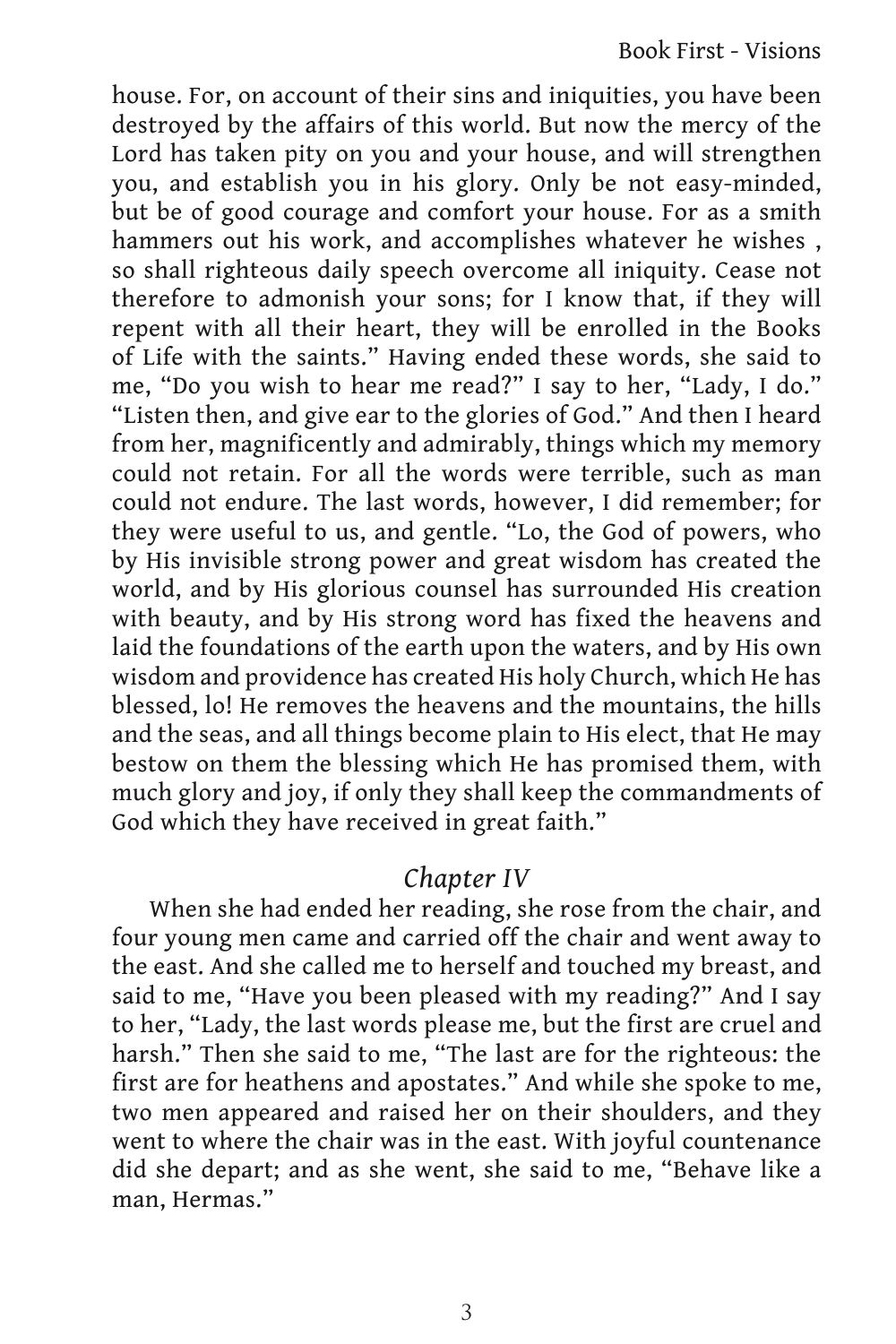## *VISION SECOND Again, of His Neglect in Chastising His Talkative Wife and His Lustful Sons, and of His Character*

#### *Chapter I*

As I was going to the country about the same time as on the previous year, in my walk I recalled to memory the vision of that year. And again the Spirit carried me away, and took me to the same place where I had been the year before. On coming to that place, I bowed my knees and began to pray to the Lord, and to glorify His name, because He had deemed me worthy, and had made known to me my former sins. On rising from prayer, I see opposite me that old woman, whom I had seen the year before, walking and reading some book. And she says to me, "Can you carry a report of these things to the elect of God?" I say to her, "Lady, so much I cannot retain in my memory, but give me the book and I shall transcribe it." "Take it," says she, "and you will give it back to me." Thereupon I took it, and going away into a certain part of the country, I transcribed the whole of it letter by letter; but the syllables of it I did not catch. No sooner, however, had I finished the writing of the book, than all of a sudden it was snatched from my hands; but who the person was that snatched it, I saw not.

#### *Chapter II*

Fifteen days after, when I had fasted and prayed much to the Lord, the knowledge of the writing was revealed to me. Now the writing was to this effect: "Your seed, O Hermas, has sinned against God, and they have blasphemed against the Lord, and in their great wickedness they have betrayed their parents. And they passed as traitors of their parents, and by their treachery did they not reap profit. And even now they have added to their sins lusts and iniquitous pollutions, and thus their iniquities have, been filled up. But make known these words to all your children, and to your wife, who is to be your sister. For she does not restrain her tongue, with which she commits iniquity; but, on hearing these words, she will control herself, and will obtain mercy. For after you have made known to them these words which my Lord has commanded me to reveal to you, then shall they be forgiven all the sins which in former times they committed, and forgiveness will be granted to all the saints who have sinned even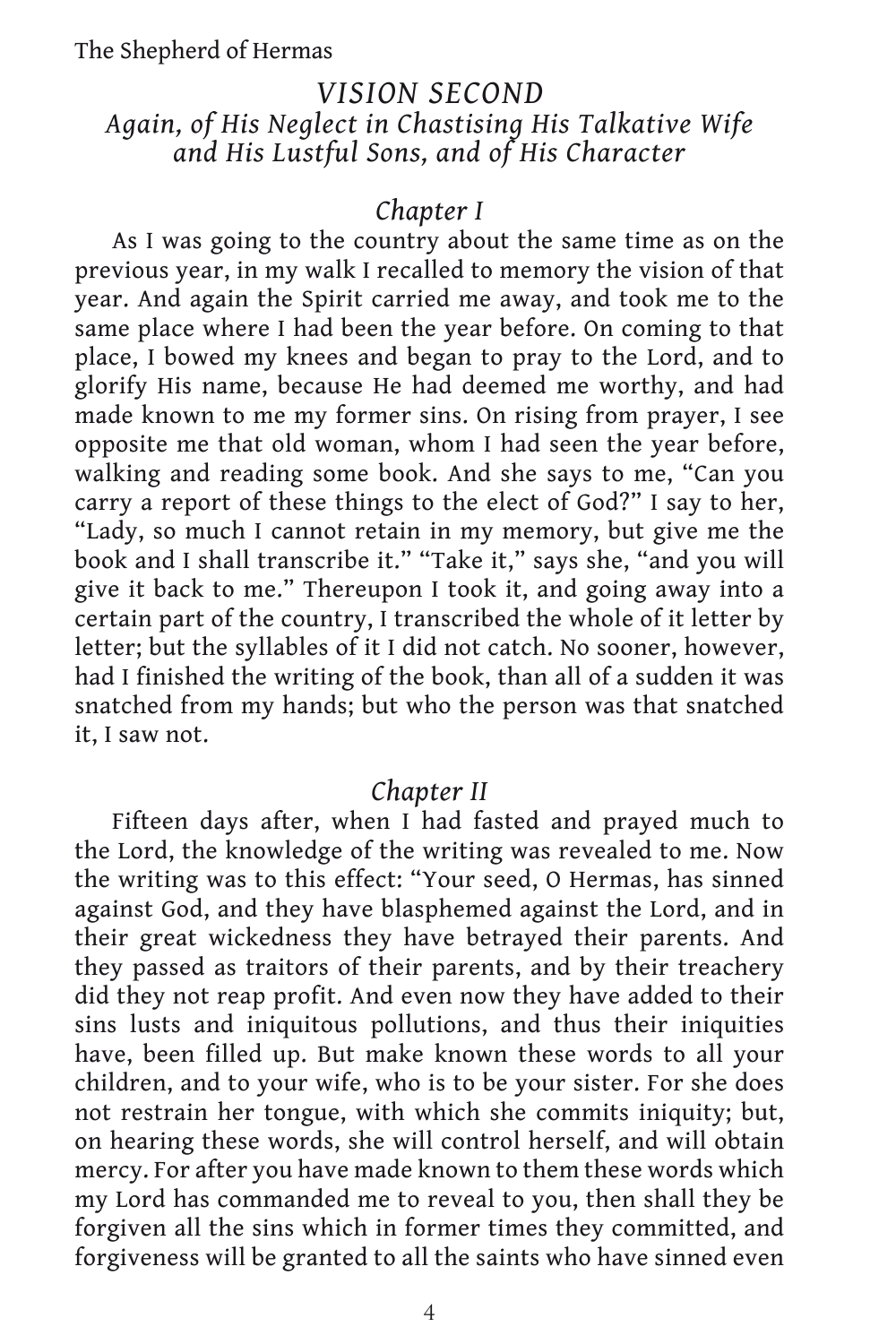to the present day, if they repent with all their heart, and drive all doubts from their minds. For the Lord has sworn by His glory, in regard to His elect, that if any one of them sin after a certain day which has been fixed, he shall not be saved. For the repentance of the righteous has limits. Filled up are the days of repentance to all the saints; but to the heathen, repentance will be possible even to the last day. You will tell, therefore, those who preside over the Church, to direct their ways in righteousness, that they may receive in full the promises with great glory. Stand stedfast, therefore, ye who work righteousness, and doubt not, that your passage may be with the holy angels. Happy ye who endure the great tribulation that is coming on, and happy they who shall not deny their own life. For the Lord hath sworn by His Son, that those who denied their Lord have abandoned their life in despair, for even now these are to deny Him in the days that are coming. To those who denied in earlier times, God became gracious, on account of His exceeding tender mercy."

#### *Chapter III*

"But as for you, Hermas, remember not the wrongs done to you by your children, nor neglect your sister, that they may be cleansed from their former sins. For they will be instructed with righteous instruction, if you remember not the wrongs they have done you. For the remembrance of wrongs worketh death. And you, Hermas, have endured great personal tribulations on account of the transgressions of your house, because you did not attend to them, but were careless and engaged in your wicked transactions. But you are saved, because you did not depart from the living God, and on account of your simplicity and great self-control. These have saved you, if you remain stedfast. And they will save all who act in the same manner, and walk in guilelessness and simplicity. Those who possess such virtues will wax strong against every form of wickedness, and will abide unto eternal life. Blessed are all they who practice righteousness, for they shall never be destroyed. Now you will tell Maximus: Lo! tribulation cometh on. If it seemeth good to thee, deny again. The Lord is near to them who return unto Him, as it is written in Eldad and Modat, who prophesied to the people in the wilderness."

## *Chapter IV*

Now a revelation was given to me, my brethren, while I slept,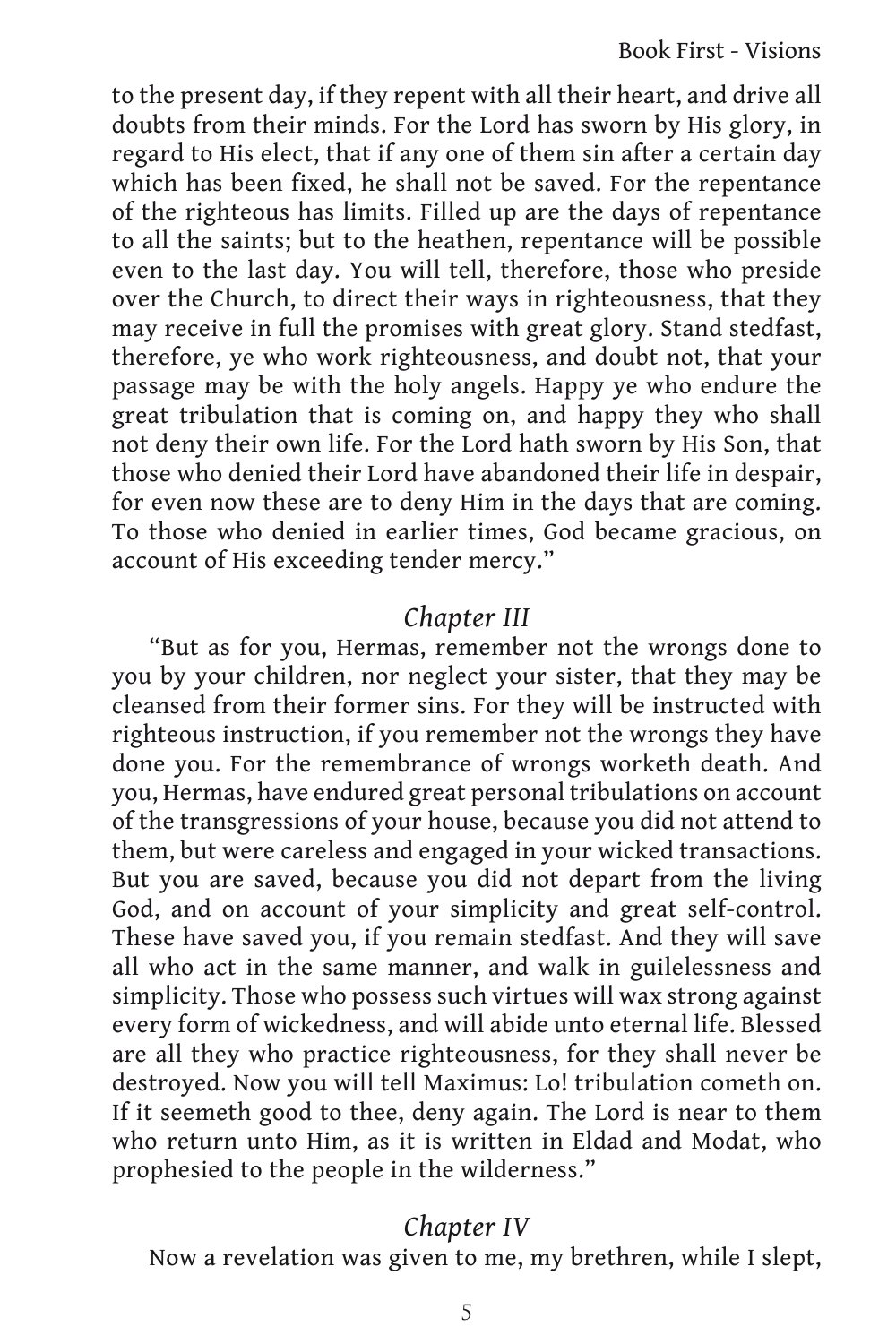by a young man of comely appearance, who said to me, "Who do you think that old woman is from whom you received the book?" And I said, "The Sibyl." "You are in a mistake," says he; "it is not the Sibyl." "Who is it then?" say I. And he said, "It is the Church." And I said to him, "Why then is she an old woman?" "Because," said he, "she was created first of all. On this account is she old. And for her sake was the world made." After that I saw a vision in my house, and that old woman came and asked me, if I had yet given the book to the presbyters. And I said that I had not. And then she said, "You have done well for I have some words to add. But when I finish all the words, all the elect will then become acquainted with them through you. You will write therefore two books, and you will send the one to Clemens and the other to Grapte. And Clemens will send his to foreign countries, for permission has been granted to him to do so. And Grapte will admonish the widows and the orphans. But you will read the words in this city, along with the presbyters who preside over the Church."

#### *VISION THIRD*

## *Concerning the Building of the Triumphant Church, and the Various Classes of Reprobate Men*

## *Chapter I*

The vision which I saw, my brethren, was of the following nature. Having fasted frequently, and having prayed to the Lord that He would show me the revelation which He promised to show me through that old woman, the same night that old woman appeared to me, and said to me, "Since you are so anxious and eager to know all things, go into the part of the country where you tarry; and about the fifth hour I shall appear unto you, and show you all that you ought to see." I asked her, saying "Lady, into what part of the country am I to go?" And she said, "Into any part you wish." Then I chose a spot which was suitable, and retired. Before, however, I began to speak and to mention the place, she said to me, "I will come where you wish." Accordingly, I went to the country, and counted the hours, and reached the place where I, had promised to meet her. And I see an ivory seat ready placed, and on it a linen cushion, and above the linen cushion was spread a covering of fine linen. Seeing these laid out, and yet no one in the place, I began to feel awe, and as it were a trembling seized hold of me, and my hair stood on end, and as it were a horror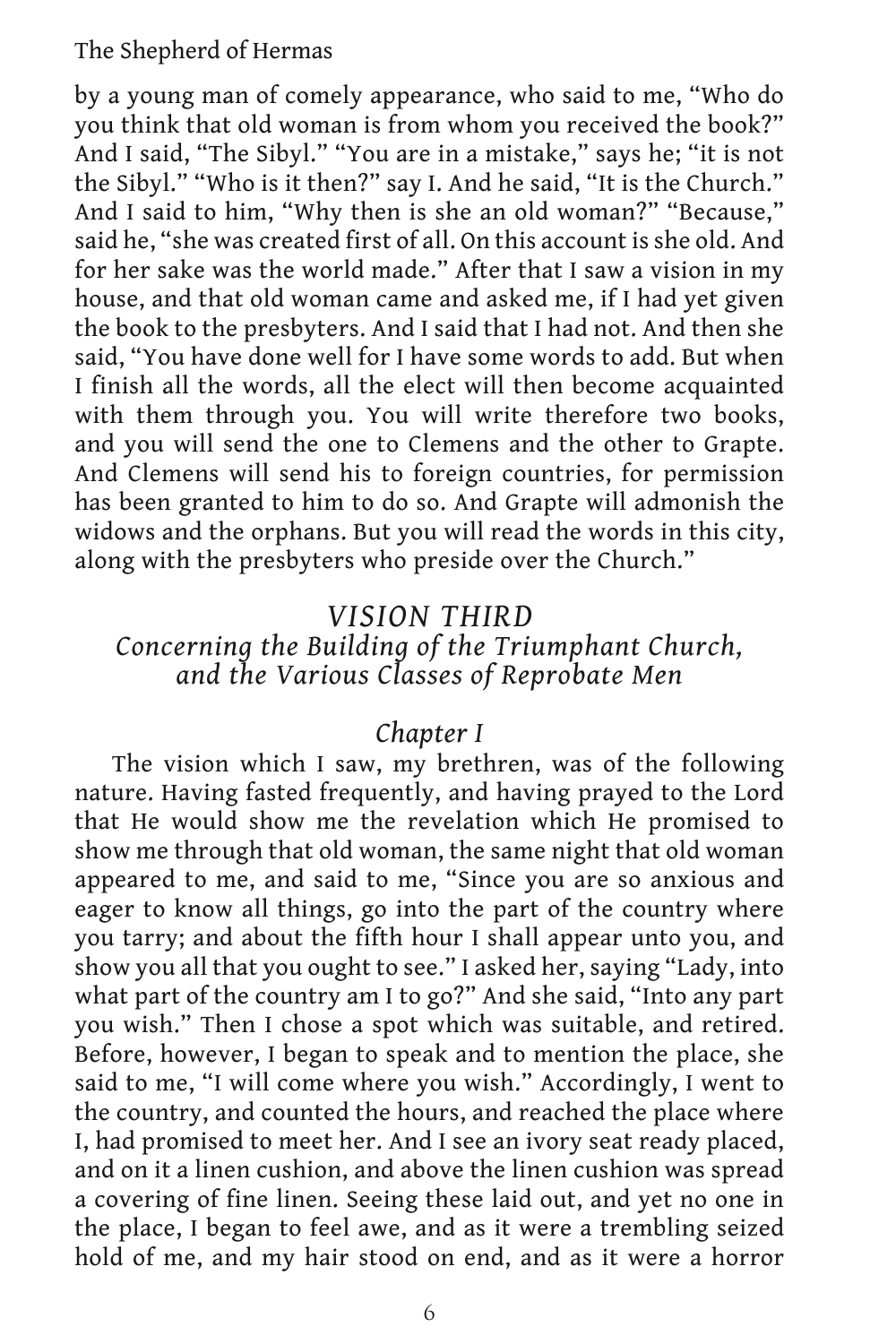came upon me when I saw that I was all alone. But on coming back to myself and calling to mind the glory of God, I took courage, bent my knees, and again confessed my sins to God as I had done before. Whereupon the old woman approached, accompanied by six young men whom I had also seen before; and she stood behind me, and listened to me, as I prayed and confessed my sins to the Lord. And touching me she said, "Hermas, cease praying continually for your sins; pray for righteousness, that you may have a portion of it immediately in your house." On this, she took me up by the hand, and brought me to the seat, and said to the young men, "Go and build." When the young men had gone and we were alone, she said to me, "Sit here." I say to her, "Lady, permit my elders to be seated first." "Do what I bid you," said she; "sit down." When I would have sat down on her right, she did not permit me, but with her hand beckoned to me to sit down on the left. While I was thinking about this, and feeling vexed that she did not let me sit on the right, she said, "Are you vexed, Hermas? The place to the right is for others who have already pleased God, and have suffered for His name's sake; and you have yet much to accomplish before you can sit with them. But abide as you now do in your simplicity, and you will sit with them, and with all who do their deeds and bear what they have borne."

#### *Chapter II*

"What have they borne?" said I. "Listen," said she: "scourges, prisons, great tribulations, crosses, wild beasts, for God's name's sake. On this account is assigned to them the division of sanctification on the right hand, and to every one who shall suffer for God's name: to the rest is assigned the division on the left. But both for those who sit on the right, and those who sit on the left, there are the same gifts and promises; only those sit on the right, and have some glory. You then are eager to sit on the right with them, but your shortcomings are many. But you will be cleansed from your shortcomings; and all who are not given to doubts shall be cleansed from all their iniquities up till this day." Saying this, she wished to go away. But falling down at her feet, I begged her by the Lord that she would show me the vision which she had promised to show me. And then she again took hold of me by the hand, and raised me, and made me sit on the seat to the left; and lifting up a splendid rod, she said to me, "Do you see something great?" And I say, "Lady, I see nothing." She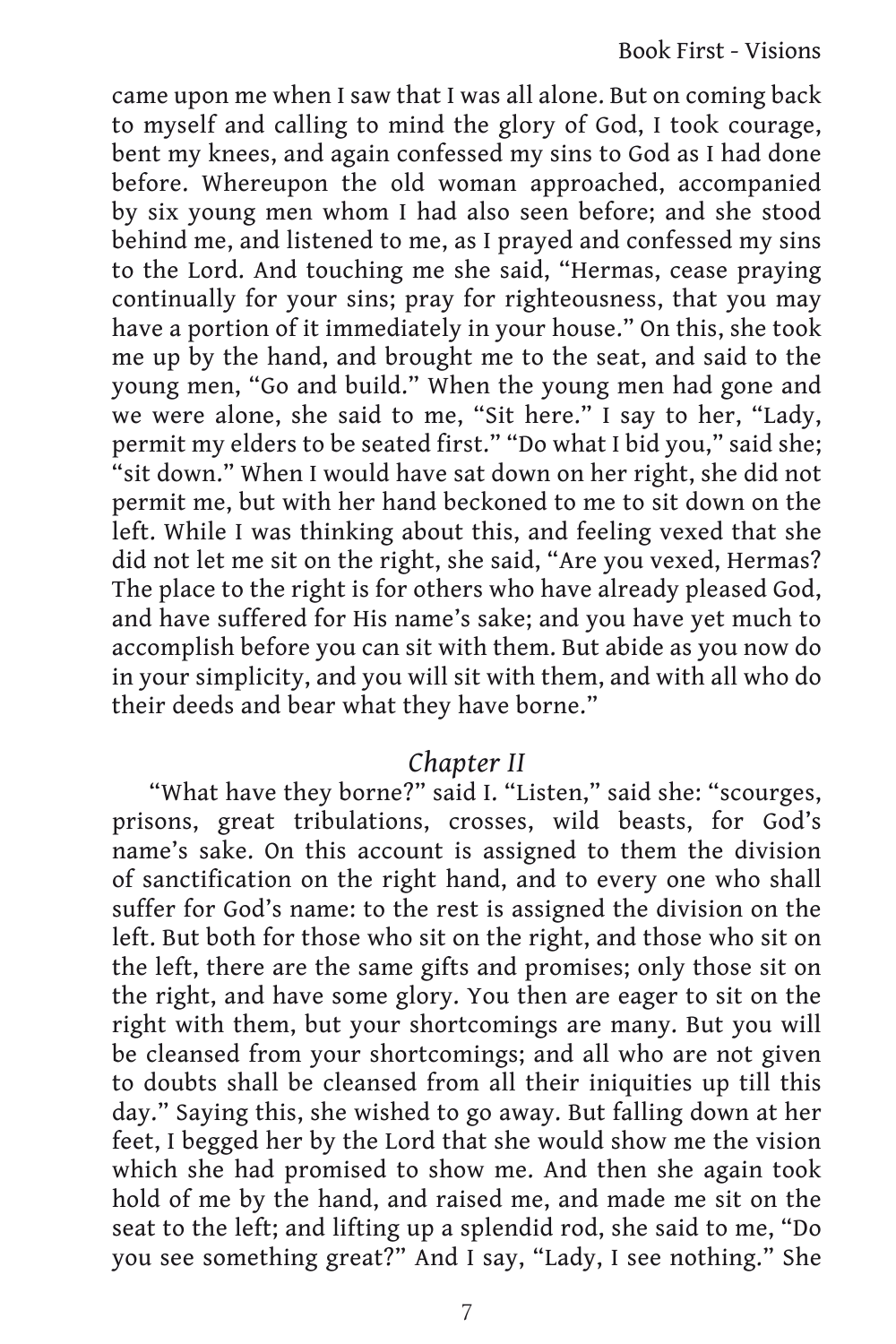said to me, "Lo! do you not see opposite to you a great tower, built upon the waters, of splendid square stones?" For the tower was built square by those six young men who had come with her. But myriads of men were carrying stones to it, some dragging them from the depths, others removing them from the land, and they handed them to these six young men. They were taking them and building; and those. of the stones that were dragged out of the depths, they placed in the building just as they were: for they were polished and fitted exactly into the other stones, and became so united one with another that the lines of juncture could not be perceived. And in this way the building of the tower looked as if it were made out of one stone. Those stones, however, which were taken from the earth suffered a different fate; for the young men rejected some of them, some they fitted into the building, and some they cut down, and cast far away from the tower. Many other stones, however, lay around the tower, and the young men did not use them in building; for some of them were rough, others had cracks in them, others had been made too short, and others were white and round, but did not fit into the building of the tower. Moreover, I saw other stones thrown far away from the tower, and falling into the public road; yet they did not remain on the road, but were rolled into a pathless place. And I saw others falling into the fire and burning, others falling close to the water, and yet not capable of being rolled into the water, though they wished to be rolled down, and to enter the water.

#### *Chapter III*

On showing me these visions, she wished to retire. I said to her, "What is the use of my having seen all this, while I do not know what it means?" She said to me, "You are a cunning fellow, wishing to know everything that relates to the tower." "Even so, O Lady," said I, "that I may tell it to my brethren, that, hearing this, they may know the Lord in much glory." And she said, "Many indeed shall hear, and hearing, some shall be glad, and some shall weep. But even these, if they hear and repent, shall also rejoice. Hear, then, the parables of the tower; for I will reveal all to you, and give me no more trouble in regard to revelation: for these revelations have an end, for they have been completed. But you will not cease praying for revelations, for you are shameless. The tower which you see building is myself, the Church, who have appeared to you now and on the former occasion. Ask, then,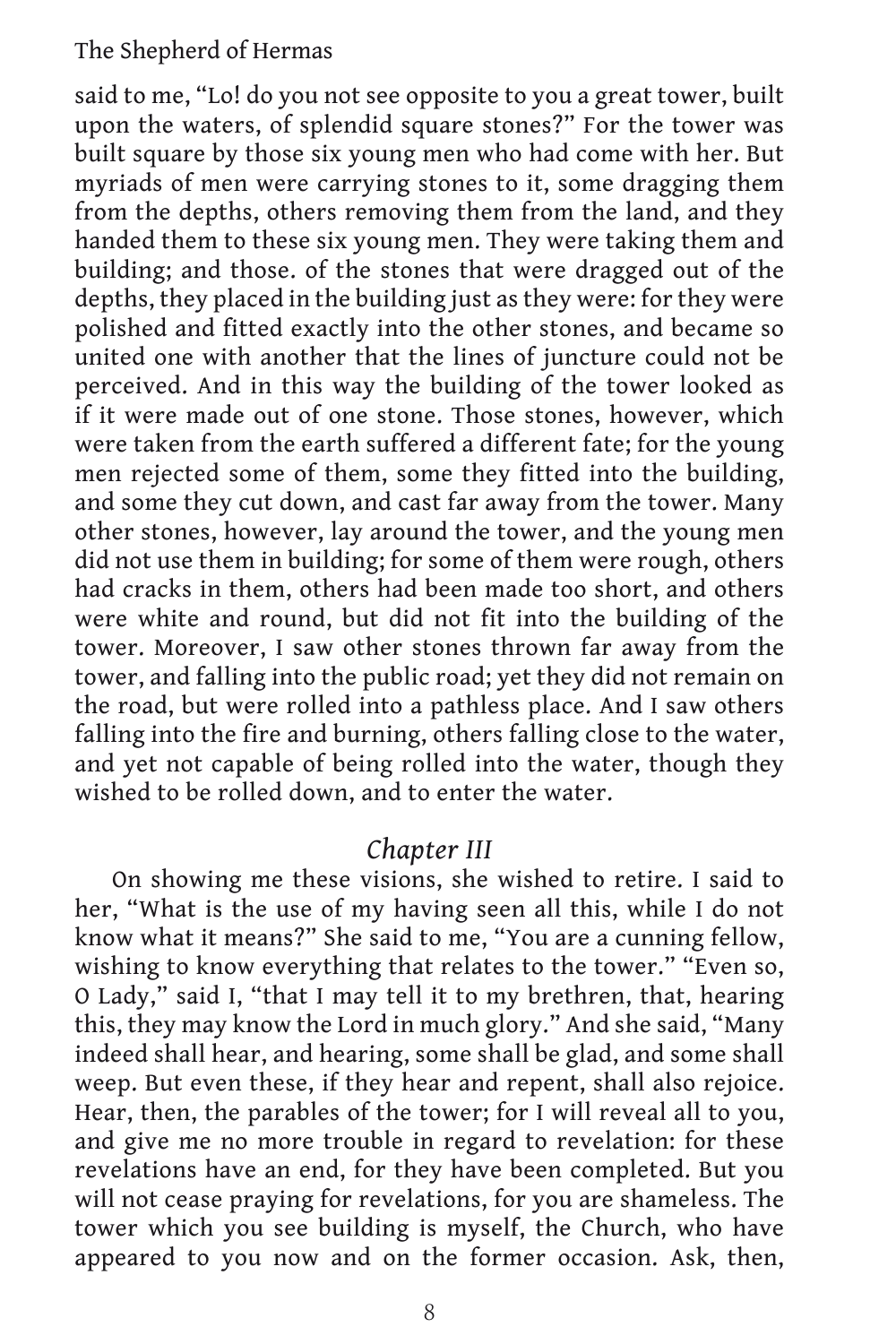whatever you like in regard to the tower, and I will reveal it to you, that you may rejoice with the saints." I said unto her, "Lady, since you have vouchsafed to reveal all to me this once, reveal it." She said to me, "Whatsoever ought to be revealed, will be revealed; only let your heart be with God, and doubt not whatsoever you shall see." I asked her, "Why was the tower built upon the waters, O Lady?" She answered, "I told you before, and you still inquire carefully: therefore inquiring you shall find the truth. Hear then why the tower is built upon the waters. It is because your life has been, and will be, saved through water. For the tower was founder on the word of the almighty and glorious Name and it is kept together by the invisible power of the Lord."

## *Chapter IV*

In reply I said to her, "This is magnificent and marvellous. But who are the six young men who are engaged in building?" And she said, "These are the holy angels of God, who were first created, and to whom the Lord handed over His whole creation, that they might increase and build up and rule over the whole creation. By these will the building of the tower be finished." "But who are the other persons who are engaged in carrying the stones?" "These also are holy angels of the Lord, but the former six are more excellent than these. The building of the tower will be finished, and all will rejoice together around the tower, and they will glorify God, because the tower is finished." I asked her, saying, "Lady, I should like to know what became of the stones, and what was meant by the various kinds of stones?" In reply she said to me, "Not because you are more deserving than all others that this revelation should be made to you-for there are others before you, and better than you, to whom these visions should have been revealed-but that the name of God may be glorified, has the revelation been made to you, and it will be made on account of the doubtful who ponder in their hearts whether these things will be or not. Tell them that all these things are true, and that none of them is beyond the truth. All of them are firm and sure, and established on a strong foundation."

## *Chapter V*

"Hear now with regard to the stones which are in the building. Those square white stones which fitted exactly into each other, are apostles, bishops, teachers, and deacons, who have lived in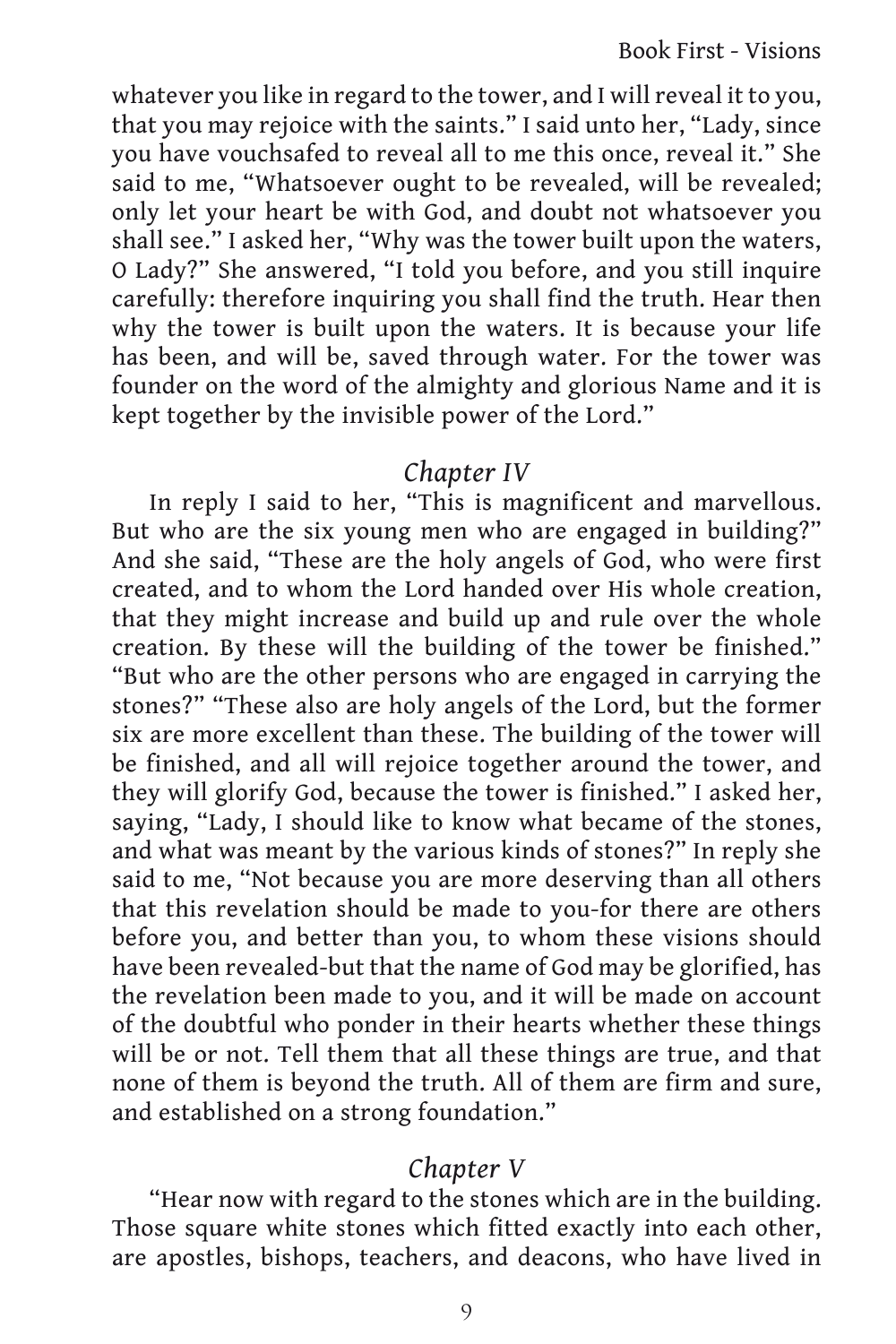godly purity, and have acted as bishops and teachers and deacons chastely and reverently to the elect of God. Some of them have fallen asleep, and some still remain alive. And they have always agreed with each other, and been at peace among themselves, and listened to each other. On account of this, they join exactly into the building of the tower." "But who are the stones that were dragged from the depths, and which were laid into the building and fitted in with the rest of the stones previously placed in the tower?" "They are those who suffered for the Lord's sake." "But I wish to know, O Lady, who are the other stones which were carried from the land." "Those," she said, "which go into the building without being polished, are those whom God has approved of, for they walked in the straight ways of the Lord and practiced His commandments." "But who are those who are in the act of being brought and placed in the building?" "They are those who are young in faith and are faithful. But they are admonished by the angels to do good, for no iniquity has been found in them." "Who then are those whom they rejected and cast away?" "These are they who have sinned, and wish to repent. On this account they have not been thrown far from the tower, because they will yet be useful in the building, if they repent. Those then who are to repent, if they do repent, will be strong in faith, if they now repent while the tower is building. For if the building be finished, there will not be more room for any one, but he will be rejected. This privilege, however, will belong only to him who has now been placed near the tower."

#### *Chapter VI*

"As to those who were cut down and thrown far away from the tower, do you wish to know who they are? They are the sons of iniquity, and they believed in hypocrisy, and wickedness did not depart from them. For this reason they are not saved, since they cannot be used in the building on account of their iniquities. Wherefore they have been cut off and cast far away on account of the anger of the Lord, for they have roused Him to anger. But I shall explain to you the other stones which you saw lying in great numbers, and not going into the building. Those which are rough are those who have known the truth and not remained in it, nor have they been joined to the saints. On this account are they unfit for use." "Who are those that have rents?" "These are they who are at discord in their hearts one with another, and are not at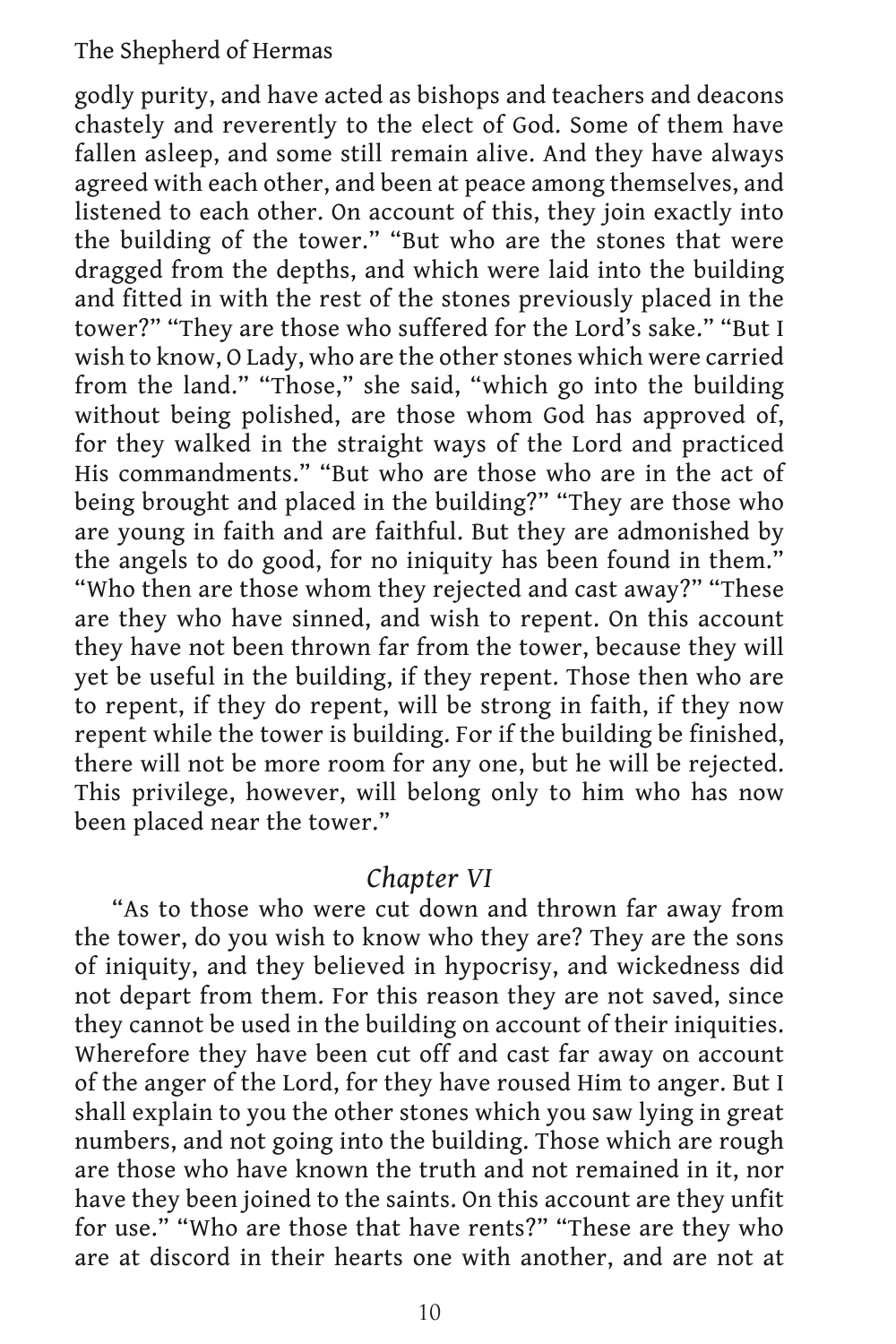peace amongst themselves: they indeed keep peace before each other, but when they separate one from the other, their wicked thoughts remain in their hearts. These, then, are the rents which are in the stones. But those which are shortened are those who have indeed believed, and have the larger share of righteousness; yet they have also a considerable share of iniquity, and therefore they are shortened and not whole." "But who are these, Lady, that are white and round, and yet do not fit into the building of the tower?" She answered and said, "How long will you be foolish and stupid, and continue to put every kind of question and understand nothing? These are those who have faith indeed, but they have also the riches of this world. When, therefore, tribulation comes, on account of their riches and business they deny the Lord." I answered and said to her, "When, then, will they be useful for the building, Lady?" "When the riches that now seduce them have been circumscribed, then will they be of use to God. For as a round stone cannot become square unless portions be cut off and cast away, so also those who are rich in this world cannot be useful to the Lord unless their riches be cut down. Learn this first from your own case. When you were rich, you were useless; but now you are useful and fit for life. Be ye useful to God; for you also will be used as one of these stones."

#### *Chapter VII*

"Now the other stones which you saw cast far away from the tower, and falling upon the public road and rolling from it into pathless places, are those who have indeed believed, but through doubt have abandoned the true road. Thinking, then, that they could find a better, they wander and become wretched, and enter upon pathless places. But those which fell into the fire and were burned are those who have departed for ever from the living God; nor does the thought of repentance ever come into their hearts, on account of their devotion to their lusts and to the crimes which they committed. Do you wish to know who are the others which fell near the waters, but could not be rolled into them? These are they who have heard the word, and wish to be baptized in the name of the Lord; but when the chastity demanded by the truth comes into their recollection, they draw back, and again walk after their own wicked desires." She finished her exposition of the tower. But I, shameless as I yet was, asked her, "Is repentance possible for all those stones which have been cast away and did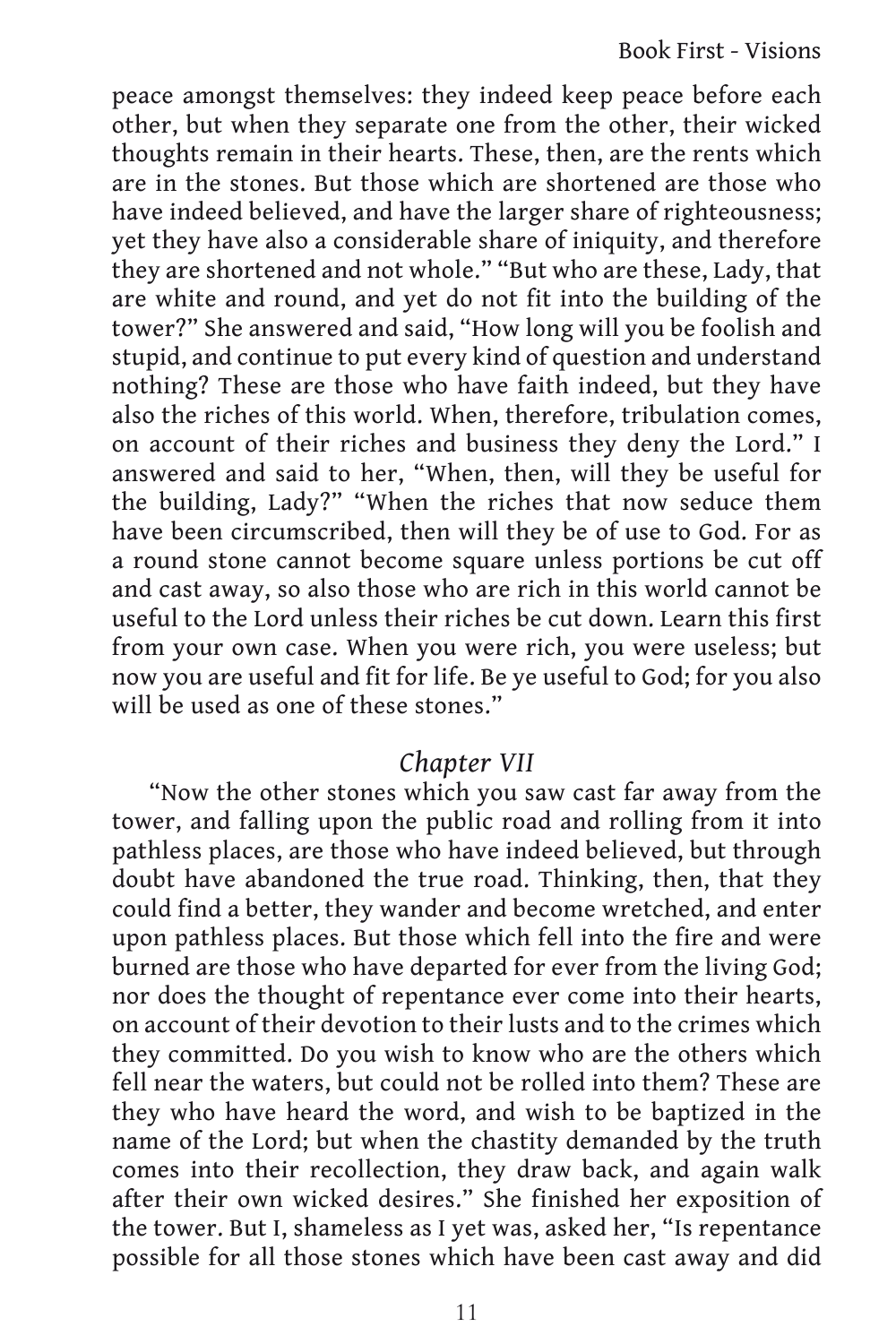not fit into the building of the tower, and will they yet have a place in this tower?" "Repentance," said she, "is yet possible, but in this tower they cannot find a suitable place. But in another and much inferior place they will be laid, and that, too, only when they have been tortured and completed the days of their sins. And on this account will they be transferred, because they have partaken of the righteous Word. And then only will they be removed from their punishments when the thought of repenting of the evil deeds which they have done has come into their hearts. But if it does not come into their hearts, they will not be saved, on account of the hardness of their heart."

## *Chapter VIII*

When then I ceased asking in regard to all these matters, she said to me, "Do you wish to see anything else?" And as I was extremely eager to see something more, my countenance beamed with joy. She looked towards me with a smile, and said, "Do you see seven women around the tower?" "I do, Lady," said I. "This tower," said she, "is supported by them according to the precept of the Lord. Listen now to their functions. The first of them, who is clasping her hands, is called Faith. Through her the elect of God are saved. Another, who has her garments tucked up and acts with vigour, is called Self-restraint. She is the daughter of Faith. Whoever then follows her will become happy in his life, because he will restrain himself from all evil works, believing that, if he restrain himself from all evil desire, he will inherit eternal life." "But the others," said I, "O Lady, who are they?" And she said to me, "They are daughters of each other. One of them is called Simplicity, another Guilelessness, another Chastity, another Intelligence, another Love. When then you do all the works of their mother, you will be able to live." "I should like to know," said I, "O Lady, what power each one of them possesses." "Hear," she said, "what power they have. Their powers are regulated by each other, and follow each other in the order of their birth. For from Faith arises Self-restraint; from Self-restraint, Simplicity; from Simplicity, Guilelessness; from Guilelessness, Chastity; from Chastity, Intelligence; and from Intelligence, Love. The deeds, then, of these are pure, and chaste, and divine. Whoever devotes himself to these, and is able to hold fast by their works, shall have his dwelling in the tower with the saints of God." Then I asked her in regard to the ages, if now there is the conclusion.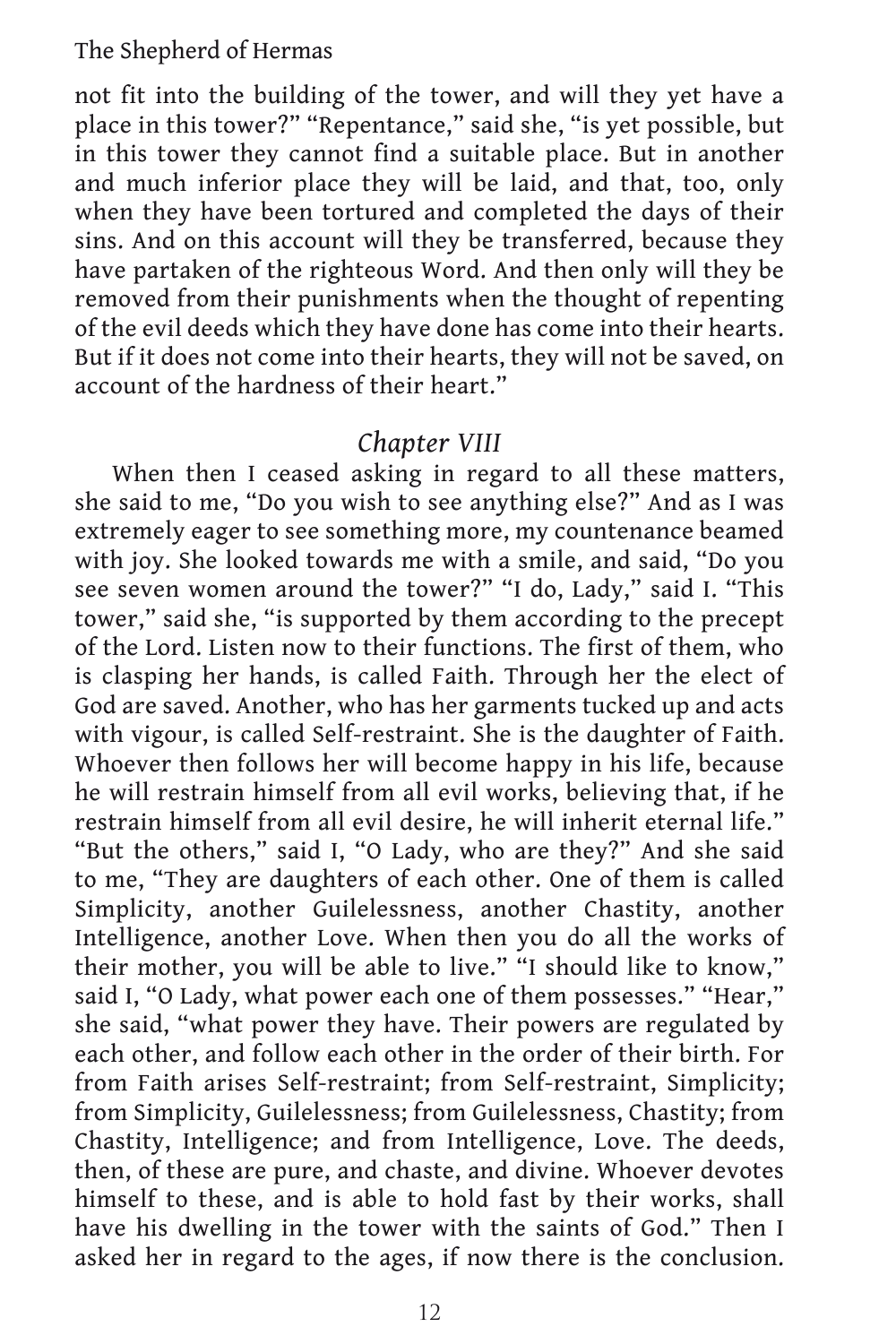She cried out with a loud voice, "Foolish man! do you not see the tower yet building? When the tower is finished and built, then comes the end; and I assure you it will be soon finished. Ask me no more questions. Let you and all the saints be content with what I have called to your remembrance, and with my renewal of your spirits. But observe that it is not for your own sake only that these revelations have been made to you, but they have been given you that you may show them to all. For after three days-this you will take care to remember-I Command you to speak all the words which I am to say to you into the ears of the saints, that hearing them and doing them, they may be cleansed from their iniquities, and you along with them."

## *Chapter IX*

Give ear unto me, O Sons: I have brought you up in much simplicity, and guilelessness, and chastity, on account of the mercy of the Lord, who has dropped His righteousness down upon you, that ye may be made righteous and holy from all your iniquity and depravity; but you do not wish to rest from your iniquity. Now, therefore, listen to me, and be at peace one with another, and visit each other, and bear each other's burdens, and do not partake of God's creatures alone, but give abundantly of them to the needy. For some through the abundance of their food produce weakness in their flesh, and thus corrupt their flesh; while the flesh of others who have no food is corrupted, because they have not sufficient nourishment. And on this account their bodies waste away. This intemperance in eating is thus injurious to you who have abundance and do not distribute among those who are needy. Give heed to the judgment that is to come. Ye, therefore, who are high in position, seek out the hungry as long as the tower is not yet finished; for after the tower is finished, you will wish to do good, but will find no opportunity. Give heed, therefore, ye who glory in your wealth, lest those who are needy should groan, and their groans should ascend to the Lord, and ye be shut out with all your goods beyond the gate of the tower. Wherefore I now say to you who preside over the Church and love the first seats, "Be not like to drug-mixers. For the drug-mixers carry their drugs in boxes, but ye carry your drug and poison m your heart. Ye are hardened, and do not wish to cleanse your hearts, and to add unity of aim to purity of heart, that you may have mercy from the great King. Take heed, therefore, children,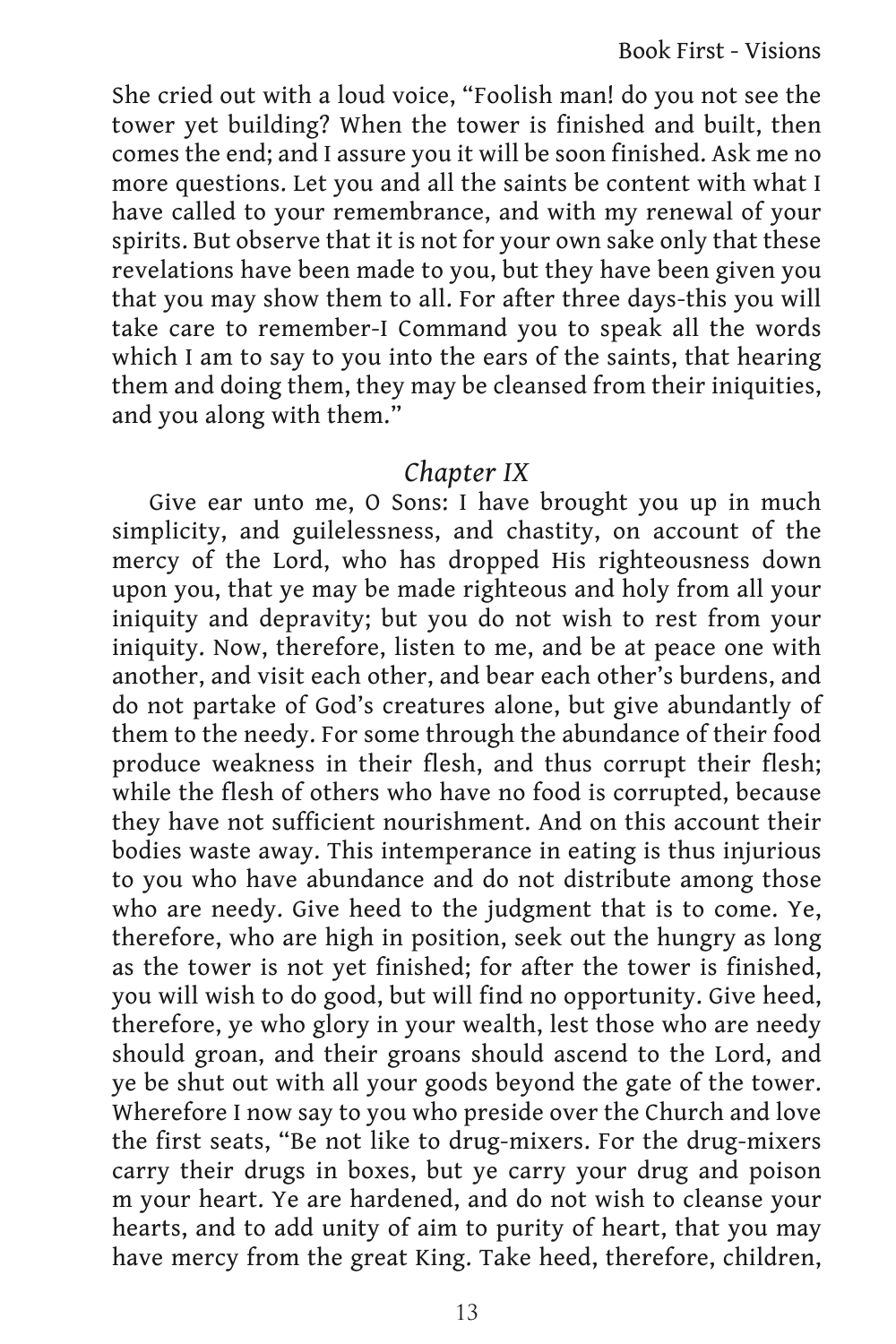that these dissensions of yours do not deprive you of your life. How will you instruct the elect of the Lord, if you yourselves have not instruction? Instruct each other therefore, and be at peace among yourselves, that I also, standing joyful before your Father, may give an account of you all to your Lord."

## *Chapter X*

On her ceasing to speak to me, those six young men who were engaged in building came and conveyed her to the tower, and other four lifted up the seat and carried it also to the tower. The faces of these last I did not see, for they were turned away from me. And as she was going, I asked her to reveal to me the meaning of the three forms in which she appeared to me. In reply she said to me: "With regard to them, you must ask another to reveal their meaning to you." For she had appeared to me, brethren, in the first vision the previous year under the form of an exceedingly old woman, sitting in a chair. In the second vision her face was youthful, but her skin and hair betokened age, and she stood while she spoke to me. She was also more joyful than on the first occasion. But in the third vision she was entirely youthful and exquisitely beautiful, except only that she had the hair of an old woman; but her face beamed with joy, and she sat on a seat. Now I was exceeding sad in regard to these appearances, for I longed much to know what the visions meant. Then I see the old woman in a vision of the night saying unto me: "Every prayer should be accompanied with humility: fast, therefore, and you will obtain from the Lord what you beg." I fasted therefore for one day.

That very night there appeared to me a young man, who said, "Why do you frequently ask revelations in prayer? Take heed lest by asking many things you injure your flesh: be content with these revelations. Will you be able to see greater revelations than those which you have seen?" I answered and said to him, "Sir, one thing only I ask, that in regard to these three forms the revelation may be rendered complete." He answered me, "How long are ye senseless? But your doubts make you senseless, because you have not your hearts turned towards the Lord." But I answered and said to him, "From you, sir, we shall learn these things more accurately."

## *Chapter XI*

"Hear then," said he, "with regard to the three forms,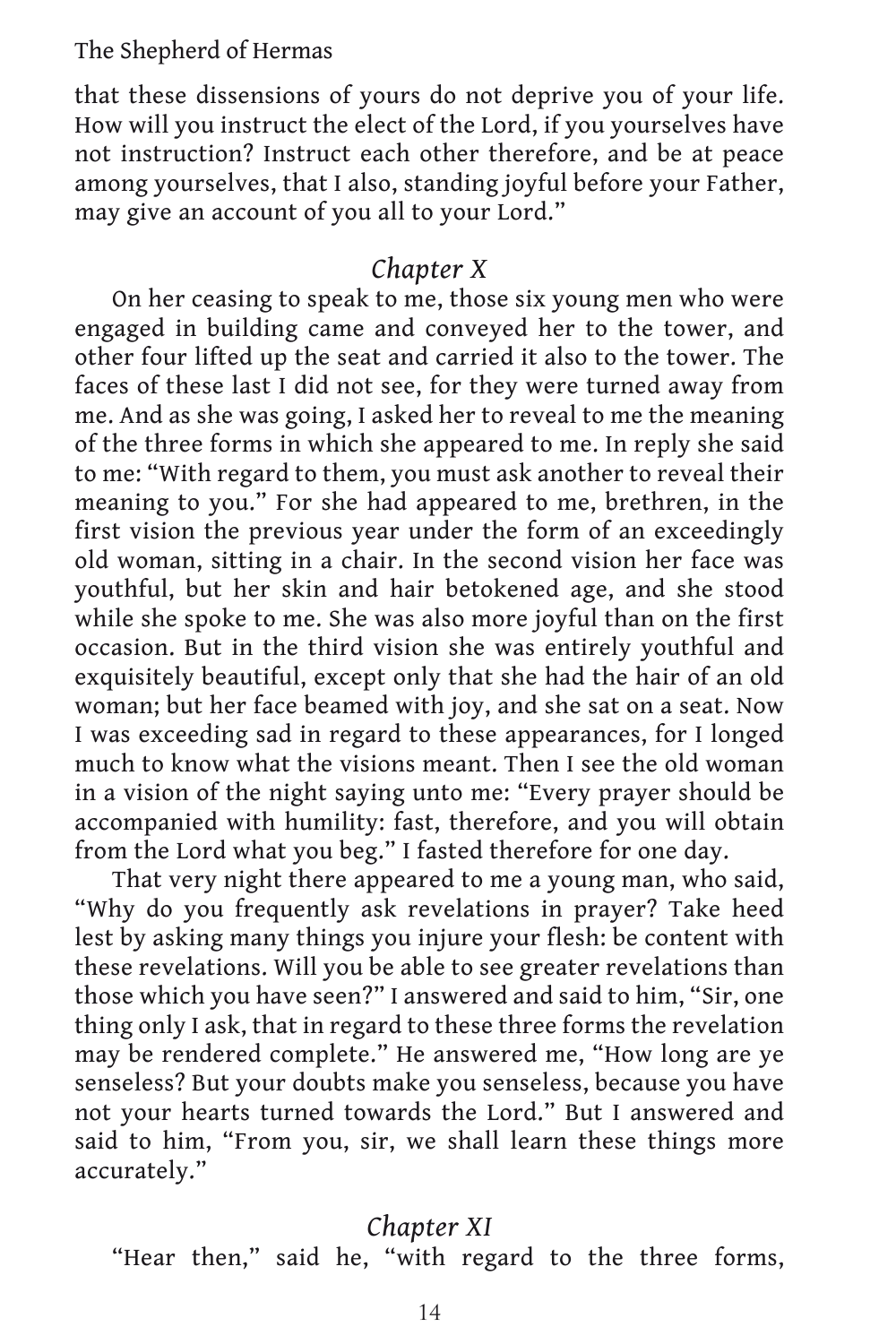concerning which you are inquiring. Why in the first vision did she appear to you as an old woman seated on a chair? Because your spirit is now old and withered up, and has lost its power in consequence of your infirmities and doubts. For, like elderly men who have no hope of renewing their strength, and expect nothing but their last sleep, so you, weakened by worldly occupations, have given yourselves up to sloth, and have not cast your cares upon the Lord. Your spirit therefore is broken, and you have grown old in your sorrows." "I should like then to know, sir, why she sat on a chair?" He answered, "Because every weak person sits on a chair on account of his weakness, that his weakness may be sustained. Lo! you have the form of the first vision."

## *Chapter XII*

"Now in the second vision you saw her standing with a youthful countenance, and more joyful than before; still she had the skin and hair of an aged woman. Hear," said he, "this parable also. When one becomes somewhat old, he despairs of himself on account of his weakness and poverty, and looks forward to nothing but the last day of his life. Then suddenly an inheritance is left him: and hearing of this, he rises up, and becoming exceeding joyful, he puts on strength. And now he no longer reclines, but stands up; and his spirit, already destroyed by his previous actions, is renewed, and he no longer sits, but acts with vigour. So happened it with you on hearing the revelation which God gave you. For the Lord had compassion on you, and renewed your spirit, and ye laid aside your infirmities. Vigour arose within you, and ye grew strong in faith; and the Lord, seeing your strength, rejoiced. On this account He showed you the building of the tower; and He will show you other things, if you continue at peace with each other with all your heart."

## *Chapter XIII*

"Now, in the third vision, you saw her still younger, and she was noble and joyful, and her shape was beautiful. For, just as when some good news comes suddenly to one who is sad, immediately he forgets his former sorrows, and looks for nothing else than the good news which he has heard, and for the future is made strong for good, and his spirit is renewed on account of the joy which he has received; so ye also have received the renewal of your spirits by seeing these good things. As to your seeing her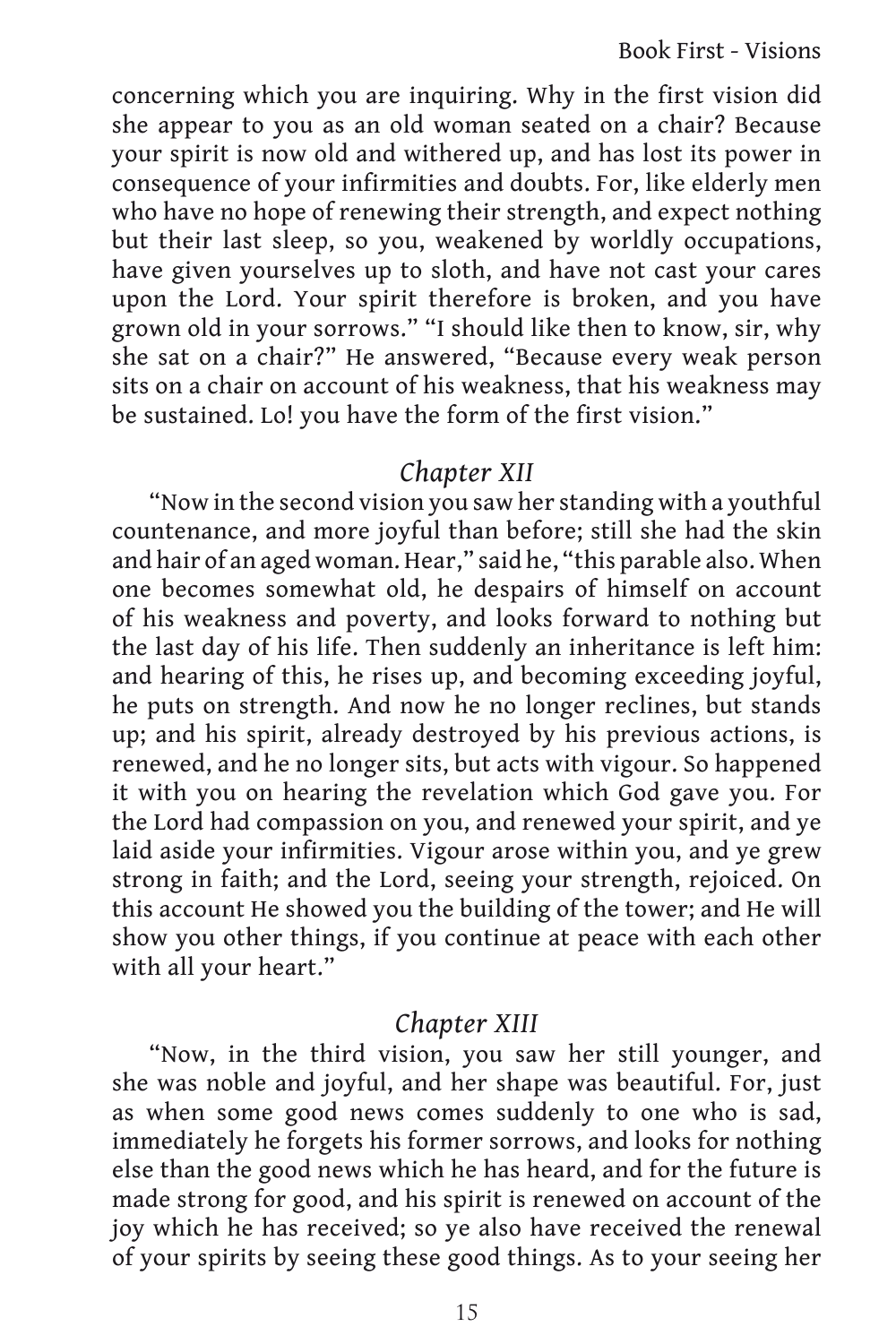sitting on a seat, that means that her position is one of strength, for a seat has four feet and stands firmly. For the world also is kept together by means of four elements. Those, therefore, who repent completely and with the whole heart, will become young and firmly established. You now have the revelation completely given you. Make no further demands for revelations. If anything ought to be revealed, it will be revealed to you."

## *VISION FOURTH Concerning the Trial and Tribulation that are to Come Upon Men*

## *Chapter I*

Twenty days after the former vision I saw another vision, brethren –a representation of the tribulation that is to come. I was going to a country house along the Campanian road. Now the house lay about ten furlongs from the public road. The district is one rarely traversed. And as I walked alone, I prayed the Lord to complete the revelations which He had made to me through His holy Church, that He might strengthen me, and give repentance to all His servants who were going astray, that His great and glorious name might be glorified because He vouchsafed to show me His marvels. And while I was glorifying Him and giving Him thanks, a voice, as it were, answered me, "Doubt not, Hermas;" and I began to think with myself, and to say, "What reason have I to doubt-I who have been established by the Lord, and who have seen such glorious sights?" I advanced a little, brethren, and, lo! I see dust rising even to the heavens. I began to say to myself, "Are cattle approaching and raising the dust?" It was about a furlong's distance from me. And, lo! I see the dust rising more and more, so that I imagined that it was something sent from God. But the sun now shone out a little, and, lo! I see a mighty beast like a whale, and out of its mouth fiery locusts proceeded. But the size of that beast was about a hundred feet, and it had a head like an urn. I began to weep, and to call on the Lord to rescue me from it. Then I remembered the word which I had heard, "Doubt not, O Hermas." Clothed, therefore, my brethren, with faith in the Lord and remembering the great things which He had taught me, I boldly faced the beast. Now that beast came on with such noise and force, that it could itself have destroyed a city. I came near it, and the monstrous beast stretched itself out on the ground, and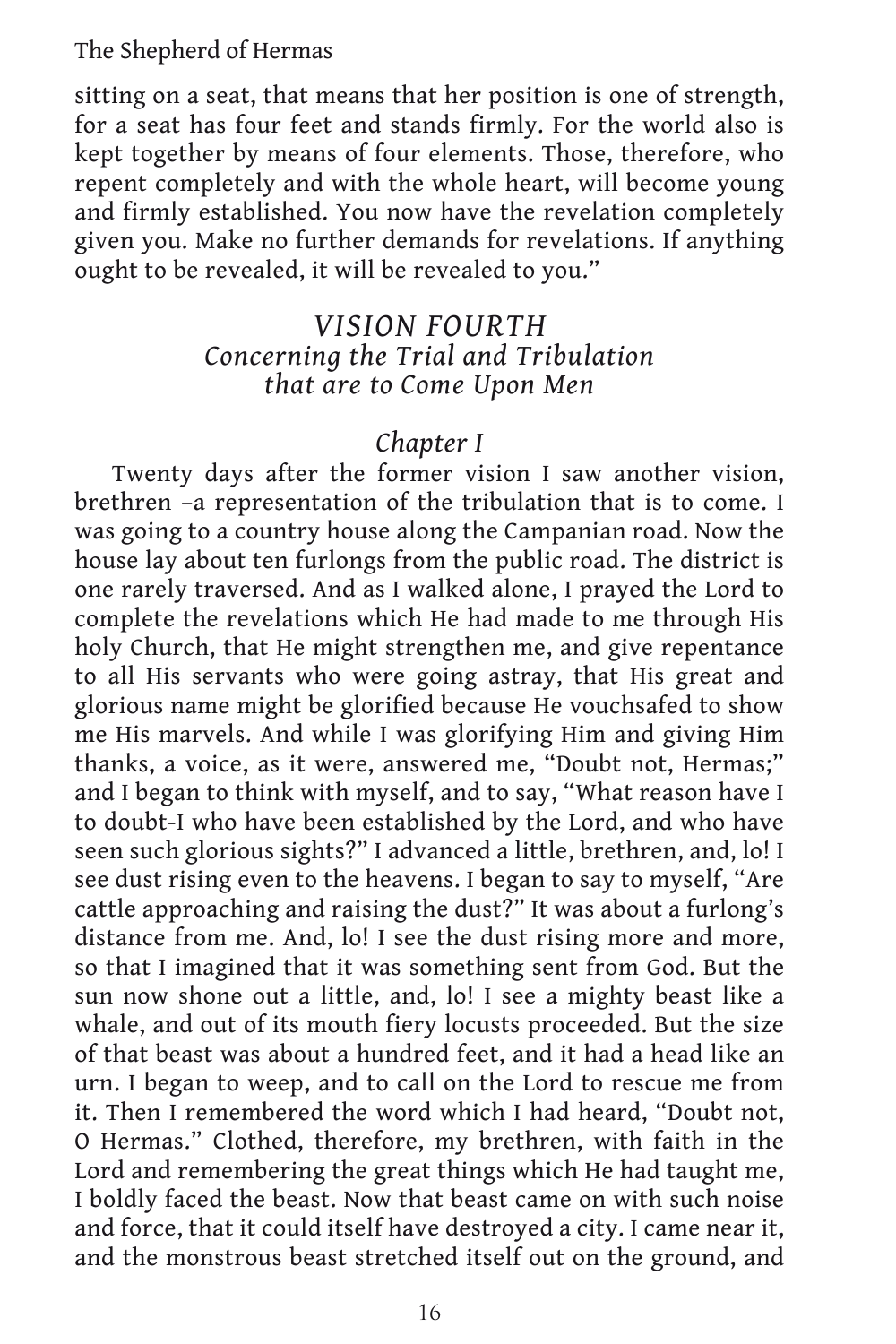showed nothing but its tongue, and did not stir at all until I had passed by it. Now the beast had four colours on its head-black, then fiery and bloody, then golden, and lastly white.

## *Chapter II*

Now after I had passed by the wild beast, and had moved forward about thirty feet, lo! a virgin meets me, adorned as if she were proceeding from the bridal chamber, clothed entirely in white, and with white sandals, and veiled up to her forehead, and her head was covered by a hood. And she had white hair. I knew from my former visions that this was the Church, and I became more joyful. She saluted me, and said, "Hail, O man!" And I returned her salutation, and said, "Lady, hail!" And she answered. and said to me, "Has nothing crossed your path?" I say, "I was met by a beast of such a size that it could destroy peoples, but through the power of the Lord and His great mercy I escaped from it." "Well did you escape from it," says she, "because you cast your care on God, and opened your heart to the Lord, believing that you can be saved by no other than by His great and glorious name. On this account the Lord has sent His angel, who has rule over the beasts, and whose name is Thegri, and has shut up its mouth, so that it cannot tear you. You have escaped from great tribulation on account of your faith, and because you did not doubt in the presence of such a beast. Go, therefore, and tell the elect of the Lord His mighty deeds, and say to them that this beast is a type of the great tribulation that is coming. If then ye prepare yourselves, and repent with all your heart, and turn to the Lord, it will be possible for you to escape it, if your heart be pure and spotless, and ye spend the rest of the days of your life in serving the Lord blamelessly. Cast your cares upon the Lord, and He will direct them. Trust the Lord, ye who doubt, for He is all-powerful, and can turn His anger away from you, and send scourges on the doubters. Woe to those who hear these words, and despise them: better were it for them not to have been born."

## *Chapter III*

I asked her about the four colours which the beast had on his head. And she answered, and said to me, "Again you are inquisitive in regard to such matters." "Yea, Lady," said I, "make known to me what they are." "Listen," said she: "the black is the world in which we dwell: but the fiery and bloody points out that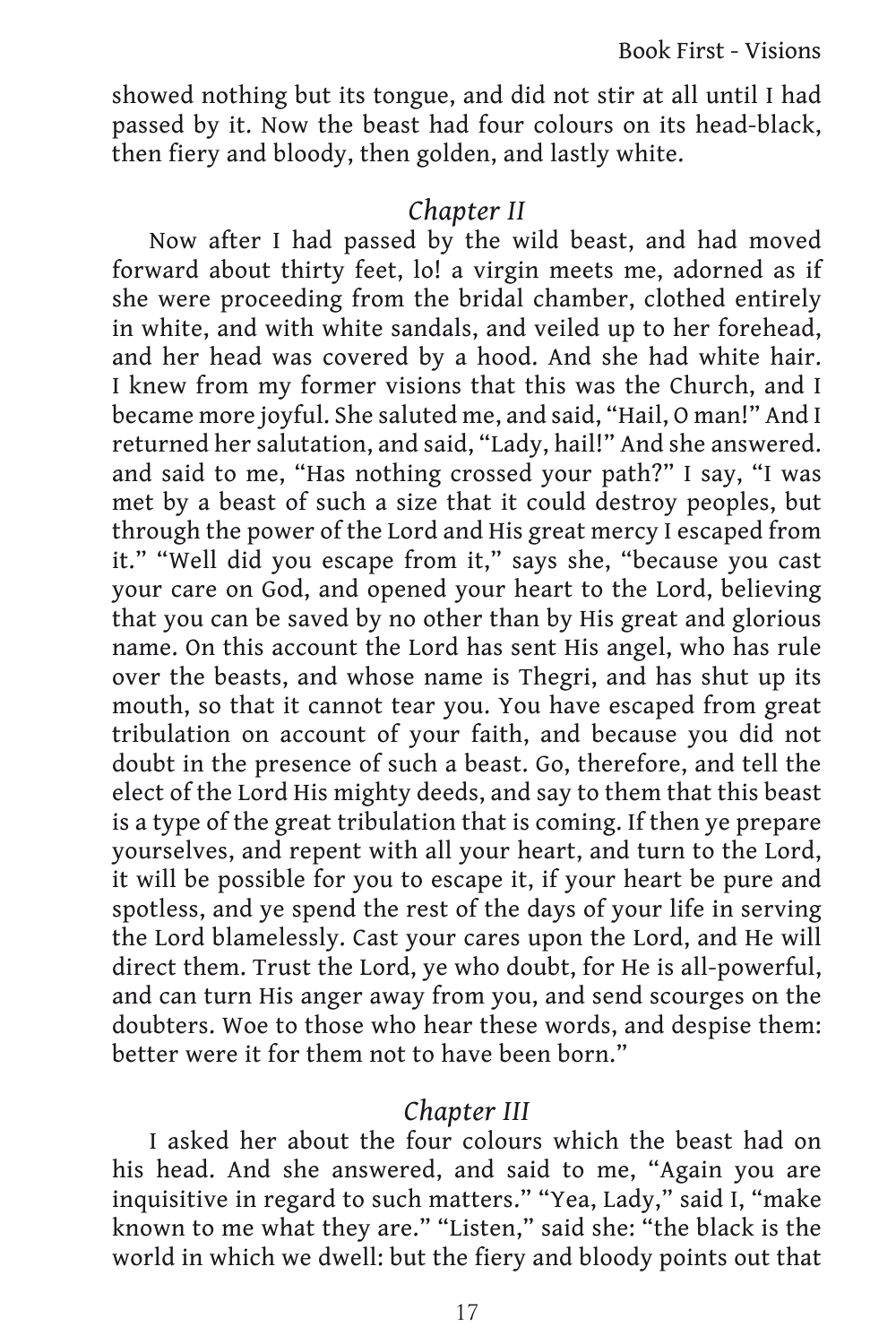the world must perish through blood and fire: but the golden part are you who have escaped from this world. For as gold is tested by fire, and thus becomes useful, so are you tested who dwell in it. Those, therefore, who continue stedfast, and are put through the fire, will be purified by means of it. For as gold casts away its dross, so also will ye cast away all sadness and straitness, and will be made pure so as to fit into the building of the tower. But the white part is the age that is to come, in which the elect of God will dwell, since those elected by God to eternal life will be spotless and pure. Wherefore cease not speaking these things into the ears of the saints. This then is the type of the great tribulation that is to come. If ye wish it, it will be nothing. Remember those things which were written down before." And saying this, she departed. But I saw not into what place she retired. There was a noise, however, and I turned round in alarm, thinking that that beast was coming.

## *VISION FIFTH Concerning the Commandments*

After I had been praying at home, and had sat down on my couch, there entered a man of glorious aspect, dressed like a shepherd, with a, white goat's skin, a wallet on his shoulders, and a rod in his hand, and saluted me. I returned his salutation. And straightway he sat down beside me, and said to me, "I have been sent by a most venerable angel to dwell with you the remaining days of your life." And I thought that he had come to tempt me, and I said to him, "Who are you? For I know him to whom I have been entrusted." He said to me, "Do you not know me?" "No," said I. "I," said he, "am that shepherd to whom you have been entrusted." And while he yet spake, his figure was changed; and then I knew that it was he to whom I had been entrusted. And straightway I became confused, and fear took hold of me, and I was overpowered with deep sorrow that I had answered him so wickedly and foolishly. But he answered, and said to me, "Do not be confounded, but receive strength from the commandments which I am going to give you. For I have been sent," said he, "to show you again all the things which you saw before, especially those of them which are useful to you. First of all, then, write down my commandments and similitudes, and you will write the other things as I shall show you. For this purpose," said he, "I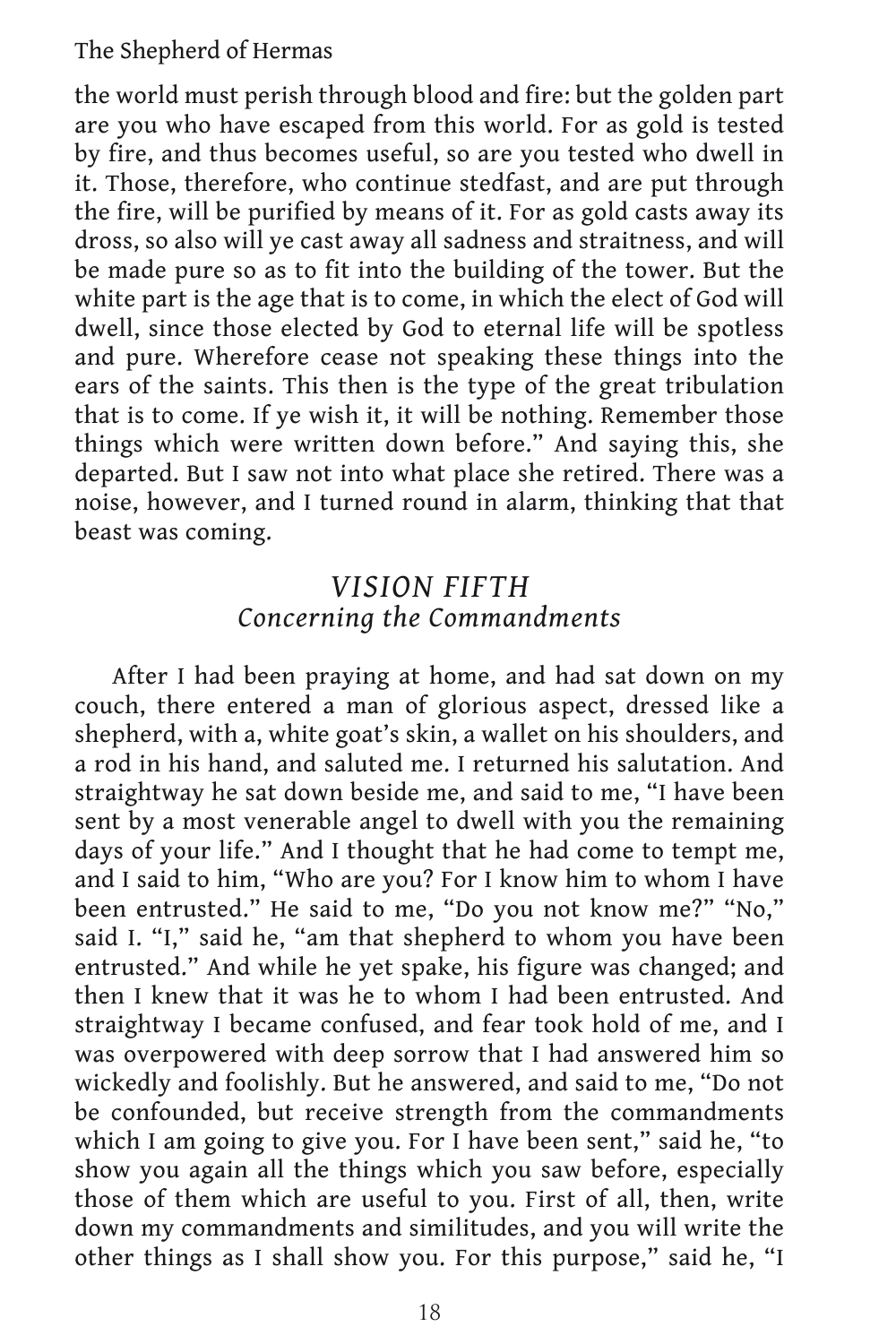command you to write down the commandments and similitudes first, that you may read them easily, and be able to keep them." Accordingly I wrote down the commandments and similitudes, exactly as he had ordered me. If then, when you have heard these, ye keep them and walk in them, and practice them with pure minds, you will receive from the Lord all that He has promised to you. But if, after you have heard them, ye do not repent, but continue to add to your sins, then shall ye receive from the Lord the opposite things. All these words did the shepherd, even the angel of repentance, command me to write.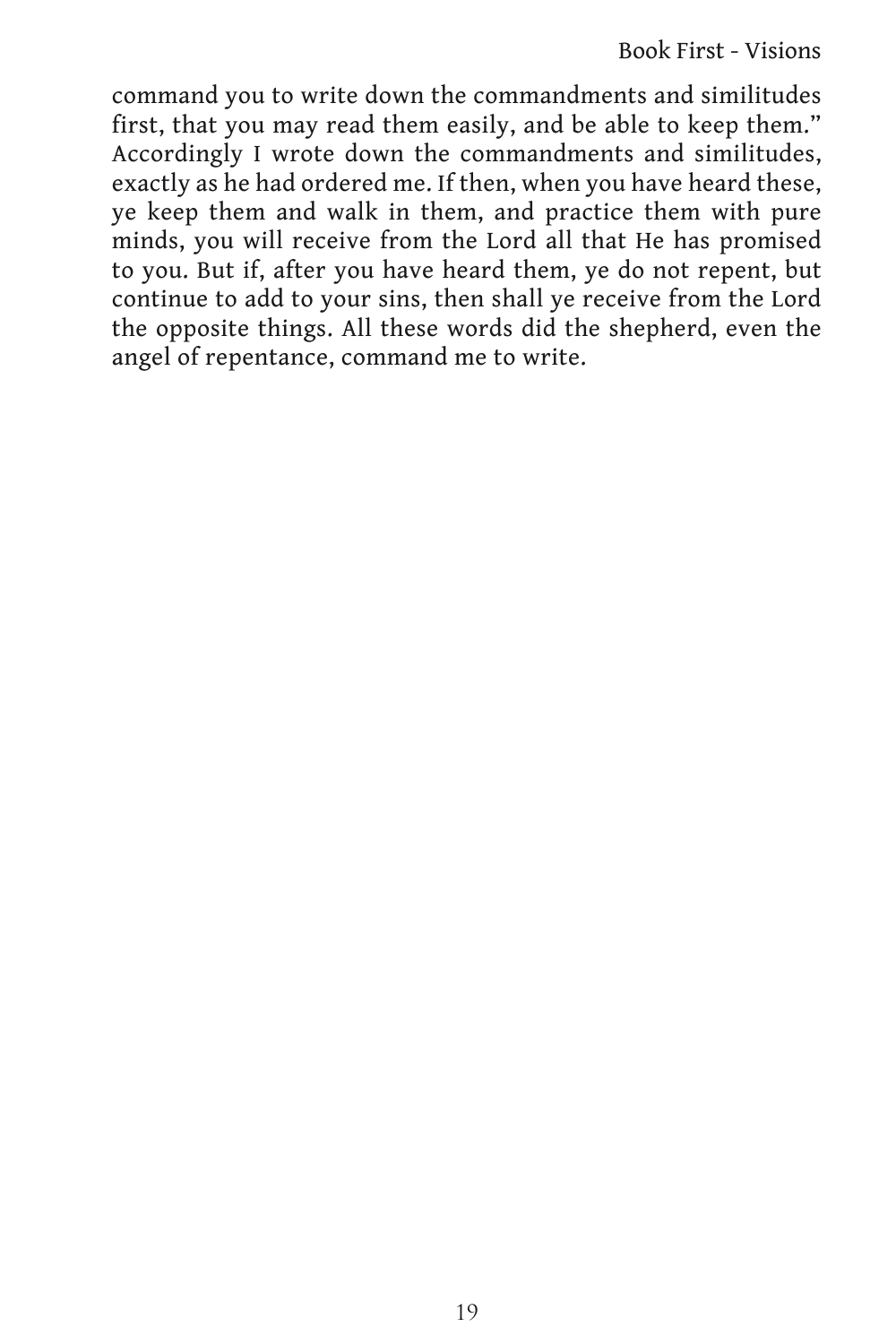## BOOK SECOND – COMMANDMENTS

## *COMMANDMENT FIRST On Faith in God*

First of all, believe that there is one God who created and finished all things, and made all things out of nothing. He alone is able to contain the whole, but Himself cannot be contained. Have faith therefore in Him, and fear Him; and fearing Him, exercise self-control. Keep these commands, and you will cast away from you all wickedness, and put on the strength of righteousness, and live to God, if you keep this commandment.

## *COMMANDMENT SECOND On Avoiding Evil-Speaking, and on Giving Alms in Simplicity*

He said to me, "Be simple and guileless, and you will be as the children who know not the wickedness that ruins the life of men. First, then, speak evil of no one, nor listen with pleasure to any one who speaks evil of another. But if you listen, you will partake of the sin of him who speaks evil, if you believe the slander which you hear; for believing it, you will also have something to say against your brother. Thus, then, will you be guilty of the sin of him who slanders. For slander is evil and an unsteady demon. It never abides in peace, but always remains in discord. Keep yourself from it, and you will always be at peace with all. Put on a holiness in which there is no wicked cause of offence, but all deeds that are equable and joyful. Practice goodness; and from the rewards of your labours, which God gives you, give to all the needy in simplicity, not hesitating as to whom you are to give or not to give. Give to all, for God wishes His gifts to be shared amongst all. They who receive, will render an account to God why and for what they have received. For the afflicted who receive will not be condemned, but they who receive on false pretences will suffer punishment. He, then, who gives is guiltless. For as he received from the Lord, so has he accomplished his service in simplicity, not hesitating as to whom he should give and to whom he should not give. This service, then, if accomplished in simplicity, is glorious with God. He, therefore, who thus ministers in simplicity,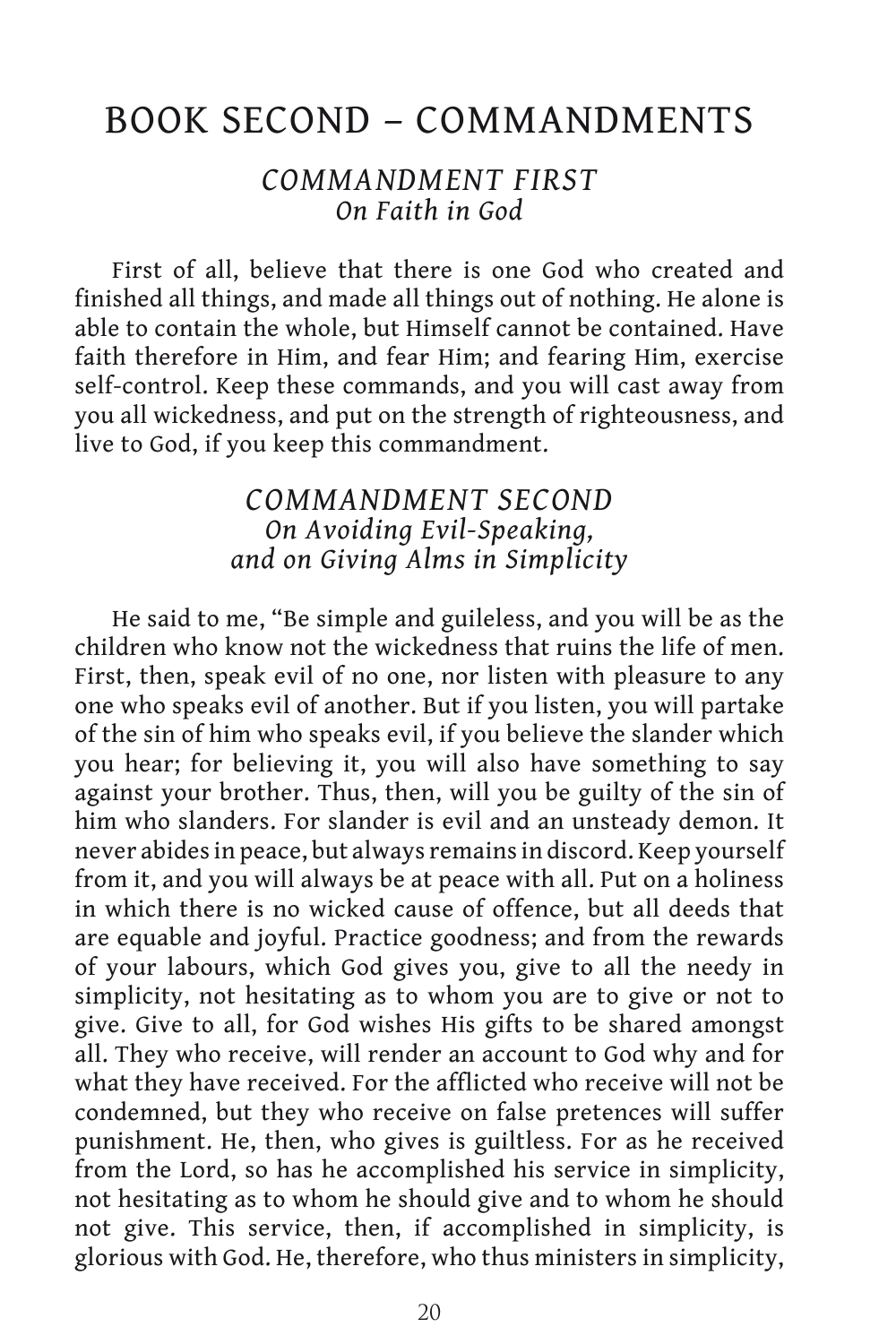Book Second - Commandments

will live to God. Keep therefore these commandments, as I have given them to you, that your repentance and the repentance of your house may be found in simplicity, and your heart may be pure and stainless."

## *COMMANDMENT THIRD On Avoiding Falsehood, and on the Repentance of Hermas for His Dissimulation*

Again he said to me, "Love the truth, and let nothing but truth proceed from your mouth, that the spirit which God has placed in your flesh may be found truthful before all men; and the Lord, who dwelleth in you, will be glorified, because the Lord is truthful in every word, and in Him is no falsehood. They therefore who lie deny the Lord, and rob Him, not giving back to Him the deposit which they have received. For they received from Him a spirit free from falsehood. If they give him back this spirit untruthful, they pollute the commandment of the Lord, and become robbers." On hearing these words, I wept most violently. When he saw me weeping, he said to me, "Why do you weep?" And I said, "Because, sir, I know not if I can be saved." "Why?" said he. And I said, "Because, sir, I never spake a true word in my life, but have ever spoken cunningly to all, and have affirmed a lie for the truth to all; and no one ever contradicted me, but credit was given to my word. How then can I live, since I have acted thus?" And he said to me, "Your feelings are indeed right and sound, for you ought as a servant of God to have walked in truth, and not to have joined an evil conscience with the spirit of truth, nor to have caused sadness to the holy and true Spirit." And I said to him, "Never, sir, did I listen to these words with so much attention." And he said to me, "Now you hear them, and keep them, that even the falsehoods which you formerly told in your transactions may come to be believed through the truthfulness of your present statements. For even they can become worthy of credit. If you keep these precepts, and from this time forward you speak nothing but the truth, it will be possible for you to obtain life. And whosoever shall hear this commandment, and depart from that great wickedness falsehood, shall live to God."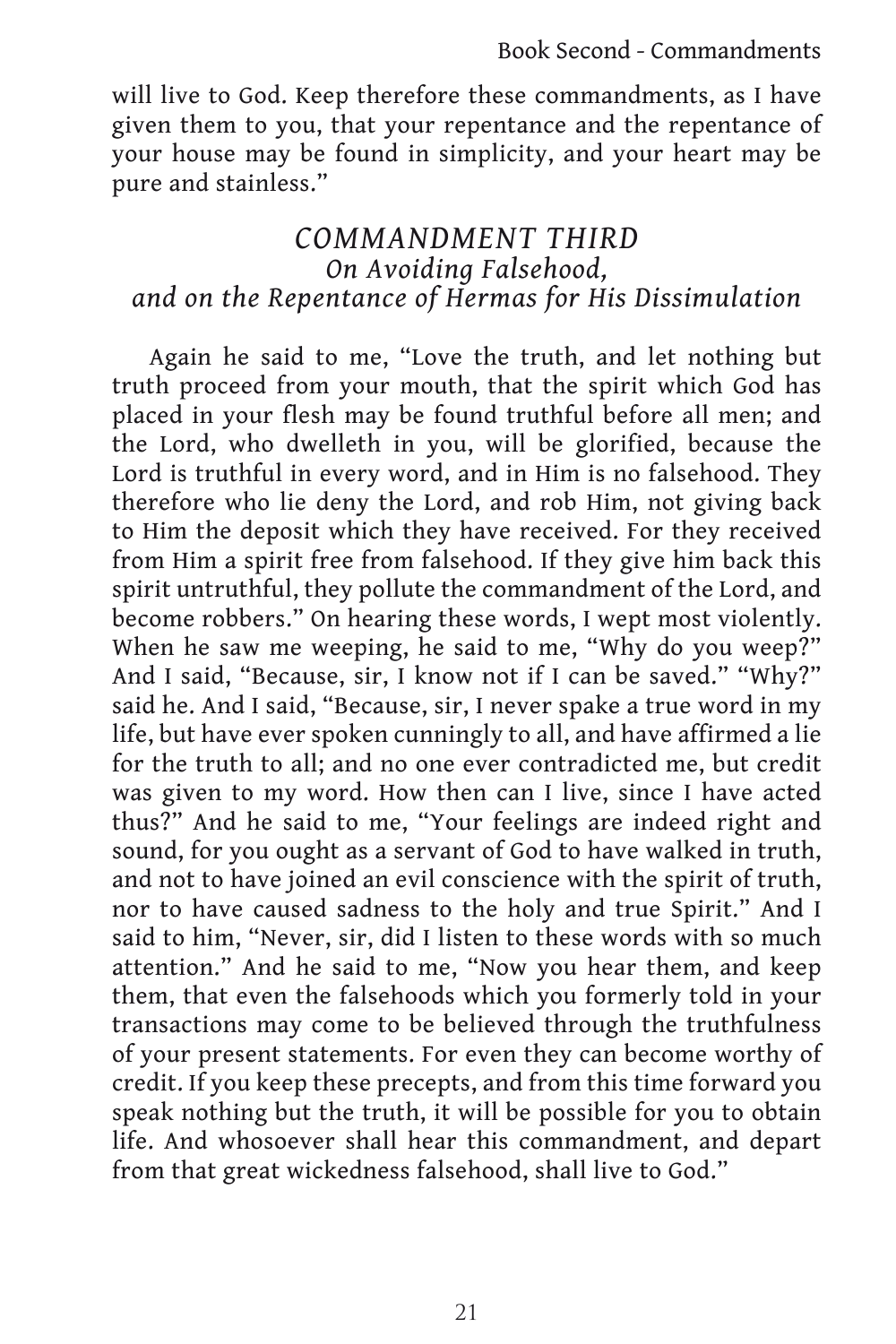## *COMMANDMENT FOURTH On Putting One's Wife Away for Adultery*

## *Chapter I*

"I charge you," said he, "to guard your chastity, and let no thought enter your heart of another man's wife, or of fornication, or of similar iniquities; for by doing this you commit a great sin. But if you always remember your own wife, you will never sin. For if this thought enter your heart, then you will sin; and if, in like manner, you think other wicked thoughts, you commit sin. For this thought is great sin in a servant of God. But if any one commit this wicked deed, he works death for himself. Attend, therefore, and refrain from this thought; for where purity dwells, there iniquity ought not to enter the heart of a righteous man." I said to him, "Sir, permit me to ask you a few questions." "Say on," said he. And I said to him, "Sir, if any one has a wife who trusts in the Lord, and if he detect her in adultery, does the man sin if he continue to live with her?" And he said to me, "As long as he remains ignorant of her sin, the husband commits no transgression in living with her. But if the husband know that his wife has gone astray, and if the woman does not repent, but persists in her fornication, and yet the husband continues to live with her, he also is guilty of her crime, and a sharer in her adultery." And I said to him, "What then, sir, is the husband to do, if his wife continue in her vicious practices?" And he said, "The husband should put her away, and remain by himself. But if he put his wife away and marry another, he also commits adultery." And I said to him, "What if the woman put away should repent, and wish to return to her husband: shall she not be taken back by her husband?" And he said to me, "Assuredly. If the husband do not take her back, he sins, and brings a great sin upon himself; for he ought to take back the sinner who has repented. But not frequently. For there is but one repentance to the servants of God. In case, therefore, that the divorced wife may repent, the husband ought not to marry another, when his wife has been put away. In this matter man and woman are to be treated exactly in the same way. Moreover, adultery is committed not only by those who pollute their flesh, but by those who imitate the heathen in their actions. Wherefore if any one persists in such deeds, and repents not, withdraw from him, and cease to live with him otherwise you are a sharer in his sin. Therefore has the injunction been laid on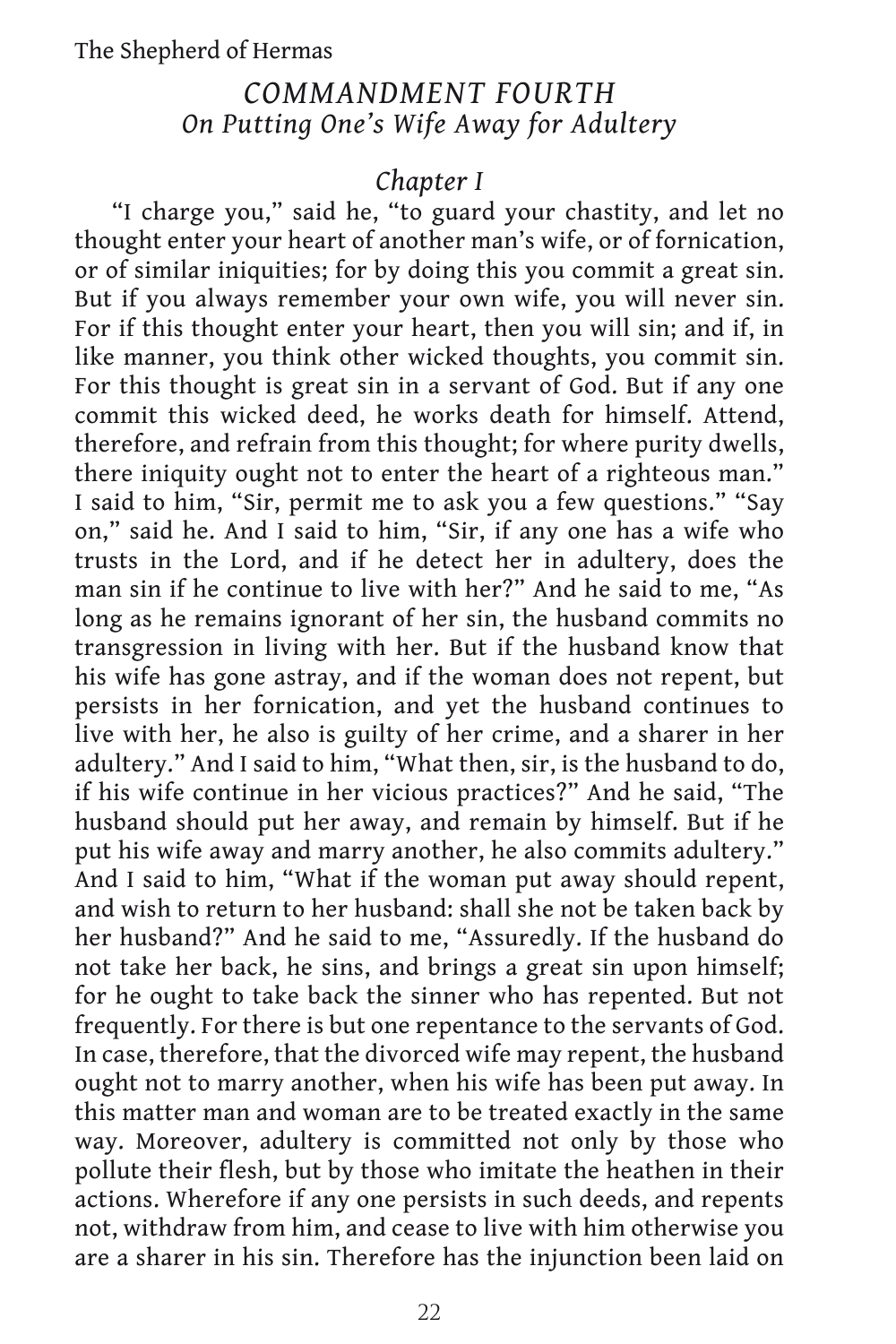#### Book Second - Commandments

you, that you should remain by yourselves, both man and woman, for in such persons repentance can take place. But I do not," said he, "give opportunity for the doing of these deeds, but that he who has sinned may sin no more. But with regard to his previous transgressions, there is One who is able to provide a cure; for it is He, indeed, who has power over all."

#### *Chapter II*

I asked him again, and said, "Since the Lord has vouchsafed to dwell always with me, hear with me while I utter a few words; for I understand nothing, and my heart has been hardened by my previous mode of life. Give me understanding, for I am exceedingly dull, and I understand absolutely nothing." And he answered and said unto me, "I am set over repentance, and I give understanding to all who repent. Do you not think," he said, "that it is great wisdom to repent? for repentance is great wisdom. For he who has sinned understands that he acted wickedly in the sight of the Lord, and remembers the actions he has done, and he repents, and no longer acts wickedly, but does good munificently, and humbles and torments his soul because he has sinned. You see, therefore, that repentance is great wisdom." And I said to him, "It is for this reason, sir, that I inquire carefully into all things, especially because I am a sinner; that I may know what works I should do, that I may live: for my sins are many and various." And he said to me, "You shall live if you keep my commandments, and walk in them; and whosoever shall hear and keep these commandments, shall live to God."

#### *Chapter III*

And I said to him, "I should like to continue my questions." "Speak on," said he. And I said, "I heard, sir, some teachers maintain that there is no other repentance than that which takes place, when we descended into the water and received remission of our former sins." He said to me, "That was sound doctrine which you heard; for that is really the case. For he who has received remission of his sins ought not to sin any more, but to live in purity. Since, however, you inquire diligently into all things, I will point this also out to you, not as giving occasion for error to those who are to believe, or have lately believed, in the Lord. For those who have now believed, and those who are to believe, have not repentance for their sins; but they have remission of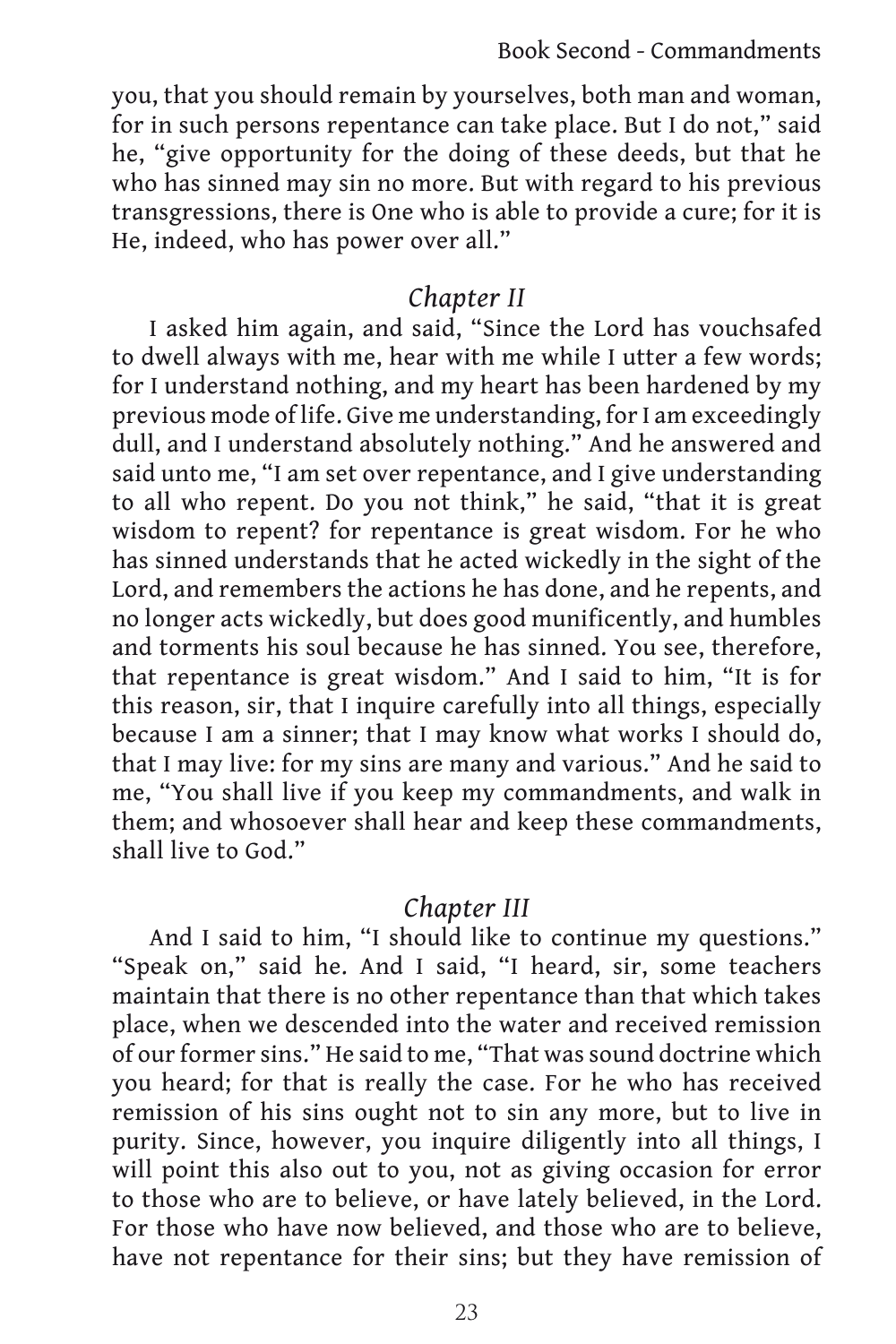their previous sins. For to those who have been called before these days, the Lord has set repentance. For the Lord, knowing the heart, and foreknowing all things, knew the weakness of men and the manifold wiles of the devil, that he would inflict some evil on the servants of God, and would act wickedly towards them. The Lord, therefore, being merciful, has had mercy on the work of His hand, and has set repentance for them; and He has entrusted to me power over this repentance. And therefore I say to you, that if any one is tempted by the devil, and sins after that great and holy calling. in which the Lord has called His people to everlasting life, he has opportunity to repent but once. But if he should sin frequently after this, and then repent, to such a man his repentance will be of no avail; for with difficulty will he live." And I said, "Sir, I feel that life has come back to me in listening attentively to these commandments; for I know that I shall be saved, if in future I sin no more." And he said, "You will be saved, you and all who keep these commandments."

#### *Chapter IV*

And again I asked him, saying, "Sir, since you have been so patient in listening to me, will you show me this also?" "Speak," said he. And I said, "If a wife or husband die, and the widower or widow marry, does he or she commit sin?" "There is no sin in marrying again," said he; "but if they remain unmarried, they gain greater honour and glory with the Lord; but if they marry, they do not sin. Guard, therefore, your chastity and purity, and you will live to God. What commandments I now give you, and what I am to give, keep from henceforth, yea, from the very day when you were entrusted to me, and I will dwell in your house. And your former sins will be forgiven, if you keep my commandments. And all shall be forgiven who keep these my commandments, and walk in this chastity."

## *COMMANDMENT FIFTH Of Sadness of Heart, and of Patience*

## *Chapter I*

"Be patient," said he, "and of good understanding, and you will rule over every wicked work, and you will work all righteousness. For if you be patient, the Holy Spirit that dwells in you will be pure. He will not be darkened by any evil spirit, but, dwelling in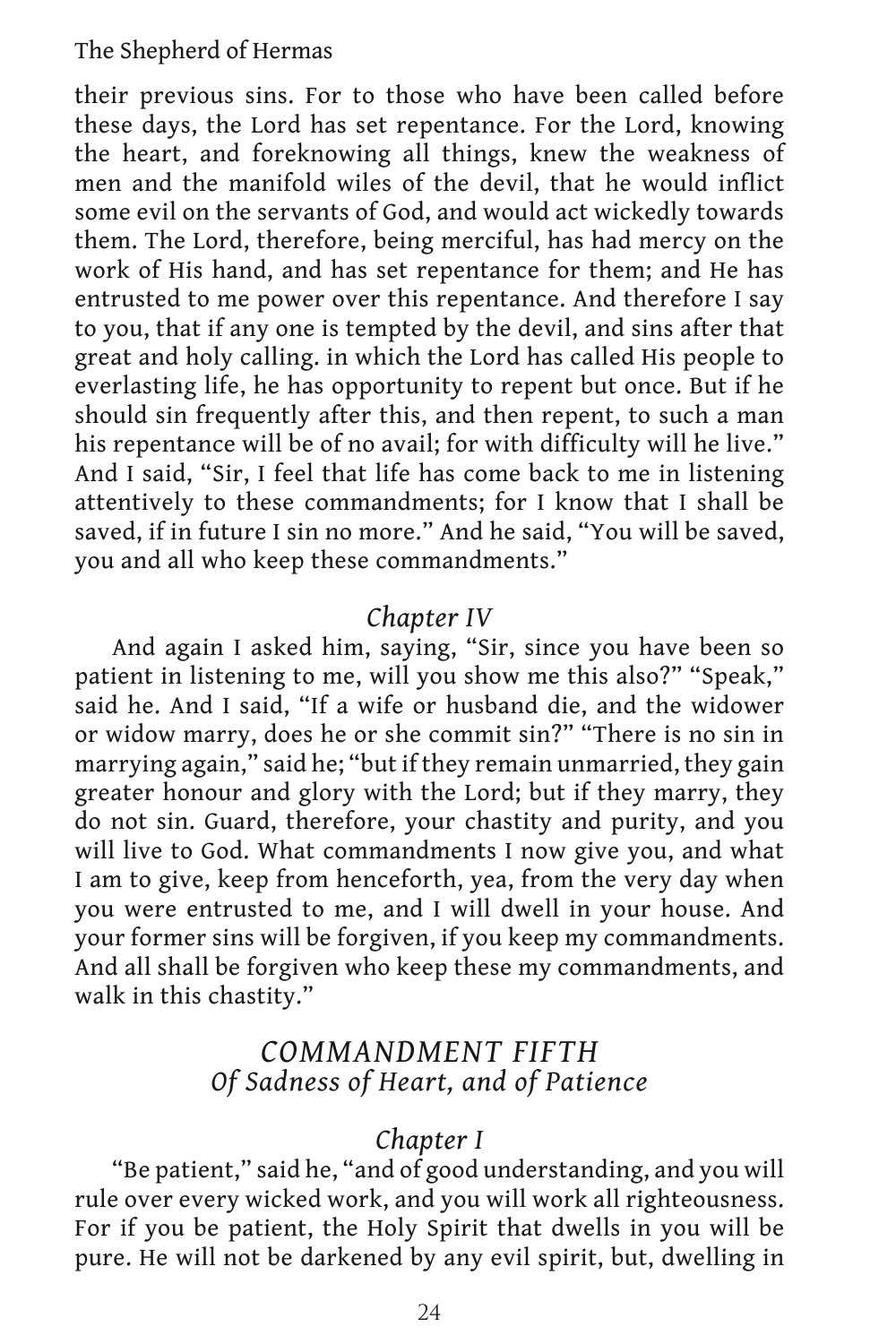a broad region, he will rejoice and be glad; and with the vessel in which he dwells he will serve God in gladness, having great peace within himself. But if any outburst of anger take place, forthwith the Holy Spirit, who is tender, is straitened, not having a pure place, and He seeks to depart. For he is choked by the vile spirit, and cannot attend on the Lord as he wishes, for anger pollutes him. For the Lord dwells in long-suffering, but the devil in anger. The two spirits, then, when dwelling in the same habitation, are at discord with each other, and are troublesome to that man in whom they dwell. For if an exceedingly small piece of wormwood be taken and put into a jar of honey, is not the honey entirely destroyed, and does not the exceedingly small piece of wormwood entirely take away the sweetness of the honey, so that it no longer affords any gratification to its owner, but has become bitter, and lost its use? But if the wormwood be not put into the honey, then the honey remains sweet, and is of use to its owner. You see, then, that patience is sweeter than honey, and useful to God, and the Lord dwells in it. But anger is bitter and useless. Now, if anger be mingled with patience, the patience is polluted, and its prayer is not then useful to God." "I should like, sir," said I, "to know the power of anger, that I may guard myself against it." And he said, "If you do not guard yourself against it, you and your house lose all hope of salvation. Guard yourself, therefore, against it. For I am with you, and all will depart from it who repent with their whole heart. For I will be with them, and I will save them all. For all are justified by the most holy angel."

## *Chapter II*

"Hear now," said he, "how wicked is the action of anger, and in what way it overthrows the servants of God by its action, and turns them from righteousness. But it does not turn away those who are full of faith, nor does it act on them, for the power of the Lord is with them. It is the thoughtless and doubting that it turns away. For as soon as it sees such men standing stedfast, it throws itself into their hearts, and for nothing at all the man or woman becomes embittered on account of occurrences in their daily life, as for instance on account of their food, or some superfluous word that has been uttered, or on account of some friend, or some gift or debt, or some such senseless affair. For all these things are foolish and empty and unprofitable to the servants of God. But patience is great, and mighty, and strong,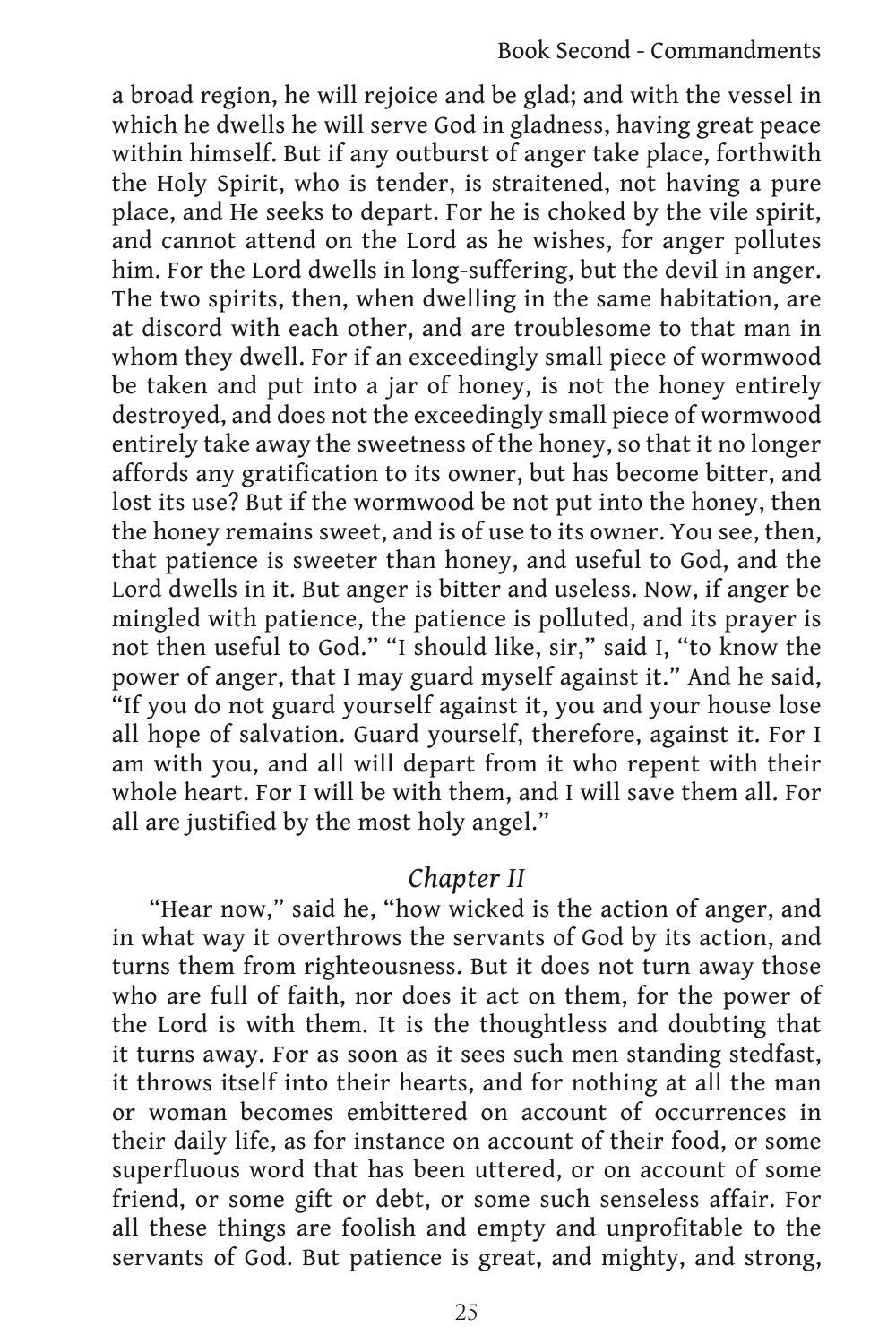and calm in the midst of great enlargement, joyful, rejoicing, free from care, glorifying God at all times, having no bitterness in her, and abiding continually meek and quiet. Now this patience dwells with those who have complete faith. But anger is foolish, and fickle, and senseless. Now, of folly is begotten bitterness, and of bitterness anger, and of anger frenzy. This frenzy, the product of so many evils, ends in great and incurable sin. For when all these spirits dwell in one vessel in which the Holy Spirit also dwells, the vessel cannot contain them, but overflows. The tender Spirit, then, not being accustomed to dwell with the wicked spirit, nor with hardness, withdraws from such a man, and seeks to dwell with meekness and peacefulness. Then, when he withdraws from the man in whom he dwelt, the man is emptied of the righteous Spirit; and being henceforward filled with evil spirits, he is in a state of anarchy in every action, being dragged hither and thither by the evil spirits, and there is a complete darkness in his mind as to everything good. This, then, is what happens to all the angry. Wherefore do you depart from that most wicked spirit anger, and put on patience, and resist anger and bitterness, and you will be found in company with the purity which is loved by the Lord. Take care, then, that you neglect not by any chance this commandment: for if you obey this commandment, you will be able to keep all the other commandments which I am to give you. Be strong, then, in these commandments, and put on power, and let all put on power, as many as wish to walk in them."

## *COMMANDMENT SIXTH*

*How to Recognise the Two Spirits Attendant on Each Man, and How to Distinguish the Suggestions of the One from Those of the Other*

#### *Chapter I*

"I gave you," he said, "directions in the first commandment to attend to faith, and fear, and self-restraint." "Even so, sir," said I. And he said, "Now I wish to show you the powers of these, that you may know what power each possesses. For their powers are double, and have relation alike to the righteous and the unrighteous. Trust you, therefore, the righteous, but put no trust in the unrighteous. For the path of righteousness is straight, but that of unrighteousness is crooked. But walk in the straight and even way, and mind not the crooked. For the crooked path has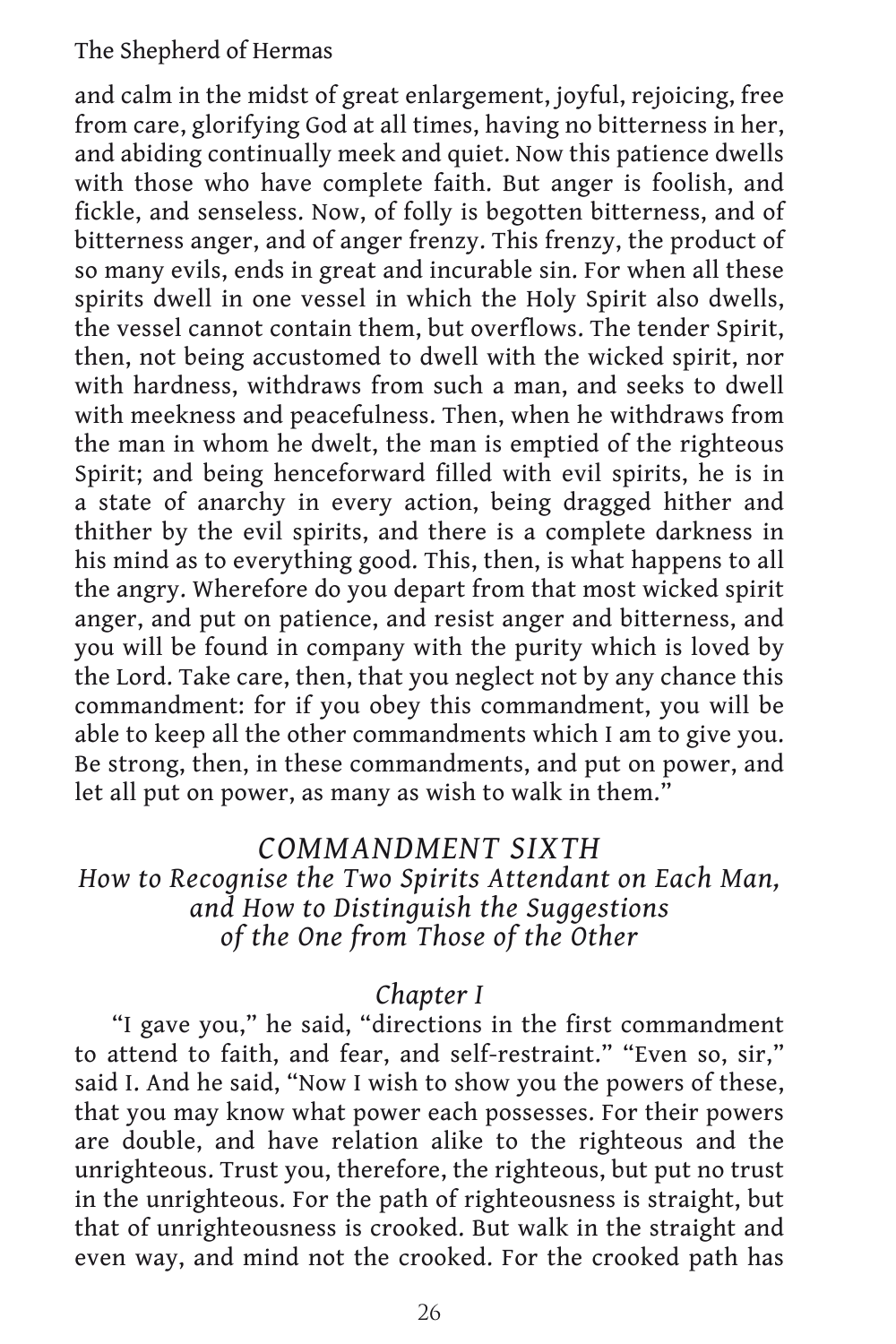#### Book Second - Commandments

no roads, but has many pathless places and stumbling-blocks in it, and it is rough and thorny. It is injurious to those who walk therein. But they who walk in the straight road walk evenly without stumbling, because it is neither rough nor thorny. You see, then, that it is better to walk in this road." "I wish to go by this road," said I. "You will go by it," said he; "and whoever turns to the Lord with all his heart will walk in it."

#### *Chapter II*

"Hear now," said he, "in regard to faith. There are two angels with a man-one of righteousness, and the other of iniquity." And I said to him, "How, sir, am I to know the powers of these, for both angels dwell with me?" "Hear," said he, and "understand them. The angel of righteousness is gentle and modest, meek and peaceful. When, therefore, he ascends into your heart, forthwith he talks to you of righteousness, purity, chastity, contentment, and of every righteous deed and glorious virtue. When all these ascend into your heart, know that the angel of righteousness is with you. These are the deeds of the angel of righteousness. Trust him, then, and his works. Look now at the works of the angel of iniquity. First, he is wrathful, and bitter, and foolish, and his works are evil, and ruin the servants of God. When, then, he ascends into your heart, know him by his works." And I said to him, "How, sir, I shall perceive him, I do not know." "Hear and understand," said he. "When anger comes upon you, or harshness, know that he is in you; and you will know this to be the case also, when you are attacked by a longing after many transactions, and the richest delicacies, and drunken revels, and divers luxuries, and things improper, and by a hankering after women, and by overreaching, and pride, and blustering, and by whatever is like to these. When these ascend into your heart, know that the angel of iniquity is in you. Now that you know his works, depart from him, and in no respect trust him, because his deeds are evil, and unprofitable to the servants of God. These, then, are the actions of both angels. Understand them, and trust the angel of righteousness; but depart from the angel of iniquity, because his instruction is bad in every deed. For though a man be most faithful, and the thought of this angel ascend into his heart, that man or woman must sin. On the other hand, be a man or woman ever so bad, yet, if the works of the angel of righteousness ascend into his or her heart, he or she must do something good. You see, therefore, that it is good to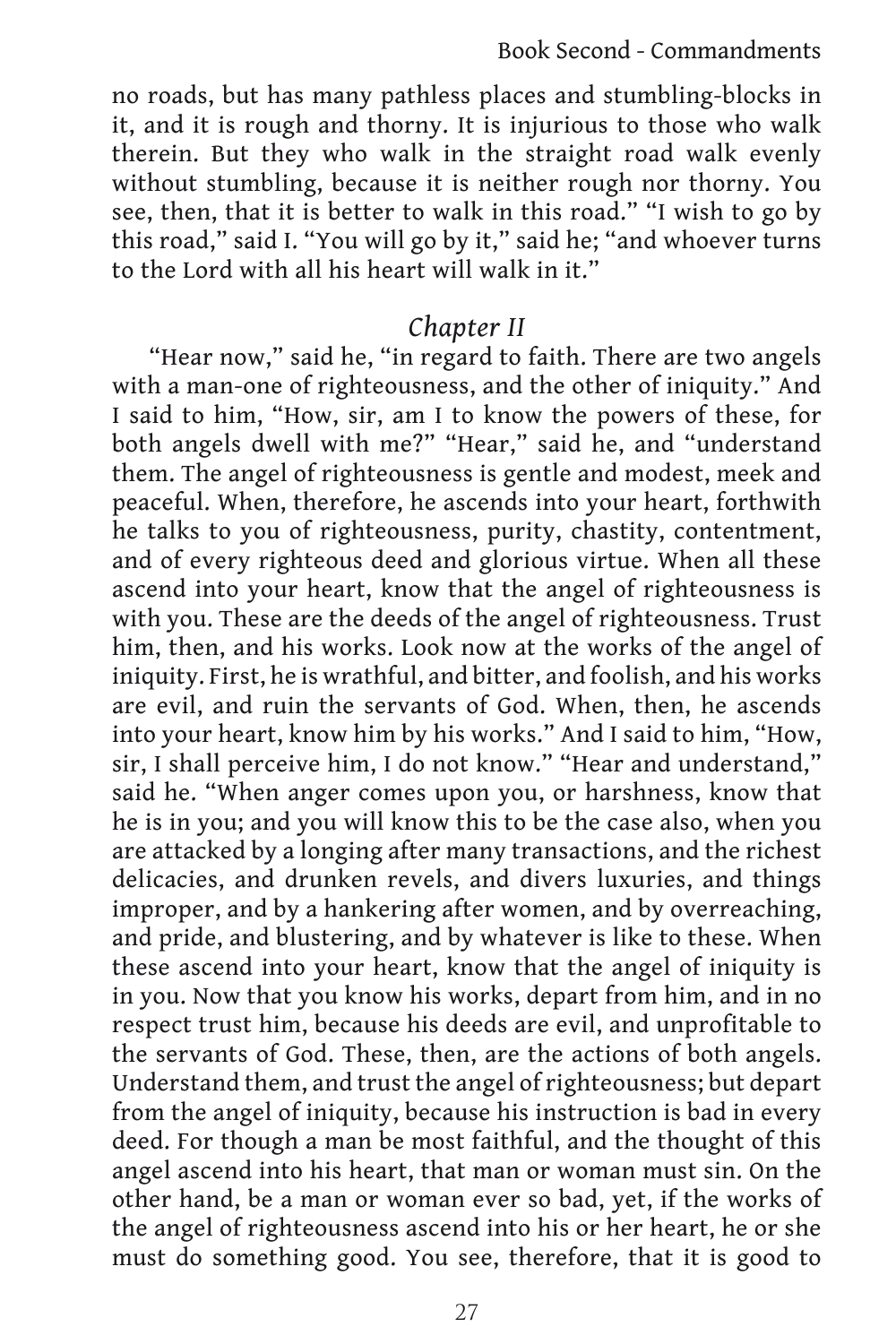follow the angel of righteousness, but to bid farewell to the angel of iniquity." "This commandment exhibits the deeds of faith, that you may trust the works of the angel of righteousness, and doing them you may live to God. But believe the works of the angel of iniquity are hard. If you refuse to do them, you will live to God."

## *COMMANDMENT SEVENTH On Fearing God, and Not Fearing the Devil*

"Fear," said he, "the Lord, and keep His commandments. For if you keep the commandments of God, you will be powerful in every action, and every one of your actions will be incomparable. For, fearing the Lord, you will do all things well. This is the fear which you ought to have, that you may be saved. But fear not the devil; for, fearing the Lord, you will have dominion over the devil, for there is no power in him. But he in whom there is no power ought on no account to be an object of fear; but He in whom there is glorious power is truly to be feared. For every one that has power ought to be feared; but he who has not power is despised by all. Fear, therefore, the deeds of the devil, since they are wicked. For, fearing the Lord, you will not do these deeds, but will refrain from them. For fears are of two kinds: for if you do not wish to do that which is evil, fear the Lord, and you will not do it; but, again, if you wish to do that which is good, fear the Lord, and you will do it. Wherefore the fear of the Lord is strong, and great, and glorious. Fear, then, the Lord, and you will live to Him, and as many as fear Him and keep His commandments will live to God." "Why," said I, "sir, did you say in regard to those that keep His commandments, that they will live to God?" "Because," says he, "all creation fears the Lord, but all creation does not keep His commandments. They only who fear the Lord and keep His commandments have life with God; but as to those who keep not His commandments, there is no life in them."

## *COMMANDMENT EIGHTH We Ought to Shun that Which is Evil, and Do that Which is Good*

"I told you," said he, "that the creatures of God are double, for restraint also is double; for in some cases restraint has to be exercised in others there is no need of restraint." "Make known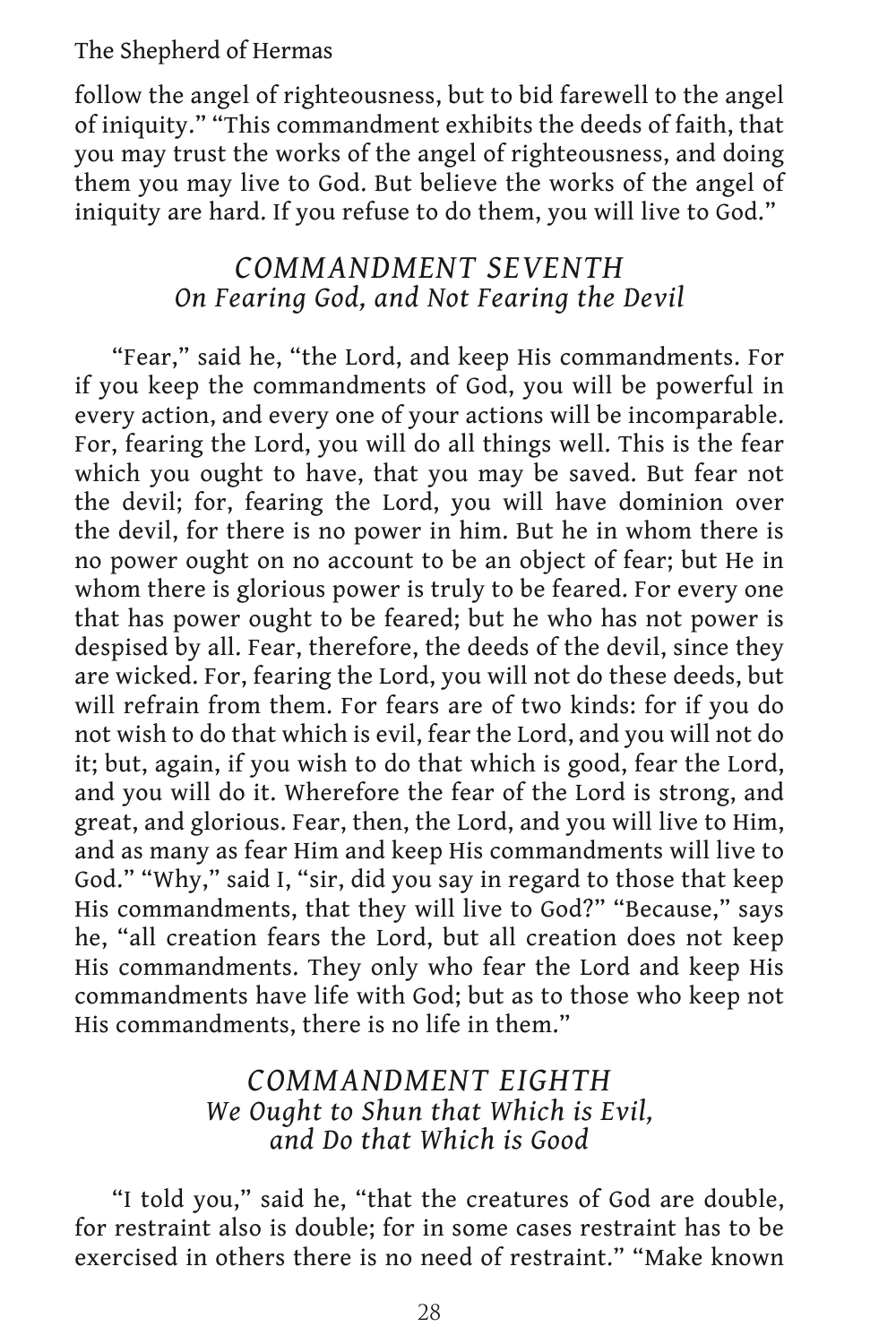to me, sir," say I, "in what cases restraint has to be exercised, and in what cases it has not." "Restrain yourself in regard to evil, and do it not; but exercise no restraint in regard to good, but do it. For if you exercise restraint in the doing of good, you will commit a great sin; but if you exercise restraint, so as not to do that which is evil, you are practicing great righteousness. Restrain yourself, therefore, from all iniquity, and do that which is good." "What, sir," say I, "are the evil deeds from which we must restrain ourselves?" "Hear," says he: "from adultery and fornication, from unlawful revelling, from wicked luxury, from indulgence in many kinds of food and the extravagance of riches, and from boastfulness, and haughtiness, and insolence, and lies, and backbiting, and hypocrisy, from the remembrance of wrong, and from all slander. These are the deeds that are most wicked in the life of men. From all these deeds, therefore, the servant of God must restrain himself. For he who does not restrain himself from these, cannot live to God. Listen, then, to the deeds that accompany these." "Are there, sir," said I, "any other evil deeds?" "There are," says he; "and many of them, too, from which the servant of God must restrain himself-theft, lying, robbery, false witness, overreaching, wicked lust, deceit, vainglory, boastfulness, and all other vices like to these." "Do you not think that these are really wicked?" "Exceedingly wicked in the servants of God. From all of these the servant of God must restrain himself. Restrain yourself, then, from all these, that you may live to God, and you will be enrolled amongst those who restrain themselves in regard to these matters. These, then, are the things from which you must restrain yourself."

"But listen," says he, "to the things in regard to which you have not to exercise self-restraint, but which you ought to do. Restrain not yourself in regard to that which is good, but do it." "And tell me, sir," say I, "the nature of the good deeds, that I may walk in them and wait on them, so that doing them I can be saved." "Listen," says he, "to the good deeds which you ought to do, and in regard to which there is no self-restraint requisite. First of all there is faith, then fear of the Lord, love, concord, words of righteousness, truth, patience. Than these, nothing is better in the life of men. If any one attend to these, and restrain himself not from them, blessed is he in his life. Then there are the following attendant on these: helping widows, looking after orphans and the needy, rescuing the servants of God from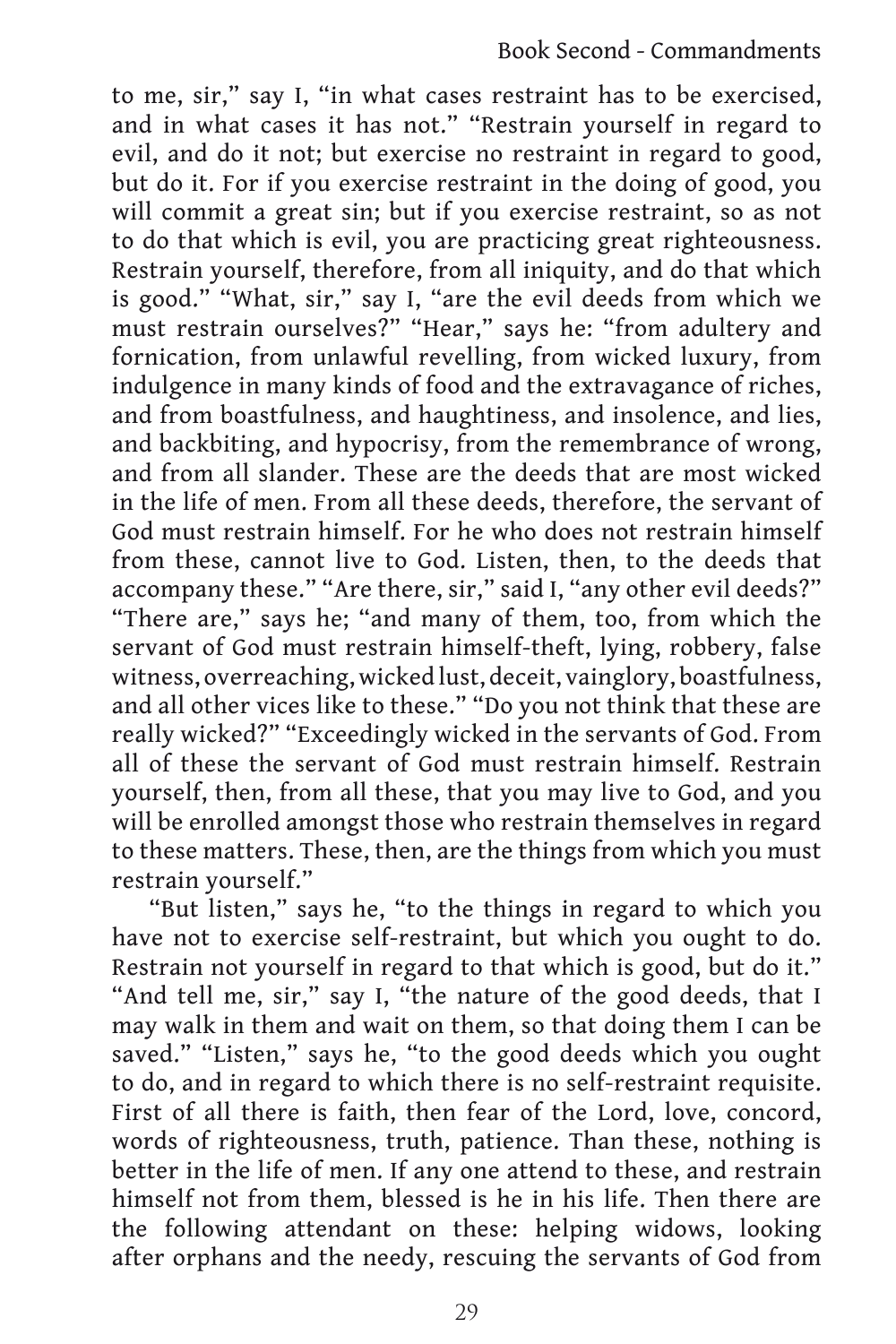necessities, the being hospitable-for in hospitality good-doing finds a field-never opposing any one, the being quiet, having fewer needs than all men, reverencing the aged, practicing righteousness, watching the brotherhood, bearing insolence, being long-suffering, encouraging those who are sick in soul, not casting those who have fallen into sin from the faith, but turning them back and restoring them to peace of mind, admonishing sinners, not oppressing debtors and the needy, and if there are any other actions like these. Do these seem to you good?" says he. "For what, sir," say I, "is better than these?" "Walk then in them," says he, "and restrain not yourself from them, and you will live to God. Keep, therefore, this commandment. If you do good, and restrain not yourself from it, you will live to God. All who act thus will live to God. And, again, if you refuse to do evil, and restrain yourself from it, you will live to God. And all will live to God who keep these commandments, and walk in them."

## *COMMANDMENT NINTH Prayer Must Be Made to God Without Ceasing and with Unwavering Confidence*

He says to me, "Put away doubting from you and do not hesitate to ask of the Lord, saying to yourself, 'How can I ask of the Lord and receive from Him, seeing I have sinned so much against Him?' Do not thus reason with yourself, but with all your heart turn to the Lord and ask of Him without doubting, and you will know the multitude of His tender mercies; that He will never leave you, but fulfil the request of your soul. For He is not like men, who remember evils done against them; but He Himself remembers not evils, and has compassion on His own creature. Cleanse, therefore, your heart from all the vanities of this world, and from the words already mentioned, and ask of the Lord and you will receive all, and in none of your requests will you be denied which you make to the Lord without doubting. But if you doubt in your heart, you will receive none of your requests. For those who doubt regarding God are double-souled, and obtain not one of their requests. But those who are perfect in faith ask everything, trusting in the Lord; and they obtain, because they ask nothing doubting, and not being double-souled. For every double-souled man, even if he repent, will with difficulty be saved. Cleanse your heart, therefore, from all doubt, and put on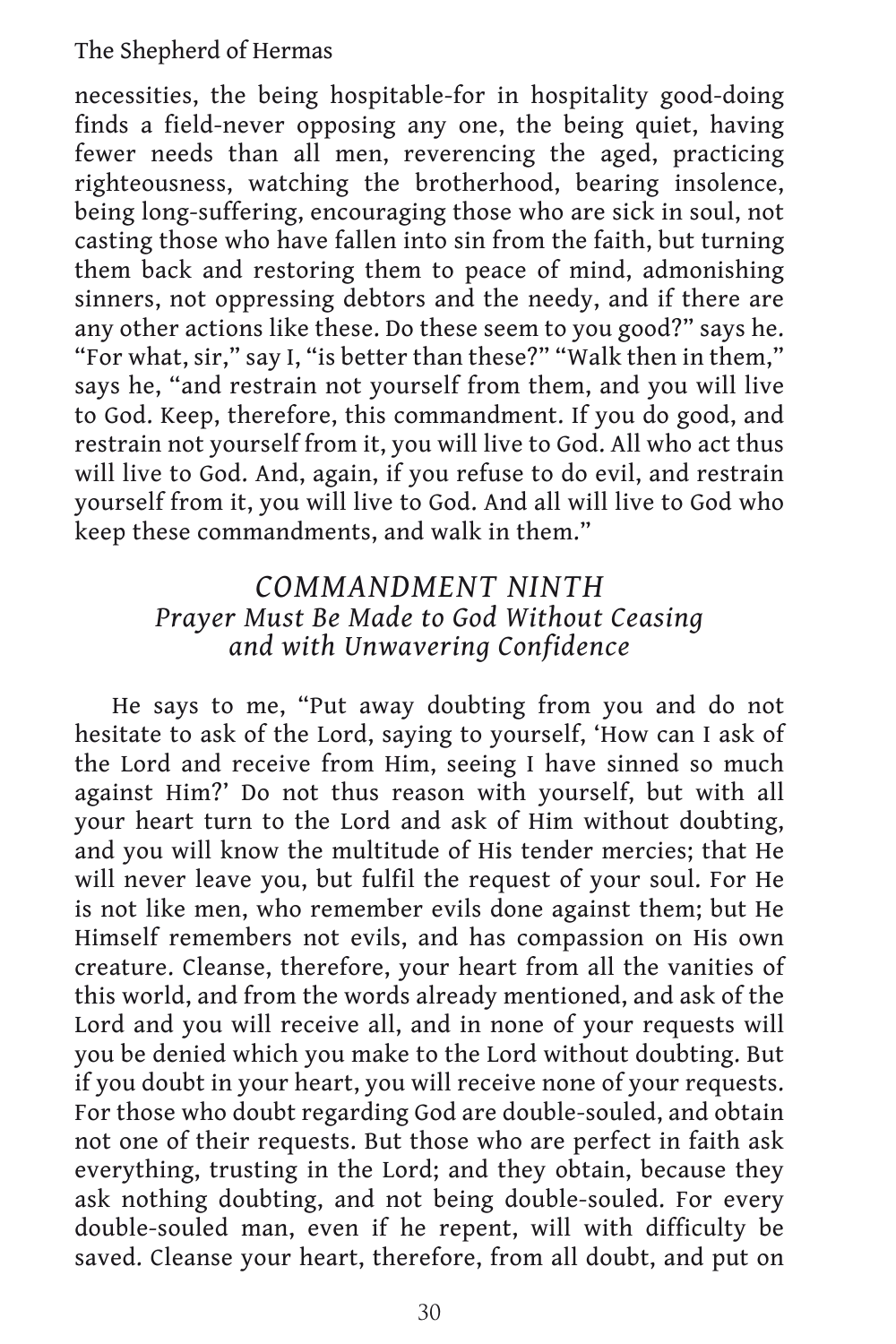faith, because it is strong, and trust God that you will obtain from Him all that you ask. And if at any time, after you have asked of the Lord, you are slower in obtaining your request [than you expected], do not doubt because you have not soon obtained the request of your soul; for invariably it is on account of some temptation or some sin of which you are ignorant that you are slower in obtaining your request. Wherefore do not cease to make the request of your soul, and you will obtain it. But if you grow weary and waver in your request, blame yourself, and not Him who does not give to you. Consider this doubting state of mind, for it is wicked and senseless, and turns many away entirely from the faith, even though they be very strong. For this doubting is the daughter of the devil, and acts exceedingly wickedly to the servants of God. Despise, then, doubting, and gain the mastery over it in everything; clothing yourself with faith, which is strong and powerful. For faith promises all things, perfects all things; but doubt having no thorough faith in itself, fails in every work which it undertakes. You see, then," says he, "that, faith is from above-from the Lord –and has great power; but doubt is an earthly spirit, coming from the devil, and has no power. Serve, then, that which has power, namely faith, and keep away from doubt, which has no power, and you will live to God. And all will live to God whose minds have been set on these things."

## *COMMANDMENT TENTH Of Grief, and Not Grieving the Spirit of God Which is in Us*

## *Chapter I*

"Remove from you," says he, "grief; for she is the sister of doubt and anger." "How, sir," say I, "is she the sister of these? for anger, doubt, and grief seem to be quite different from each other." "You are senseless, O man. Do you not perceive that grief is more wicked than all the spirits, and most terrible to the servants of God, and more than all other spirits destroys man and crushes out the Holy Spirit, and yet, on the other hand, she saves him?" "I am senseless, sir," say I, "and do not understand these parables. For how she can crush out, and on the other hand save, I do not perceive." "Listen," says he. "Those who have never searched for the truth, nor investigated the nature of the Divinity, but have simply believed, when they devote themselves to and become mixed up with business, and wealth, and heathen friendships, and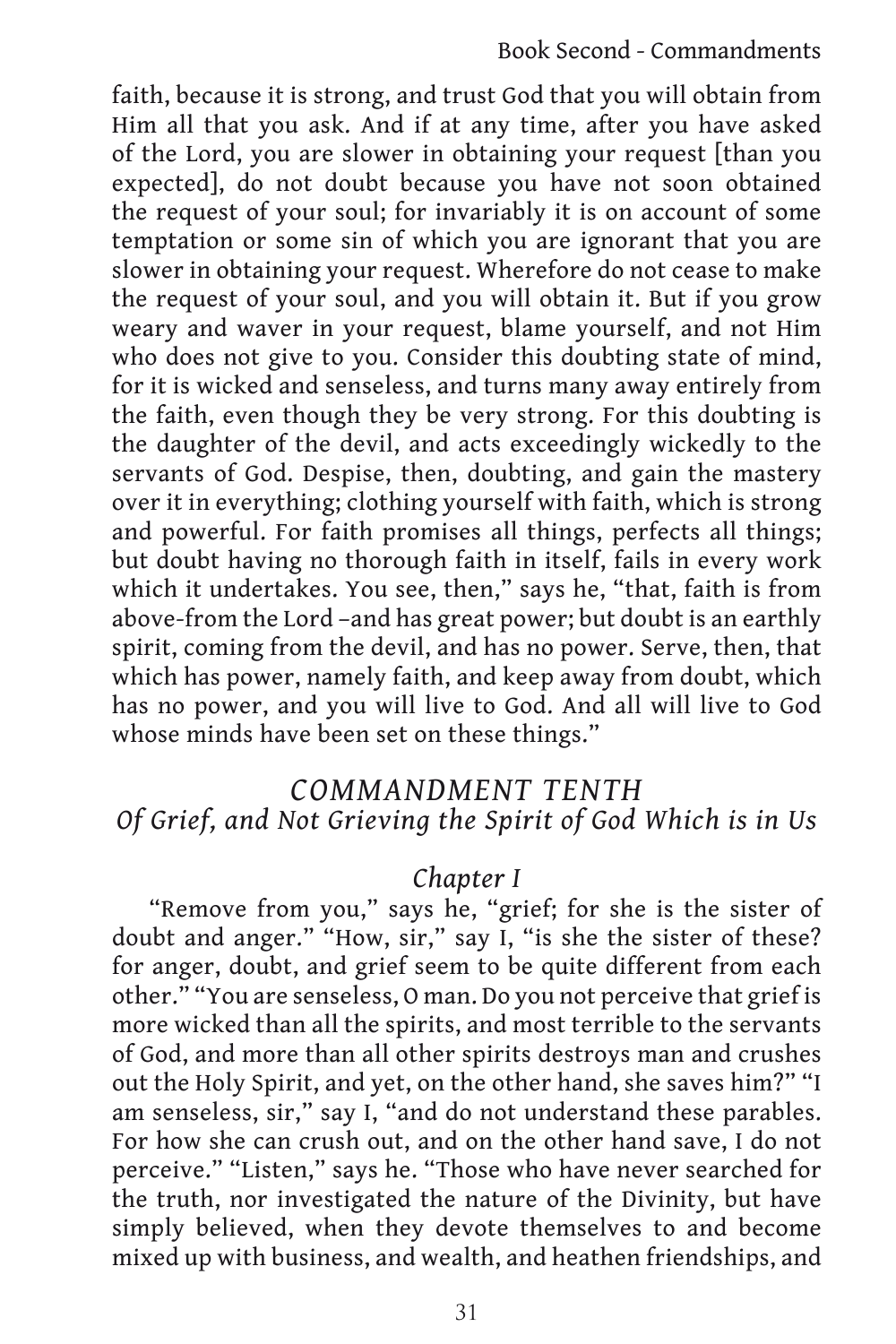many other actions of this world, do not perceive the parables of Divinity; for their minds are darkened by these actions, and they are corrupted and become dried up. Even as beautiful vines, when they are neglected, are withered up by thorns and divers plants, so men who have believed, and have afterwards fallen away into many of those actions above mentioned, go astray in their minds, and lose all understanding in regard to righteousness; for if they hear of righteousness, their minds are occupied with their business, and they give no heed at all. Those, on the other hand, who have the fear of God, and search after Godhead and truth, and have their hearts turned to the Lord, quickly perceive and understand what is said to them, because they have the fear of the Lord in them. For where the Lord dwells, there is much understanding. Cleave, then, to the Lord, and you will understand and perceive all things."

#### *Chapter II*

"Hear, then," says he, "foolish man, how grief crushes out the Holy Spirit, and on the other hand saves. When the doubting man attempts any deed, and fails in it on account of his doubt, this grief enters into the man, and grieves the Holy Spirit, and crushes him out. Then, on the other hand, when anger attaches itself to a man in regard to any matter, and he is embittered, then grief enters into the heart of the man who was irritated, and he is grieved at the deed which he did, and repents that he has wrought a wicked deed. This grief, then, appears to be accompanied by salvation, because the man, after having done a wicked deed, repented. Both actions grieve the Spirit: doubt, because it did not accomplish its object; and anger grieves the Spirit, because it did what was wicked. Both these are grievous to the Holy Spiritdoubt and anger. Wherefore remove grief from you, and crush not the Holy Spirit which dwells in you, lest he entreat God against you, and he withdraw from you. For the Spirit of God which has been granted to us to dwell in this body does not endure grief nor straitness. Wherefore put on cheerfulness, which always is agreeable and acceptable to God, and rejoice in it. For every cheerful man does what is good, and minds what is good, and despises grief; but the sorrowful man always acts wickedly. First, he acts wickedly because he grieves the Holy Spirit, which was given to man a cheerful Spirit. Secondly, Grieving the Holy Spirit, he works iniquity, neither entreating the Lord nor confessing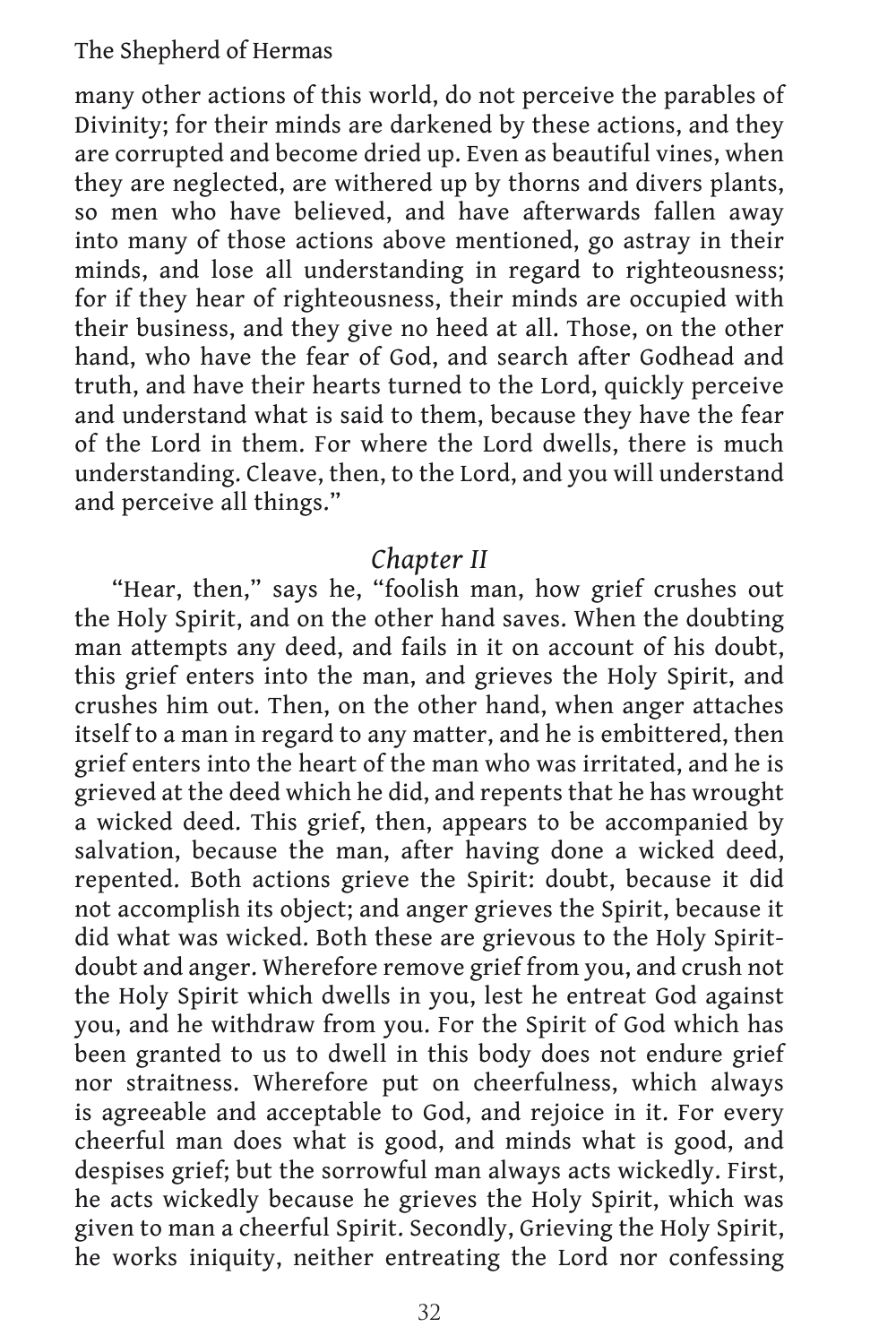to Him. For the entreaty of the sorrowful man has no power to ascend to the altar of God." "Why," say I, "does not the entreaty of the grieved man ascend to the altar?" "Because," says he, "grief sits in his heart. Grief, then, mingled with his entreaty, does not permit the entreaty to ascend pure to the altar of God. For as vinegar and wine, when mixed in the same vessel, do not give the same pleasure [as wine alone gives], so grief mixed. with the Holy Spirit does not produce the same entreaty [as would be produced by the Holy Spirit alone]. Cleanse yourself from this wicked grief, and you will live to God; and all will live to God who drive away grief from them, and put on all cheerfulness."

# *COMMANDMENT ELEVENTH The Spirit and Prophets to Be Tried by Their Works; Also of the Two Kinds of Spirit*

He pointed out to me some men sitting on a seat, and one man sitting on a chair. And he says to me, "Do you see the persons sitting on the seat?" "I do, sir," said I. "These," says he, "are the faithful, and he who sits on the chair is a false prophet, ruining the minds of the servants of God. It is the doubters, not the faithful, that he ruins. These doubters then go to him as to a soothsayer, and inquire of him what will happen to them; and he, the false prophet, not having the power of a Divine Spirit in him, answers them according to their inquiries, and according to their wicked desires, and fills their souls with expectations, according to their own wishes. For being himself empty, he gives empty answers to empty inquirers; for every answer is made to the emptiness of man. Some true words he does occasionally utter; for the devil fills him with his own spirit, in the hope that he may be able to overcome some of the righteous. As many, then, as are strong in the faith of the Lord, and are clothed with truth, have no connection with such spirits, but keep away from them; but as many as are of doubtful minds and frequently repent, betake themselves to soothsaying, even as the heathen, and bring greater sin upon themselves by their idolatry. For he who inquires of a false prophet in regard to any action is an idolater, and devoid of the truth, and foolish. For no spirit given by God requires to be asked; but such a spirit having the power of Divinity speaks all things of itself, for it proceeds from above from the power of the Divine Spirit. But the spirit which is asked and speaks according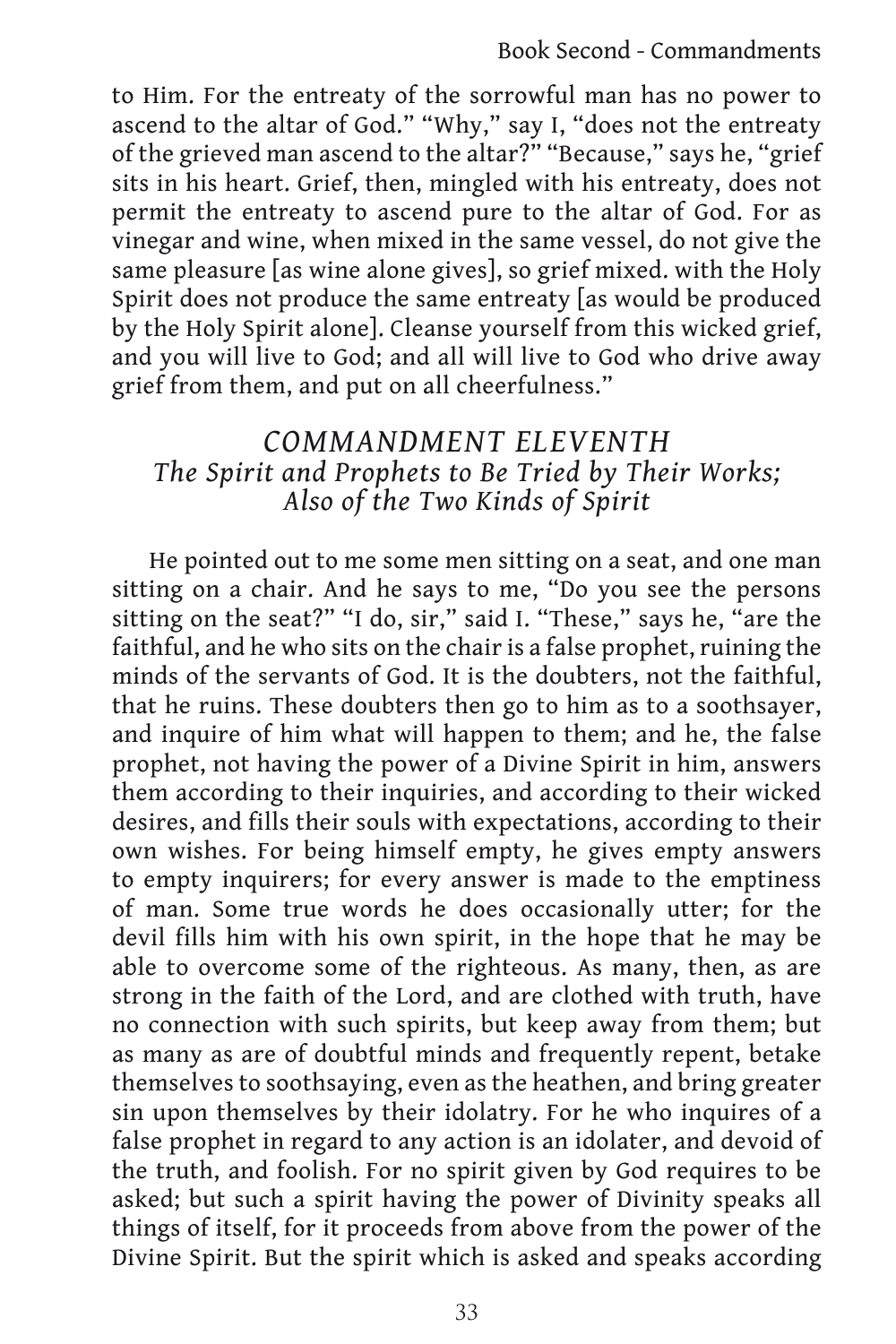to the desires of men is earthly, light, and powerless, and it is altogether silent if it is not questioned." "How then, sir," say I, "will a man know which of them is the prophet, and which the false prophet?" "I will tell you," says he, "about both the prophets, and then you can try the true and the false prophet according to my directions. Try the man who has the Divine Spirit by his life. First, he who has the Divine Spirit proceeding from above is meek, and peaceable, and humble, and refrains from, all iniquity and the vain desire of this world, and contents himself with fewer wants than those of other men, and when asked he makes no reply; nor does he speak privately, nor when man wishes the spirit to speak does the Holy Spirit speak, but it speaks only when God wishes it to speak. When, then, a man having the Divine Spirit comes into an assembly of righteous men who have faith in the Divine Spirit, and this assembly of men offers up prayer to God, then the angel of the prophetic Spirit, who is destined for him, fills the man; and the man being filled with the Holy Spirit, speaks to the multitude as the Lord wishes. Thus, then, will the Spirit of Divinity become manifest. Whatever power therefore comes from the Spirit of Divinity belongs to the Lord. Hear, then," says he, "in regard to the spirit which is earthly, and empty, and powerless, and foolish. First, the man who seems to have the Spirit exalts himself, and wishes to have the first seat, and is bold, and impudent, and talkative, and lives in the midst of many luxuries and many other delusions, and takes rewards for his prophecy; and if he does not receive rewards, he does not prophesy. Can, then, the Divine Spirit take rewards and prophesy? It is not possible that the prophet of God should do this, but prophets of this character are possessed by an earthly spirit. Then it never approaches an assembly of righteous men, but shuns them. And it associates with doubters and the vain, and prophesies to them in a comer, and deceives them, speaking to them, according to their desires, mere empty words: for they are empty to whom it gives its answers. For the empty vessel, when placed along with the empty, is not Crashed, but they correspond to each other. When, therefore, it comes into an assembly of righteous men who have a Spirit of Divinity, and they offer up prayer, that man is made empty, and the earthly spirit tees from him through fear, and that man is made dumb, and is entirely crashed, being unable to speak. For if you pack closely a storehouse with wine or oil, and put an empty jar in the midst of the vessels of wine or oil, you will find that jar empty as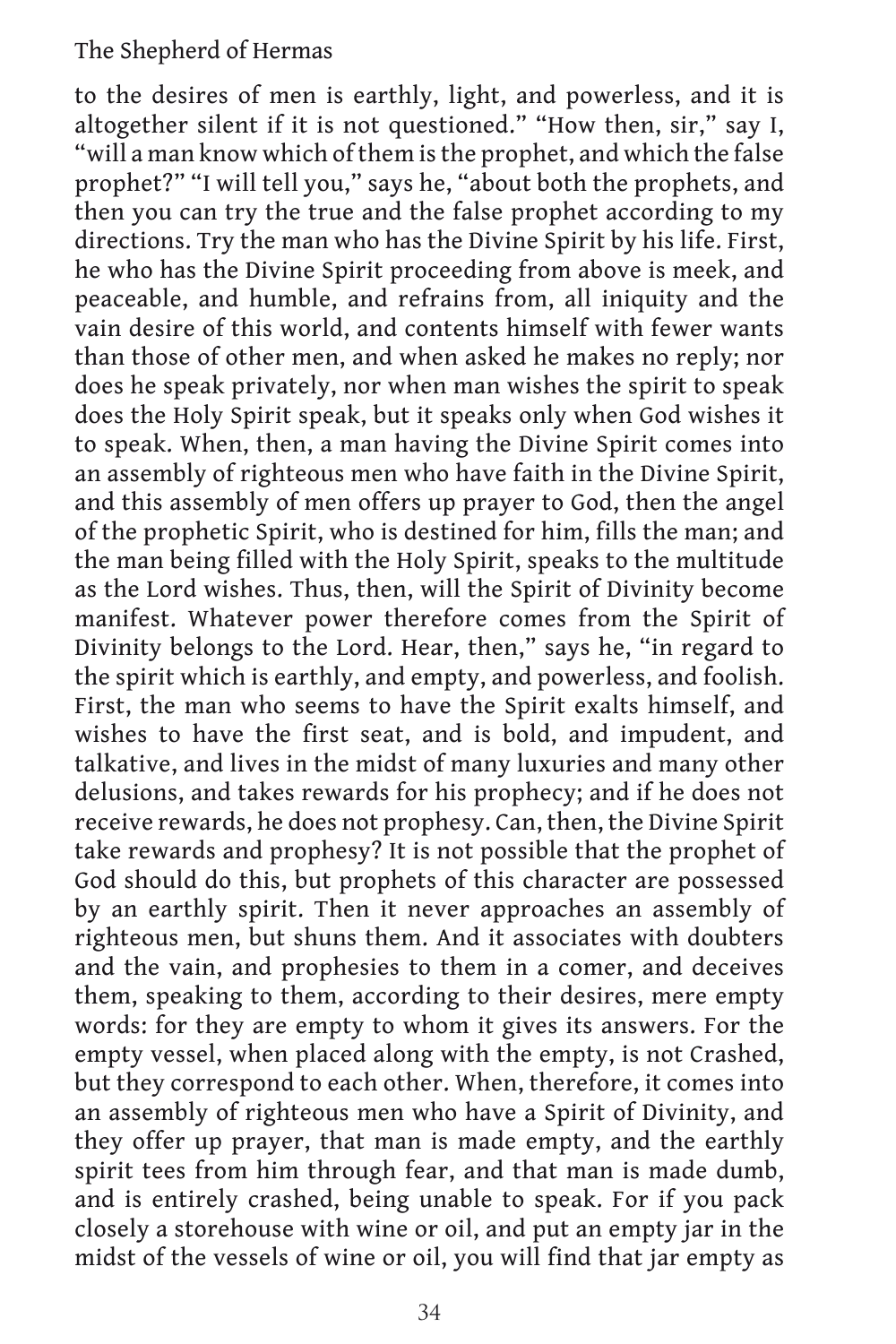when you placed it, if you should wish to clear the storehouse. So also the empty prophets, when they come to the spirits of the righteous, are found [on leaving] to be such as they were when they came. This, then, is the mode of life of both prophets. Try by his deeds and his life the man who says that he is inspired. But as for you, trust the Spirit which comes from God, and has power; but the spirit which is earthly and empty trust not at all, for there is no power in it: it comes from the devil. Hear, then, the parable which I am to tell you. Take a stone, and throw it to the sky, and see if you can touch it. Or again,take a squirt of water and squirt into the sky, and see if you can penetrate the sky." "How, sir," say I, "can these things take place? for both of them are impossible." "As these things," says he, "are impossible, so also are the earthly spirits powerless and pithless. But look, on the other hand, at the power which comes from above. Hail is of the size of a very small grain, yet when it falls on a man's head how much annoyance it gives him! Or, again, take the drop which falls from a pitcher to the ground, and yet it hollows a stone. You see, then, that the smallest things coming from above have great power when they fall upon the earth. Thus also is the Divine Spirit, which comes from above, powerful. Trust, then, that Spirit, but have nothing to do with the other."

# *COMMANDMENT TWELFTH On the Two Fold Desire The Commandments of God Can Be Kept, and Believers Ought Not to Fear the Devil*

# *Chapter I*

He says to me, "Put away from you all wicked desire, and clothe yourself with good and chaste desire; for clothed with this desire you will hate wicked desire, and will rein yourself in even as you wish. For wicked desire is wild, and is with difficulty tamed. For it is terrible, and consumes men exceedingly by its wildness. Especially is the servant of God terribly consumed by it, if he falls into it and is devoid of understanding. Moreover, it consumes all such as have not on them the garment of good desire, but are entangled and mixed up with this world. These it delivers up to death." "What then, sir," say I, "are the deeds of wicked desire which deliver men over to death? Make them known to me, and I will refrain from them." "Listen, then, to the works in which evil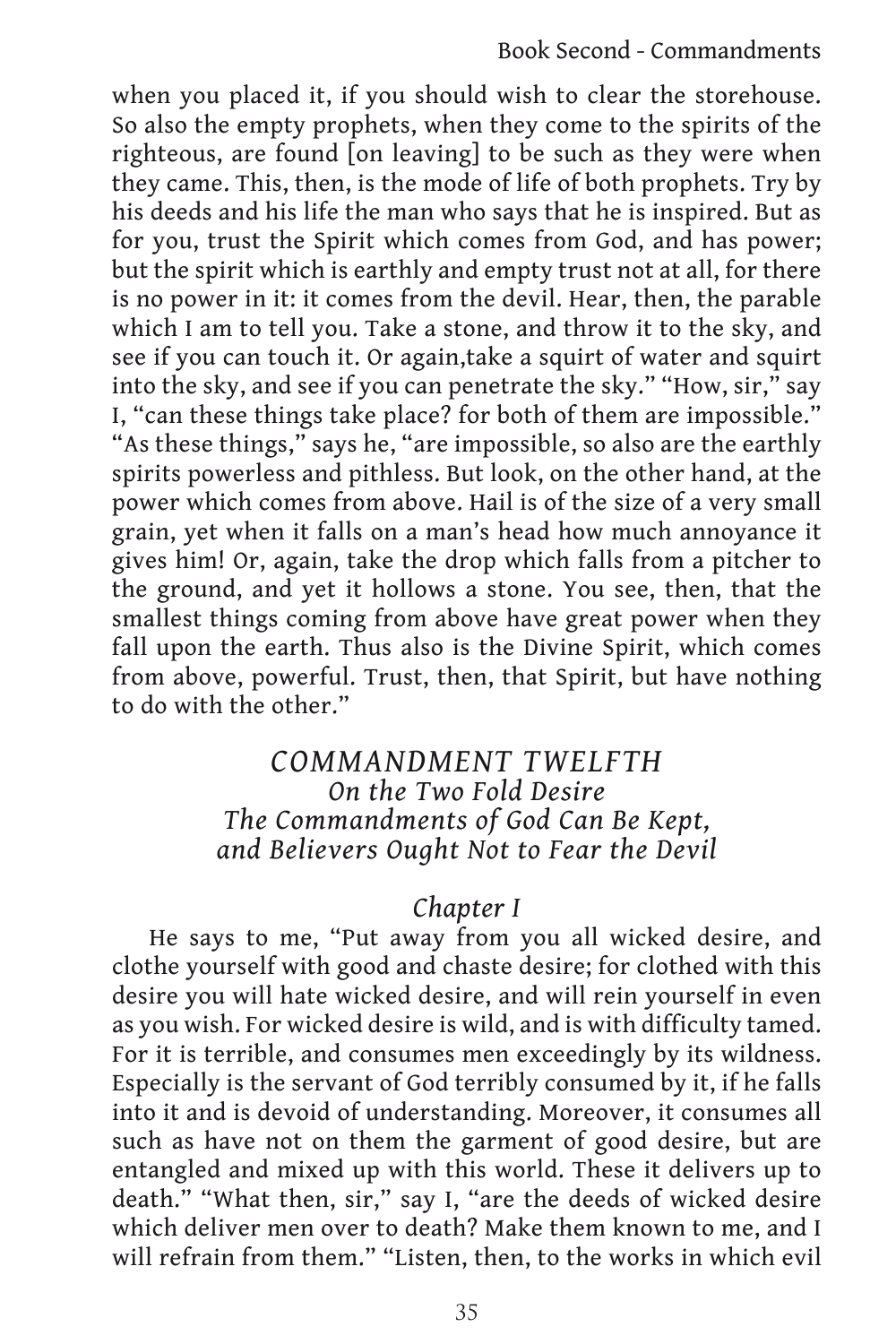desire slays the servants of God."

# *Chapter II*

"Foremost of all is the desire after another's wife or husband, and after extravagance, and many useless dainties and drinks, and many other foolish luxuries; for all luxury is foolish and empty in the servants of God. These, then, are the evil desires which slay the servants of God. For this evil desire is the daughter of the devil. You must refrain from evil desires, that by refraining ye may live to God. But as many as are mastered by them, and do not resist them, will perish at last, for these desires are fatal. Put you on, then, the desire of righteousness; and arming yourself with the fear of the Lord, resist them. For the fear of the Lord dwells in good desire. But if evil desire see you armed with the fear of God, and resisting it, it will flee far from you, and it will no longer appear to you, for it fears your armour. Go, then, garlanded with the crown which you have gained for victory over it, to the desire of righteousness, and, delivering up to it the prize which you have received, serve it even as it wishes. If you serve good desire, and be subject to it, you will gain the mastery over evil desire, and make it subject to you even as you wish."

## *Chapter III*

"I should like to know," say I, "in what way I ought to serve good desire." "Hear," says he: "You will practice righteousness and virtue, truth and the fear of the Lord, faith and meekness, and whatsoever excellences are like to these. Practicing these, you will be a well-pleasing servant of God, and you will live to Him; and every one who shall serve good desire, shall live to God." He concluded the twelve commandments, and said to me, "You have now these commandments. Walk in them, and exhort your hearers that their repentance may be pure during the remainder of their life. Fulfil carefully this ministry which I now entrust to you, and you will accomplish much. For you will find favour among those who are to repent, and they will give heed to your words; for I will be with you, and will compel them to obey you." I say to him, "Sir, these commandments are great, and good, and glorious, and fitted to gladden the heart of the man who can perform them. But I do not know if these commandments can be kept by man, because they are exceeding hard." He answered and said to me, "If you lay it down as certain that they can be kept,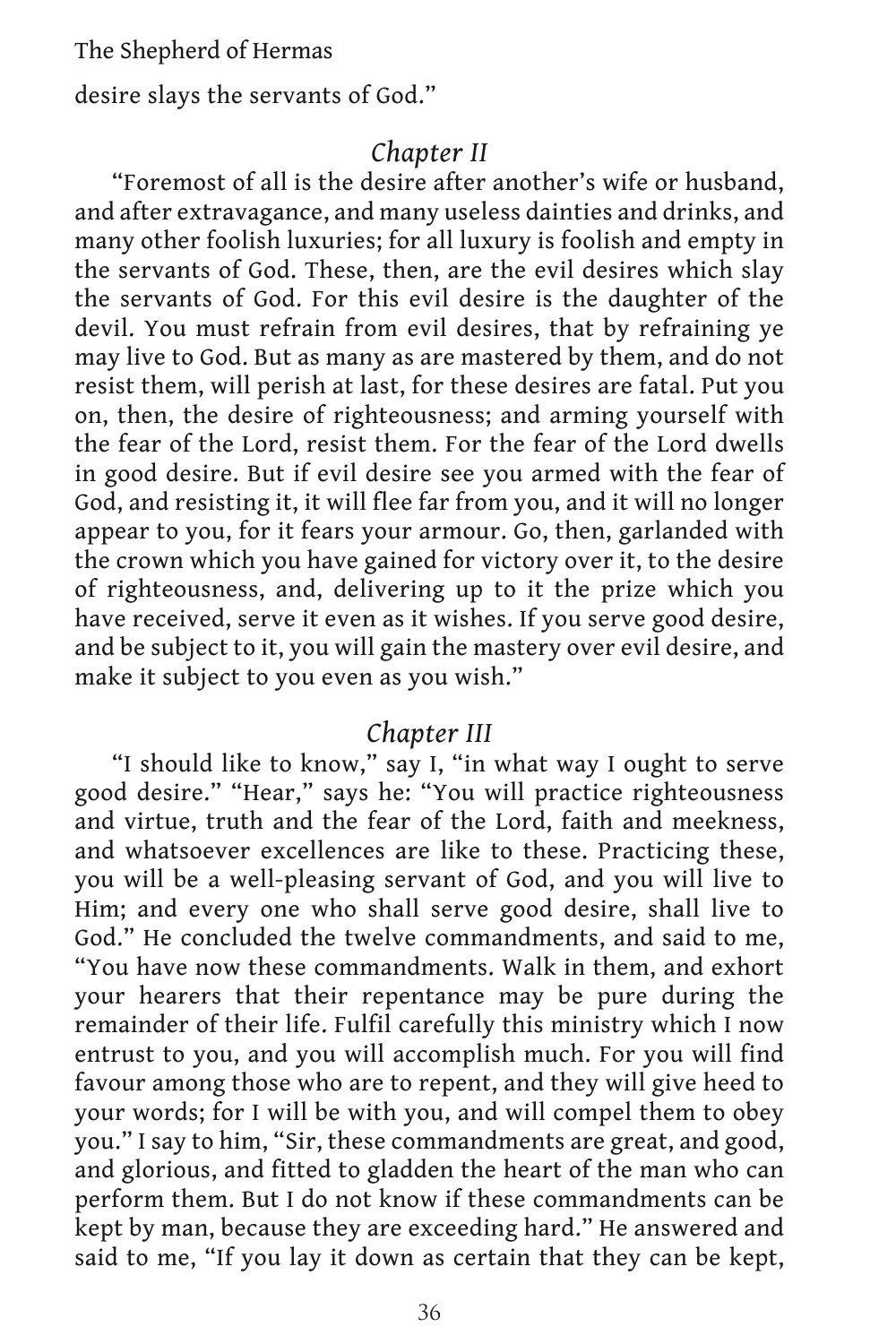#### Book Second - Commandments

then you will easily keep them, and they will not be hard. But if you come to imagine that they cannot be kept by man, then you will not keep them. Now I say to you, If you do not keep them, but neglect them, you will not be saved, nor your children, nor your house, since you have already determined for yourself that these commandments cannot be kept by man."

### *Chapter IV*

These things he said to me in tones of the deepest anger, so that I was confounded and exceedingly afraid of him, for his figure was altered so that a man could not endure his anger. But seeing me altogether agitated and confused, he began to speak to me in more gentle tones; and he said: "O fool, senseless and doubting, do you not perceive how great is the glory of God, and how strong and marvellous, in that He created the world for the sake of man, and subjected all creation to him, and gave him power to rule over everything under heaven? If, then, man is lord of the creatures of God, and rules over all, is he not able to be lord also of these commandments? For," says he, "the man who has the Lord in his heart can also be lord of all, and of every one of these commandments. But to those who have the Lord only on their lips, but their hearts hardened, and who are far from the Lord, the commandments are hard and difficult. Put, therefore, ye who are empty and fickle in your faith, the Lord in your heart, and ye will know that there is nothing easier or sweeter, or more manageable, than these commandments. Return, ye who walk in the commandments of the devil, in hard, and bitter, and wild licentiousness, and fear not the devil; for there is no power in him against you, for I will be with you, the angel of repentance, who am lord over him. The devil has fear only, but his fear has no strength. Fear him not, then, and he will flee from you."

# *Chapter V*

I say to him, "Sir, listen to me for a moment." "Say what you wish," says he. "Man, sir," say I, "is eager to keep the commandments of God, and there is no one who does not ask of the Lord that strength may be given him for these commandments, and that he may be subject to them; but the devil is hard, and holds sway over them." "He cannot," says he, "hold sway over the servants of God, who with all their heart place their hopes in Him. The devil can wrestle against these, overthrow them he cannot.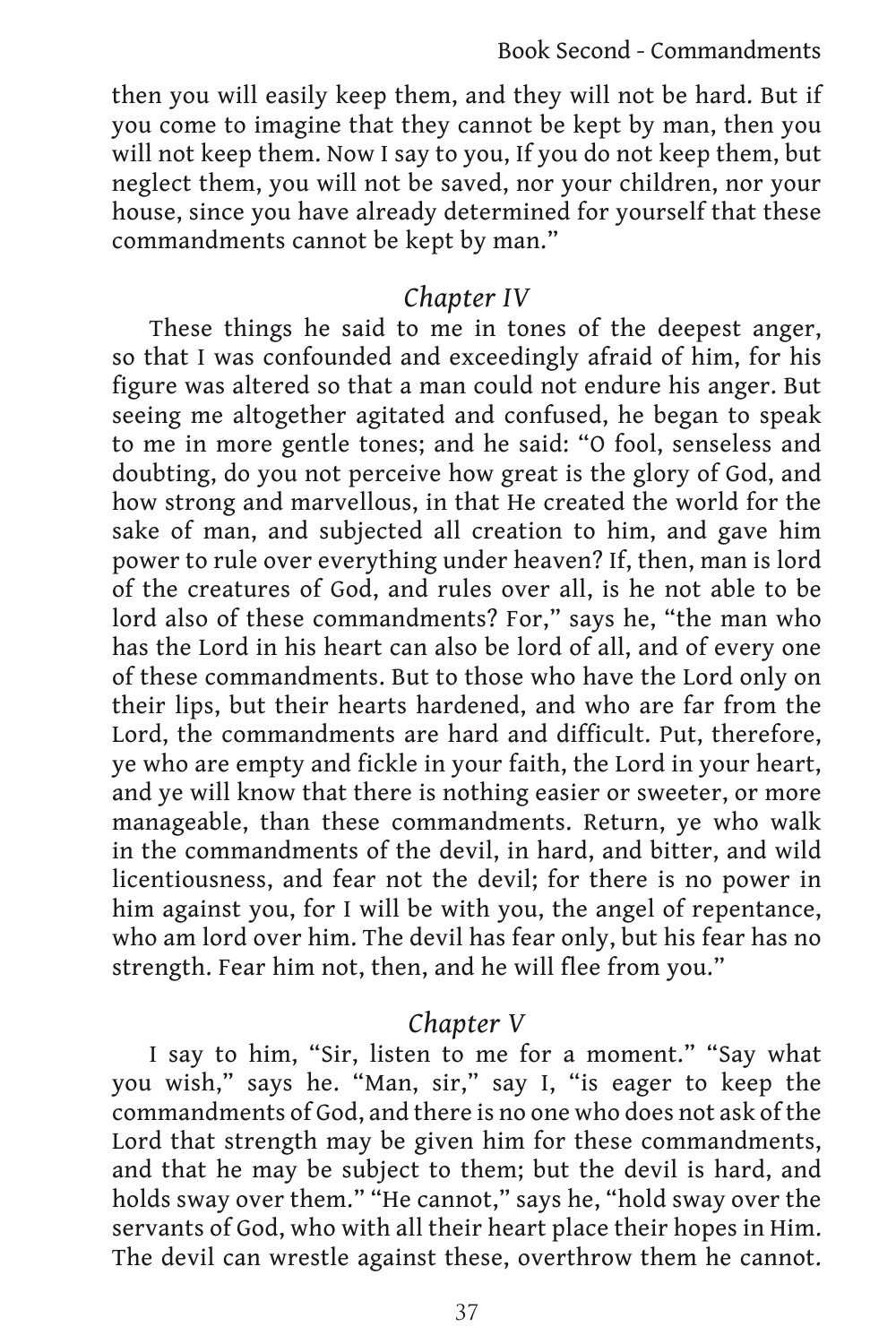If, then, ye resist him, he will be conquered, and flee in disgrace from you. As many, therefore," says he, "as are empty, fear the devil, as possessing power. When a man has filled very suitable jars with good wine, and a few among those jars are left empty, then he comes to the jars, and does not look at the full jars, for he knows that they are full; but he looks at the empty, being afraid lest they have become sour. For empty jars quickly become sour, and the goodness of the wine is gone. So also the devil goes to all the servants of God to try them. As many, then, as are full in the faith, resist him strongly, and he withdraws from them, having no way by which he might enter them. He goes, then, to the empty, and finding a way of entrance, into them, he produces in them whatever he wishes, and they become his servants."

# *Chapter VI*

"But I, the angel of repentance, say to you Fear not the devil; for I was sent," says he, "to be with you who repent with all your heart, and to make you strong in faith. Trust God, then, ye who on account of your sins have despaired of life, and who add to your sins and weigh down your life; for if ye return to the Lord with all your heart, and practice righteousness the rest of your days, and serve Him according to His will, He will heal your former sins, and you will have power to hold sway over the works of the devil. But as to the threats of the devil, fear them not at all, for he is powerless as the sinews of a dead man. Give ear to me, then, and fear Him who has all power, both to save and destroy, and keep His commandments, and ye will live to God." I say to him, "Sir, I am now made strong in all the ordinances of the Lord, because you are with me; and I know that you will crush all the power of the devil, and we shall have rule over him, and shall prevail against all his works. And I hope, sir, to be able to keep all these commandments which you have enjoined upon me, the Lord strengthening me." "You will keep them," says he, "if your heart be pure towards the Lord; and all will keep them who cleanse their hearts from the vain desires of this world, and they will live to God."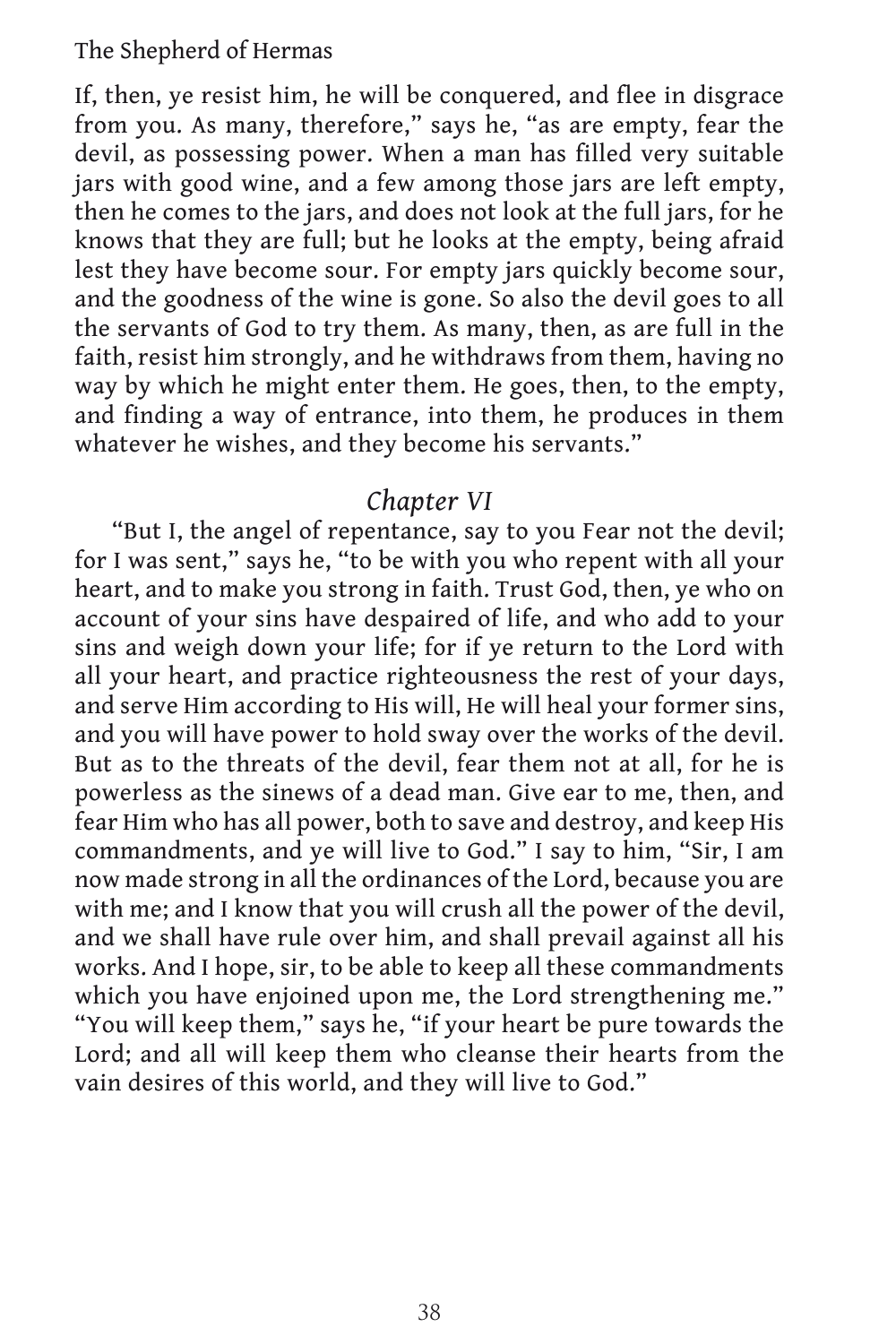# BOOK THIRD – SIMILITUDES

*SIMILITUDE FIRST As in This World We Have No Abiding City, We Ought to Seek One to Come*

He says to me, "You know that you who are the servants of God dwell in a strange land; for your city is far away from this one. If, then," he continues, "you know your city in which you are to dwell, why do ye here provide lands, and make expensive preparations, and accumulate dwellings and useless buildings? He who makes such preparations for this city cannot return again to his own. Oh foolish, and unstable, and miserable man! Dost thou not understand that all these things belong to another, and are under the power of another? for the lord of this city will say, 'I do not wish thee to dwell in my city; but depart from this city, because thou obeyest not my laws.' Thou, therefore, although having fields and houses, and many other things, when cast out by him, what wilt thou do with thy land, and house, and other possessions which thou hast gathered to thyself? For the lord of this country justly says to thee, 'Either obey my laws or depart from my dominion.' What, then, dost thou intend to do, having a law in thine own city, on account of thy lands, and the rest of thy possessions? Thou shalt altogether deny thy law, and walk according to the law of this city. See lest it be to thy hurt to deny thy law; for if thou shalt desire to return to thy city, thou wilt not be received, because thou hast denied the law of thy city, but wilt be excluded from it. Have a care, therefore: as one living in a foreign land, make no further preparations for thyself than such merely as may be sufficient; and be ready, when the master of this city shall come to cast thee out for disobeying his law, to leave his city, and to depart to thine own, and to obey thine own law without being exposed to annoyance, but in great joy. Have a care, then, ye who serve the Lord, and have Him in your heart, that ye work the works of God, remembering His commandments and promises which He promised, and believe that He will bring them to pass if His commandments be observed. Instead of lands, therefore, buy afflicted souls, according as each one is able, and visit widows and orphans, and do not overlook them; and spend your wealth and all your preparations, which ye received from the Lord, upon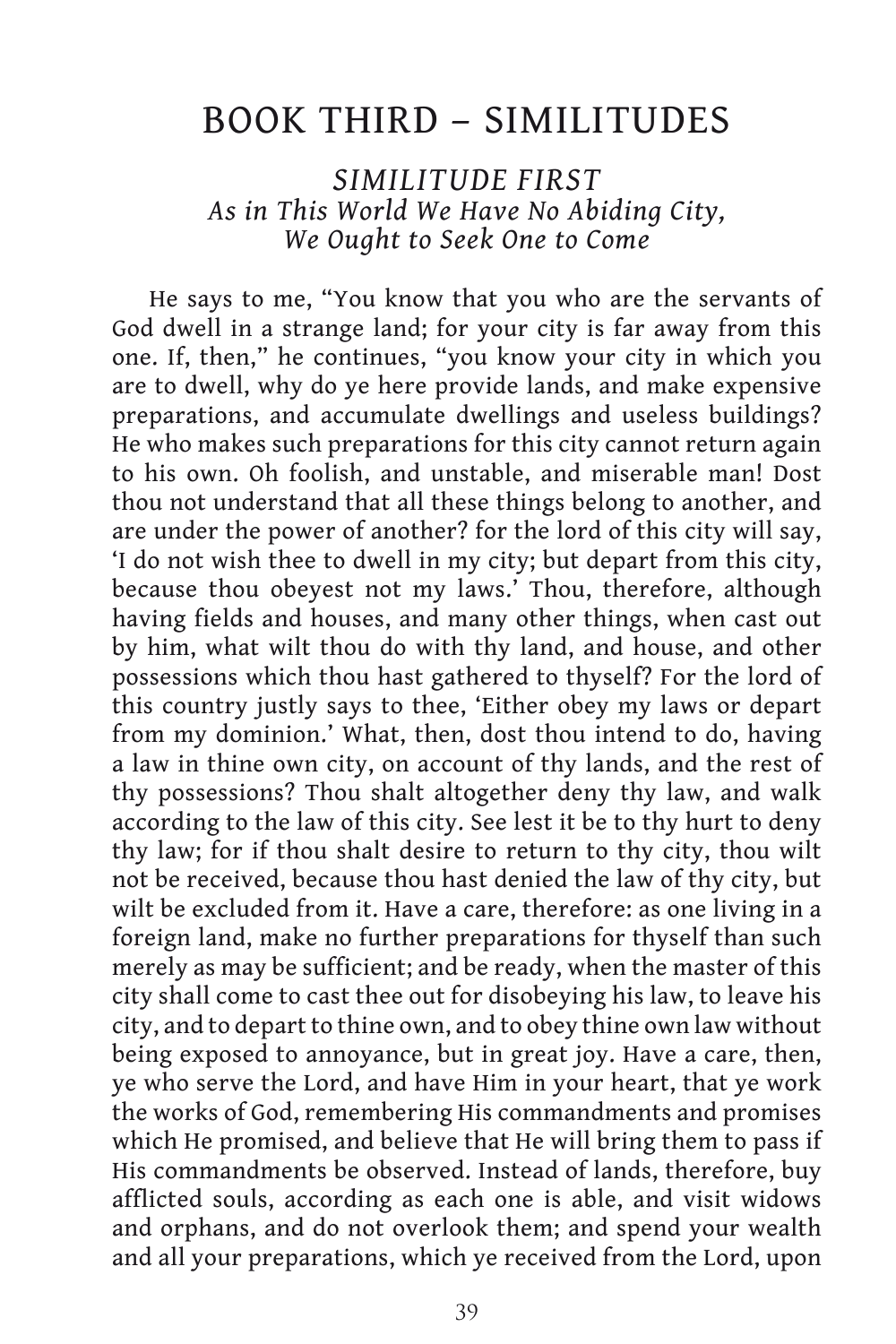such lands and houses. For to this end did the Master make you rich, that you might perform these services unto Him; and it is much better to purchase such lands, and possessions, and houses, as you will find in your own city, when you come to reside in it. This is a noble and sacred expenditure, attended neither with sorrow nor fear, but with joy. Do not practice the expenditure of the heathen, for it is injurious to you who are the servants of God; but practice an expenditure of your own, in which ye can rejoice; and do not corrupt nor touch what is another's nor covet it, for it is an evil thing to covet the goods of other men; but work thine own work, and thou wilt be saved."

# *SIMILITUDE SECOND As the Vine is Supported by the Elm, So is the Rich Man Helped by the Prayer of the Poor*

As I was walking in the field, and observing an elm and vine, and determining in my own mind respecting them and their fruits, the Shepherd appears to me, and says, "What is it that you are thinking about the elm and vine?" "I am considering," I reply, "that they become each other exceedingly well." "These two trees," he continues, "are intended as an example for the servants of God." "I would like to know," said I, "the example which these trees you say, are intended to teach." "Do you see," he says, "the elm and the vine?" "I see them sir," I replied. "This vine," he continued, "produces fruit, and the elm is an unfruitful tree; but unless the vine be trained upon the elm, it cannot bear much fruit when extended at length upon the ground; and the fruit which it does bear is rotten, because the plant is not suspended upon the elm. When, therefore, the vine is cast upon the elm, it yields fruit both, from itself and from the elm. You see, moreover, that the elm also produces much fruit, not less than the vine, but even more; because," he continued, "the vine, when suspended upon the elm, yields much fruit, and good; but when thrown upon the ground, what it produces is small and rotten. This similitude, therefore, is for the servants of God-for the poor man and for the rich." "How so, sir?" said I; "explain the matter to me." "Listen," he said: "The rich man has much wealth, but is poor in matters relating to the Lord, because he is distracted about his riches; and he offers very few confessions and intercessions to the Lord, and those which he does offer are small and weak, and have no power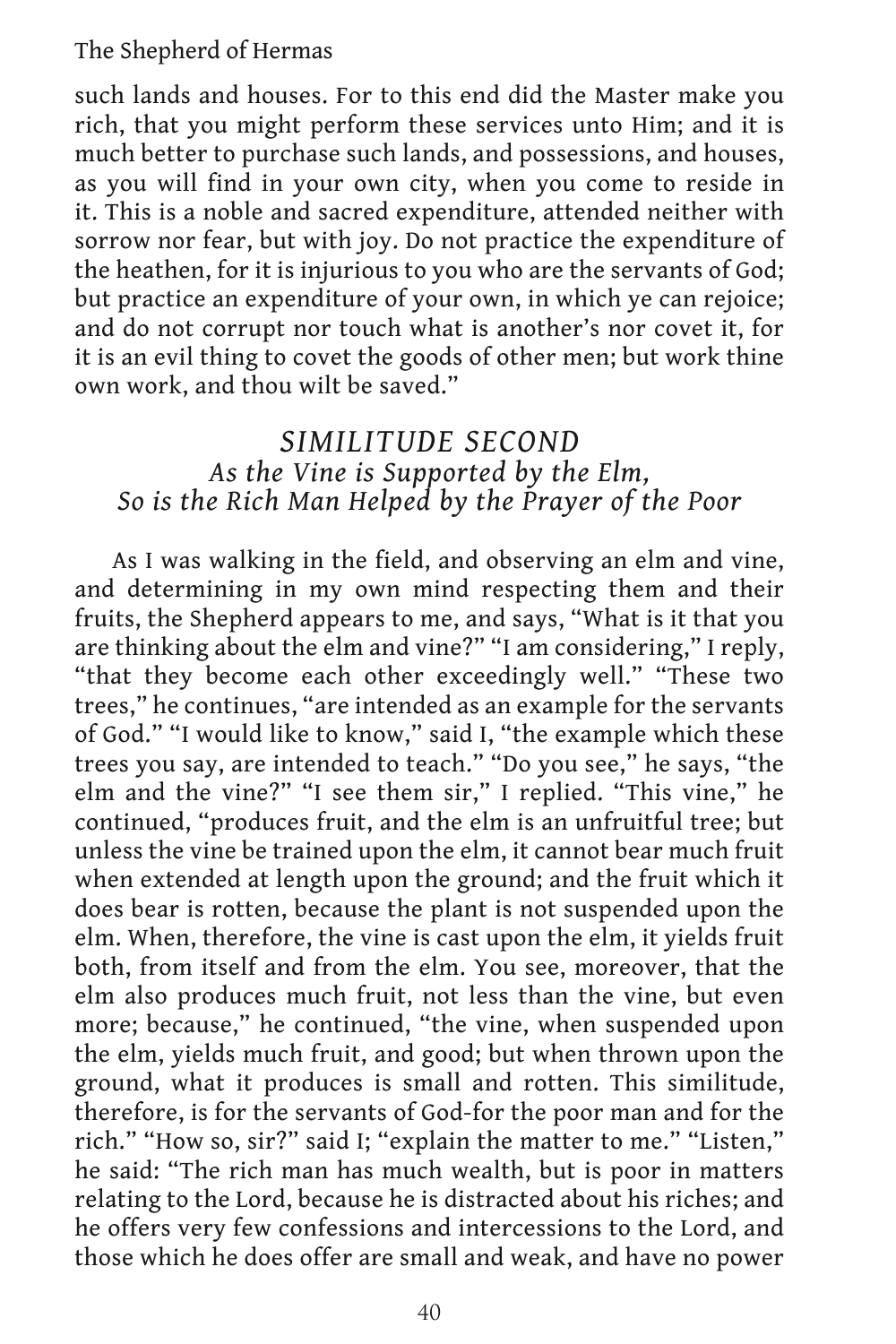above. But when the rich man refreshes the poor, and assists him in his necessities, believing that what he does to the poor man will be able to find its reward with God-because the poor man is rich in intercession and confession, and his intercession has great power with God-then the rich man helps the poor in all things without hesitation; and the poor man, being helped by the rich, intercedes for him, giving thanks to God for him who bestows gifts upon him. And he still continues to interest himself zealously for the poor man, that his wants may be constantly supplied. For he knows that the intercession of the poor man is acceptable and influential with God. Both, accordingly, accomplish their work. The poor man makes intercession; a work in which he is rich, which he received from the Lord, and with which he recompenses the master who helps him. And the rich man, in like manner, unhesitatingly bestows upon the poor man the riches which he received from the Lord. And this is a great work, and acceptable before God, because he understands the object of his wealth, and has given to the poor of the gifts of the Lord, and rightly discharged his service to Him. Among men, however, the elm appears not to produce fruit, and they do not know nor understand that if a drought come, the elm, which contains water, nourishes the vine and the vine, having an unfailing supply of water, yields double fruit both for itself and for the elm. So also poor men interceding with the Lord on behalf of the rich, increase their riches; and the rich, again, aiding the poor in their necessities, satisfy their souls. Both, therefore, are partners in the righteous work. He who does these things shall not be deserted by God, but shall be enrolled in the books of the living. Blessed are they who have riches, and who understand that they are from the Lord. [For they who are of that mind will be able to do some good.]"

# *SIMILITUDE THIRD As in Winter Green Trees Cannot Be Distinguished from Withered, So in This World Neither Can the Just from the Unjust*

He showed me many trees having no leaves, but withered, as it seemed to me; for all were alike. And he said to me, "Do you see those trees?" "I see, sir," I replied, "that all are alike, and withered." He answered me, and said, "These trees which you see are those who dwell in this world." "Why, then, sir," I said, "are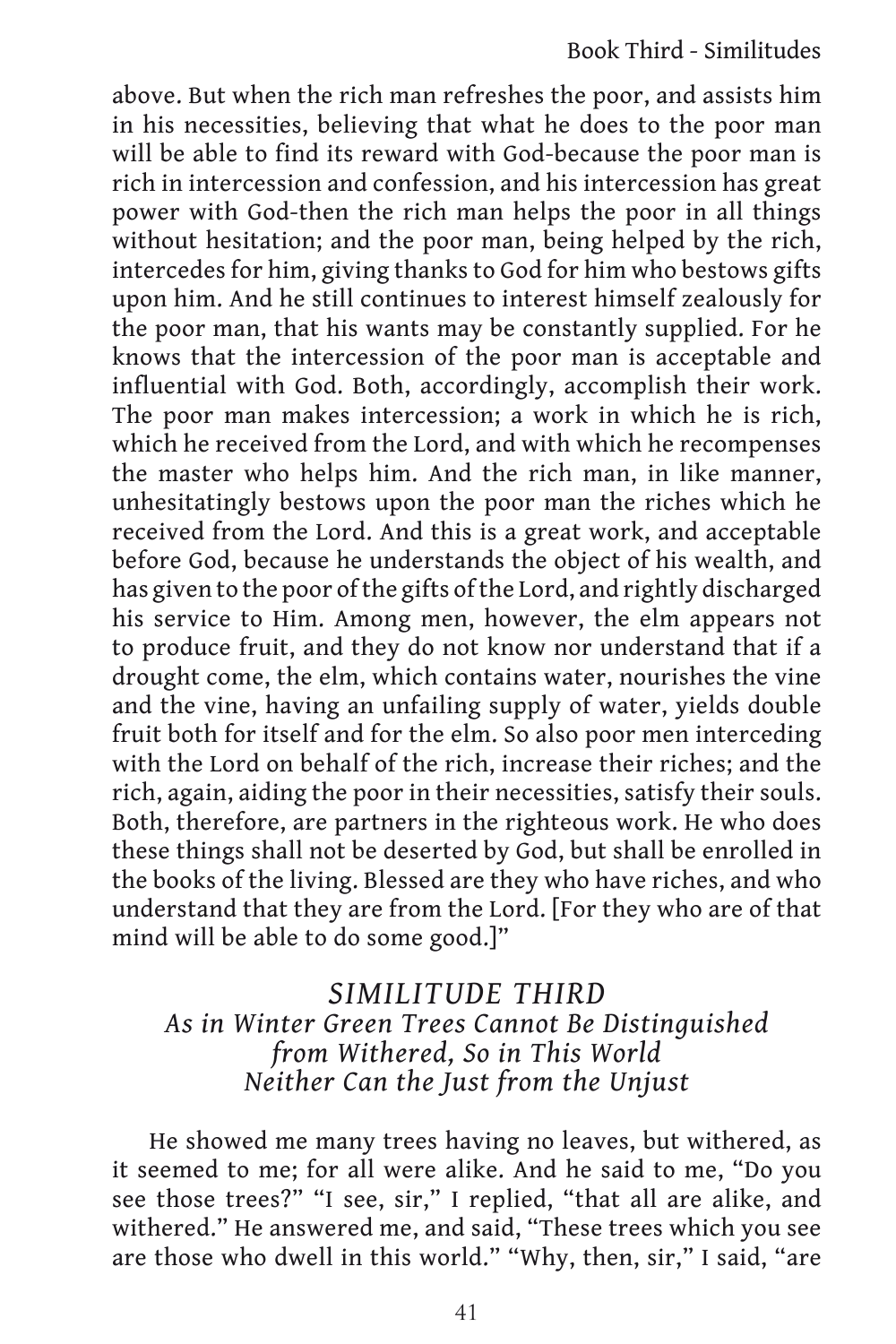they withered, as it were, and alike?" "Because," he said, "neither are the righteous manifest in this life, nor sinners, but they are alike; for this life is a winter to the righteous, and they do not manifest themselves, because they dwell with sinners: for as in winter trees that have cast their leaves are alike, and it is not seen which are dead and which are living, so in this world neither do the righteous show themselves, nor sinners, but all are alike one to another."

# *SIMILITUDE FOURTH As in Summer Living Trees are Distinguished from Withered by Fruit and Living Leaves, So in the World to Come the Just Differ from the Unjust in Happiness*

He showed me again many trees, some budding, and others withered. And he said to me, "Do you see these trees?" "I see, sir," I replied, "some putting forth buds, and others withered." "Those," he said, "which are budding are the righteous who are to live in the world to come; for the coming world is the summer of the righteous, but the winter of sinners. When, therefore, the mercy of the Lord shines forth, then shall they be made manifest who are the servants of God, and all men shall be made manifest. For as in summer the fruits of each individual tree appear, and it is ascertained of what sort they are, so also the fruits of the righteous shall be manifest, and all who have been fruitful in that world shall be made known. But the heathen and sinners, like the withered trees which you saw, will be found to be those who have been withered and unfruitful in that world, and shall be burnt as wood, and [so] made manifest, because their actions were evil during their lives. For the sinners shall be consumed because they sinned and did not repent, and the heathen shall be burned because they knew not Him who created them. Do you therefore bear fruit, that in that summer your fruit may be known. And refrain from much business, and you will never sin: for they who are occupied with much business commit also many sins, being distracted about their affairs, and not at all serving their Lord. How, then," he continued, "can such a one ask and obtain anything from the Lord, if he serve Him not? They who serve Him shall obtain their requests, but they who serve Him not shall receive nothing. And in the performance even of a single action a man can serve the Lord; for his mind will not be perverted from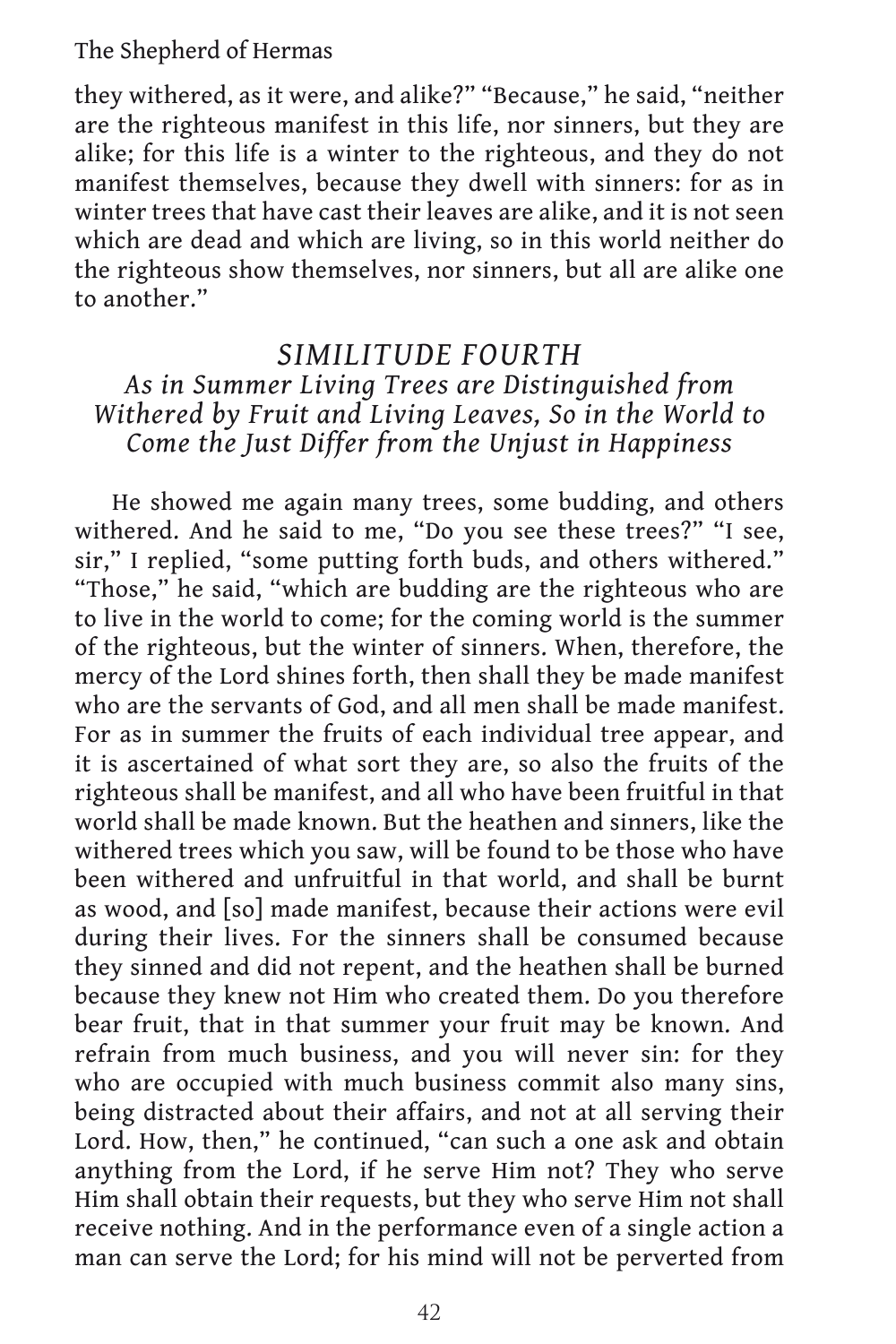the Lord, but he will serve Him, having a pure mind. If, therefore, you do these things, you shall be able to bear fruit for the life to come. And every one who will do these things shall bear fruit."

# *SIMILITUDE FIFTH Of True Fasting and Its Reward: Also of Purity of Body*

# *Chapter I*

While fasting and sitting on a certain mountain, and giving thanks to the Lord for all His dealings with me, I see the Shepherd sitting down beside me, and saying, "Why have you come hither [so] early in the morning?" "Because, sir," I answered, "I have a station." "What is a station?" he asked. "I am fasting, sir," I replied. "What is this fasting," he continued, "which you are observing?" "As I have been accustomed, sir," I reply, "so I fast." "You do not know," he says, "how to fast unto the Lord: this useless fasting which you observe to Him is of no value." "Why, sir," I answered, "do you say this?" "I say to you," he continued, "that the fasting which you think you observe is not a fasting. But I will teach you what is a full and acceptable fasting to the Lord. Listen," he continued: "God does not desire such an empty fasting. For fasting to God in this way you will do nothing for a righteous life; but offer to God a fasting of the following kind: Do no evil in your life, and serve the Lord with a pure heart: keep His commandments, walking in His precepts, and let no evil desire arise in your heart; and believe in God. If you do these things, and fear Him, and abstain from every evil thing, you will live unto God; and if you do these things, you will keep a great fast, and one acceptable before God."

### *Chapter II*

"Hear the similitude which I am about to narrate to you relative to fasting. A certain man had a field and many slaves, and he planted a certain part of the field with a vineyard, and selecting a faithful and beloved and much valued slave, he called him to him, and said, 'Take this vineyard which I have planted, and stake it until I come, and do nothing else to the vineyard; and attend to this order of mine, and you shall receive your freedom from me.' And the master of the slave departed to a foreign country. And when he was gone, the slave took and staked the vineyard; and when he had finished the staking of the vines, he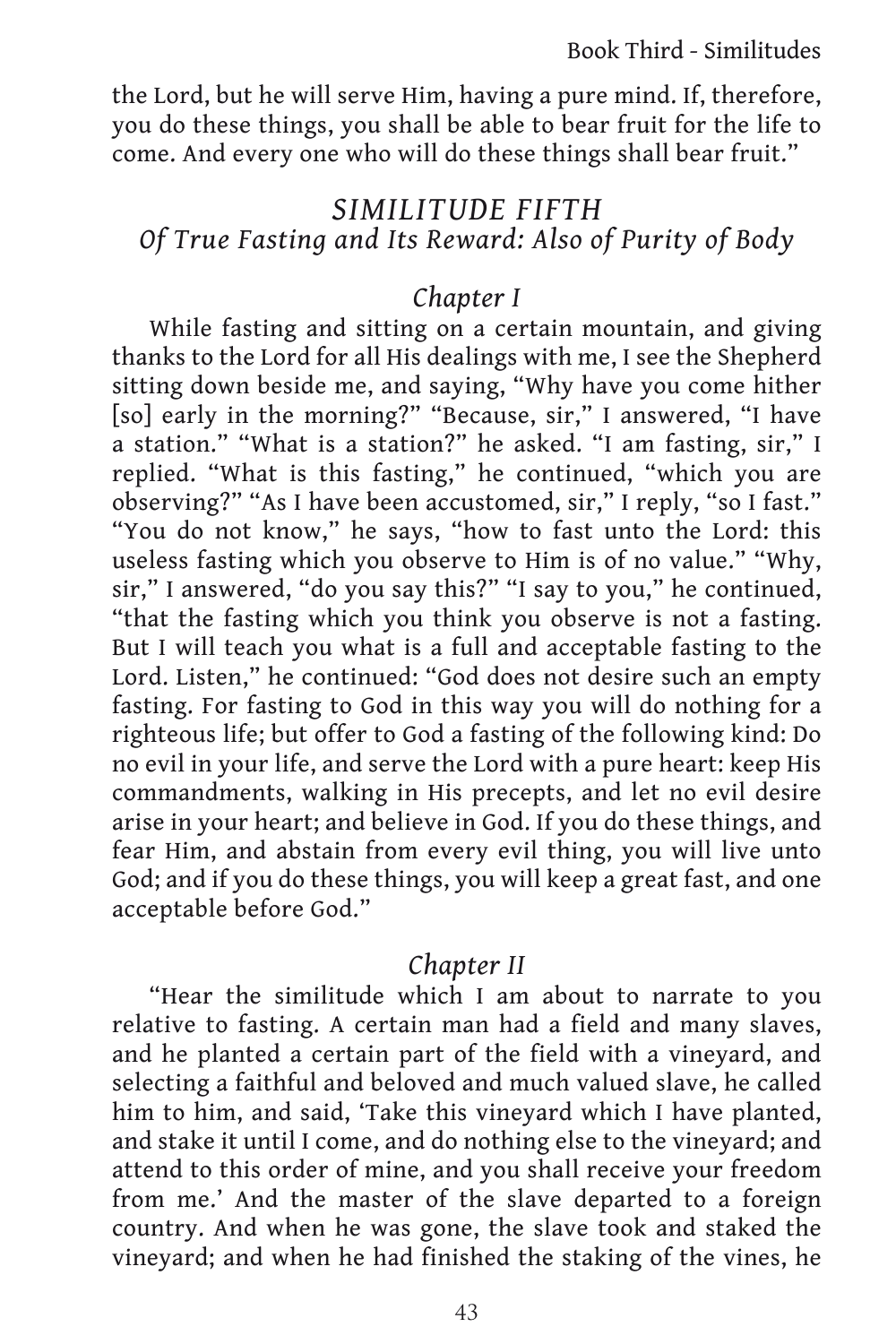saw that the vineyard was full of weeds. He then reflected, saying, 'I have kept this order of my master: I will dig up the rest of this vineyard, and it will be more beautiful when dug up; and being free of weeds, it will yield more fruit, not being choked by them.'He took, therefore, and dug up the vineyard, and rooted out all the weeds that were in it. And that vineyard became very beautiful and fruitful, Having no weeds to choke it. And after a certain time the master of the slave and of the field returned, and entered into the vineyard. And seeing that the vines were suitably supported on stakes, and the ground, moreover, dug up, and all the weeds rooted out, and the vines fruitful, he was greatly pleased with the work of his slave. And calling his beloved son who was his heir, and his friends who were his councillors, he told them what orders he had given his slave, and what he had found performed. And they rejoiced along with the slave at the testimony which his master bore to him. And he said to them, 'I promised this slave freedom if he obeyed the command which I gave him; and he has kept my command, and done besides a good work to the vineyard, and has pleased me exceedingly. In return, therefore, for the work which he has done, I wish to make him co-heir with my son, because, having good thoughts, he did not neglect them, but carried them out.' With this resolution of the master his son and friends were well pleased, viz., that the slave should be co-heir with the son. After a few days the master made a feast, and sent to his slave many dishes from his table. And the slave receiving the dishes that were sent him from his master, took of them what was sufficient for himself, and distributed the rest among his fellow-slaves. And his fellow-slaves rejoiced to receive the dishes, and began to pray for him, that he might find still greater favour with his master for having so treated them. His master heard all these things that were done, and was again greatly pleased with his conduct. And the master again calling; together his friends and his son, reported to them the slave's proceeding with regard to the dishes which he had sent him. And they were still more satisfied that the slave should become co-heir with his son."

# *Chapter III*

I said to him, "Sir, I do not see the meaning of these similitudes, nor am I able to comprehend them, unless you explain them to me." "I will explain them all to you," he said, "and whatever I shall mention in the course of our conversations I will show you.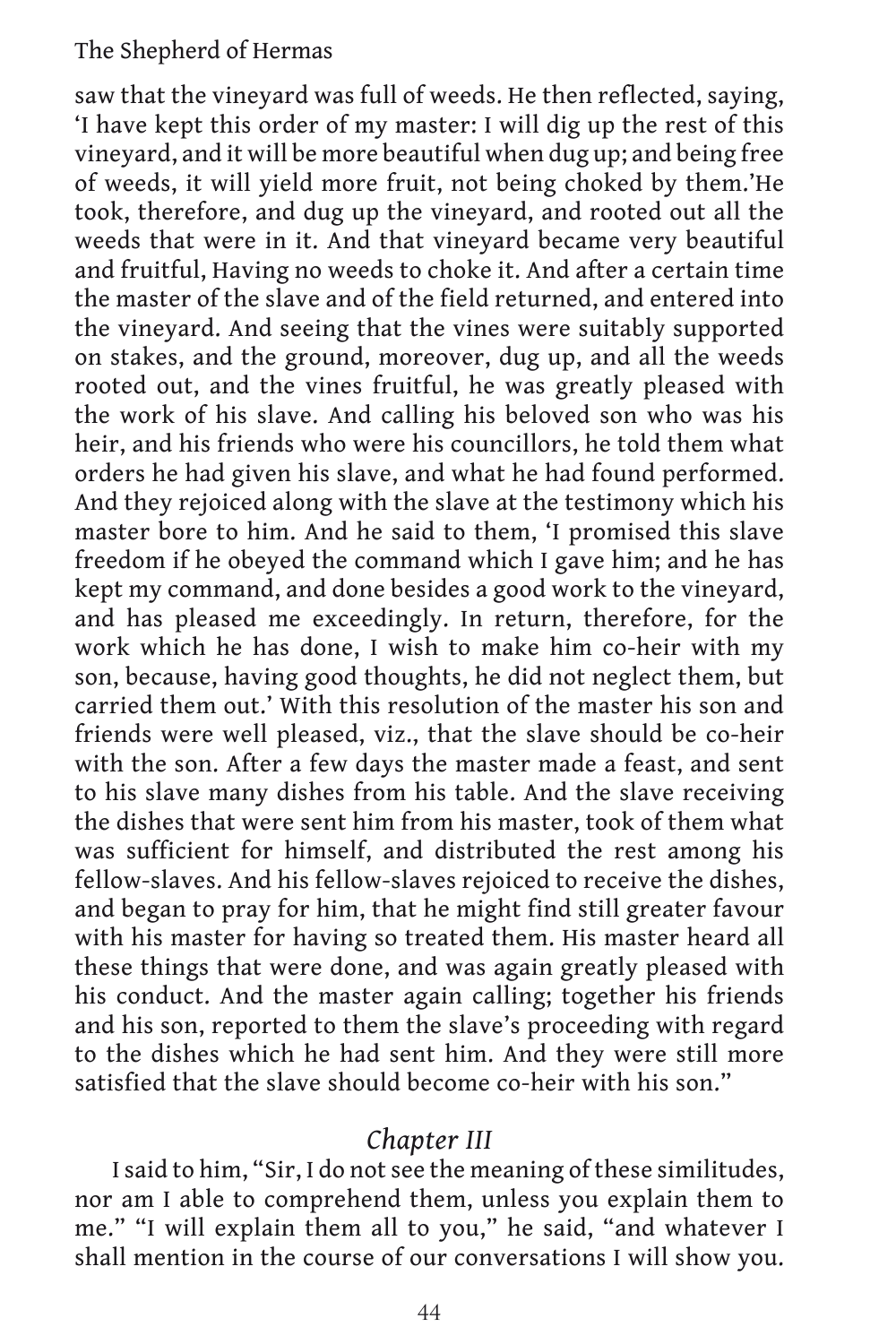[Keep the commandments of the Lord, and you will be approved, and inscribed amongst the number of those who observe His commands.] And if you do any good beyond what is commanded by God, you will gain for yourself more abundant glory, and will be more honoured by God than you would otherwise be. If, therefore, in keeping the commandments of God, you do, in addition, these services, you will have joy if you observe them according to my command." I said to him, "Sir, whatsoever you enjoin upon me I will observe, for I know that you are with me." "I will be with you," he replied, "because you have such a desire for doing good; and I will be with all those," he added, "who have such a desire. This fasting," he continued, "is very good, provided the commandments of the Lord be observed. Thus, then, shall you observe the fasting which you intend to keep. First of all, be on your guard against every evil word, and every evil desire, and purify your heart from all the vanities of this world. If you guard against these things, your fasting will be perfect. And you will do also as follows. Having fulfilled what is written, in the day on which you fast you will taste nothing but bread and water; and having reckoned up the price of the dishes of that day which you intended to have eaten, you will give it to a widow, or an orphan, or to some person in want, and thus you will exhibit humility of mind, so that he who has received benefit from your humility may fill his own soul, and pray for you to the Lord. If you observe fasting, as I have commanded you, your sacrifice will be acceptable to God, and this fasting will be written down; and the service thus performed is noble, and sacred, and acceptable to the Lord. These things, therefore, shall you thus observe with your children, and all your house, and in observing them you will be blessed; and as many as hear these words and observe them shall be blessed; and whatsoever they ask of the Lord they shall receive."

# *Chapter IV*

I prayed him much that he would explain to me the similitude of the field, and of the master of the vineyard, and of the slave who staked the vineyard, and of the sakes, and of the weeds that were plucked out of the vineyard, and of the son, and of the friends who were fellow-councillors, for I knew that all these things were a kind of parable. And he answered me, and said, "You are exceedingly persistent with your questions. You ought not," he continued, "to ask any questions at all; for if it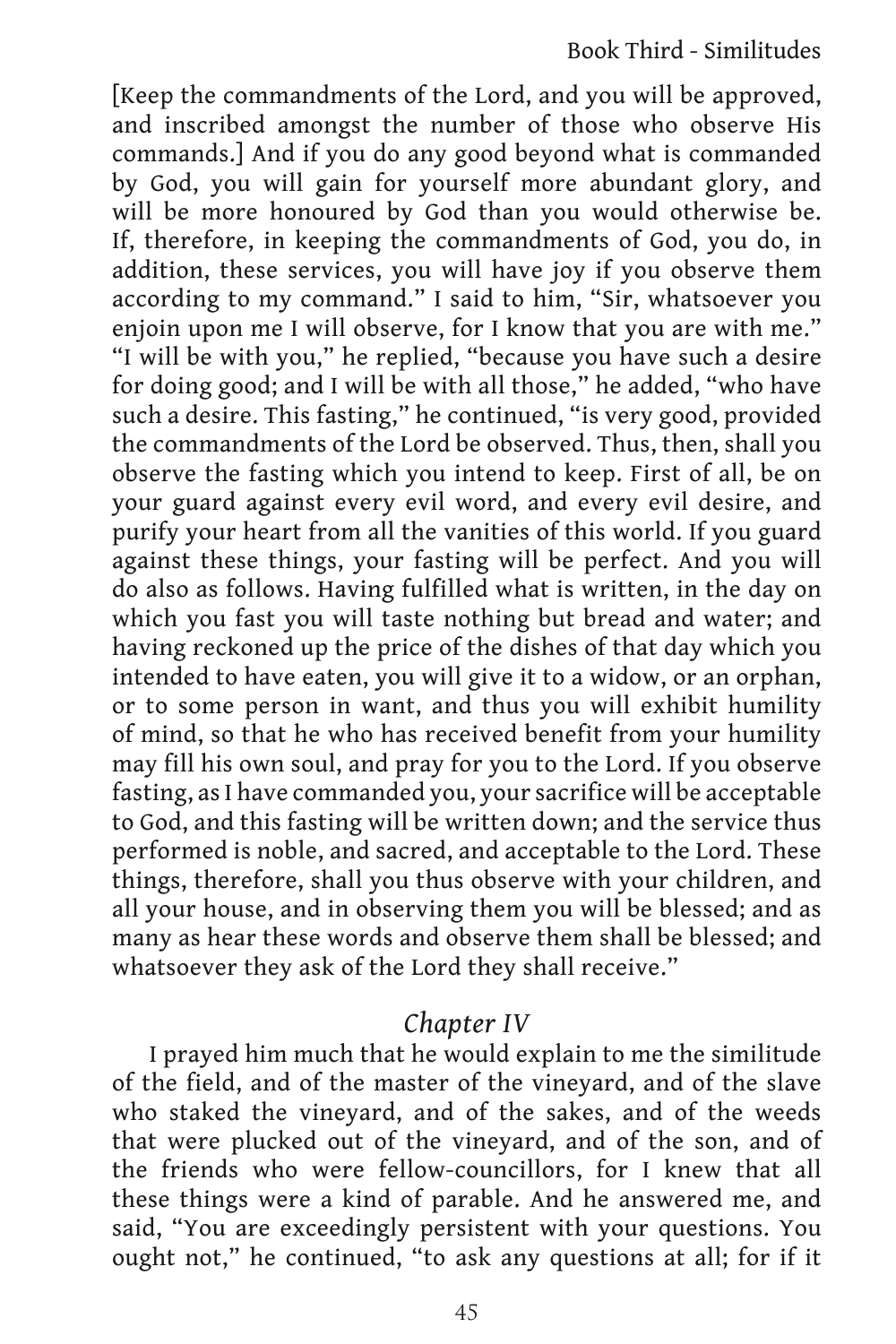is needful to explain anything, it will be made known to you." I said to him "Sir whatsoever you show me, and do not explain, I shall have seen to no purpose, not understanding its meaning. In like manner, also, if you speak parables to me, and do not unfold them, I shall have heard your words in vain." And he answered me again, saying, "Every one who is the servant of God, and has his Lord in his heart, asks of Him understanding, and receives it, and opens up every parable; and the words of the Lord become known to him which are spoken in parables. But those who are weak and slothful in prayer, hesitate to ask anything from the Lord; but the Lord is full of compassion, and gives without fail to all who ask Him. But you, having been strengthened by the holy Angel, and having obtained from Him such intercession, and not being slothful, why do not you ask of the Lord understanding, and receive it from Him?" I said to him, "Sir, having you with me, I am necessitated to ask questions of you, for you show me all things, and converse with me; but if I were to see or hear these things without you, I would then ask the Lord to explain them."

### *Chapter V*

"I said to you a little ago," he answered, "that you were cunning and obstinate in asking explanations of the parables; but since you are so persistent, I shall unfold to you the meaning of the similitudes of the field, and of all the others that follow, that you may make them known to every one. Hear now," he said, "and understand them. The field is this world; and the Lord of the field is He who created, and perfected, and strengthened all things; [and the son is the Holy Spirit;] and the slave is the Son of God; and the vines are this people, whom He Himself planted; and the stakes are the holy angels of the Lord, who keep His people together; and the weeds that were plucked out of the vineyard are the iniquities of God's servants; and the dishes which He sent Him from His table are the commandments which He gave His people through His Son; and the friends and fellow-councillors are the holy angels who were first created; and the Master's absence from home is the time that remains until His appearing." I said to him, "Sir, all these are great, and marvellous, and glorious things. Could I, therefore," I continued, "understand them? No, nor could any other man, even if exceedingly wise. Moreover," I added, "explain to me what I am about to ask you." "Say what you wish," he replied. "Why, sir," I asked, "is the Son of God in the parable in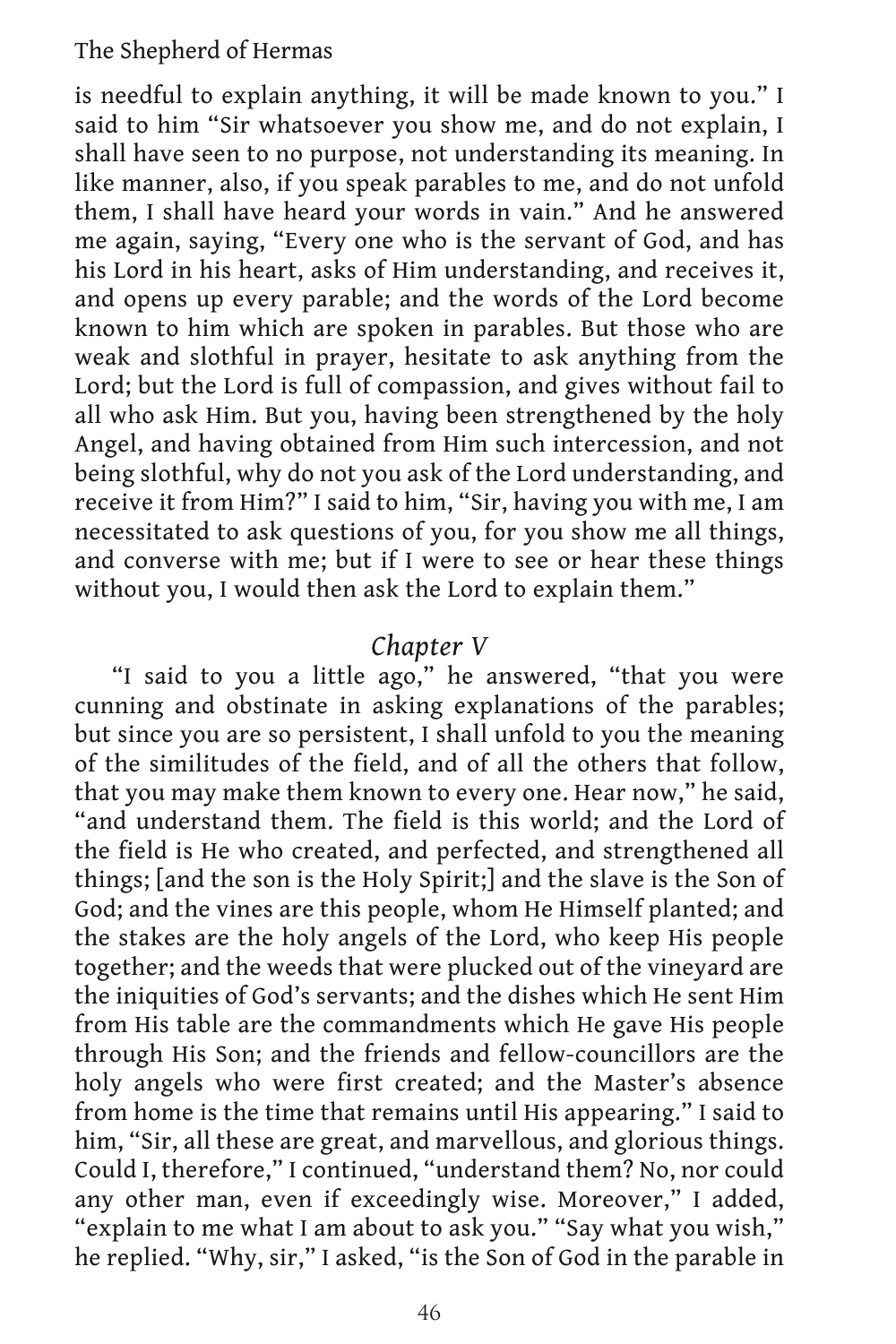the form of a slave?"

### *Chapter VI*

"Hear," he answered: "the Son of God is not in the form of a slave, but in great power and might." "How so, sir?" I said; "I do not understand." "Because," he answered, "God planted the vineyard, that is to say, He created the people, and gave them to His Son; and the Son appointed His angels over them to keep them; and He Himself purged away their sins, having suffered many trials and undergone many labours, for no one is able to dig without labour and toil. He Himself, then, having purged away the sins of the people, showed them the paths of life by giving them the law which He received from His Father. [You see," he said, "that He is the Lord of the people, having received all authority from His Father.] And why the Lord took His Son as councillor, and the glorious angels, regarding the heirship of the slave, listen. The holy, pre-existent Spirit, that created every creature, God made to dwell in flesh, which He chose. This flesh, accordingly, in which the Holy Spirit dwelt, was nobly subject to that Spirit, walking religiously and chastely, in no respect defiling the Spirit; and accordingly, after living excellently and purely, and after labouring and co-operating with the Spirit, and having in everything acted vigorously and courageously along with the Holy Spirit, He assumed it as a partner with it. For this conduct of the flesh pleased Him, because it was not defiled on the earth while having the Holy Spirit. He took, therefore, as fellowcouncillors His Son and the glorious angels, in order that this flesh, which had been subject to the body without a fault, might have some place of tabernacle, and that it might not appear that the reward [of its servitude had been lost], for the flesh that has been found without spot or defilement, in which the Holy Spirit dwelt, [will receive a reward]. You have now the explanation of this parable also."

#### *Chapter VII*

"I rejoice, sir," I said, "to hear this explanation." "Hear," again he replied: "Keep this flesh pure and stainless, that the Spirit which inhabits it may bear witness to it, and your flesh may be justified. See that the thought never arise in your mind that this flesh of yours is corruptible, and you misuse it by any act of defilement. If you defile your flesh, you will also defile the Holy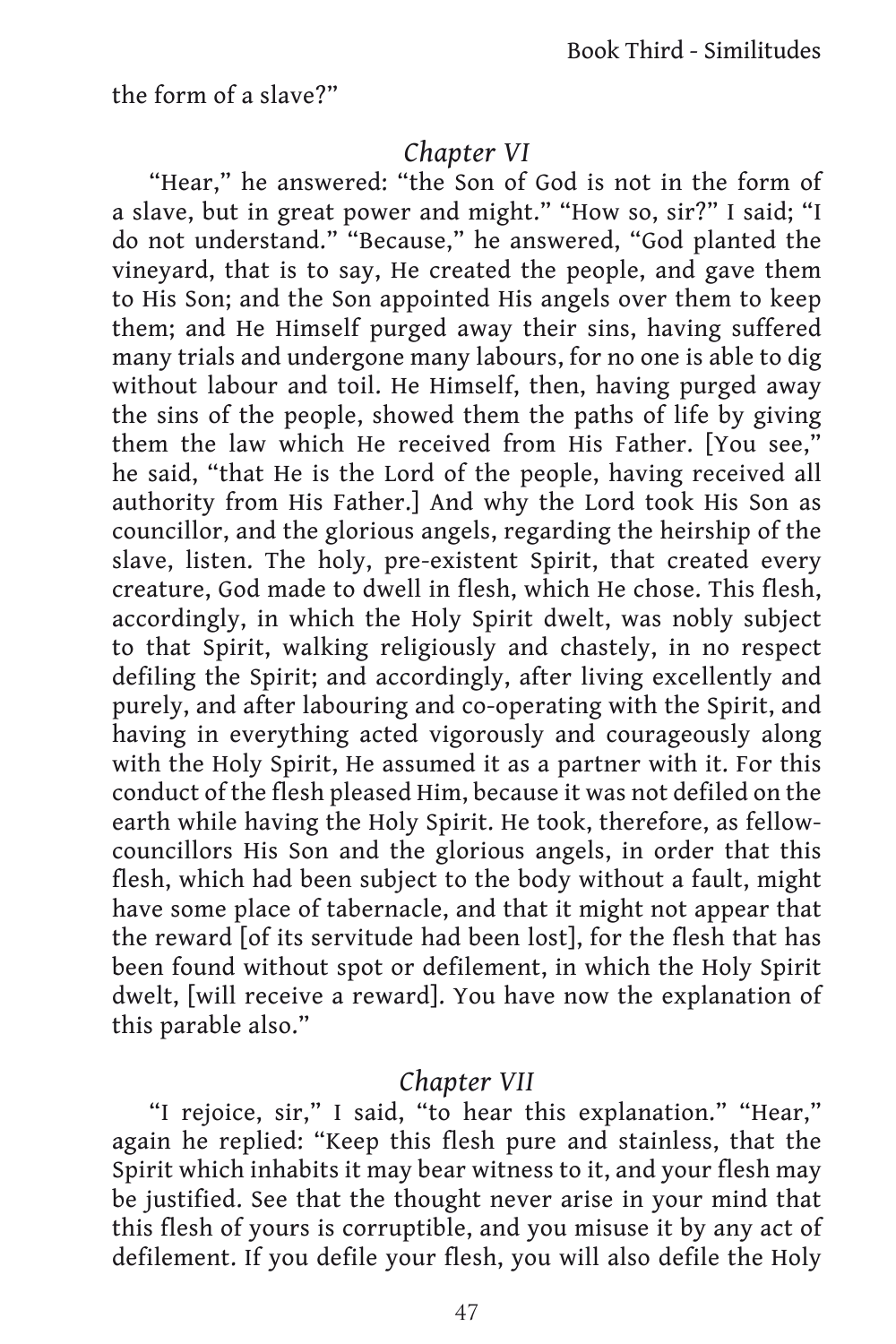Spirit; and if you defile your flesh [and spirit], you will not live." "And if any one, sir," I said, "has been hitherto ignorant, before he heard these words, how can such man be saved who has defiled his flesh?" "Respecting former sins of ignorance," he said, "God alone is able to heal them, for to Him belongs all power. [But be On your guard now, and the all-powerful and compassionate God will heal former transgressions], if for the time to come you defile not your body nor your spirit; for both are common, and cannot be defiled, the one without the other: keep both therefore pure, and you will live unto God."

#### *SIMILITUDE SIXTH*

# *Of the Two Classes of Voluptuous Men, and of Their Death, Falling Away, and the Duration of Their Punishment*

### *Chapter I*

Sitting in my house, and glorifying the Lord for all that I had seen, and reflecting on the commandments, that they are excellent, and powerful, and glorious, and able to save a man's soul, I said within myself, "I shall be blessed if I walk in these commandments, and every one who walks in them will be blessed." While I was saying these words to myself, I suddenly see him sitting beside me, and hear him thus speak: "Why are you in doubt about the commandments which I gave you? They are excellent: have no doubt about them at all, but put on faith in the Lord, and you will walk in them, for I will strengthen you in them. These commandments are beneficial to those who intend to repent: for if they do not walk in them, their repentance is in vain You, therefore, who repent cast away the wickedness of this world which wears you out; and by putting on all the virtues of a holy life, you will be able to keep these commandments, and will no longer add to the number of your sins. Walk, therefore, in these commandments of mine, and you will live unto God. All these things have been spoken to you by me." And after he had uttered these words, he said to me, "Let us go into the fields, and I will show you the shepherds of the flocks." "Let us go, sir," I replied. And we came to a certain plain, and he showed me a young man, a shepherd, clothed in a suit of garments of a yellow colour: and he was herding very many sheep, and these sheep were feeding luxuriously, as it were, and riotously, and merrily skipping hither and thither. The shepherd himself was merry, because of his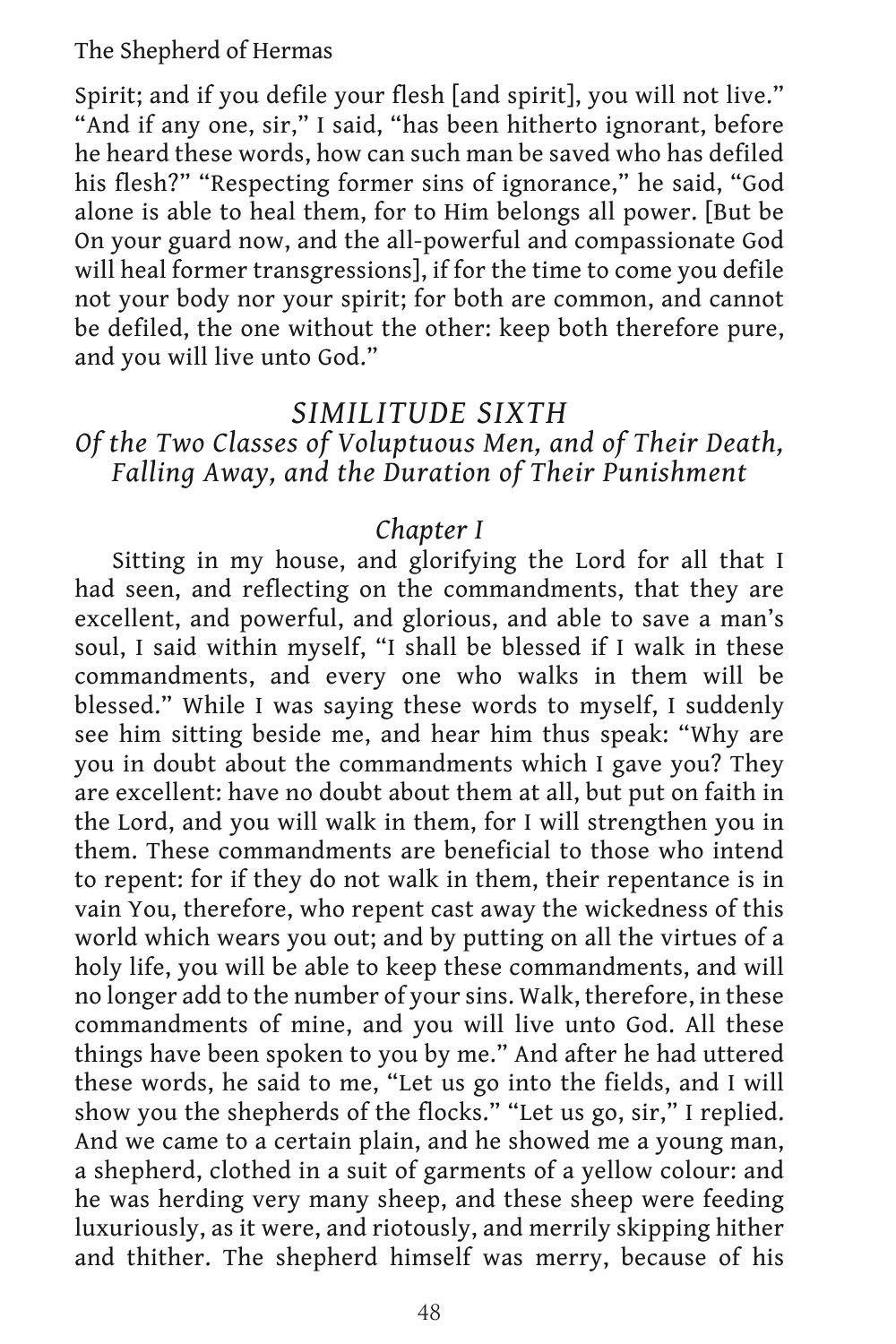flock; and the appearance of the shepherd was joyous, and he was running about amongst his flock. [And other sheep I saw rioting and luxuriating in one place, but not, however, leaping about.]

### *Chapter II*

And he said to me, "Do you see this shepherd?" "I see him, sir," I said. "This," he answered, "is the angel of luxury and deceit: he wears out the souls of the servants of God, and perverts them from the truth, deceiving them with wicked desires, through which they will perish; for they forget the commandments of the living God, and walk in deceits and empty luxuries; and they are ruined by the angel, some being brought to death, others to corruption." I said to him, "Sir, I do not know the meaning of these words, 'to death, and to corruption.'" "Listen," he said. "The sheep which you saw merry and leaping about, are those which have tom themselves away from God for ever, and have delivered themselves over to luxuries and deceits [of this world. Among them there is no return to life through repentance, because they have added to their other sins, and blasphemed the name of the Lord. Such men therefore, are appointed unto death. And the sheep which you saw not leaping, but feeding in one place, are they who have delivered themselves over to luxury and deceit], but have committed no blasphemy against the Lord. These have been perverted from the truth: among them there is the hope of repentance, by which it is possible to live. Corruption, then, has a hope of a kind of renewal, but death has everlasting ruin." Again I went forward a little way, and he showed me a tall shepherd, somewhat savage in his appearance, clothed in a white goatskin, and having a wallet on his shoulders, and a very hard staff with branches, and a large whip. And he had a very sour look, so that I was afraid of him, so forbidding was his aspect. This shepherd, accordingly, was receiving the sheep from the young shepherd, those, viz., that were rioting and luxuriating, but not leaping; and he cast them into a precipitous place, full of this ties and thorns, so that it was impossible to extricate the sheep from the thorns and thistles; but they were completely entangled amongst them. These, accordingly, thus entangled, pastured amongst the thorns and thistles, and were exceedingly miserable, being beaten by him; and he drove them hither and thither, and gave them no rest; and, altogether, these sheep were in a wretched plight.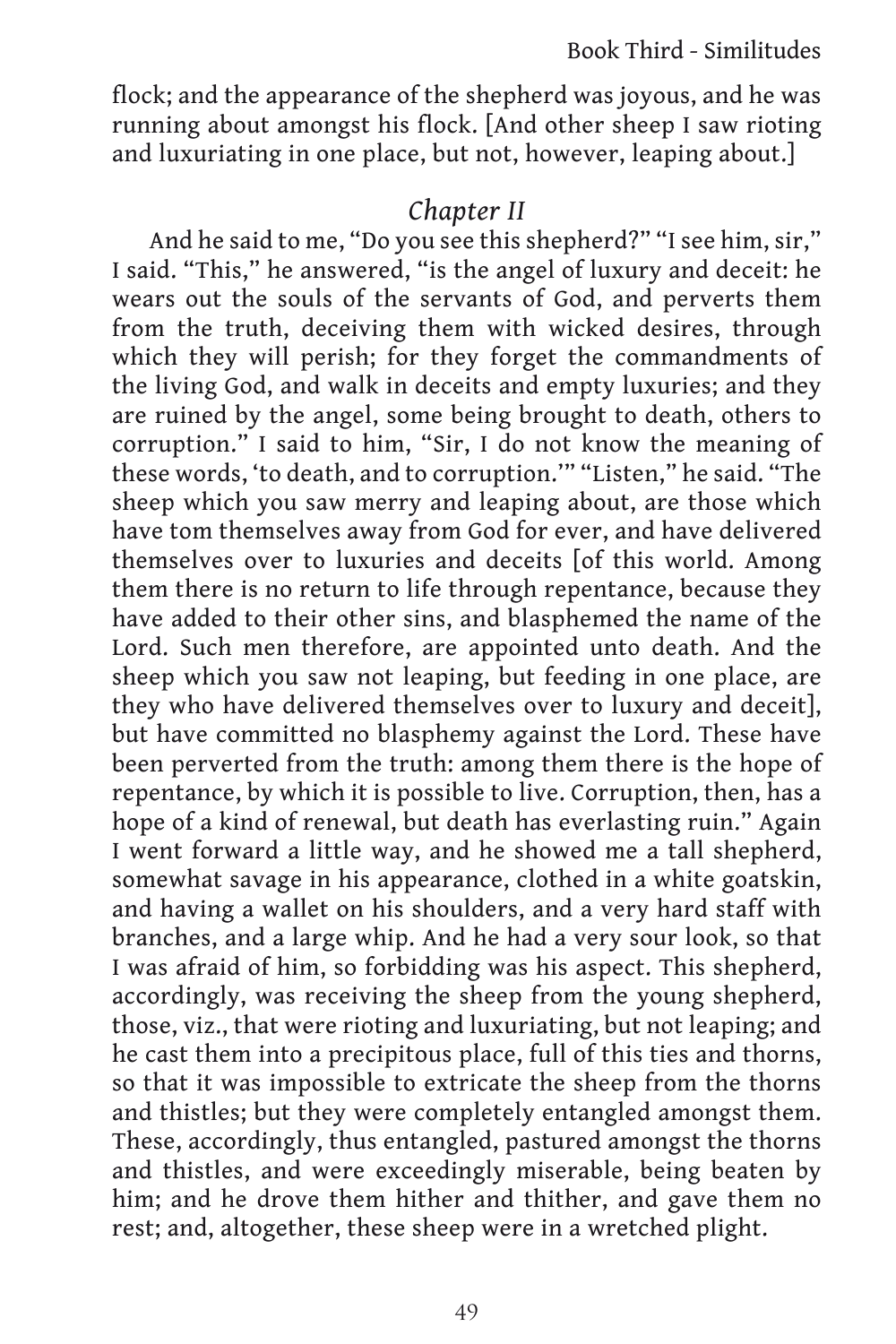### *Chapter III*

Seeing them, therefore, so beaten and so badly used, I was grieved for them, because they were so tormented, and had no rest at all. And I said to the Shepherd who talked with me, "Sir, who is this shepherd, who is so pitiless and severe, and so completely devoid of compassion for these sheep?" "This," he replied, "is the angel of punishment; and he belongs to the just angels, and is appointed to punish. He accordingly takes those who wander away from God, and who have walked in the desires and deceits of this world, and chastises them as they deserve with terrible and diverse punishments." "I would know, sir," I said, "Of what nature are these diverse tortures and punishments?" "Hear," he said, "the various tortures and punishments. The tortures are such as occur during life. For some are punished with losses, others with want, others with sicknesses of various kinds, and others with all kinds of disOrder and confusion; others are insulted by unworthy persons, and exposed to suffering in many other ways: for many, becoming unstable in their plans, try many things, and none of them at all succeed, and they say they are not prosperous in their undertakings; and it does not occur to their minds that they have done evil deeds, but they blame the Lord. When, therefore, they have been afflicted with all kinds of affliction, then are they delivered unto me for good training, and they are made strong in the faith of the Lord; and for the rest of the days of their life they are subject to the Lord with pure hearts, and are successful in all their undertakings, obtaining from the Lord everything they ask; and then they glorify the Lord, that they were delivered to me, and no longer suffer any evil."

### *Chapter IV*

I said to him, "Sir, explain this also to me." "What is it you ask?" he said. "Whether, sir," I continued, "they who indulge in luxury, and who are deceived, are tortured for the same period of time that they have indulged in luxury and deceit?" He said to me, "They are tortured in the same manner." ["They are tormented much less, sir," I replied;] "for those who are so luxurious and who forget God ought to be tortured seven-fold." He said to me "You are foolish, and do not understand the power of torment." "Why, sir," I said, "if I had understood it, I would not have asked you to show me." "Hear," he said, "the power of both. The time of luxury and deceit is one hour; but the hour of torment is equivalent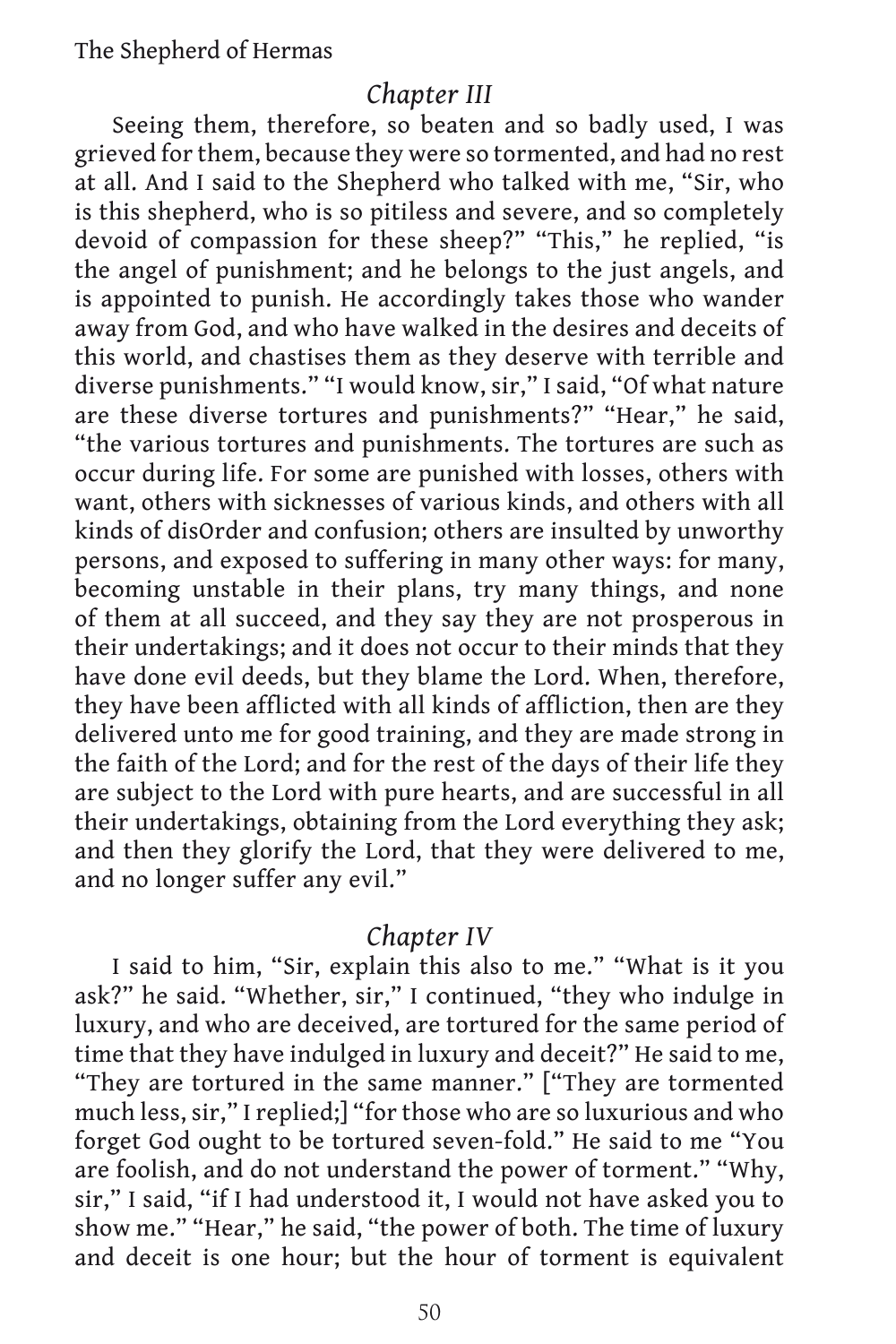to thirty days. If, accordingly, a man indulge in luxury for one day, and be deceived and be tortured for one day, the day of his torture is equivalent to a whole year. For all the days of luxury, therefore, there are as many years of torture to be undergone. You see, then," he continued, "that the time of luxury and deceit is very short, but that of punishment and torture long."

# *Chapter V*

"Still," I said, "I do not quite understand about the time of deceit, and luxury, and torture; explain it to me more clearly." He answered, and said to me, "Your folly is persistent; and you do not wish to purify your heart, and serve God. Have a care," he added, "lest the time be fulfilled, and you be found foolish. Hear now," he added, "as you desire, that you may understand these things. He who indulges in luxury, and is deceived for one day, and who does what he wishes, is clothed with much foolishness, and does not understand the act which he does until the morrow; for he forgets what he did the day before. For luxury and deceit have no memories, on account of the folly with which they are clothed; but when punishment and torture cleave to a man for one day, he is punished and tortured for a year; for punishment and torture have powerful memories. While tortured and punished, therefore, for a whole year, he remembers at last his luxury and deceit, and knows that on their account he suffers evil. Every man, therefore, who is luxurious and deceived is thus tormented, because, although having life, they have given themselves over to death." "What kinds of luxury, sir," I asked, "are hurtful?" "Every act of a man which he performs with pleasure," he replied, "is an act of luxury; for the sharp-tempered man, when gratifying his tendency, indulges in luxury; and the adulterer, and the drunkard, and the back-biter, and the liar, and the covetous man, and the thief, and he who does things like these, gratifies his peculiar propensity, and in so doing indulges in luxury. All these acts of luxury are hurtful to the servants of God. On account of these deceits, therefore, do they suffer, who are punished and tortured. And there are also acts of luxury which save men; for many who do good indulge in luxury, being carried away by their own pleasure: this luxury, however, is beneficial to the servants of God, and gains life for such a man; but the injurious acts of luxury before enumerated bring tortures and punishment upon them; and if they continue in them and do not repent, they bring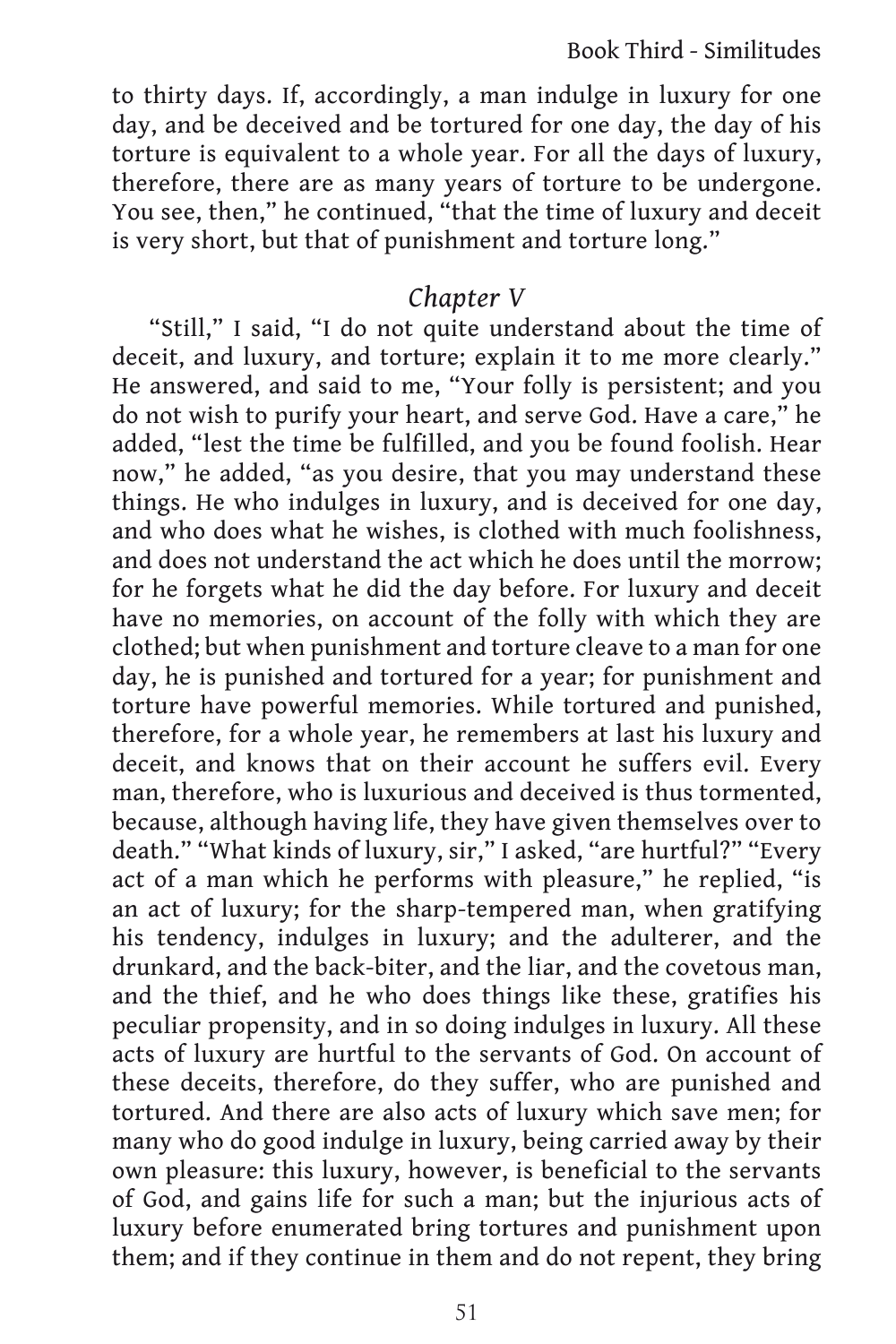death upon themselves."

# *SIMILITUDE SEVENTH They Who Repent Must Bring Forth Fruits Worthy of Repentance*

After a few days I saw him in the same plain where I had also seen the shepherds; and he said to me, "What do you wish with me?" I said to him, "Sir, that you would order the shepherd who punishes to depart out of my house, because he afflicts me exceedingly." "It is necessary," he replied, "that you be afflicted; for thus," he continued, "did the glorious angel command concerning you, as he wishes you to be tried." "What have I done which is so bad, sir," I replied, "that I should be delivered over to this angel?" "Listen," he said: "Your sins are many, but not so great as to require that you be delivered over to this angel; but your household has committed great iniquities and sins, and the glorious angel has been incensed at them on account of their deeds; and for this reason he commanded you to be afflicted for a certain time, that they also might repent, and purify themselves from every desire of this world. When, therefore, they repent and are purified, then the angel of punishment will depart." I said to him, "Sir, if they have done such things as to incense the glorious angel against them, yet what have I done?" He replied, "They cannot be afflicted at all, unless you, the head of the house, be afflicted: for when you are afflicted, of necessity they also suffer affliction; but if you are in comfort, they can feel no affliction." "Well, sir," I said, "they have repented with their whole heart." "I know, too," he answered, "that they have repented with their whole heart: do you think, however, that the sins of those who repent are remitted? Not altogether, but he who repents must torture his own soul, and be exceedingly humble in all his conduct, and be afflicted with many kinds of affliction; and if he endure the afflictions that come upon him, He who created all things, and endued them with power, will assuredly have compassion, and will heal him; and this will He do when He sees the heart of every penitent pure from every evil thing: and it is profitable for you and for your house to suffer affliction now. But why should I say much to you? You must be afflicted, as that angel of the Lord commanded who delivered you to me. And for this give thanks to the Lord, because He has deemed you worthy of showing you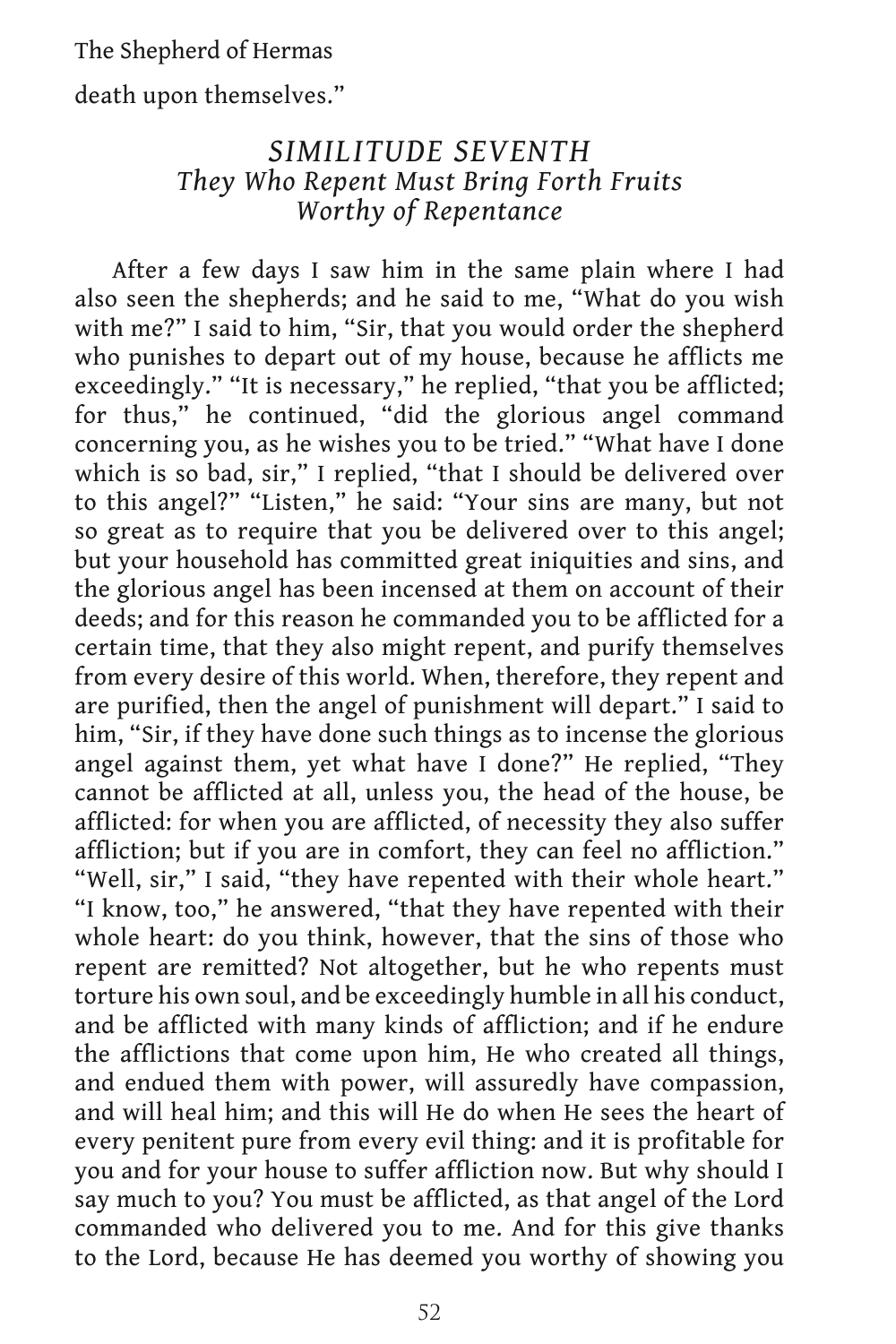beforehand this affliction, that, knowing it before it comes, you may be able to bear it with courage." I said to him, "Sir, be thou with me, and I will be able to bear all affliction." "I will be with you," he said, "and I will ask the angel of punishment to afflict you more lightly; nevertheless, you will be afflicted for a little time, and again you will be re-established in your house. Only continue humble, and serve the Lord in all purity of heart, you and your children, and your house, and walk in my commands which I enjoin upon you, and your repentance will be deep and pure; and if you observe these things with your household, every affliction will depart from you. And affliction," he added, "will depart from all who walk in these my commandments."

# *SIMILITUDE EIGHTH*

*The Sins of the Elect and of the Penitent are of Many Kinds, But All Will Be Rewarded According to the Measure of Their Repentance and Good Works*

# *Chapter I*

He showed me a large willow tree overshadowing plains and mountains, and under the shade of this willow had assembled all those who were called by the name of the Lord. And a glorious angel of the Lord, who was very tall, was standing beside the willow, having a large, pruning-knife, and he was cutting little twigs from the willow and distributing them among the people that were overshadowed by the willow; and the twigs which he gave them were small, about a cubit, as it were, in length. And after they had all received the twigs, the angel laid down the pruning-knife, and that tree was sound, as I had seen it at first. And I marvelled within myself, saying, "How is the tree sound, after so many branches have been cut off?" And the Shepherd said to me, "Do not be surprised if the tree remains sound after so many branches were lopped off; [but wait,] and when you shall have seen everything, then it will be explained to you what it means." The angel who had distributed the branches among the people again asked them from them, and in the order in which they had received them were they summoned to him, and each one of them returned his branch. And the angel of the Lord took and looked at them. From some he received the branches withered and moth-eaten; those who returned branches in that state the angel of the Lord ordered to stand apart. Others, again, returned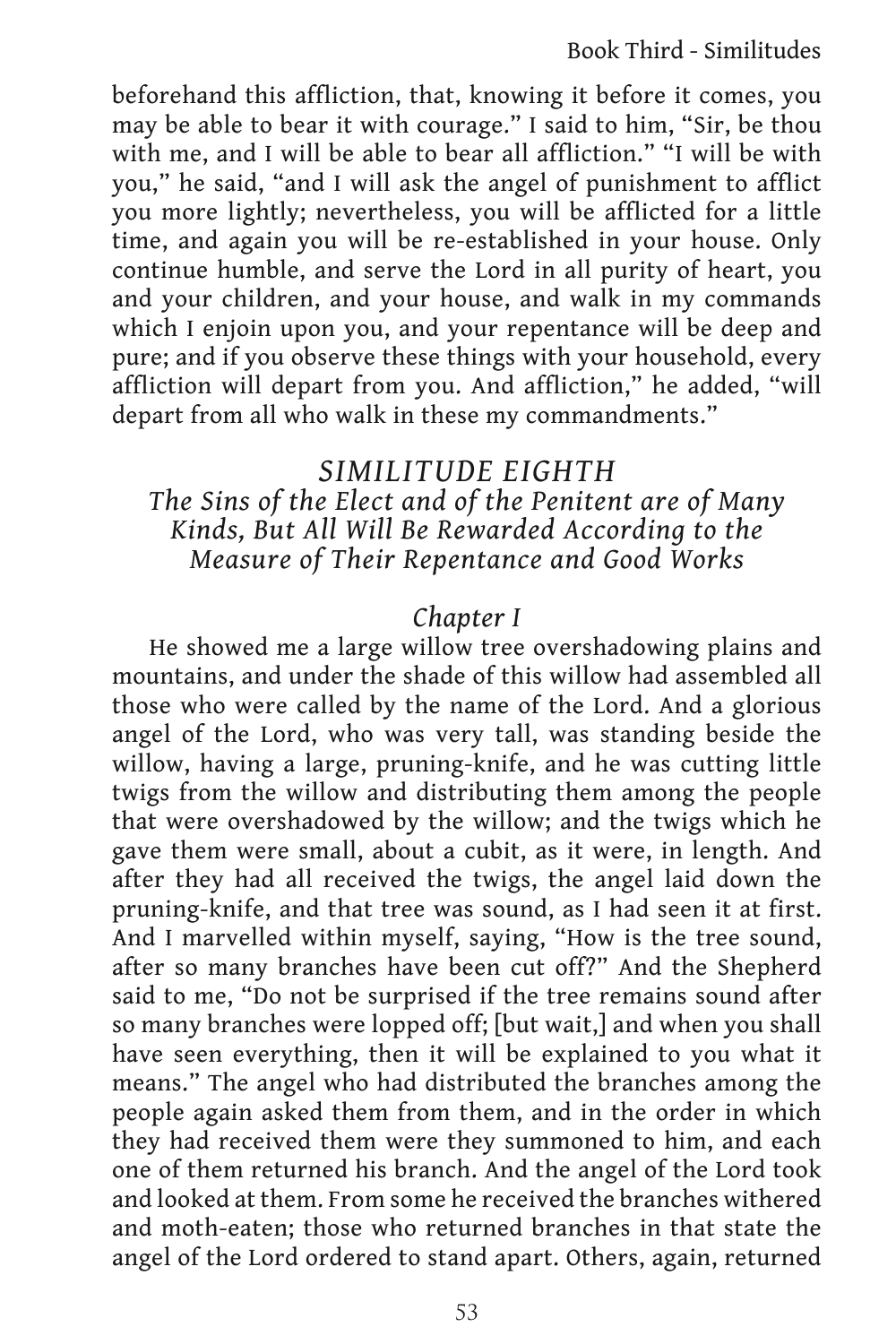them withered, but not moth-eaten; and these he ordered to stand apart. And others returned them half-withered, and these stood apart; and others returned their branches half-withered and having cracks in them, and these stood apart. [And others returned their branches green and having cracks in them; and these stood apart.] And others returned their branches, one-half withered and the other green; and these stood apart. And others brought their branches two-thirds green and the remaining third withered; and these stood apart. And others returned them two-thirds withered and one-third green; and these stood apart. And others returned their branches nearly all green, the smallest part only, the top, being withered, but they had cracks in them; and these stood apart. And of others very little was green, but the remaining parts withered; and these stood apart. And others came bringing their branches green, as they had received them from the angel. And the majority of the crowd returned branches of that kind, and with these the angel was exceedingly pleased; and these stood apart. [And others returned their branches green and having offshoots; and these stood apart, and with these the angel was exceedingly delighted.] And others returned their branches green and with offshoots, and the offshoots had some fruit, as it were; and those men whose branches were found to be of that kind were exceedingly joyful. And the angel was exultant because of them; and the Shepherd also rejoiced greatly because of them.

And the angel of the Lord ordered crowns to be brought; and there were brought crowns, formed, as it were, of palms; and he crowned the men who had returned the branches which had offshoots and some fruit, and sent them away into the tower. And the others also he sent into the tower, those, namely, who had returned branches that were green and had offshoots but no fruit, having given them seals. And all who went into the tower had the same clothing-white as snow. And those who returned their branches green, as they had received them, he set free, giving them clothing and seals. Now after the angel had finished these things, he said to the Shepherd, "I am going away, and you will send these away within the walls, according as each one is worthy to have his dwelling. And examine their branches carefully, and so dismiss them; but examine them with care. See that no one escape you," he added; "and if any escape you, I will try them at the altar." Having said these words to the Shepherd, he departed. And after the angel had departed, the Shepherd said to me, "Let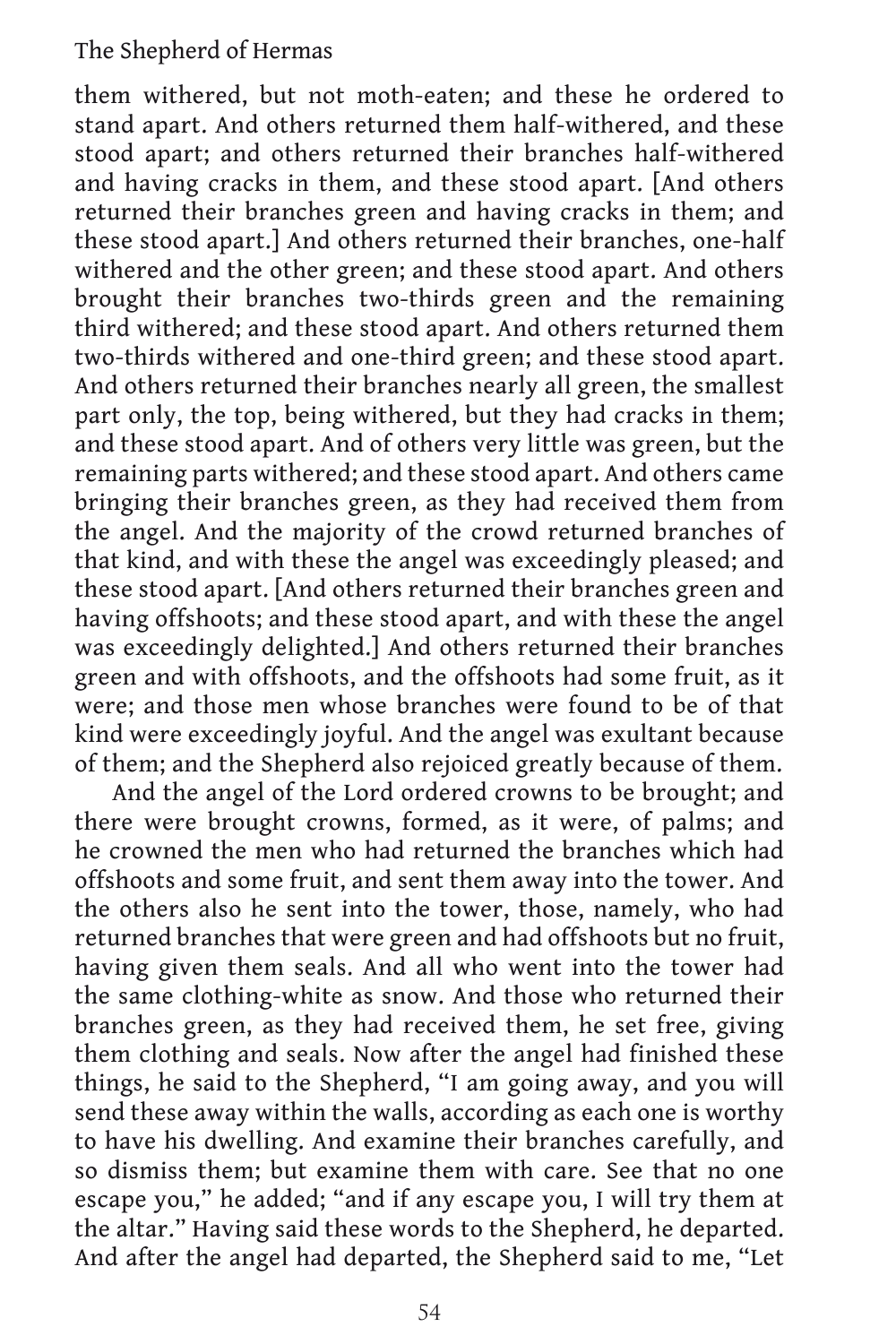us take the branches of all these and plant them, and see if any of them will live." I said to him, "Sir, how can these withered branches live?" He answered, and said, "This tree is a willow, and of a kind that is very tenacious of life. If, therefore, the branches be planted, and receive a little moisture, many of them will live. And now let us try, and pour waters upon them; and if any of them live I shall rejoice with them, and if they do not I at least will not be found neglectful." And the Shepherd bade me call them as each one was placed. And they came, rank by rank, and gave their branches to the Shepherd. And the Shepherd received the branches, and planted them in rows; and after he had planted them he poured much water upon them, so that the branches could not be seen for the water; and after the branches had drunk it in, he said to me, "Let us go, and return after a few days, and inspect all the branches; for He who created this tree wishes all those to live who received branches from it. And I also hope that the greater part of these branches which received moisture and drank of the water will live."

# *Chapter III*

I said to him, "Sir, explain to me what this tree means, for I am perplexed about it, because, after so many branches have been cut off, it continues sound, and nothing appears to have been cut away from it. By this, now, I am perplexed." "Listen," he said: "This great tree that casts its shadow over plains, and mountains, and all the earth, is the law of God that was given to the whole world; and this law is the Son of God, proclaimed to the ends of the earth; and the people who are under its shadow are they who have heard the proclamation, and have believed upon Him. And the great and glorious angel Michael is he who has authority over this people, and governs them; for this is he who gave them the law into the hearts of believers: he accordingly superintends them to whom he gave it, to see if they have kept the same. And you see the branches of each one, for the branches are the law You see, accordingly, many branches that have been rendered useless, and you will know them all-those who have not kept the law; and you will see the dwelling of each one." I said to him, "Sir, why did he dismiss some into the tower, and leave others to you?" "All," he answered, "who transgressed the law which they received from him, he left under my power for repentance; but all who have satisfied the law, and kept it, he retains under his own authority."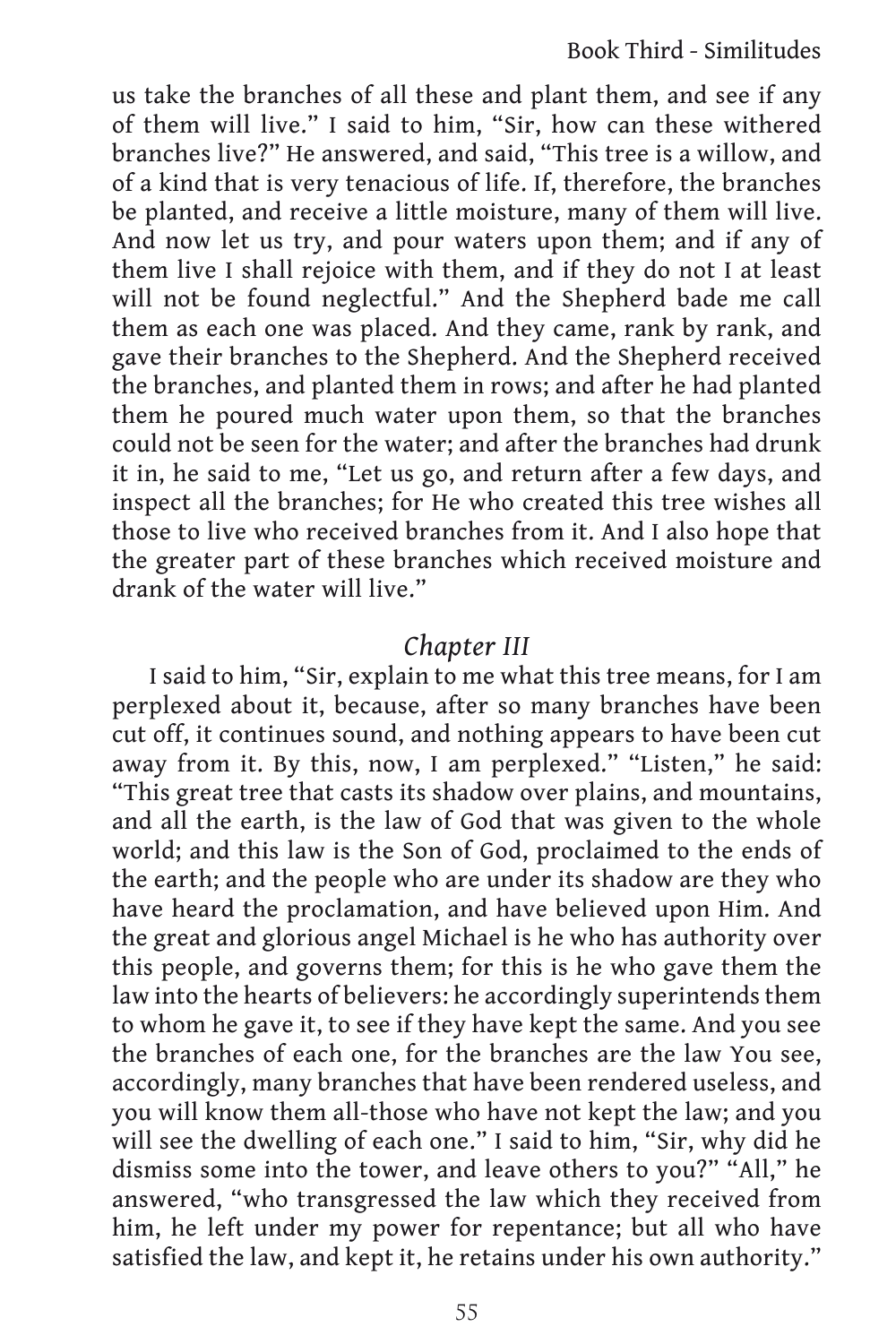"Who, then," I continued, "are they who were crowned, and who go to the tower?" "These are they who have suffered on account of the law; but the others, and they who returned their branches green, and with offshoots, but without fruit, are they who have been afflicted on account of the law, but who have not suffered nor denied their law; and they who returned their branches green as they had received them, are the venerable, and the just, and they who have walked carefully in a pure heart, and have kept the commandments of the Lord. And the rest you will know when I have examined those branches which have been planted and watered."

# *Chapter IV*

And after a few days we came to the place, and the Shepherd sat down in the angel's place, and I stood beside him. And he said to me, "Gird yourself with pure, undressed linen made of sackcloth;" and seeing me girded, and ready to minister to him, "Summon," he said, "the men to whom belong the branches that were planted, according to the order in which each one gave them in." So I went away to the plain, and summoned them all, and they all stood in their ranks. He said to them, "Let each one pull out his own branch, and bring it to me." The first to give in were those who had them withered and cut; and because they were found to be thus withered and cut, he commanded them to stand apart. And next they gave them in who had them withered, but not cut. And some of them gave in their branches green, and some withered and eaten as by a moth. Those that gave them in green, accordingly, he ordered to stand apart; and those who gave them in dry and cut, he ordered to stand along with the first. Next they gave them in who had them half-withered and cracked; and many of them gave them in green and without crocks; and some green and with offshoots and fruits upon the offshoots, such as they had who went, after being crowned, into the tower. And some handed them in withered and eaten, and some withered and uneaten; and some as they were, half-withered and cracked. And he commanded them each one to stand apart, some towards their own rows, and others apart from them.

# *Chapter V*

Then they gave in their branches who had them green, but cracked: all these gave them in green, and stood in their own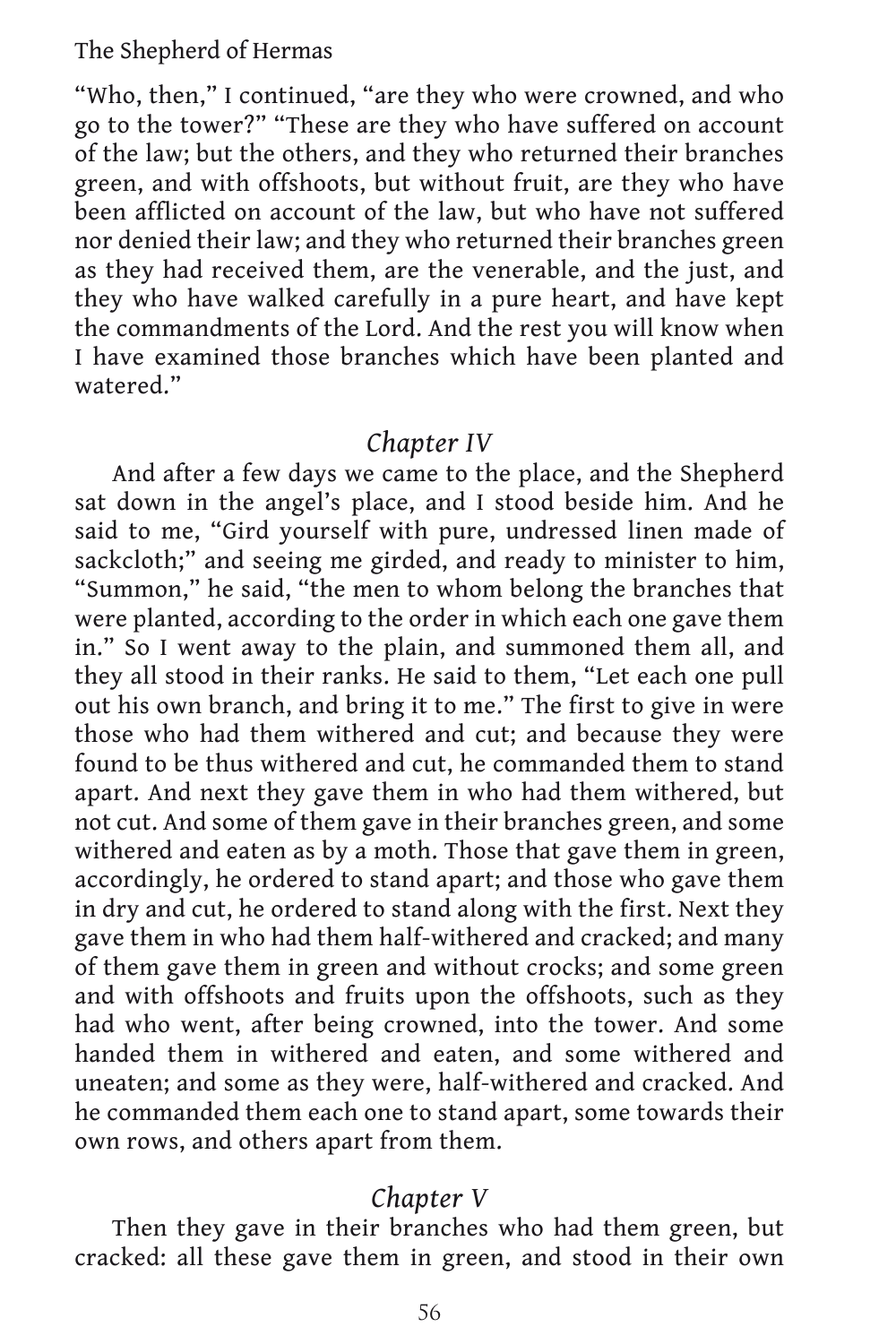row. And the Shepherd was pleased with these, because they were all changed, and had lost their cracks. And they also gave them in who had them half-green and half-withered: of some, accordingly, the branches were found completely green; of others, half-withered; of others, withered and eaten; of others, green, and having offshoots. All these were sent away, each to his own row. [Next they gave in who had them two parts green and one-third withered. Many of them gave them half-withered; and others withered and rotten; and others half-withered and cracked, and a few green. These all stood in their own row.] And they gave them in who had them green, but to a very slight extent withered and cracked. Of these, some gave them in green, and others green and with offshoots. And these also went away to their own row. Next they gave them who had a very small part green and the other parts withered. Of these the branches were found for the most part green and having offshoots, and fruit upon the offshoots, and others altogether green. With these branches the Shepherd was exceedingly pleased, because they were found in this state. And these went away, each to his own row.

### *Chapter VI*

After the Shepherd had examined the branches of them all, he said to me, "I told you that this tree was tenacious of life. You see," he continued, "how many repented and were saved." "I see, sir," I replied. "That you may behold," he added, "the great mercy of the Lord, that it is great and glorious, and that He has given His Spirit to those who are worthy of repentance." "Why then, sir," I said, "did not all these repent?" He answered, "To them whose heart He saw would become pure, and obedient to Him, He gave power to repent with the whole heart. But to them whose deceit and wickedness He perceived, and saw that they intended to repent hypocritically, He did not grant repentance, lest they should again profane His name." I said to him, "Sir, show me now, with respect to those who gave in the branches, of what sort they are, and their abode, in order that they hearing it who believed, and received the seal, and broke it, and did not keep it whole, may, on coming to a knowledge of their deeds, repent, and receive from you. a seal, and may glorify the Lord because He had compassion upon them, and sent you to renew their spirits." "Listen," he said: "they whose branches were found withered and moth-eaten are the apostates and traitors of the Church, who have blasphemed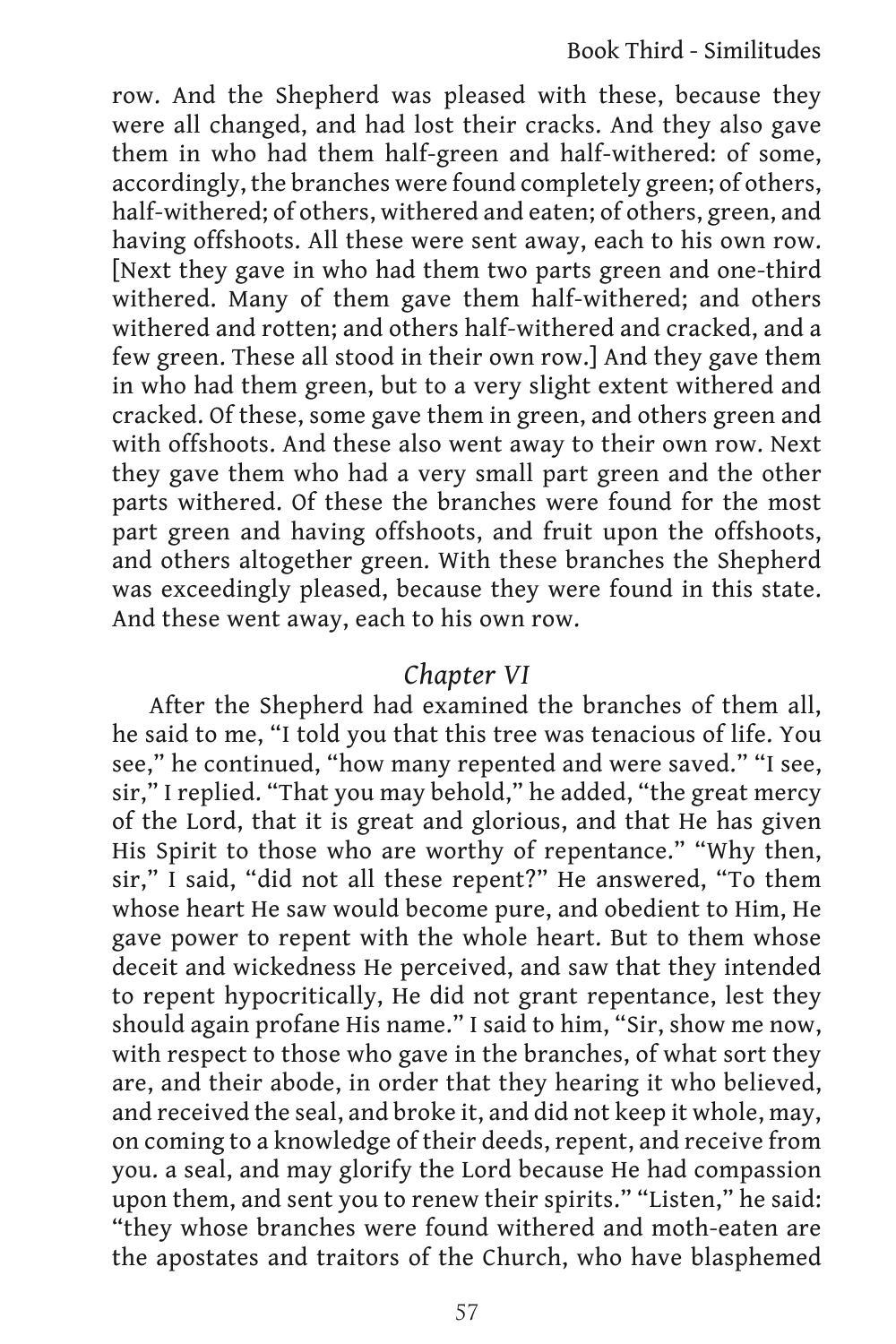the Lord in their sins, and have, moreover, been ashamed of the name of the Lord by which they were called. These, therefore, at the end were lost unto God. And you see that not a single one of them repented, although they heard the words which I spake to them, which I enjoined upon you. From such life departed. And they who gave them in withered and undecayed, these also were near to them; for they were hypocrites, and introducers of strange doctrines, and subverters of the servants Of God, especially of those who had sinned, not allowing them to repent, but persuading them by foolish doctrines. These, accordingly, have a hope of repentance. And you see that many of them also have repented since I spake to them, and they will still repent. But all who will not repent have lost their lives; and as many of them as repented became good, and their dwelling was appointed within the first walls; and some of them ascended even into the tower. You see, then," he said, "that repentance involves life to sinners, but non-repentance death."

### *Chapter VII*

"And as many as gave in the branches half-withered and cracked, hear also about them. They whose branches were half-withered to the same extent are the wavering; for they neither live, nor are they dead. And they who have them half-withered and cracked are both waverers and slanderers, [railing against the absent,] and never at peace with one another, but always at variance. And yet to these also," he continued, "repentance is possible. You see," he said, "that some of them have repented, and there is still remaining in them," he continued, "a hope of repentance. And as many of them," he added, "as have repented, shall have their dwelling in the tower. And those of them who have been slower in repenting shall dwell within the walls. And as many as do not repent at all, but abide in their deeds, shall utterly perish. And they who gave in their branches green and cracked were always faithful and good, though emulous of each other about the foremost places, and about fame: now all these are foolish, in indulging in such a rivalry. Yet they also, being naturally good, on hearing my commandments, purified themselves, and soon repented. Their dwelling, accordingly, was in the tower. But if any one relapse into strife, he will be east out of the tower, and will lose his life. Life is the possession of all who keep the commandments of the Lord; but in the commandments there is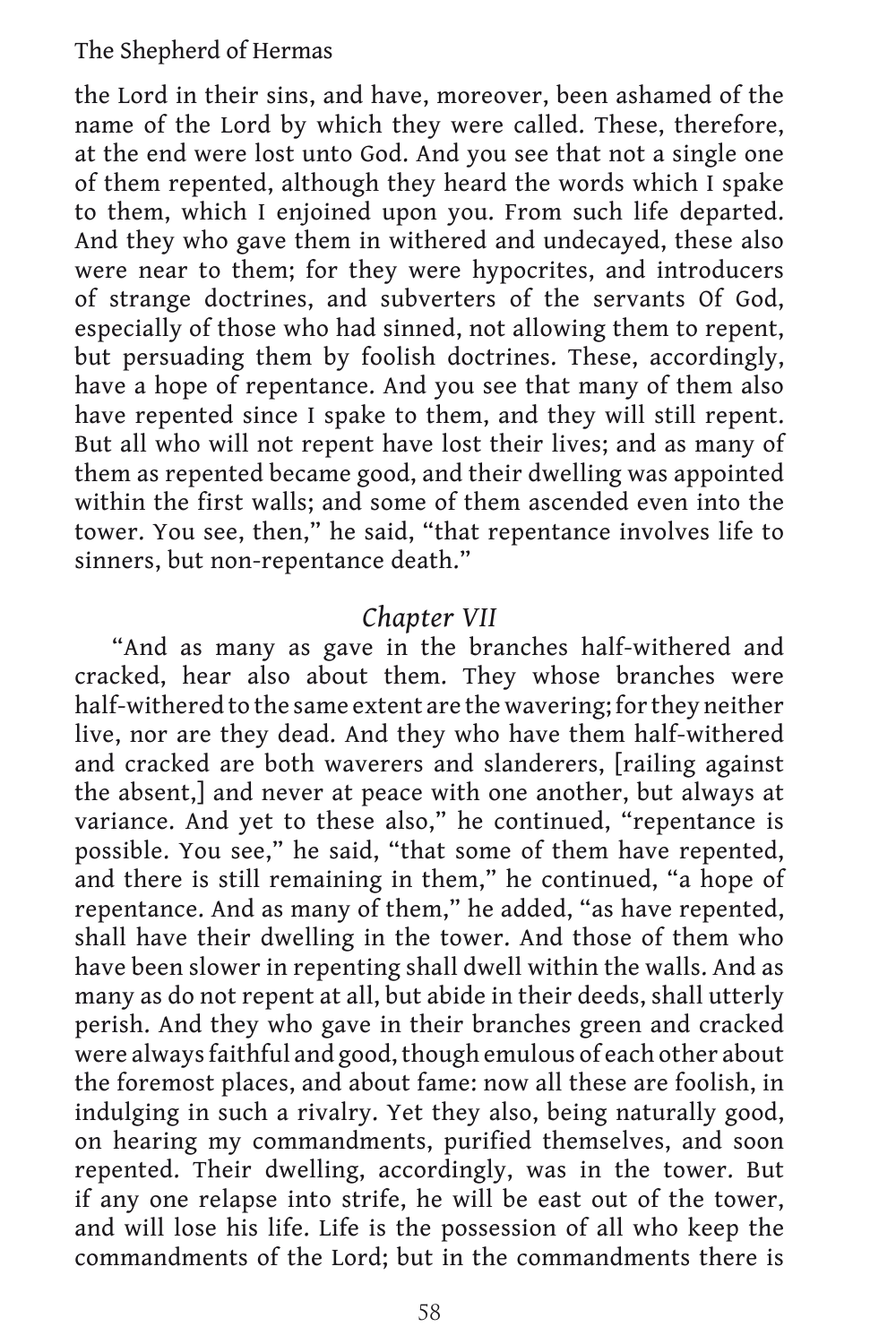no rivalry in regard to the first places, or glory of any kind, but in regard to patience and personal humility. Among such persons, then, is the life of the Lord, but amongst the quarrelsome and transgressors, death."

# *Chapter VIII*

"And they who gave in their branches half-green and half-withered, are those who are immersed in business, and do not cleave to the saints. For this reason, the one half of them is living, and the other half dead. Many, accordingly, who heard my commands repented, and those at least who repented had their dwelling in the tower. But some of them at last fell away: these, accordingly, have not repentance, for on account of their business they blasphemed the Lord, and denied Him. They therefore lost their lives through the wickedness which they committed. And many of them doubted. These still have repentance in their power, if they repent speedily; and their abode will be in the tower. But if they are slower in repenting, they will dwell within the walls; and if they do not repent, they too have lost their lives. And they who gave in their branches two-thirds withered and one-third green, are those who have denied [the Lord] in various ways. Many, however, repented, but some of them hesitated and were in doubt. These, then, have repentance within their reach, if they repent quickly, and do not remain in their pleasures; but if they abide in their deeds, these, too, work to themselves death."

# *Chapter IX*

"And they who returned their branches two-thirds withered and one-third green, are those that were faithful indeed; but after acquiring wealth, and becoming distinguished amongst the heathen, they clothed themselves with great pride, and became lofty-minded, and deserted the truth, and did not cleave to the righteous, but lived with the heathen, and this way of life became more agreeable to them. They did not, however, depart from God, but remained in the faith, although not working the works of faith. Many of them accordingly repented, and their dwelling was in the tower. And others continuing to live until the end with the heathen, and being corrupted by their vain glories, [departed from God, serving the works and deeds of the heathen.] These were reckoned with the heathen. But others of them hesitated, not hoping to be saved on account of the deeds which they had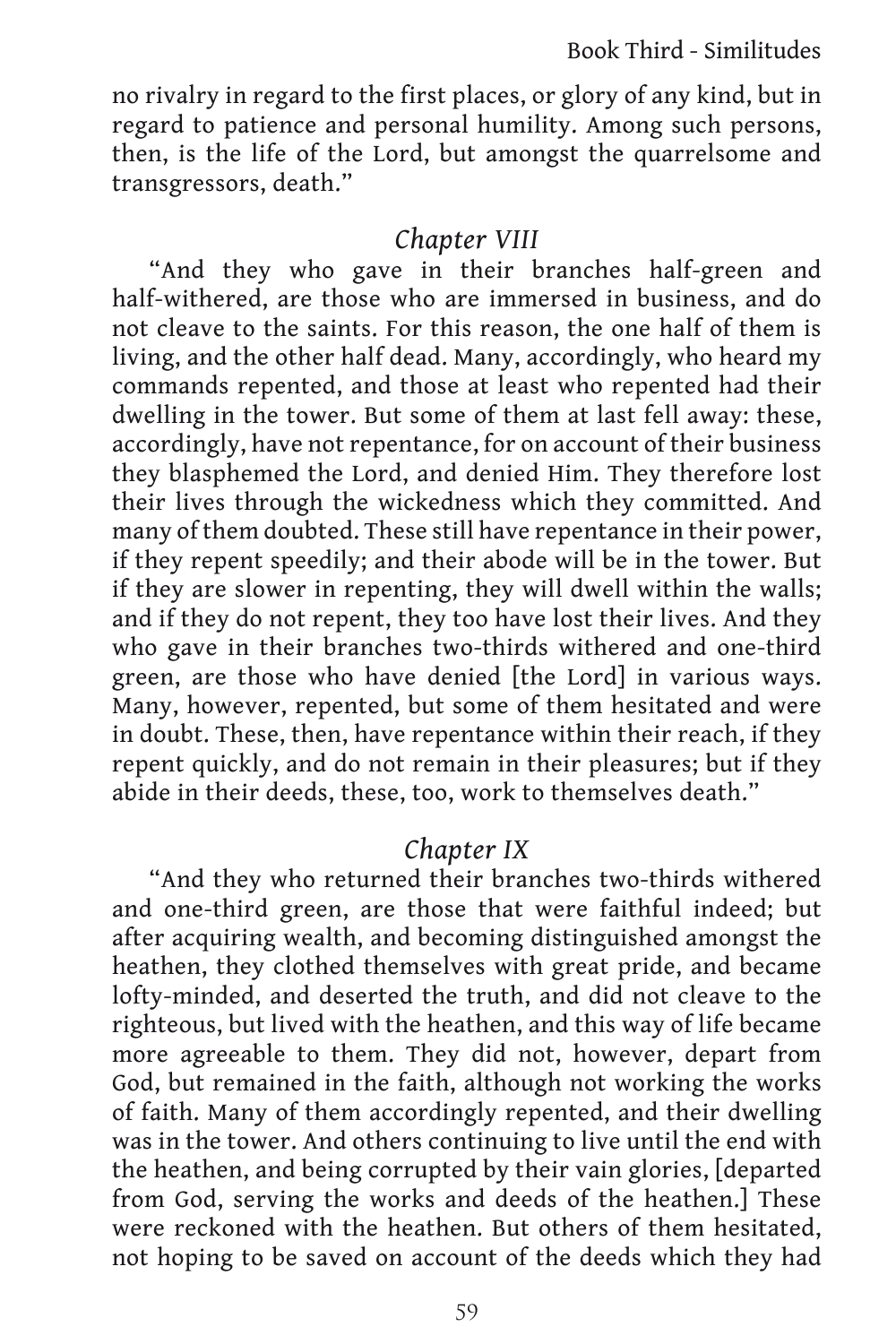done; while others were in doubt, and caused divisions among themselves. To those, therefore, who were in doubt on account of their deeds, repentance is still open; but their repentance ought to be speedy, that their dwelling may be in the tower. And to those who do not repent, but abide in their pleasures, death is near."

# *Chapter X*

"And they who give in their branches green, but having the tips withered and cracked, these were always good, and faithful, and distinguished before God; but they sinned a very little through indulging small desires, and finding little faults with one another. But on hearing my words the greater part of them quickly repented, and their dwelling was upon the tower. Yet some of them were in doubt; and certain of them who were in doubt wrought greater dissension. Among these, therefore, is hope of repentance, because they were always good; and with difficulty will any one of them perish. And they who gave up their branches withered, but having a very small part green, are those who believed only, yet continue working the works of iniquity. They never, however, departed from God, but gladly bore His name, and joyfully received His servants into their houses. Having accordingly heard of this repentance, they unhesitatingly repented, and practice all virtue and righteousness; and some of them even [suffered, being willingly put to death] knowing their deeds which they had done. Of all these, therefore, the dwelling shall be in the tower."

# *Chapter XI*

And after he had finished the explanations of all the branches, he said to me, "Go and tell them to every one, that they may repent, and they shall live unto God. Because the Lord, having had compassion on all men, has sent me to give repentance, although some are not worthy of it on account of their works; but the Lord, being long-suffering, desires those who were called by His Son to be saved." I said to him, "Sir, I hope that all who have heard them will repent; for I am persuaded that each one, on coming to a knowledge of his own works, and fearing the Lord, will repent." He answered me, and said, "All who with their whole heart shall purify themselves from their wickedness before enumerated, and shah add no more to their sins, will receive healing from the Lord for their former transgressions, if they do not hesitate at these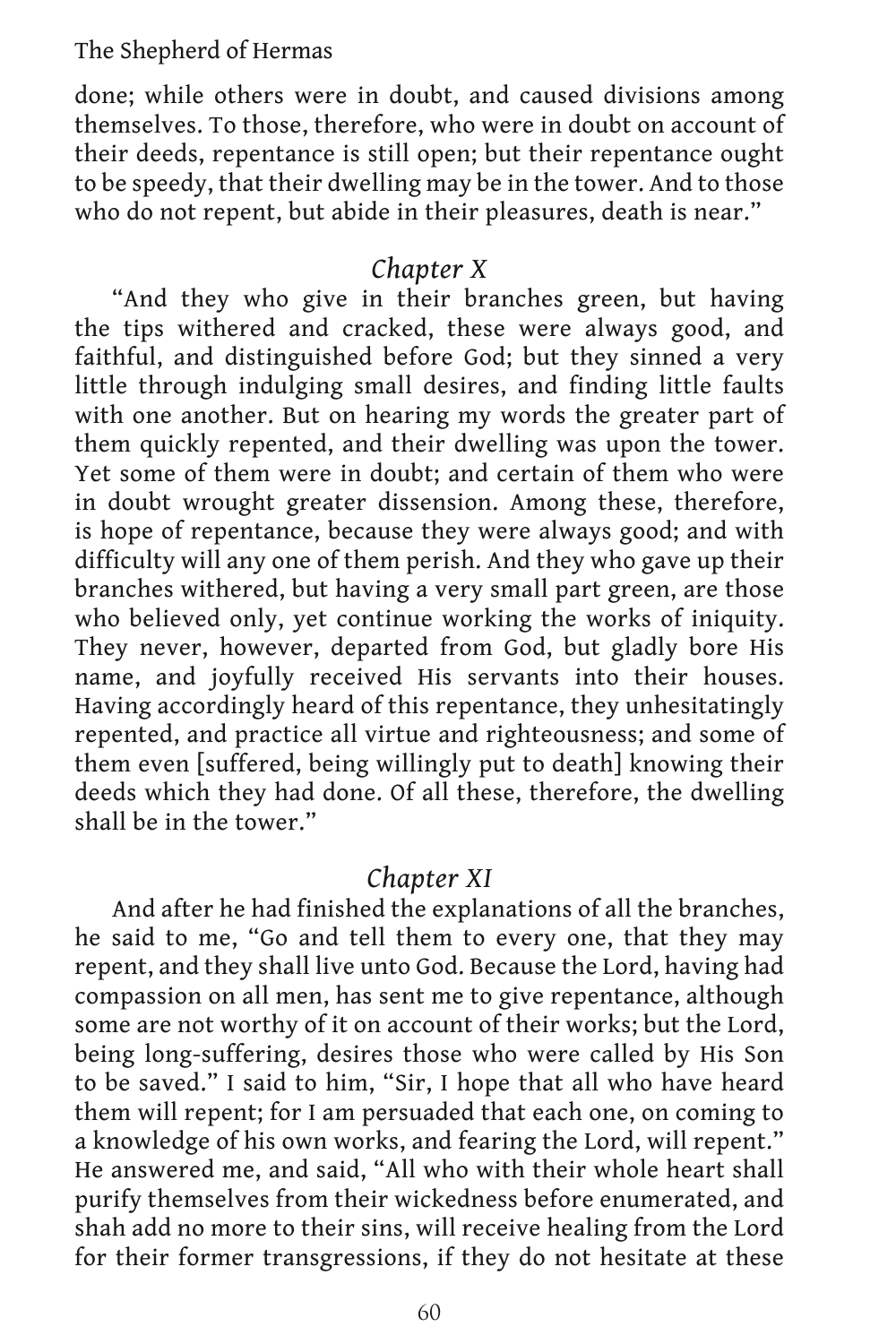commandments; and they will live unto God. But do you walk in my commandments, and live." Having shown me these things, and spoken all these words, he said to me, "And the rest I will show you after a few days."

# *SIMILITUDE NINTH The Great Mysteries in the Building of the Militant and Triumphant Church*

# *Chapter I*

After I had written down the commandments and similitudes of the Shepherd, the angel of repentance, he came to me and said, "I wish to explain to you what the Holy Spirit that spake with you in the form of the Church showed you, for that Spirit is the Son of God. For, as you were somewhat weak in the flesh, it was not explained to you by the angel. When, however, you were strengthened by the Spirit, and your strength was increased, so that you were able to see the angel also, then accordingly was the building of the tower shown you by the Church. In a noble and solemn manner did you see everything as if shown you by a virgin; but now you see [them] through the same Spirit as if shown by an angel. You must, however, learn everything from me with greater accuracy. For I was sent for this purpose by the glorious angel to dwell in your house, that you might see all things with power, entertaining no fear, even as it was before." And he led me away into Arcadia, to a round hill; and he placed me on the top of the hill, and showed me a large plain, and round about the plain twelve mountains, all having different forms. The first was black as soot; and the second bare, without grass; and the third full of thorns and thistles; and the fourth with grass half-withered, the upper parts of the plants green, and the parts about the roots withered; and some of the grasses, when the sun scorched them, became withered. And the fifth mountain had green grass, and was ragged. And the sixth mountain was quite full of clefts, some small and others large; and the clefts were grassy, but the plants were not very vigorous, but rather, as it were, decayed. The seventh mountain, again, had cheerful pastures, and the whole mountain was blooming, and every kind of cattle and birds were feeding upon that mountain; and the more the cattle and the birds ate, the more the grass of that mountain flourished. And the eighth mountain was full of fountains, and every kind of the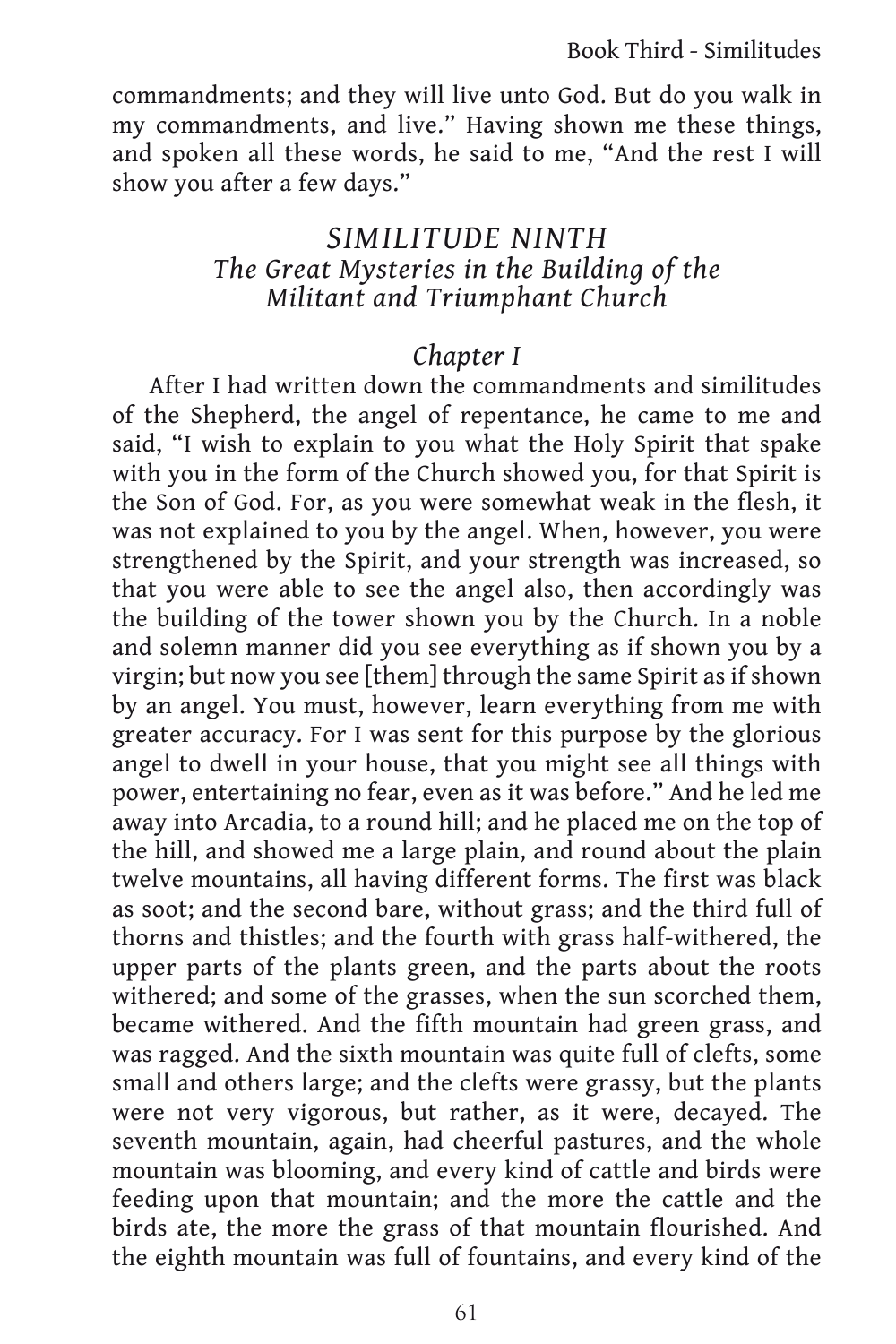Lord's creatures drank of the fountains of that mountain. But the ninth mountain [had no water at all, and was wholly a desert, and had within it deadly serpents, which destroy men. And the tenth mountain] had very large trees, and was completely shaded, and under the shadow of the trees sheep lay resting and ruminating. And the eleventh mountain was very thickly wooded, and those trees were productive, being adorned with various sons of fruits, so that any one seeing them would desire to eat of their fruits. The twelfth mountain, again, was wholly white, and its aspect was cheerful, and the mountain in itself was very beautiful.

# *Chapter II*

And in the middle of the plain he showed me a large white rock that had arisen out of the plain. And the rock was more lofty than the mountains, rectangular in shape, so as to be capable of containing the whole world: and that rock Was old, having a gate cut out of it; and the cutting out of the gate seemed to me as if recently done. And the gate glittered to such a degree under the sunbeams, that I marvelled at the splendour of the gate; and round about the gate were standing twelve virgins. The four who stood at the corners seemed to me more distinguished than the others-they were all, however, distinguished-and they were standing at the four parts of the gate; two virgins between each part. And they were clothed with linen tunics, and gracefully girded, having their right shoulders exposed, as if about to bear some burden. Thus they stood ready; for they were exceedingly cheerful and eager. After I had seen these things, I marvelled in myself, because I was beholding great and glorious sights. And again I was perplexed about the virgins, because, although so delicate, they were standing courageously, as if about to carry the whole heavens. And the Shepherd said to me "Why are you reasoning in yourself, and perplexing your mind, and distressing yourself? for the things which you cannot understand, do not attempt to comprehend, as if you were wise; but ask the Lord, that you may receive understanding and know them. You cannot see what is behind you, but you see what is before. Whatever, then, you cannot see, let alone, and do not torment yourself about it: but what you see, make yourself master of it, and do not waste your labour about other things; and I will explain to you everything that I show you. Look therefore, on the things that remain."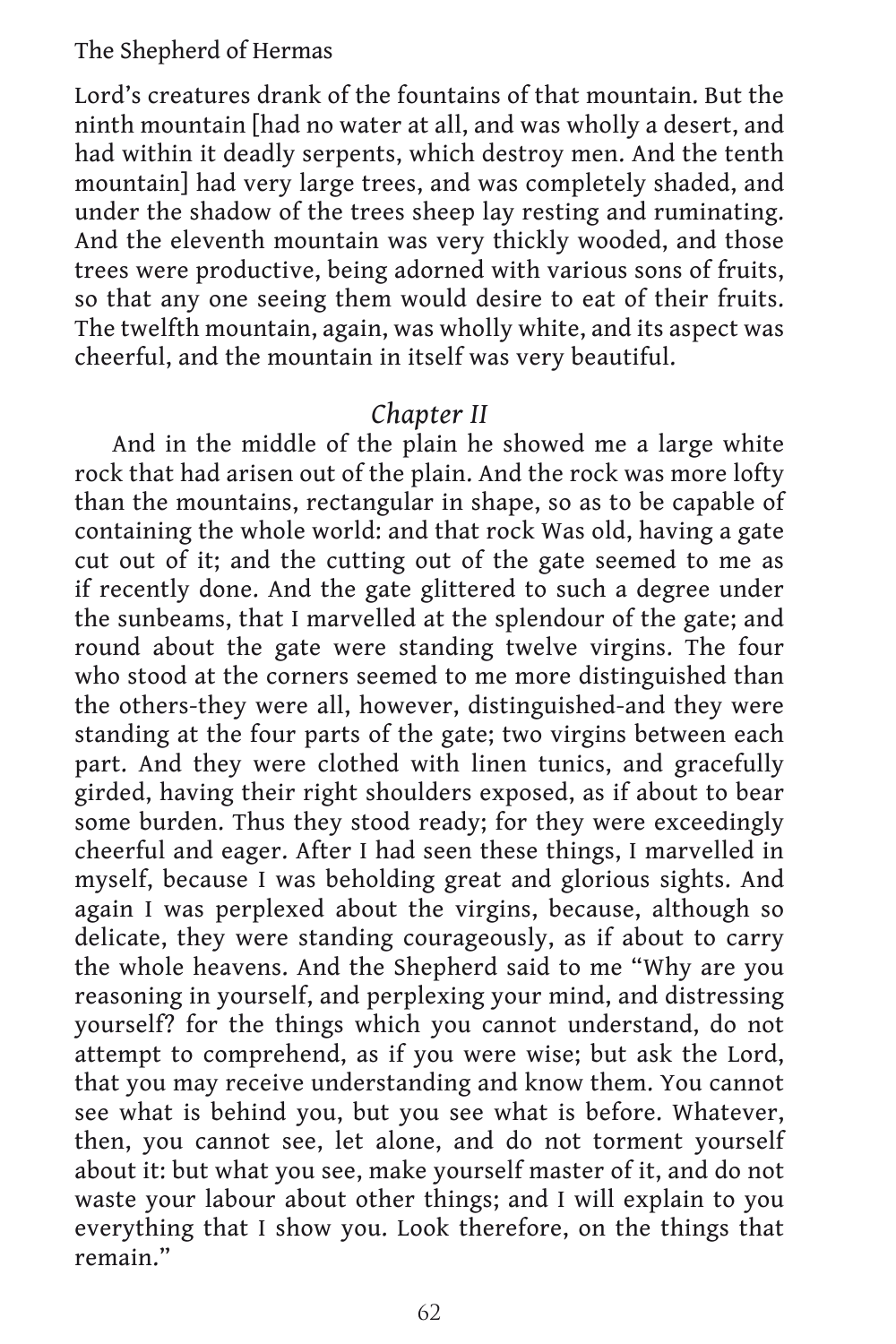### *Chapter III*

I saw six men come, tall, and distinguished, and similar in appearance, and they summoned, a multitude of men. And they who came were also tall men, and handsome, and powerful; and the six men commanded them to build a tower above the rock. And great was the noise of those men who came to build the tower, as they ran hither and thither around the gate. And the virgins who stood around the gate told the men to hasten to build the tower. Now the virgins had spread out their hands, as if about to receive something from the men. And the six men commanded stones to ascend out of a certain pit, and to go to the building of the tower. And there went up ten shining rectangular stones, not hewn in a quarry. And the six men called the virgins, and bade them carry all the stones that were intended for the building, and to pass through the gate, and give them to the men who were about to build the tower. And the virgins put upon one another the ten first stones which had ascended from the pit, and carried them together, each stone by itself.

# *Chapter IV*

And as they stood together around the gate, those who seemed to be strong carried them, and they stooped down under the corners of the stone; and the others stooped down under the sides of the stones. And in this way they carried all the stones. And they carried them through the gate as they were commanded, and gave them to the men for the tower; and they took the stones and proceeded with the building. Now the tower was built upon the great rock, and above the gate. Those ten stones were prepared as the foundation for the building of the tower. And the rock and gate were the support of the whole of the tower. And after the ten stones other twenty [five] came up out of the pit, and these were fired into the building of the tower, being carried by the virgins as before. And after these ascended thirty-five. And these in like manner were fitted into the tower. And after these other forty stones came up; and all these were cast into the building of the tower, [and there were four rows in the foundation of the tower,] and they ceased ascending from the pit. And the builders also ceased for a little. And again the six men commanded the multitude of the crowd to bear stones from the mountains for the building of the tower. They were accordingly brought from all the mountains of various, colours, and being hewn by the men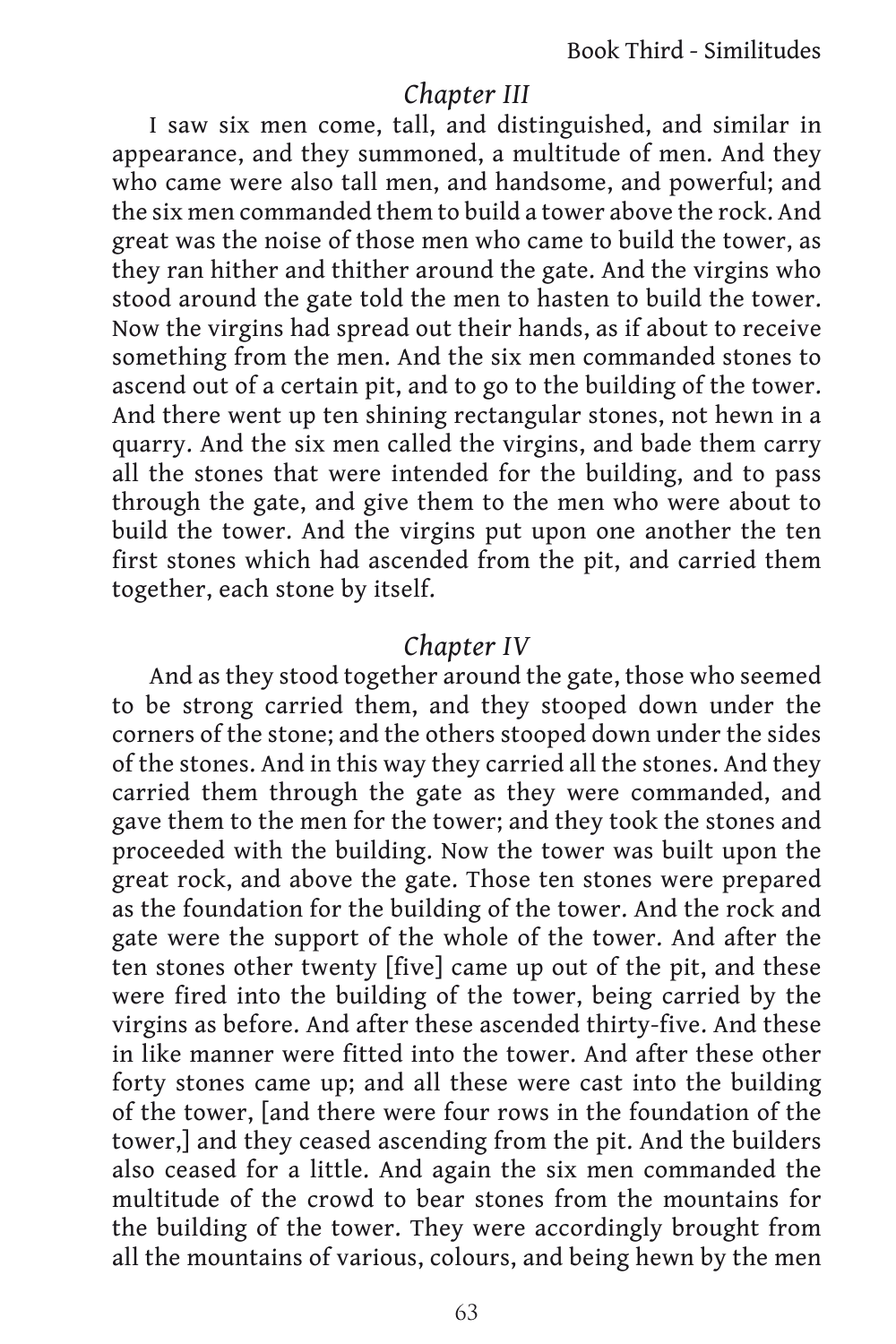were given to the virgins; and the virgins carried them through the gate, and gave them for the building of the tower. And when the stones of various colours were placed in the building, they all became white alike, and lost their different colours. And certain stones were given by the men for the building, and these did not become shining; but as they were placed, such also were they found to remain: for they were not given by the virgins, nor carried through the gate. These stones, therefore, were not in keeping with the others in the building of the tower. And the six men, seeing these unsuitable stones in the building, commanded them to be taken away, and to be carried away down to their own place whence they had been taken; [and being removed one by one, they were laid aside; and] they say to the men who brought the stones, "Do not ye bring any stones at all for the building, but lay them down beside the tower, that the virgins may carry them through the gate, and may give them for the building. For unless," they said, "they be carried through the gate by the hands of the virgins, they cannot change their colours: do not toil, therefore," they said, "to no purpose."

### *Chapter V*

And on that day the building was finished, but the tower was not completed; for additional building was again about to be added, and there was a cessation in the building. And the six men commanded the builders all to withdraw a little distance, and to rest, but enjoined the virgins not to withdraw from the tower; and it seemed to me that the virgins had been left to guard the tower. Now after all had withdrawn, and were resting themselves, I said to the Shepherd, "What is the reason that the building of the tower was not finished?" "The tower," he answered, "cannot be finished just yet, until the Lord of it come and examine the building, in order that, if any of the stones be found to be decayed, he may change them: for the tower is built according to his pleasure." "I would like to know, sir," I said, "what is the meaning of the building of this tower, and what the rock and gate, and the mountains, and the virgins mean, and the stones that ascended from the pit, and were not hewn, but came as they were to the building. Why, in the first place, were ten stones placed in the foundation, then twenty-five, then thirty-five, then forty? and I wish also to know about the stones that went to the building, and were again taken out and returned to their own place? On all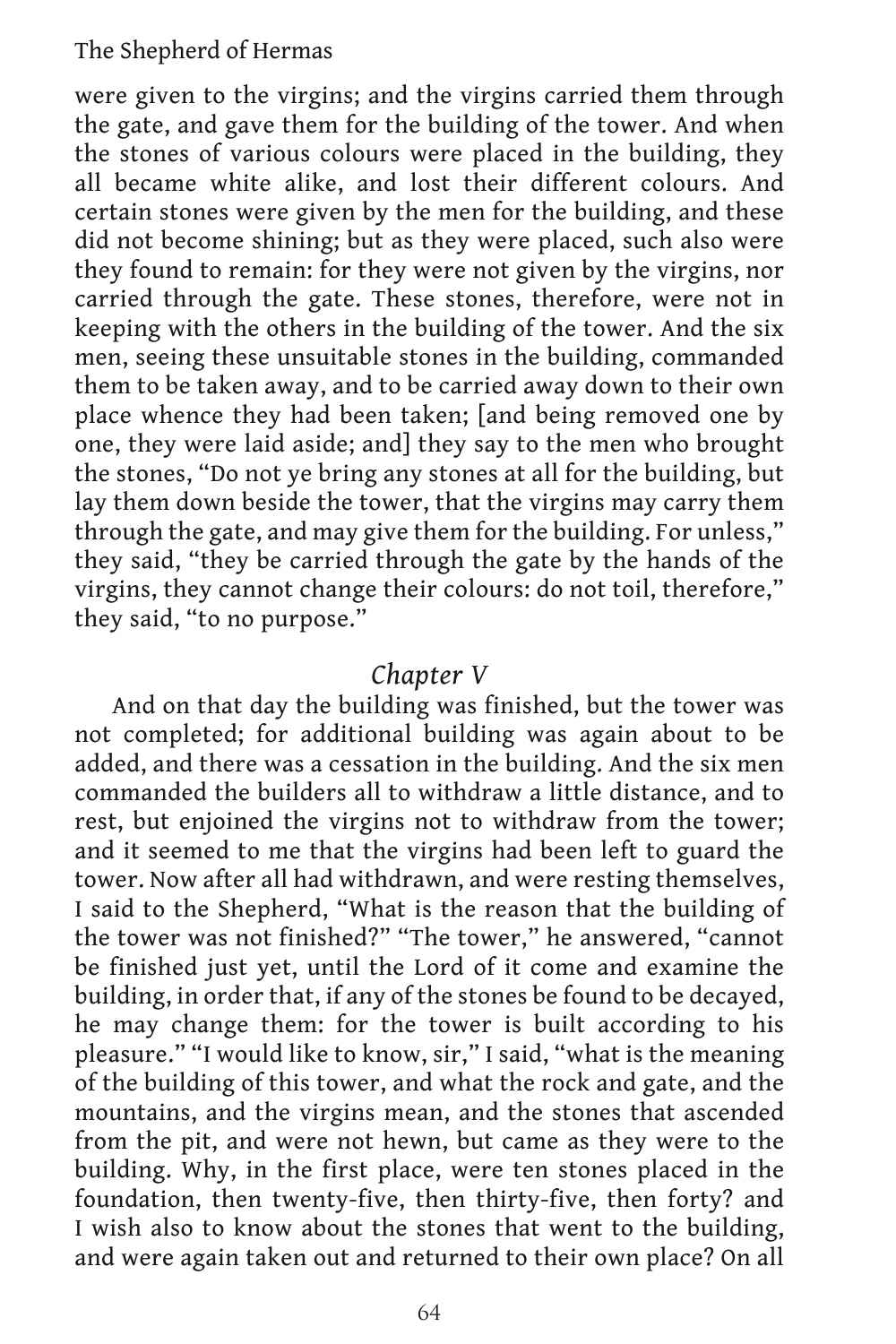these points put my mind at rest, sir, and explain them to me." "If you are not found to be curious about trifles," he replied, "you shall know everything. For after a few days [we shall come hither, and you will see the other things that happen to this tower, and will know accurately all the similitudes." After a few days] we came to the place where we sat down. And he said to me, "Let us go to the tower; for the master of the tower is coming to examine it." And we came to the tower, and there was no one at all near it, save the virgins only. And the Shepherd asked the virgins if perchance the master of the tower had come; and they replied that he was about to come to examine the building.

# *Chapter VI*

And, behold, after a little I see an array of many men coming, and in the midst of them one man of so remarkable a size as to overtop the tower. And the six men who had worked upon the building were with him, and many other honourable men were around him. And the virgins who kept the tower ran forward and kissed him, and began to walk near him around the tower. And that man examined the building carefully, feeling every stone separately; and holding a rod in his hand, he struck every stone in the building three times. And when he struck them, some of them became black as soot, and some appeared as if covered with scabs, and some cracked, and some mutilated, and some neither white nor black, and some rough and not in keeping with the other stones, and some having Every many] stains: such were the varieties of decayed stones that were found in the building. He ordered all these to be taken out of the tower, and to be laid down beside it, and other stones to be brought and put in their stead. [And the builders asked him from what mountain he wished them to be brought and put in their place.] And he did not command them to be brought from the mountains, [but he bade them be brought from a certain plain which was near at hand.] And the plain was dug up, and shining rectangular stones were found, and some also of a round shape; and all the stones which were in that plain were brought, and carried through the gate by the virgins. And the rectangular stones were hewn, and put in place of those that were taken away; but the rounded stones were not put into the building, because they were hard to hew, and appeared to field slowly to the chisel; they were deposited, however, beside the tower, as if intended to be hewn and used in the building, for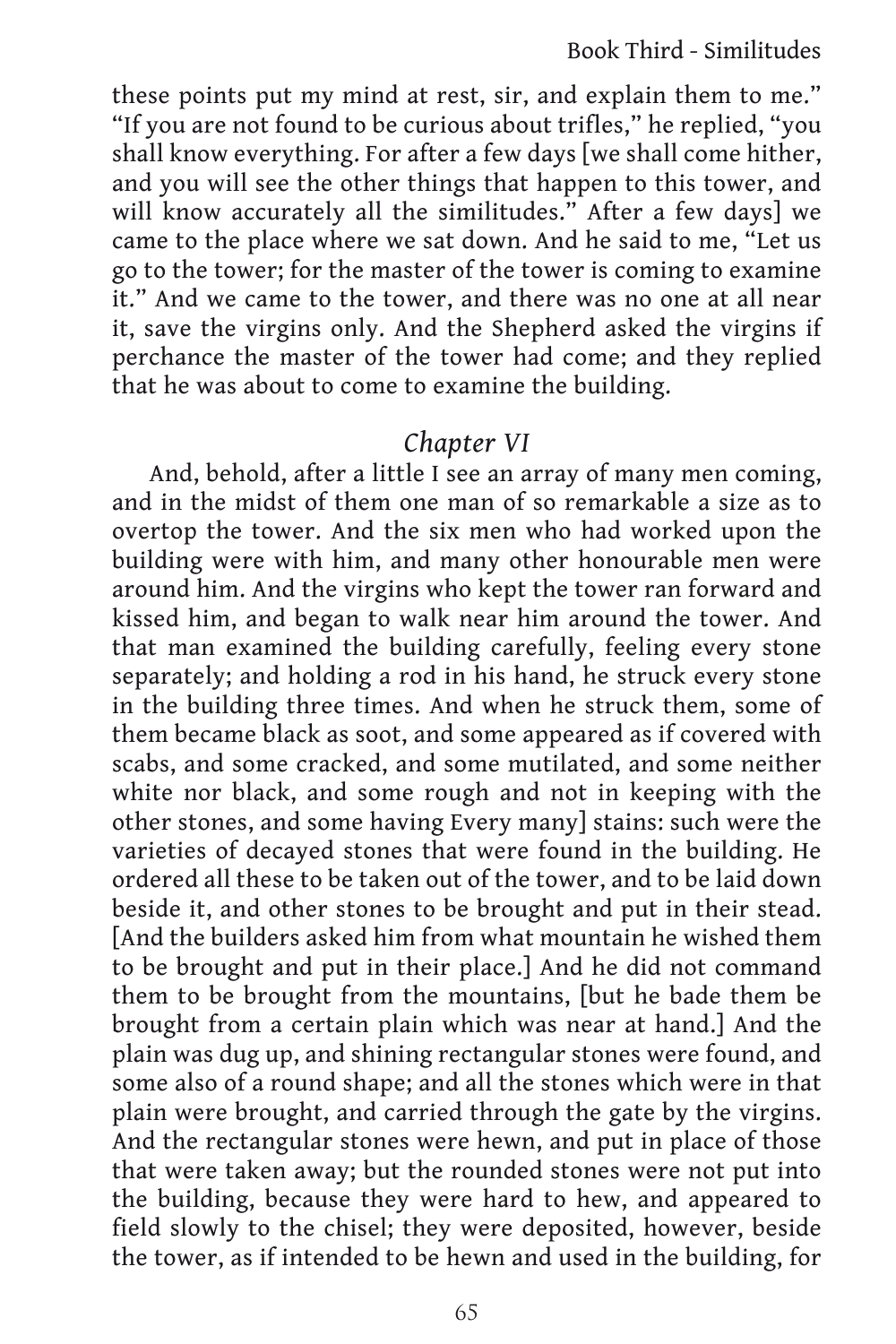they were exceedingly brilliant.

### *Chapter VII*

The glorious man, the lord of the whole tower, having accordingly finished these alterations, called to him the Shepherd, and delivered to him all the stones that were lying beside the tower, that had been rejected from the building, and said to him, "Carefully clean all these stones, and put aside such for the building of the tower as may harmonize with the others; and those that do not, throw far away from the tower." [Having given these orders to the Shepherd, he departed from the tower], with all those with whom he had come. Now the virgins were standing around the tower, keeping it. I said again to the Shepherd, "Can these stones return to the building of the tower, after being rejected?" He answered me, and said, "Do you see these stones?" "I see them, sir," I replied. "The greater part of these stones," he said, "I will hew, and put into the building, and they will harmonize with the others." "How, sir," I said, "can they, after being cut all round about, fill up the same space?" He answered, "Those that shall be found small will be thrown into the middle of the building, and those that are larger will be placed on the outside, and they will hold them together." Having spoken these words, he said to me, "Let us go, and after two days let us come and clean these stones, and cast them into the building; for all things around the tower must be cleaned, lest the Master come suddenly and find the places about the tower dirty, and be displeased, and these stones be not returned for the building of the tower, and I also shall seem to be neglectful towards the Master." And after two days we came to the tower, and he said to me, "Let us examine all the stones, and ascertain those which may return to the building." I said to him, "Sir, let us examine them!"

### *Chapter VIII*

And beginning, we first examined the black stones: And such as they had been taken out of the building, were they found to remain; and the Shepherd ordered them to be removed out of the tower, and to be placed apart. Next he examined those that had scabs; and he took and hewed many of these, and commanded the virgins to take them up and cast them into the building. And the virgins lifted them up, and put them in the middle of the building of the tower. And the rest he ordered to be laid down beside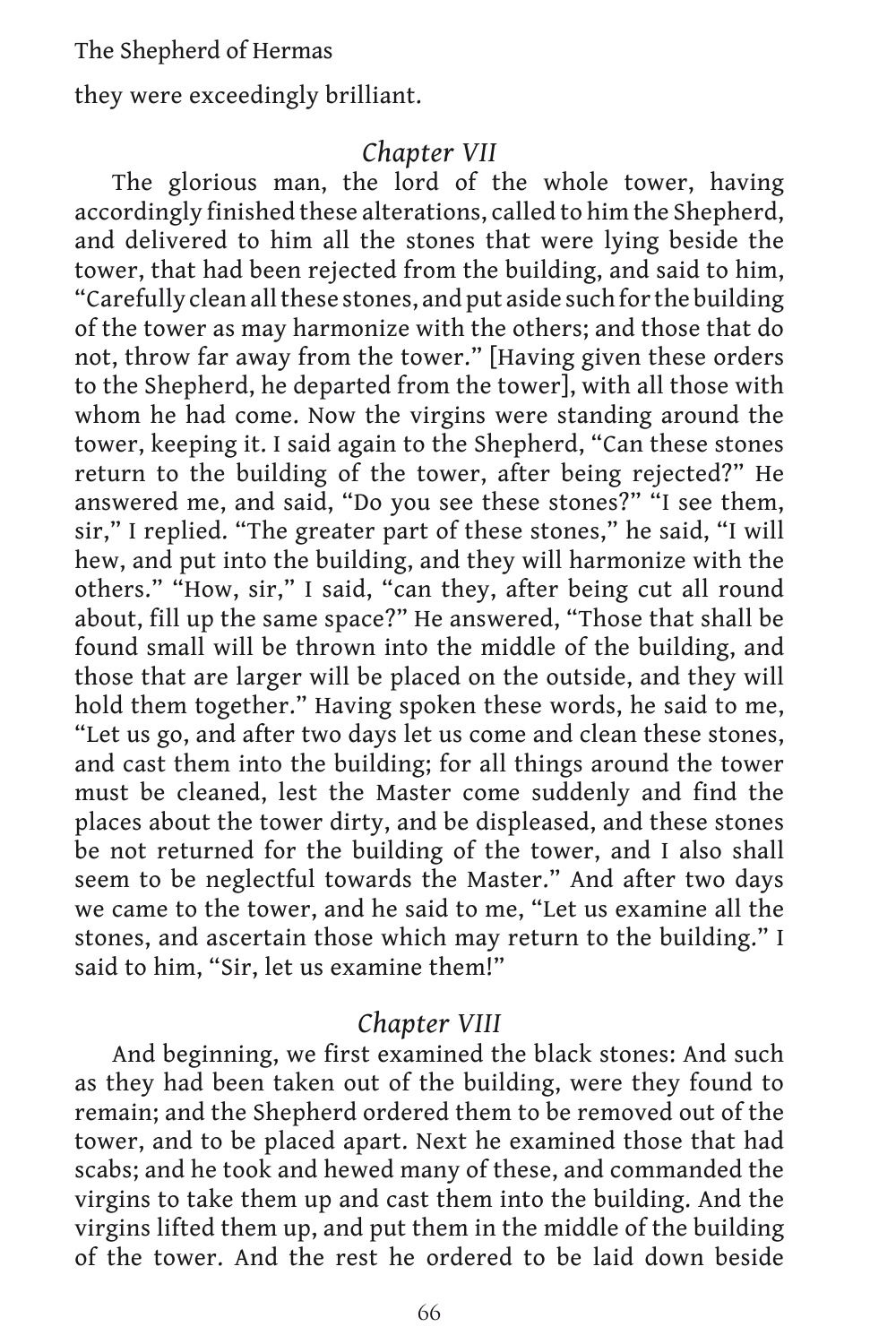the black ones; for these, too, were found to be black. He next examined those that had cracks; and he hewed many of these, and commanded them to be carried by the virgins to the building: and they were placed on the outside, because they were found to be sounder than the others; but the rest, on account of the multitude of the cracks, could not be hewn, and for this reason, therefore, they were rejected from the building of the tower. He next examined the chipped stones, and many amongst these were found to be black, arid some to have great crocks. And these also he commanded to be laid down along with those which had been rejected. But the remainder, after being cleaned and hewn, he commanded to be placed in the building. And the virgins took them up, and fitted them into the middle of the building of the tower, for they were somewhat weak. He next examined those that were half white and half black, and many of them were found to be black. And he commanded these also to be taken away along with those which had been rejected. And the rest were all taken away by the virgins; for, being white, they were fitted by the virgins themselves into the building. And they were placed upon the outside, because they were found to be sound, so as to be able to support those which were placed in the middle, for no part of them at all was chipped. He next examined those that were rough and hard; and a few of them were rejected because they could not be hewn, as they were found exceedingly hard. But the rest of them were hewn, and carried by the virgins, and fitted into the middle of the building of the tower; for they were somewhat weak. He next examined those that had stains; and of these a very few were black, and were thrown aside with the others; but the greater part were found to be bright, and these were fitted by the virgins into the building, but on account of their strength were placed on the outside.

### *Chapter IX*

He next came to examine the white and rounded stones, and said to me, "What are we to do with these stones?" "How do I know, sir?" I replied. "Have you no intentions regarding them?" "Sir," I answered, "I am not acquainted with this art, neither am I a stone-cutter, nor can I tell." "Do you not see," he said, "that they are exceedingly round? and if I wish to make them rectangular, a large portion of them must be cut away; for some of them must of necessity be put into the building." "If therefore," I said, "they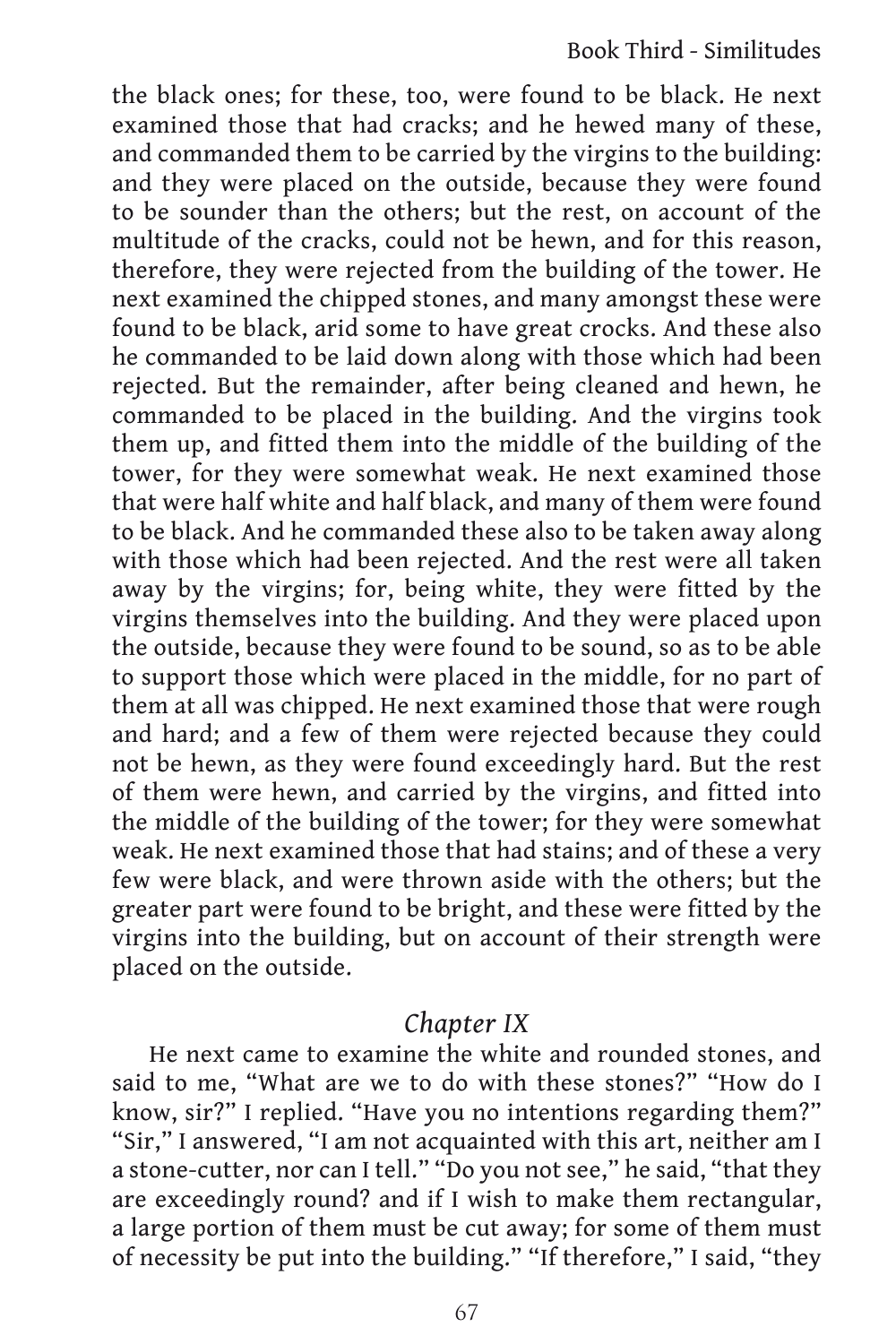must, why do you torment yourself, and not at once choose for the building those which you prefer, and fit them into it?" He selected the larger ones among them, and the shining ones, and hewed them; and the virgins carried and fitted them into the outside parts of the building. And the rest which remained over were carded away, and laid down on the plain from which they were brought. They were not, however, rejected, "because," he said, "there remains yet a little addition to be built to the tower. And the lord of this tower wishes all the stones to be fitted into the building, because they are exceedingly bright." And twelve women were called, very beautiful in form, clothed in black, and with dishevelled hair. And these women seemed to me to be fierce. But the Shepherd commanded them to lift the stones that were rejected from the building, and to carry them away to the mountains from which they had been brought. And they were merry, and carded away all the stones, and put them in the place whence they had been taken. Now after all the stones were removed, and there was no longer a single one lying around the tower, he said, "Let us go round the tower and see, lest there be any defect in it." So I went round the tower along with him. And the Shepherd, seeing that the tower was beautifully built, rejoiced exceedingly; for the tower was built in such a way, that, on seeing it, I coveted the building of it, for it was constructed as if built of one stone, without a single joining. And the stone seemed as if hewn out of the rock; having to me the appearance of a monolith.

# *Chapter X*

And as I walked along with him, I was full of joy, beholding so many excellent things. And the Shepherd said to me, "Go and bring unslacked lime and fine-baked clay, that I may fill up the forms of the stones that were taken and thrown into the building; for everything about the tower must be smooth." And I did as he commanded me, and brought it to him. "Assist me," he said, "and the work will soon be finished." He accordingly filled up the forms of the stones that were returned to the building, and commanded the places around the tower to be swept and to be cleaned; and the virgins took brooms and swept the place, and carried all the dirt out of the tower, and brought water, and the ground around the tower became cheerful and very beautiful. Says the Shepherd to me, "Everything has been cleared away; if the lord of the tower come to inspect it, he can have no fault to find with us." Having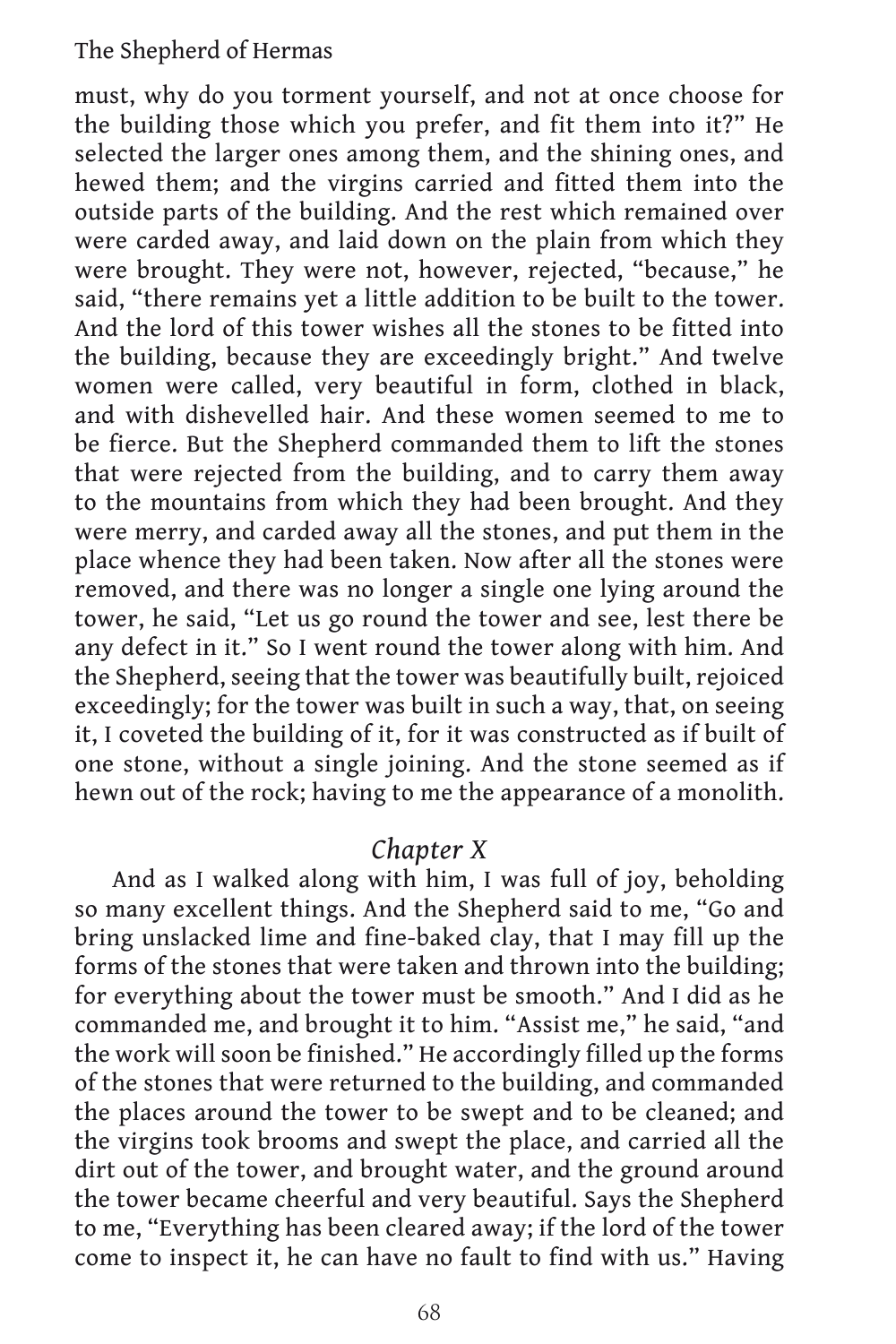spoken these words, he wished to depart; but I laid hold of him by the wallet, and began to adjure him by the Lord that he would explain what he had showed me. He said to me, "I must rest a little, and then I shall explain to you everything; wait for me here until I return." I said to him, "Sir, what can I do here alone?" "You are not alone," he said, "for these virgins are with you." "Give me in charge to them, then," I replied. The Shepherd called them to him, and said to them, "I entrust him to you until I come," and went away. And I was alone with the virgins; and they were rather merry, but were friendly to me, especially the four more distinguished of them.

## *Chapter XI*

The virgins said to me, "The Shepherd does not come here to-day." "What, then," said I, "am I to do?" They replied, "Wait for him until he comes; and if he comes he will converse with you, and if he does not come you will remain here with us until he does come." I said to them, "I will wait for him until it is late; and if he does not arrive, I will go away into the house, and come back early in the morning." And they answered and said to me, "You were entrusted to us; you cannot go away from us." "Where, then," I said, "am I to remain?" "You will sleep with us," they replied, "as a brother, and not as a husband: for you are our brother, and for the time to come we intend to abide with you, for we love you exceedingly!" But I was ashamed to remain with them. And she who seemed to be the first among them began to kiss me. [And the others seeing her kissing me, began also to kiss me], and to lead me round the tower, and to play with me. And I, too, became like a young man, and began to play with them: for some of them formed a chorus, and others danced, and others sang; and I, keeping silence, walked with them around the tower, and was merry with them. And when it grew late I wished to go into the house; and they would not let me, but detained me. So I remained with them during the night, and slept beside the tower. Now the virgins spread their linen tunics on the ground, and made me lie down in the midst of them; and they did nothing at all but pray; and I without ceasing prayed with them, and not less than they. And the virgins rejoiced because I thus prayed. And I remained there with the virgins until the next day at the second hour. Then the Shepherd returned, and said to the virgins, "Did you offer him any insult?" "Ask him," they said. I said to him, "Sir, I was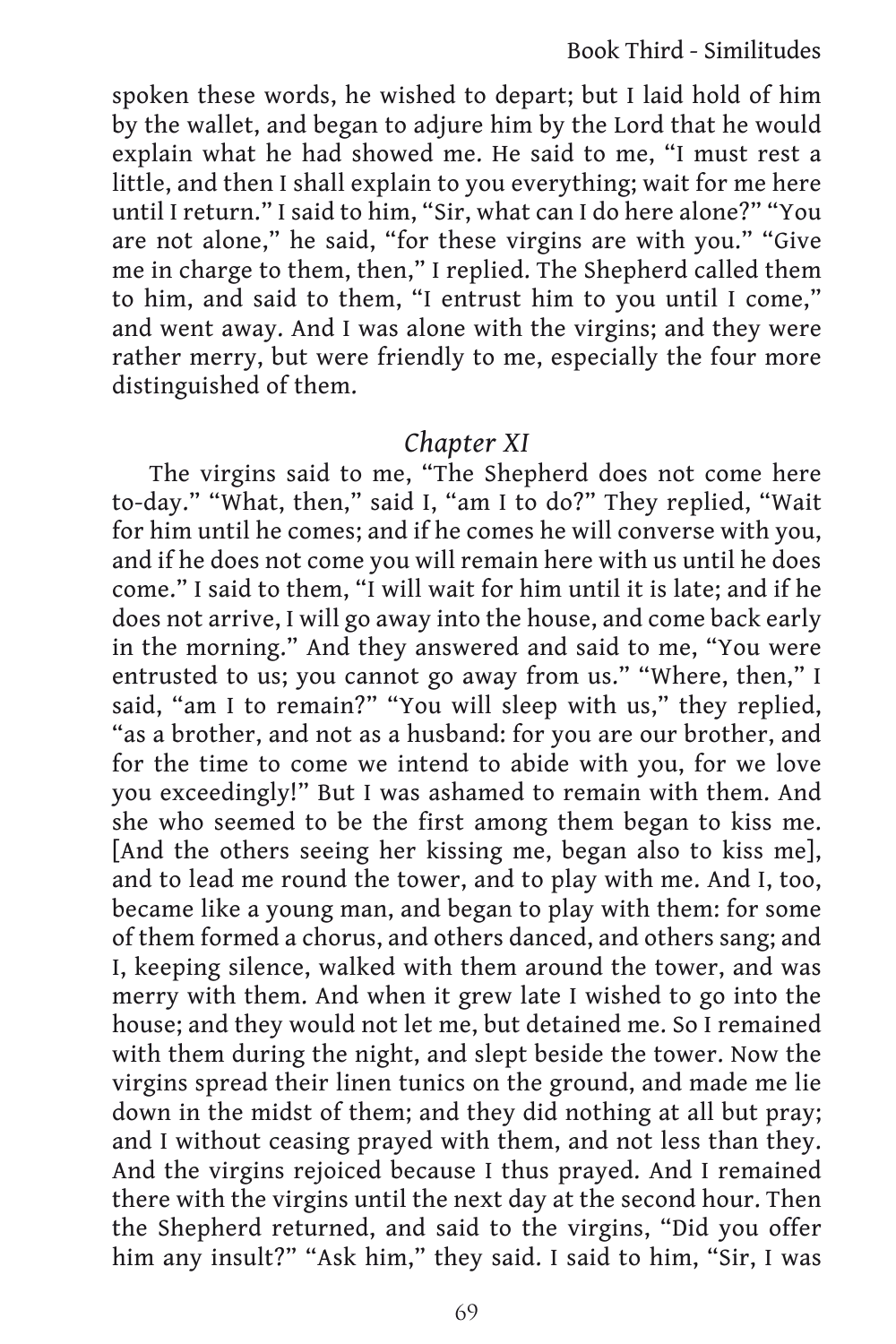delighted that I remained with them." "On what," he asked, "did you sup?" "I supped, sir," I replied, "on the words of the Lord the whole night." "Did they receive you well?" he inquired. "Yes, sir," I answered. "Now," he said, "what do you wish to hear first?" "I wish to hear in the order," I said, "in which you showed me from the beginning. I beg of you, sir, that as I shall ask you, so also you will give me the explanation." "As you wish," he replied, "so also will I explain to you, and will conceal nothing at all from you."

## *Chapter XII*

"First of all, sir," I said, "explain this to me: What is the meaning of the rock and the gate?" "This rock," he answered, "and this gate are the Son of God." "How, sir?" I said; "the rock is old, and the gate is new." "Listen," he said, "and understand, O ignorant man. The Son of God is older than all His creatures, so that He was a fellow-councillor with the Father in His work of creation: for this reason is He old." "And why is the gate new, sir?" I said. "Because," he answered, "He became manifest in the last days of the dispensation: for this reason the gate was made new, that they who are to be saved by it might enter into the kingdom of God. You saw," he said, "that those stones which came in through the gate were used for the building of the tower, and that those which did not come, were again thrown back to their own place?" "I saw, sir," I replied. "In like manner," he continued, "no one shall enter into the kingdom of God unless he receive His holy name. For if you desire to enter into a city, and that city is surrounded by a wall, and has but one gate, can you enter into that city save through the gate which it has?" "Why, how can it be otherwise, sir?" I said. "If, then, you cannot enter into the city except through its gate, so, in like manner, a man cannot otherwise enter into the kingdom of God than by the name of His beloved Son. You saw," he added, "the multitude who were building the tower?" "I saw them, sir," I said. "Those," he said, "are all glorious angels, and by them accordingly is the Lord surrounded. And the gate is the Son of God. This is the one entrance to the Lord. In no other way, then, shall any one enter in to Him except through His Son. You saw," he continued, "the six men, and the tail and glorious man in the midst of them, who walked round the tower, and rejected the stones from the building?" "I saw him, sir," I answered. "The glorious man," he said, "is the Son of God, and those six glorious angels are those who support Him on the right hand and on the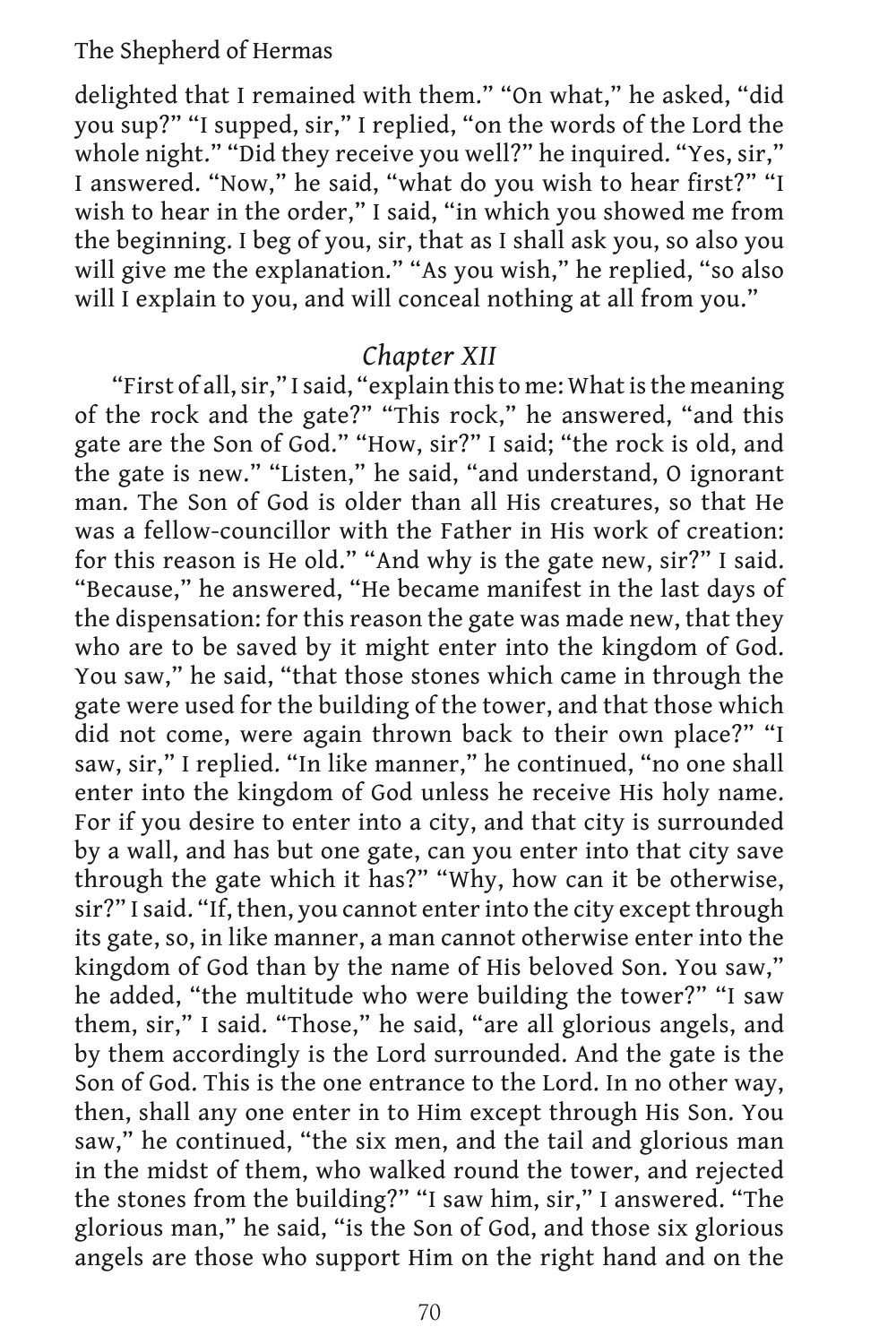left. None of these glorious angels," he continued, "will enter in unto God apart from Him. Whosoever does not receive His name, shall not enter into the kingdom of God."

## *Chapter XIII*

"And the tower," I asked, "what does it mean?" "This tower," he replied, "is the Church." "And these virgins, who are they?" "They are holy spirits, and men cannot otherwise be found in the kingdom of God unless these have put their clothing upon them: for if you receive the name only, and do not receive from them the clothing, they are of no advantage to you. For these virgins are the powers of the Son of God. If you bear His name but possess not His power, it will be in vain that you bear His name. Those stones," he continued, "which you saw rejected bore His name, but did not put on the clothing of the virgins." "Of what nature is their clothing, sir?" I asked. "Their very names," he said, "are their clothing. Every one who bears the name of the Son of God, ought to bear the names also of these; for the Son Himself bears the names of these virgins. As many stones," he continued, "as you saw [come into the building of the tower through the hands] of these virgins, and remaining, have been clothed with their strength. For this reason you see that the tower became of one stone with the rock. So also they who have believed on the Lord through His Son, and are clothed with these spirits, shall become one spirit, one body, and the colour of their garments shall be one. And the dwelling of such as bear the names of the virgins is in the tower." "Those stones, sir, that were rejected," I inquired, "on what account were they rejected? for they passed through the gate, and were placed by the hands of the virgins in the building of the tower." "Since you take an interest in everything," he replied, "and examine minutely, hear about the stones that were rejected. These all," he said, "received the name of God, and they received also the strength of these virgins. Having received, then, these spirits, they were made strong, and were with the servants of God; and theirs was one spirit, and one body, and one clothing. For they were of the same mind, and wrought righteousness. After a certain time, however, they were persuaded by the women whom you saw clothed in black, and having their shoulders exposed and their hair dishevelled, and beautiful in appearance. Having seen these women, they desired to have them, and clothed themselves with their strength, and put off the strength of the virgins. These,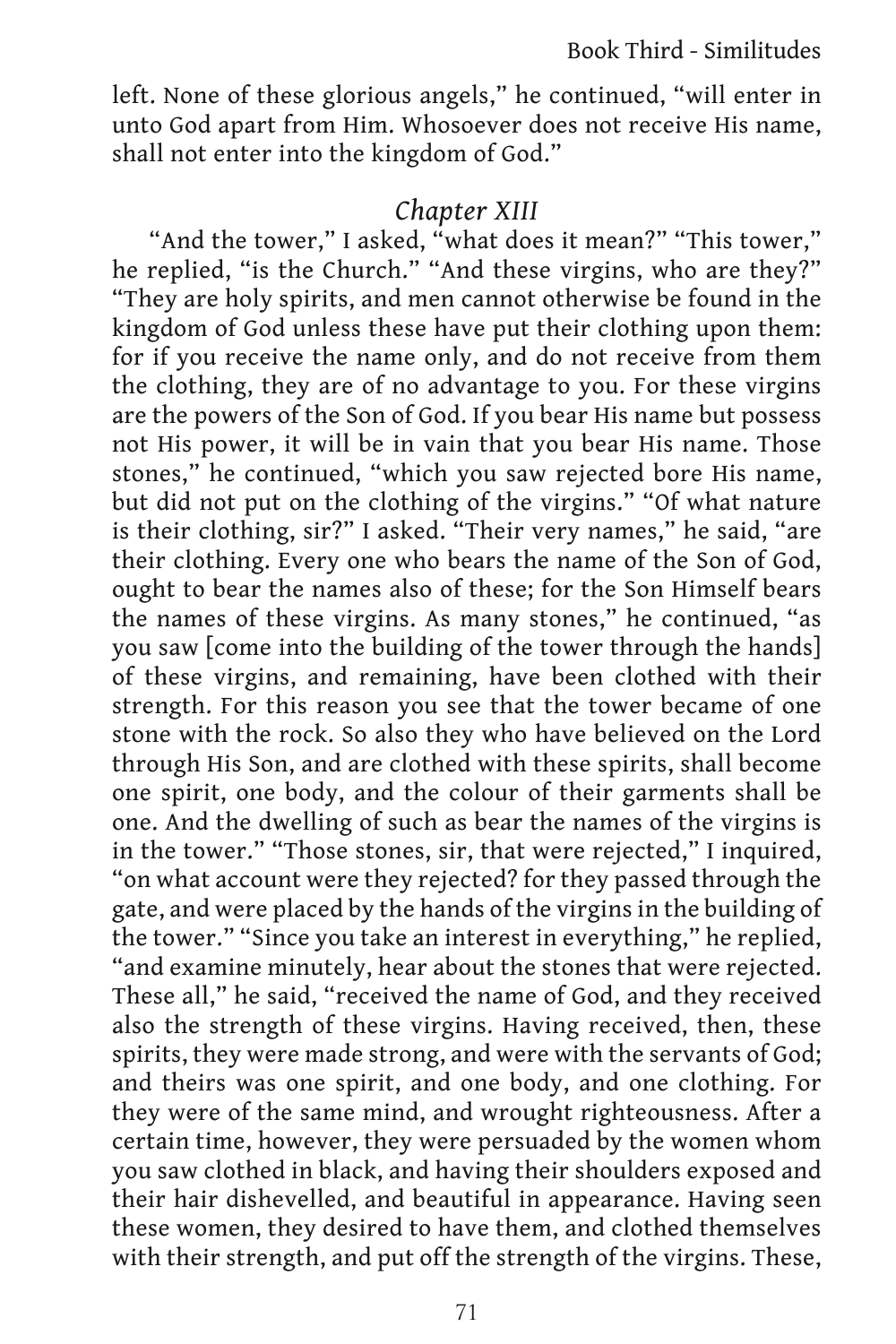accordingly, were rejected from the house of God, and were given over to these women. But they who were not deceived by the beauty of these women remained in the house of God. You have," he said, "the explanation of those who were rejected."

# *Chapter XIV*

"What, then, sir," I said, "if these men, being such as they are, repent and put away their desires after these women, and return again to the virgins, and walk in their strength and in their works, shall they not enter into the house of God?" "They shall enter in," he said, "if they put away the works of these women, and put on again the strength of the virgins, and walk in their works. For on this account was there a cessation in the building, in order that, if these repent, they may depart into the building of the tower. But if they do not repent, then others will come in their place, and these at the end will be cast out. For all these things I gave thanks to the Lord, because He had pity on all that call upon His name; and sent the angel of repentance to us who sinned against Him, and renewed our spirit; and when we were already destroyed, and had no hope of life, He restored us to newness of life." "Now, sir," I continued, "show me why the tower was not built upon the ground, but upon the rock and upon the gate." "Are you still," he said, "without sense and understanding?" "I must, sir," I said, "ask you of all things, because I am wholly unable to understand them; for all these things are great and glorious, and difficult for man to understand." "Listen," he said: "the name of the Son of God is great, and cannot be contained, and supports the whole world. If, then, the whole creation is supported by the Son of God, what think ye of those who are called by Him, and bear the name of the Son of God, and walk in His commandments? do you see what kind of persons He supports? Those who bear His name with their whole heart. He Himself, accordingly, became a foundation to them, and supports them with joy, because they are not ashamed to bear His name."

# *Chapter XV*

"Explain to me, sir," I said, "the names of these virgins, and of those women who were clothed in black raiment." "Hear," he said, "the names of the stronger virgins who stood at the comers. The first is Faith, the second Continence, the third Power, the fourth Patience. And the others standing in the midst of these have the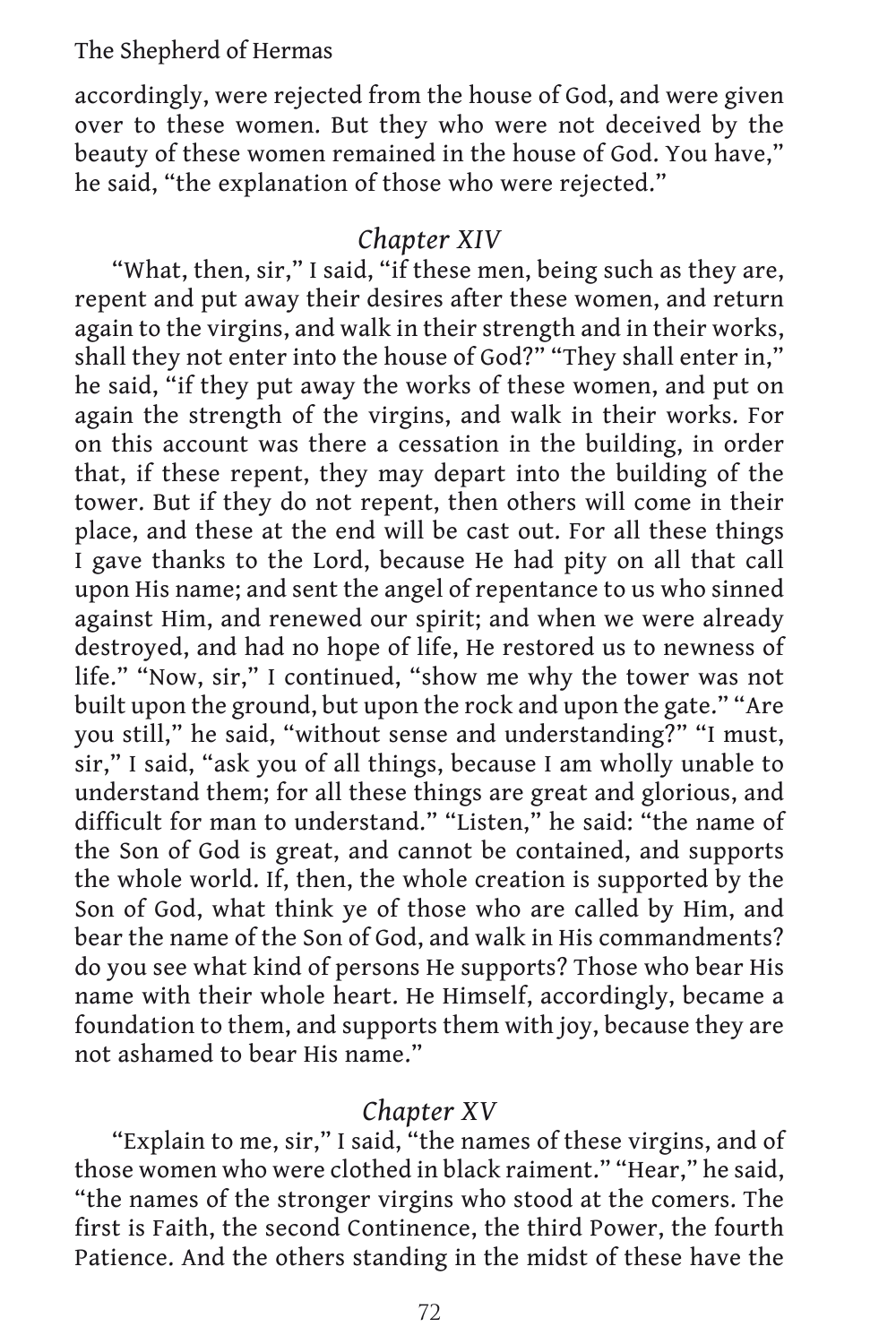following names: Simplicity, Innocence, Purity, Cheerfulness, Truth, Understanding, Harmony, Love. He who bears these names and that of the Son of God will be able to enter into the kingdom of God. Hear, also," he continued, "the names of the women who had the black garments; and of these four are stronger than the rest. The first is Unbelief, the second: Incontinence, the third Disobedience, the fourth Deceit. And their followers are called Sorrow, Wickedness, Wantonness, Anger, Falsehood, Folly, Backbiting, Hatred. The servant of God who bears these names shall see, indeed, the kingdom of God, but shall not enter into it." "And the stones, sir," I said, "which were taken out of the pit and fitted into the building: what are they?" "The first," he said, "the ten, viz, that were placed as a foundation, are the first generation, and the twenty-five the second generation, of righteous men; and the thirty-five are the prophets of God and His ministers; and the forty are the apostles and teachers of the preaching of the Son of God." "Why, then, sir," I asked, "did the virgins carry these stones also through the gate, and give them for the building of the tower?" "Because," he answered, "these were the first who bore these spirits, and they never departed from each other, neither the spirits from the men nor the men from the spirits, but the spirits remained with them until their falling asleep. And unless they had had these spirits with them, they would not have been of use for the building of this tower."

### *Chapter XVI*

"Explain to me a little further, sir," I said. "What is it that you desire?" he asked. "Why, sir," I said, "did these stones ascend out of the pit, and be applied to the building of the tower, after having borne these spirits?" "They were obliged," he answered, "to ascend through water in order that they might be made alive; for, unless they laid aside the deadness of their life, they could not in any other way enter into the kingdom of God. Accordingly, those also who fell asleep received the seal of the Son of God. For," he continued, "before a man bears the name of the Son of God he is dead; but when he receives the seal he lays aside his deadness, and obtains life. The seal, then, is the water: they descend into the water dead, and they arise alive. And to them, accordingly, was this seal preached, and they made use of it that they might enter into the kingdom of God." "Why, sir," I asked, "did the forty stones also ascend with them out of the pit, having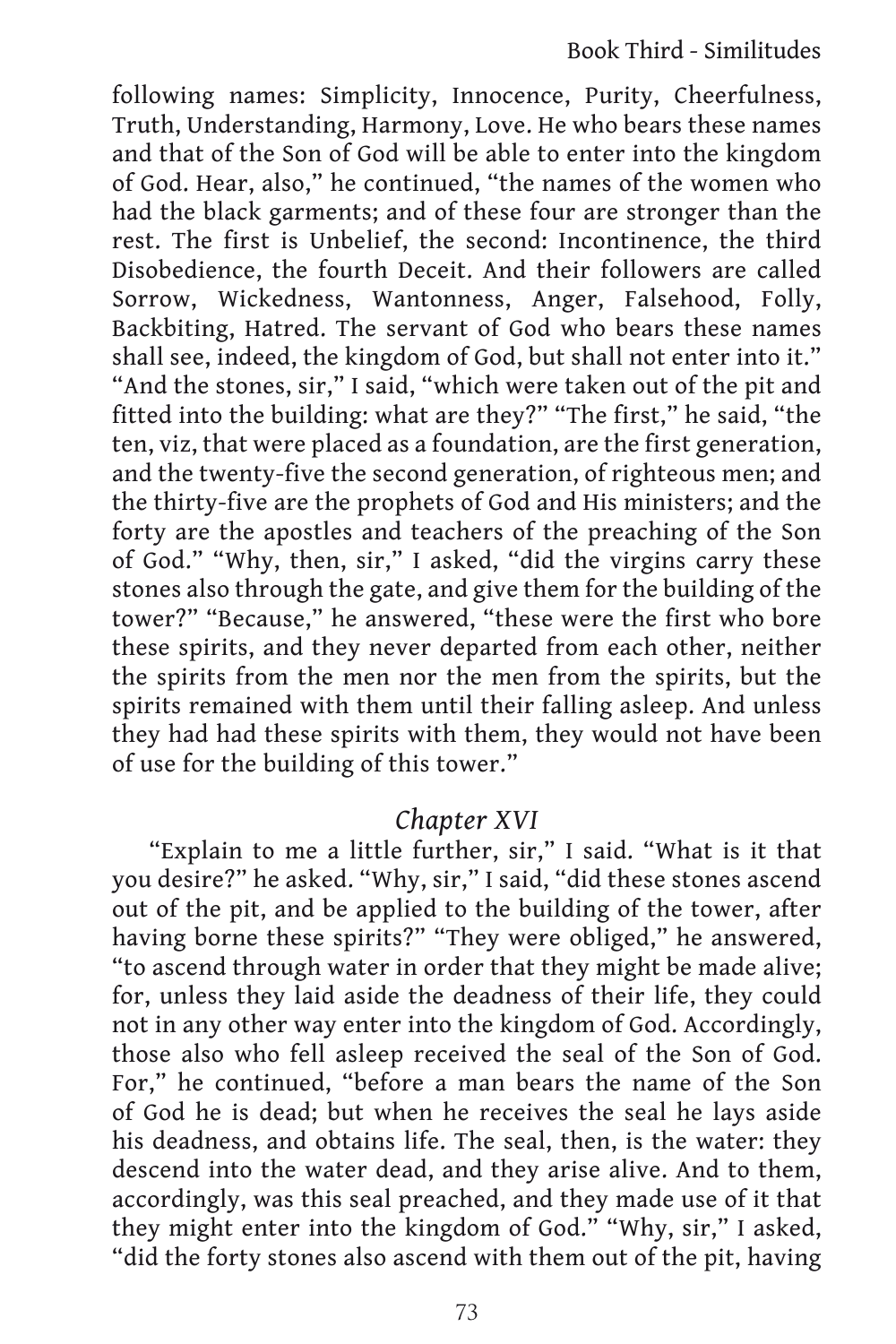already received the seal?" "Because," he said, "these apostles and teachers who preached the name of the Son of God, after falling asleep in the power and faith of the Son of God, preached it not only to those who were asleep, but themselves also gave them the seal of the preaching. Accordingly they descended with them into the water, and again ascended. [But these descended alive and rose up again alive; whereas they who had previously fallen asleep descended dead, but rose up again alive.] By these, then, were they quickened and made to know the name of the Son of God. For this reason also did they ascend with them, and were fitted along with them into the building of the tower, and, untouched by the chisel, were built in along with them. For they slept in righteousness and in great purity, but only they had not this seal.You have accordingly the explanation of these also."

## *Chapter XVII*

"I understand, sir," I replied. "Now, sir," I continued, "explain to me, with respect to the mountains, why their forms are various and diverse." "Listen," he said: "these mountains are the twelve tribes, which inhabit the whole world. The Son of God, accordingly, was preached unto them by the apostles." "But why are the mountains of various kinds, some having one form, and others another? Explain that to me, sir." "Listen," he answered: "these twelve tribes that inhabit the whole world are twelve nations. And they vary in prudence and understanding. As numerous, then, as are the varieties of the mountains which you saw, are also the diversities of mind and understanding among these nations. And I will explain to you the actions of each one." "First, sir," I said, "explain this: why, when the mountains are so diverse, their stones, when placed in the building, became one colour, shining like those also that had ascended out of the pit." "Because," he said, "all the nations that dwell under heaven were called by hearing and believing upon the name of the Son of God. Having, therefore, received the seal, they had one understanding and one mind; and their faith became one, and their love one, and with the name they bore also the spirits of the virgins. On this account the building of the tower became of one colour, bright as the sun. But after they had entered into the same place, and became one body, certain of these defiled themselves, and were expelled from the race of the righteous, and became again what they were before, or rather worse."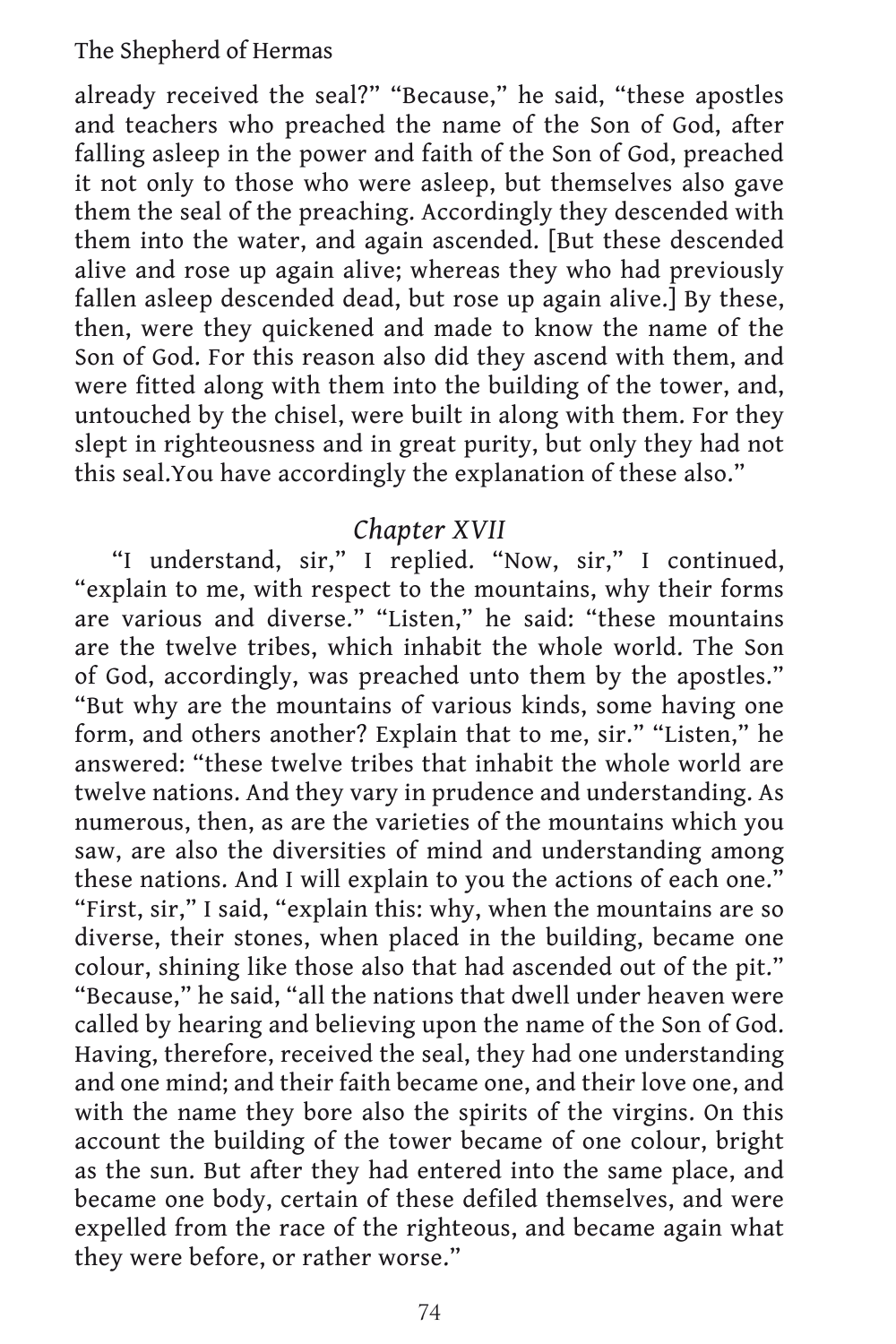### *Chapter XVIII*

"How, sir," I said, "did they become worse, after having known God?" "He that does not know God," he answered, "and practices evil, receives a certain chastisement for his wickedness; but he that has known God, ought not any longer to do evil, but to do good. If, accordingly, when he ought to do good, he do evil, does not he appear to do greater evil than he who does not know God? For this reason, they who have not known God and do evil are condemned to death; but they who have known God, and have seen His mighty works, and still continue in evil, shall be chastised doubly, and shall die for ever. In this way, then, will the Church of God be purified. For as you saw the stones rejected from the tower, and delivered to the evil spirits, and cast out thence, so [they also shall be cast out, and] there shall be one body of the purified; as the tower also became, as it were, of one stone after its purification. In like manner also shall it be with the Church of God, after it has been purified, and has rejected the wicked, and the hypocrites, and the blasphemers, and the waverers, and those who commit wickedness of different kinds. After these have been cast away, the Church of God shall be one body, of one mind, of one understanding, of one faith, of one love. And then the Son of God will be exceeding glad, and shall rejoice over them, because He has received His people pure." "All these things, sir," I said, "are great and glorious."

"Moreover, sir," I said, "explain to me the power and the actions of each one of the mountains, that every soul, trusting in the Lord, and hearing it, may glorify His great, and marvellous, and glorious name." "Hear," he said, "the diversity of the mountains and of the twelve nations."

### *Chapter XIX*

"From the first mountain, which was black, they that believed are the following: apostates and blasphemers against the Lord, and betrayers of the servants of God. To these repentance is not open; but death lies before them, and on this account also are they black, for their race is a lawless one. And from the second mountain, which was bare, they who believed are the following: hypocrites, and teachers of wickedness. And these, accordingly, are like the former, not having any fruits of righteousness; for as their mountain was destitute of fruit, so also such men have a name indeed, but are empty of faith, and there is no fruit of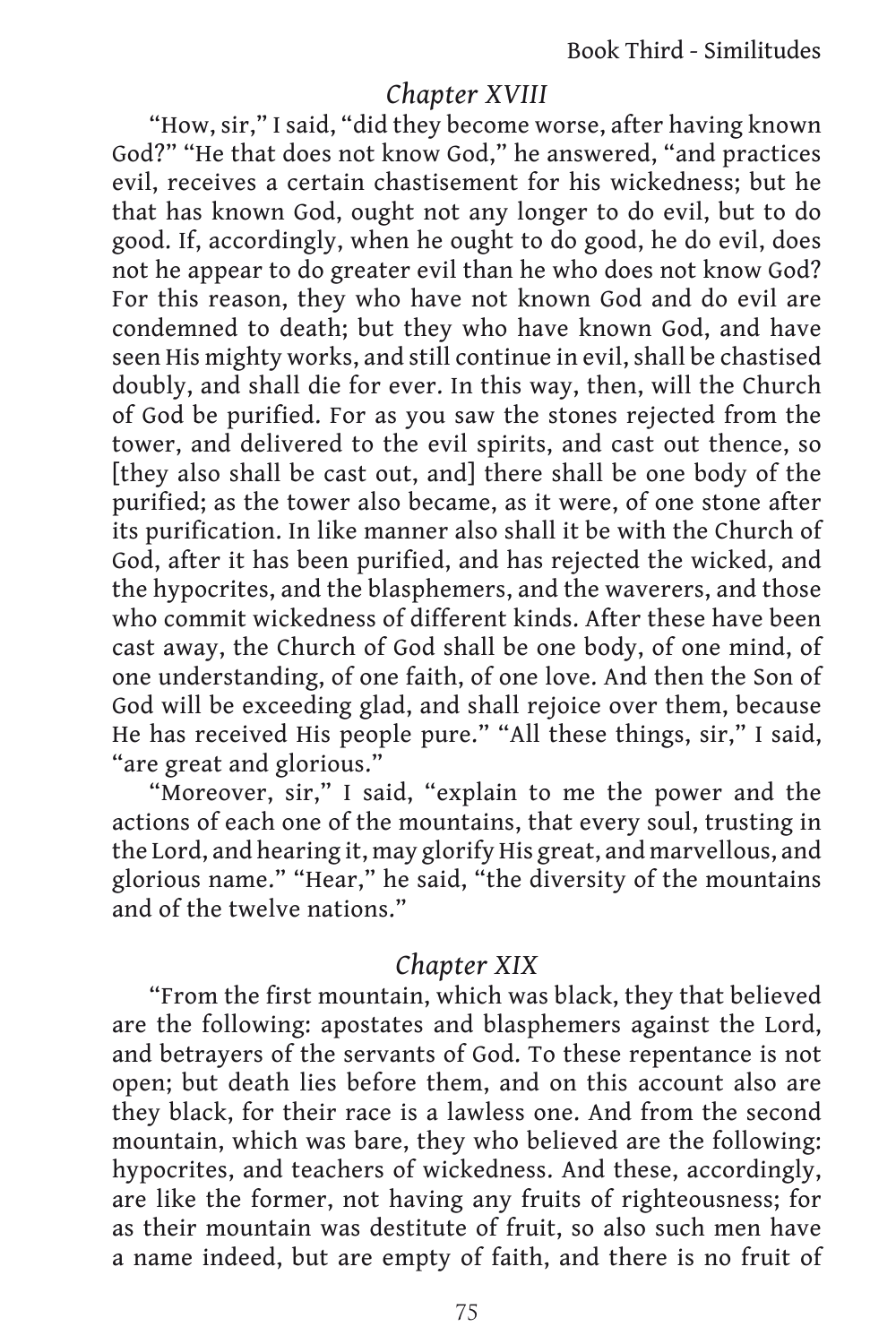truth in them. They indeed have repentance in their power, if they repent quickly; but if they are slow in so doing, they shall die along with the former." "Why, sir," I said, "have these repentance, but the former not? for their actions are nearly the same." "On this account," he said, "have these repentance, because they did not blaspheme their Lord, nor become betrayers of the servants of God; but on account of their desire of possessions they became hypocritical, and each one taught according to the desires of men that were sinners. But they will suffer a certain punishment; and repentance is before them, because they were not blasphemers or traitors."

## *Chapter XX*

"And from the third mountain, which had thorns and thistles, they who believed are the following. There are some of them rich, and others immersed in much business. The thistles are the rich, and the thorns are they who are immersed in much business. Those, [accordingly, who are entangled in many various kinds of business, do not] cleave to the servants of God, but wander away, being choked by their business transactions; and the rich cleave with difficulty to the servants of God, fearing lest these should ask something of them. Such persons, accordingly, shall have difficulty in entering the kingdom of God. For as it is disagreeable to walk among thistles with naked feet, so also it is hard for such to enter the kingdom of God. But to all these repentance, and that speedy, is open, in order that what they did not do in former times they may make up for in these days, and do some good, and they shall live unto God. But if they abide in their deeds, they shall be delivered to those women, who will put them to death."

#### *Chapter XXI*

"And from the fourth mountain, which had much grass, the upper parts of the plants green, and the parts about the roots withered, and some also scorched by the sun, they who believed are the following: the doubtful, and they who have the Lord upon their lips, but have Him not in their heart. On this account their foundations are withered, and have no strength; and their words alone live, while their works are dead. Such persons are [neither alive nor] dead. They resemble, therefore, the waverers: for the wavering are neither withered nor green, being neither living nor dead. For as their blades, on seeing the sun, were withered,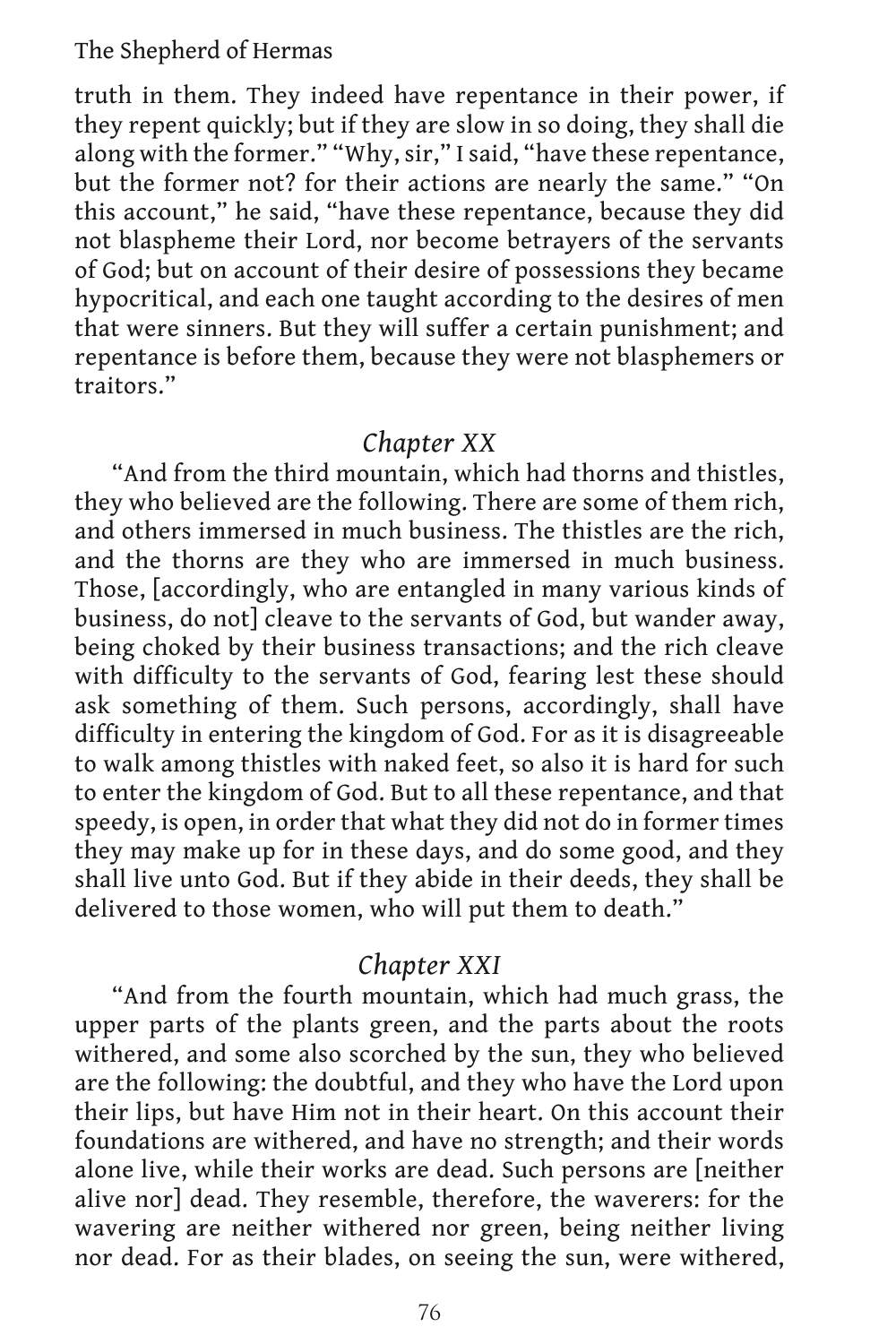so also the wavering, when they hear of affliction, on account of their fear, worship idols, and are ashamed of the name of their Lord. Such, then, are neither alive nor dead. But these also may yet live, if they repent quickly; and if they do not repent, they are already delivered to the women, who take away their life."

## *Chapter XXII*

"And from the fifth mountain, which had green grass, and was rugged, they who believed are the following: believers, indeed, but slow to learn, and obstinate, and pleasing themselves, wishing to know everything, and knowing nothing at all. On account of this obstinacy of theirs, understanding departed from them, and foolish senselessness entered into them. And they praise themselves as having wisdom, and desire to become teachers, although destitute of sense. On account, therefore, of this loftiness of mind, many became vain, exalting themselves: for self-will and empty confidence is a great demon. Of these, accordingly, many were rejected, but some repented and believed, and subjected themselves to those that had understanding, knowing their own foolishness. And to the rest of this class repentance is open; for they were not wicked, but rather foolish, and without understanding. If these therefore repent, they will live unto God; but if they do not repent, they shall have their dwelling with the women who wrought wickedness among them."

## *Chapter XXIII*

"And those from the sixth mountain, which had clefts large and small, and decayed grass in the clefts, who believed, were the following: they who occupy the small clefts are those who bring charges against one another, and by reason of their slanders have decayed in the faith. Many of them, however, repented; and the rest also will repent when they hear my commandments, for their slanders are small, and they will quickly repent. But they who occupy the large clefts are persistent in their slanders, and vindictive in their anger against each other. These, therefore, were thrown away from the tower, and rejected from having a part in its building. Such persons, accordingly, shall have difficulty in living. If our God and Lord, who rules over all things, and has power over all His creation, does not remember evil against those who confess their sins, but is merciful, does man, who is corruptible and full of sins, remember evil against a fellow-man, as if he were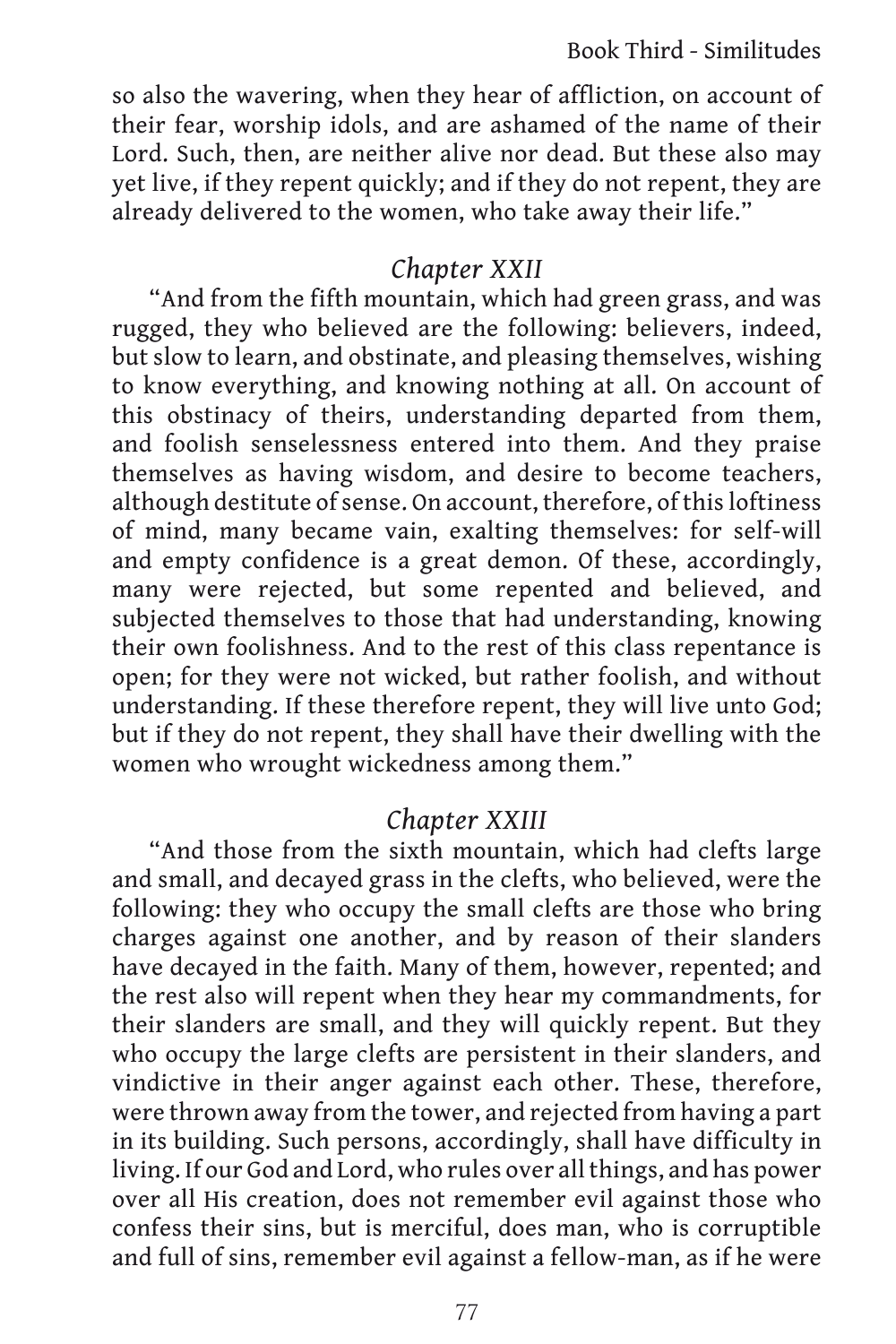able to destroy or to save him? I, the angel of repentance, say unto you, As many of you as are of this way of thinking, lay it aside, and repent, and the Lord will heal your former sins, if you purify yourselves from this demon; but if not, you will be delivered over to him for death."

## *Chapter XXIV*

"And those who believed from the seventh mountain, on which the grass was green and flourishing, and the whole of the mountain fertile, and every kind of cattle and the fowls of heaven were feeding on the grass on this mountain, and the grass on which they pastured became more abundant, were the following: they were always simple, and harmless, and blessed, bringing no charges against one another, but always rejoicing greatly because of the servants of God, and being clothed with the holy spirit of these virgins, and always having pity on every man, and giving aid from their own labour to every man, without reproach and without hesitation. The Lord, therefore, seeing their simplicity and all their meekness, multiplied them amid the labours of their hands, and gave them grace in all their doings. And I, the angel of repentance, say to you who are such, Continue to be such as these, and your seed will never be blotted out; for the Lord has made trial of you, and inscribed you in the number of us, and the whole of your seed will dwell with the Son of God; for ye have received of His Spirit."

## *Chapter XXV*

"And they who believed from the eighth mountain, where were the many fountains, and where all the creatures of God drank of the fountains, were the following: apostles, and teachers, who preached to the whole world, and who taught solemnly and purely the word of the Lord, and did not at all fall into evil desires, but walked always in righteousness and truth, according as they had received the Holy Spirit. Such persons, therefore, shall enter in with the angels."

## *Chapter XXVI*

"And they who believed from the ninth mountain, which was deserted, and had in it creeping things and wild beasts which destroy men, were the following: they who had the stains as servants, who discharged their duty ill, and who plundered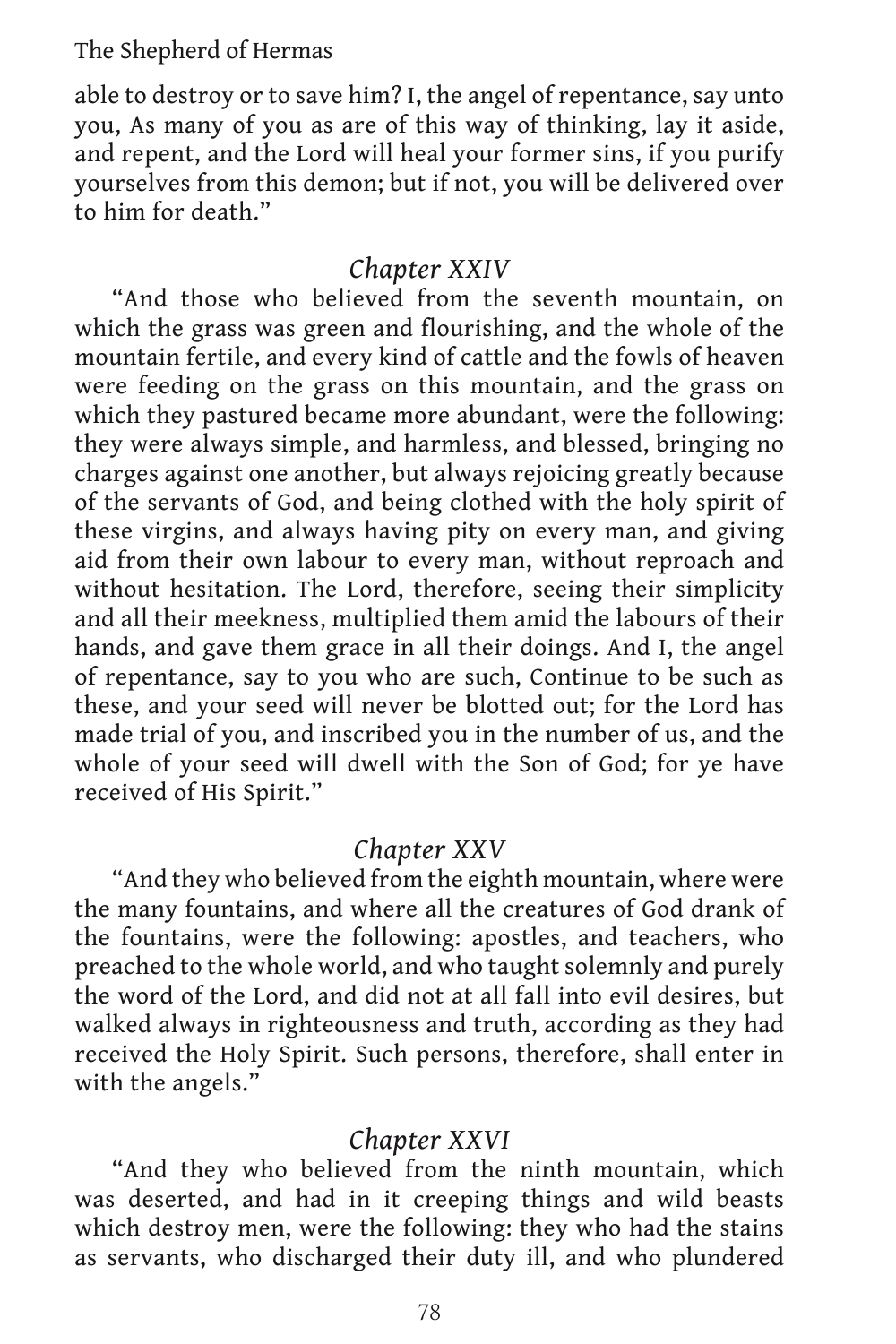widows and orphans of their livelihood, and gained possessions for themselves from the ministry, which they had received. If, therefore, they remain under the dominion of the same desire, they are dead, and there is no hope of life for them; but if they repent, and finish their ministry in a holy manner, they shall be able to live. And they who were covered with scabs are those who have denied their Lord, and have not returned to Him again; but becoming withered and desert-like, and not cleaving to the servants of God, but living in solitude, they destroy their own souls. For as a vine, when left within an enclosure, and meeting with neglect, is destroyed, and is made desolate by the weeds, and in time grows wild, and is no longer of any use to its master, so also are such men as have given themselves up, and become useless to their Lord, from having contracted savage habits. These men, therefore, have repentance in their power, unless they are found to have denied from the heart; but if any one is found to have denied from the heart, I do not know if he may live. And I say this not for these present days, in order that any one who has denied may obtain repentance, for It is impossible for him to be saved who now intends to deny his Lord; but to those who denied Him long ago, repentance seems to be possible. If, therefore, any one intends to repent, let him do so quickly, before the tower is completed; for if not, he will be utterly destroyed by the women. And the chipped stones are the deceitful and the slanderers; and the wild beasts, which you saw on the ninth mountain, are the same. For as wild beasts destroy and kill a man by their poison, so also do the words of such men destroy and ruin a man. These, accordingly, are mutilated in their faith, on account of the deeds which they have done in themselves; yet some repented, and were saved. And the rest, who are of such a character, can be saved if they repent; but if they do not repent, they will perish with those women, whose strength they have assumed."

### *Chapter XXVII*

"And from the tenth mountain, where were trees which overshadowed certain sheep, they who believed were the following: bishops given to hospitality, who always gladly received into their houses the servants of God, without dissimulation. And the bishops never failed to protect, by their service, the widows, and those who were in want, and always maintained a holy conversation. All these, accordingly, shall be protected by the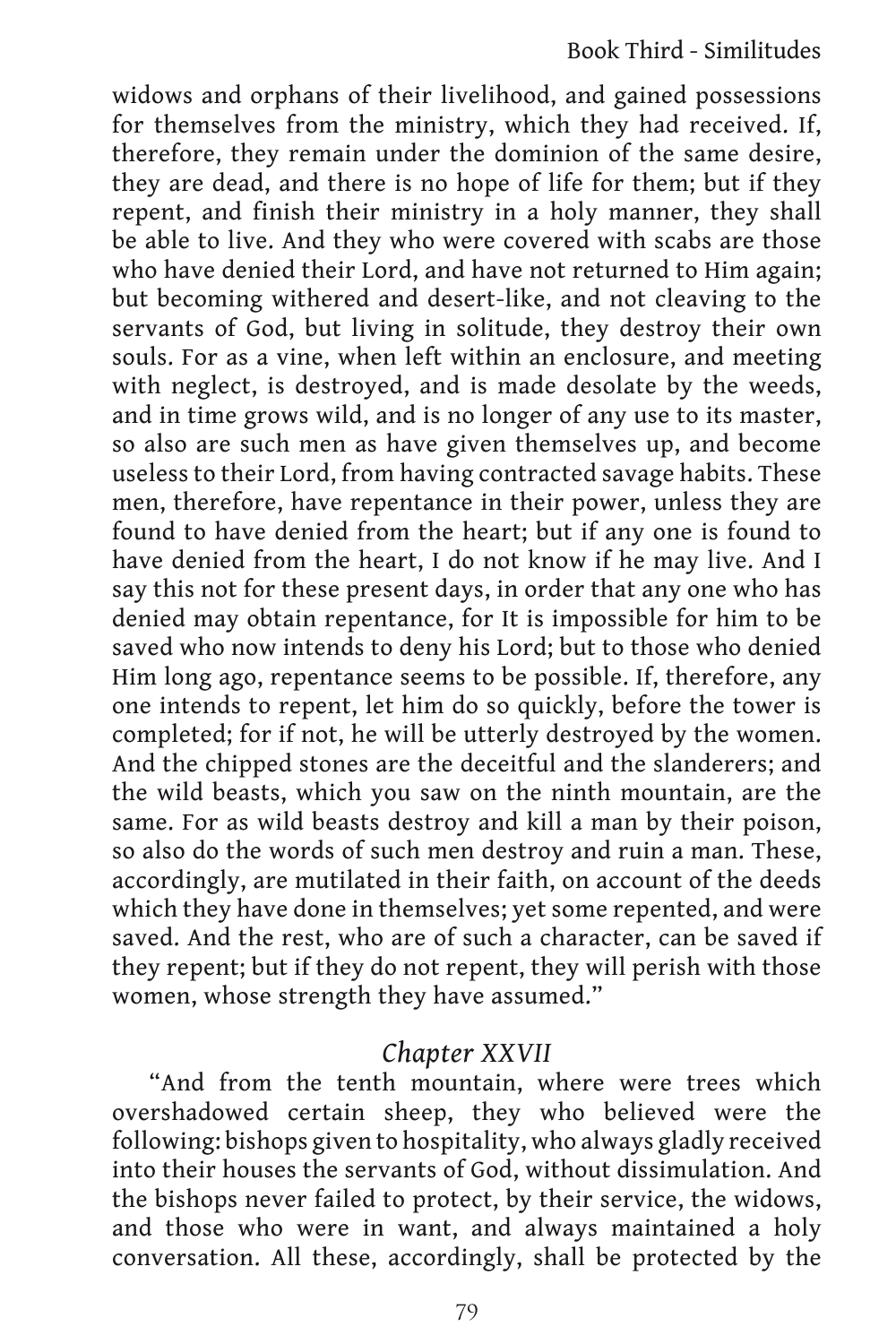Lord for ever. They who do these things are honourable before God, and their place is already with the angels, if they remain to the end serving God."

### *Chapter XXVIII*

"And from the eleventh mountain, where were trees full of fruits, adorned with fruits of various kinds, they who believed were the following: they who suffered for the name of the Son of God, and who also suffered cheerfully with their whole heart, and laid down their lives." "Why, then, sir," I said, "do all these trees bear fruit, and some of them fairer than the rest?" "Listen," he said: "all who once suffered for the name of the Lord are honourable before God; and of all these the sins were remitted, because they suffered for the name of the Son of God. And why their fruits are of various kinds, and some of them superior, listen. All," he continued, "who were brought before the authorities and were examined, and did not deny, but suffered cheerfully-these are held in greater honour with God, and of these the fruit is superior; but all who were cowards, and in doubt, and who reasoned in their hearts whether they would deny or confess, and yet suffered, of these the fruit is less, because that suggestion came into their hearts; for that suggestion-that a servant should deny his Lord-is evil. Have a care, therefore, ye who are planning such things, lest that suggestion remain in your hearts, and ye perish unto God. And ye who suffer for His name ought to glorify God, because He deemed you worthy to bear His name, that all your sins might be healed. [Therefore, rather deem yourselves happy], and think that ye have done a great thing, if any of you suffer on account of God. The Lord bestows upon you life, and ye do not understand, for your sins were heavy; but if you had not suffered for the name of the Lord, ye would have died to God on account of your sins. These things I say to you who are hesitating about denying or confessing: acknowledge that ye have the Lord, lest, denying Him, ye be delivered up to prison. If the heathen chastise their slaves, when one of them denies his master, what, think ye, will your Lord do, who has authority over all men? Put away these counsels out of your hearts, that you may live continually unto God."

# *Chapter XXIX*

"And they who believed from the twelfth mountain, which was white, are the following: they are as infant children, in whose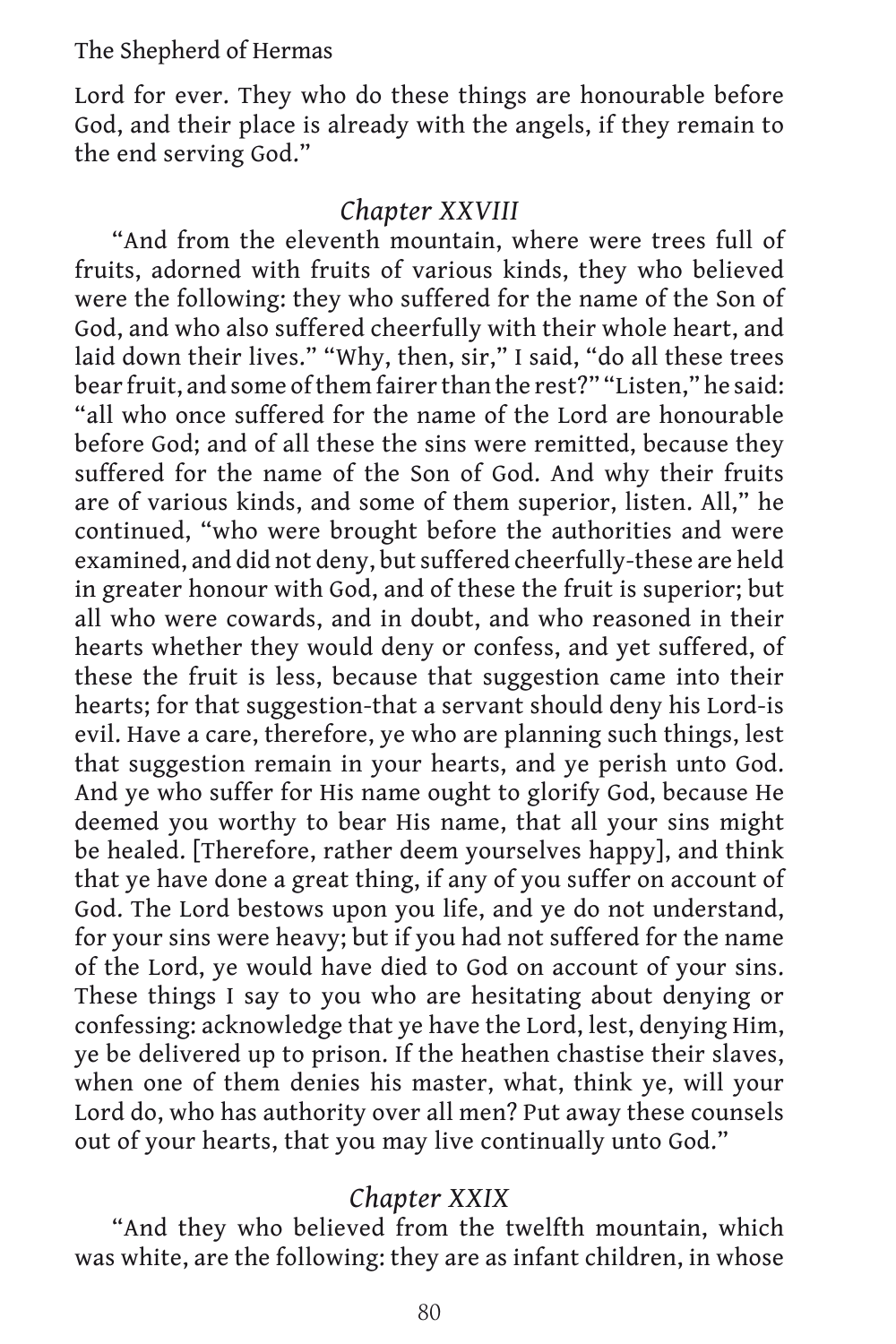hearts no evil originates; nor did they know what wickedness is, but always remained as children. Such accordingly, without doubt, dwell in the kingdom of God, because they defiled in nothing the commandments of God; but they remained like children all the days of their life in the same mind. All of you, then, who shall remain stedfast, and be as children, without doing evil, will be more honoured than all who have been previously mentioned; for all infants are honourable before God, and are the first persons with Him. Blessed, then, are ye who put away wickedness from yourselves, and put on innocence. As the first of all will you live unto God."After he had finished the similitudes of the mountains, I said to him, "Sir, explain to me now about the stones that were taken out of the plain, and put into the building instead of the stones that were taken out of the tower; and about the round stones that were put into the building; and those that still remain round."

# *Chapter XXX*

"Hear," he answered, "about all these also. The stones taken out of the plain and put into the building of the tower instead of those that were rejected, are the roots of this white mountain. When, therefore, they who believed from the white mountain were all found guileless, the Lord of the tower commanded those from the roots of this mountain to be cast into the building of the tower; for he knew that if these stones were to go to the building of the tower, they would remain bright, and not one of them become black. But if he had so resolved with respect to the other mountains, it would have been necessary for him to visit that tower again, and to cleanse it. Now all these persons were found white who believed, and who will yet believe, for they are of the same race. This is a happy race, because it is innocent. Hear now, further, about these round and shining stones. All these also are from the white mountain. Hear, moreover, why they were found round: because their riches had obscured and darkened them a little from the truth, although they never departed from God; nor did any evil word proceed out of their mouth, but all justice, virtue, and truth. When the Lord, therefore, saw the mind of these persons, that they were born good, and could be good, He ordered their riches to be cut down, not to be taken away for ever, that they might be able to do some good with what was left them; and they will live unto God, because they are of a good race.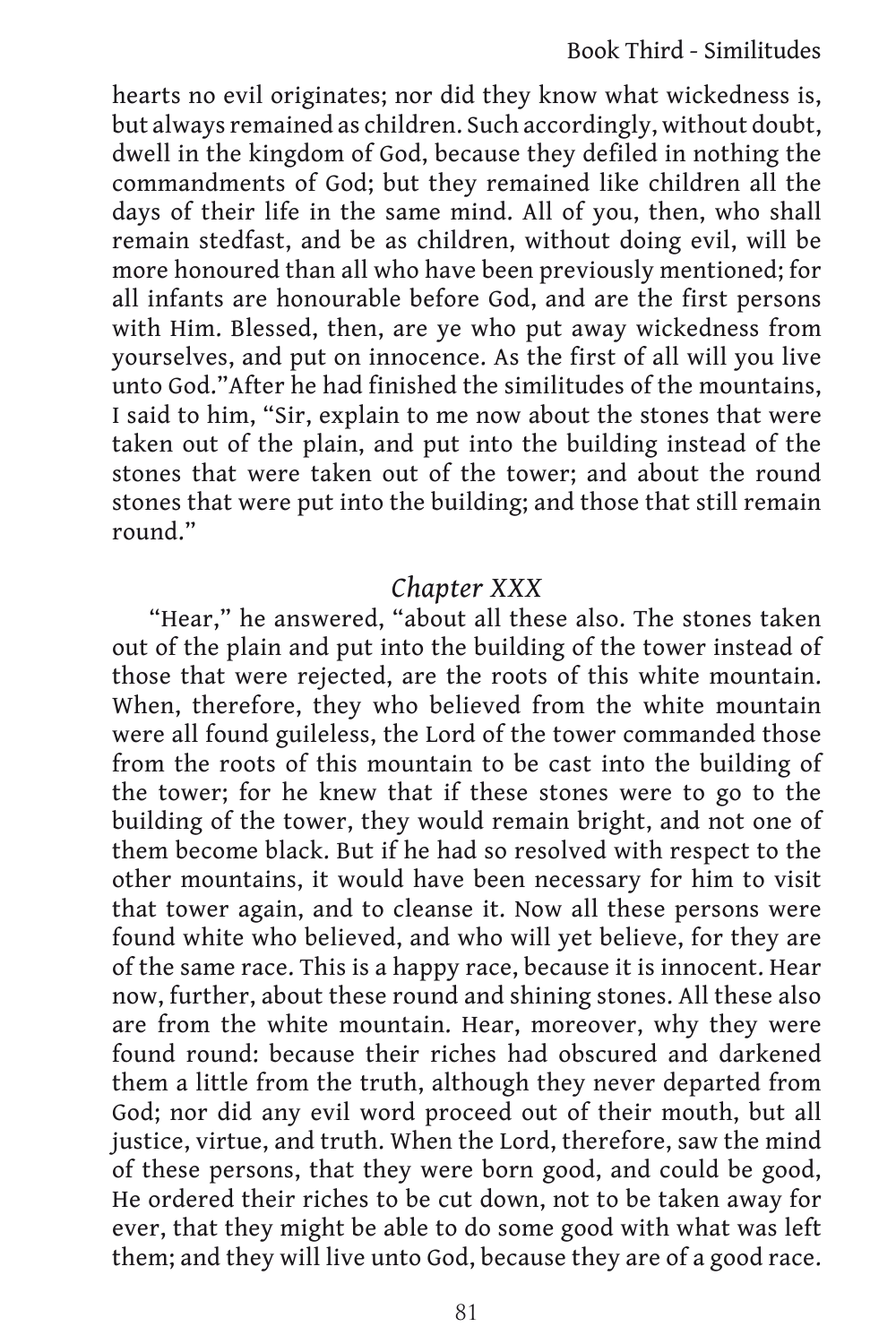Therefore were they rounded a little by the chisel, and put in the building of the tower."

### *Chapter XXXI*

"But the other round stones, which had not yet been adapted to the building of the tower, and had not yet received the seal, were for this reason put back into their place, because they are exceedingly round. Now this age must be cut down in these things, and in the vanities of their riches, and then they will meet in the kingdom of God; for they must of necessity enter into the kingdom of God, because the Lord has blessed this innocent race. Of this race, therefore, no one will perish; for although any of them be tempted by the most wicked devil, and commit sin, he will quickly return to his Lord. I deem you happy, I, who am the messenger of repentance, whoever of you are innocent as children, because your part is good, and honourable before God. Moreover, I say to you all, who have received the seal of the Son of God, be clothed with simplicity, and be not mindful of offences, nor remain in wickedness. Lay aside, therefore, the recollection of your offences and bitternesses, and you will be formed in one spirit. And heal and take away from you those wicked schisms, that if the Lord of the flocks come, He may rejoice concerning you. And He will rejoice, if He find all things sound, and none of you shall perish. But if He find any one of these sheep strayed, woe to the shepherds! And if the shepherds themselves have strayed, what answer will they give Him for their flocks? Will they perchance say that they were harassed by their flocks? They will not be believed, for the thing is incredible that a shepherd could suffer from his flock; rather will he be punished on account of his falsehood. And I myself am a shepherd, and I am under a most stringent necessity of rendering an account of you."

## *Chapter XXXII*

"Heal yourselves, therefore, while the tower is still building. The Lord dwells in men that love peace, because He loved peace; but from the contentious and the utterly wicked He is far distant. Restore to Him, therefore, a spirit sound as ye received it. For when you have given to a fuller a new garment, and desire to receive it back entire at the end, if, then, the fuller return you a torn garment, will you take it from him, and not rather be angry, and abuse him, saying, 'I gave you a garment that was entire: why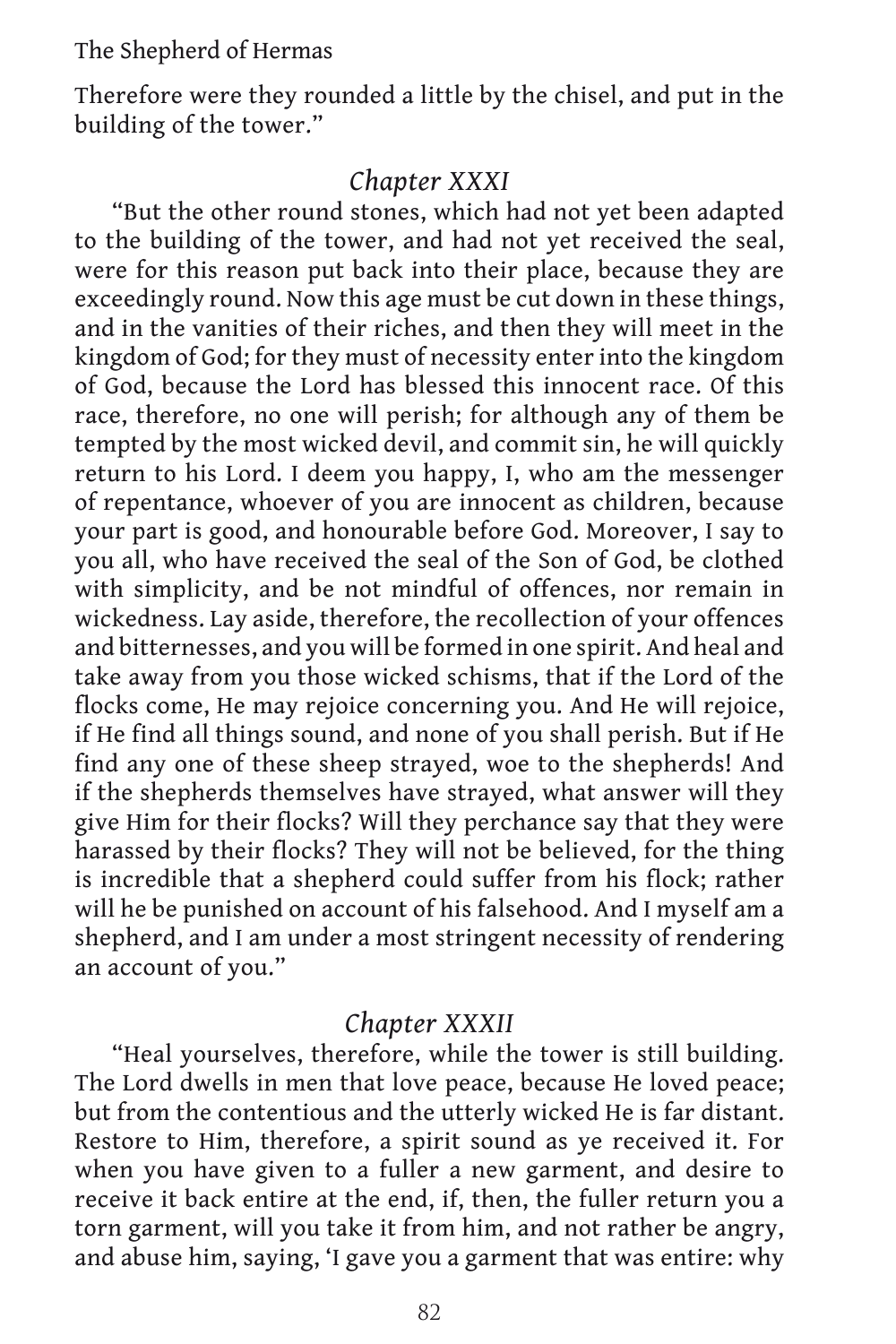have you rent it, and made it useless, so that it can be of no use on account of the rent which you have made in it? 'Would you not say all this to the fuller about the rent which you found in your garment? If, therefore, you grieve about your garment, and complain because you have not received it entire, what do you think the Lord will do to you, who gave you a sound spirit, which you have rendered altogether useless, so that it can be of no service to its possessor? for its use began to be unprofitable, seeing it was corrupted by you. Will not the Lord, therefore, because of this conduct of yours regarding His Spirit, act in the same way, and deliver you over to death? Assuredly, I say, he will do the same to all those whom He shall find retaining a recollection of offences. Do not trample His mercy under foot, He says, but rather honour Him, because He is so patient with your sins, and is not as ye are. Repent, for it is useful to you."

## *Chapter XXXIII*

"All these things which are written above, I, the Shepherd, the messenger of repentance, have showed and spoken to the servants of God. If therefore ye believe, and listen to my words, and walk in them, and amend your ways, you shall have it in your power to live: but if you remain in wickedness, and in the recollection of offences, no sinner of that class will live unto God. All these words which I had to say have been spoken unto you." The Shepherd said to me, "Have you asked me everything?" And I replied, "Yes, sir." "Why did you not ask me about the shape of the stones that were put into the building, that I might explain to you why we filled up the shapes?" And I said, "I forgot, sir." "Hear now, then," he said, "about this also. These are they who have now heard my commandments, and repented with their whole hearts. And when the Lord saw that their repentance was good and pure, and that they were able to remain in it, He ordered their former sins to be blotted out. For these shapes were their sins, and they were levelled down, that they might not appear."

# *SIMILITUDE TENTH Concerning Repentance and Alms-Giving*

## *Chapter I*

After I had fully written down this book, that messenger who had delivered me to the Shepherd came into the house in which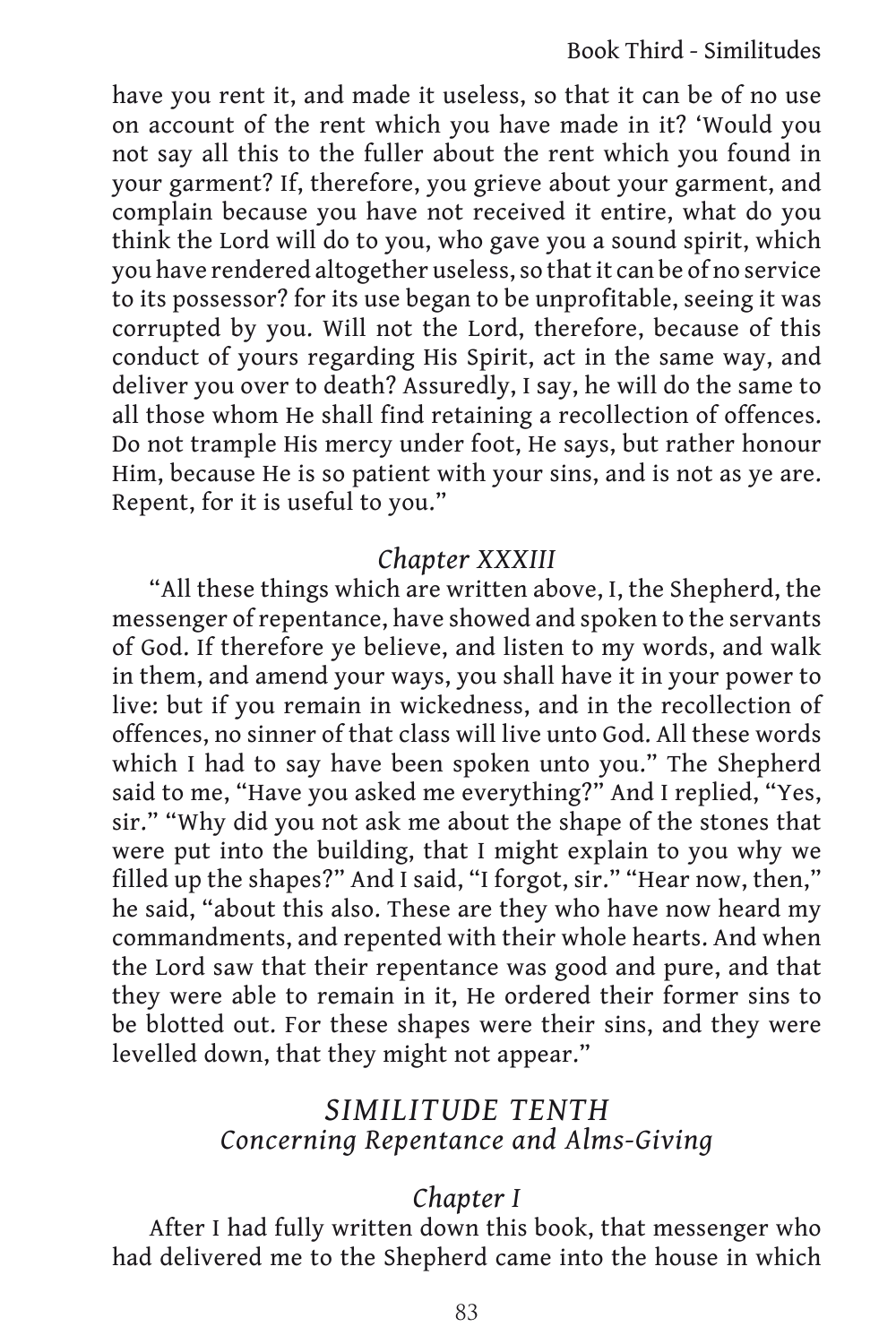I was, and sat down upon a couch, and the Shepherd stood on his fight hand. He then called me, and spoke to me as follows: "I have delivered you and your house to the Shepherd, that you may be protected by him." "Yes, sir," I said. "If you wish, therefore, to be protected," he said, "from all annoyance, and from all harsh treatment, and to have success in every good work and word, and to possess all the virtues of righteousness, walk in these commandments which he has given you, and you will be able to subdue all wickedness. For if you keep those commandments, every desire and pleasure of the world will be subject to you, and success will attend you in every good work. Take unto yourself his experience and moderation, and say to all that he is in great honour and dignity with God, and that he is a president with great power, and mighty in his office. To him alone throughout the whole world is the power of repentance assigned. Does he seem to you to be powerful? But you despise his experience, and the moderation which he exercises towards you."

# *Chapter II*

I said to him, "Ask himself, sir, whether from the time that he has entered my house I have done anything improper, or have offended him in any respect." He answered, "I also know that you neither have done nor will do anything improper, and therefore I speak these words to you, that you may persevere. For he had a good report of you to me, and you will say these words to others, that they also who have either repented or will still repent may entertain the same feelings with you, and he may report well of these to me, and I to the Lord." And I said, "Sir, I make known to every man the great works of God: and I hope that all those who love them, and have sinned before, on heating these words, may repent, and receive life again." "Continue, therefore, in this ministry, and finish it. And all who follow out his commands shall have life, and great honour with the Lord. But those who do not keep his commandments, flee from his life, and despise him. But he has his own honour with the Lord. All, therefore, who shall despise him, and not follow his commands, deliver themselves to death, and every one of them will be guilty of his own blood. But I enjoin you, that you obey his commands, and you will have a cure for your former sins."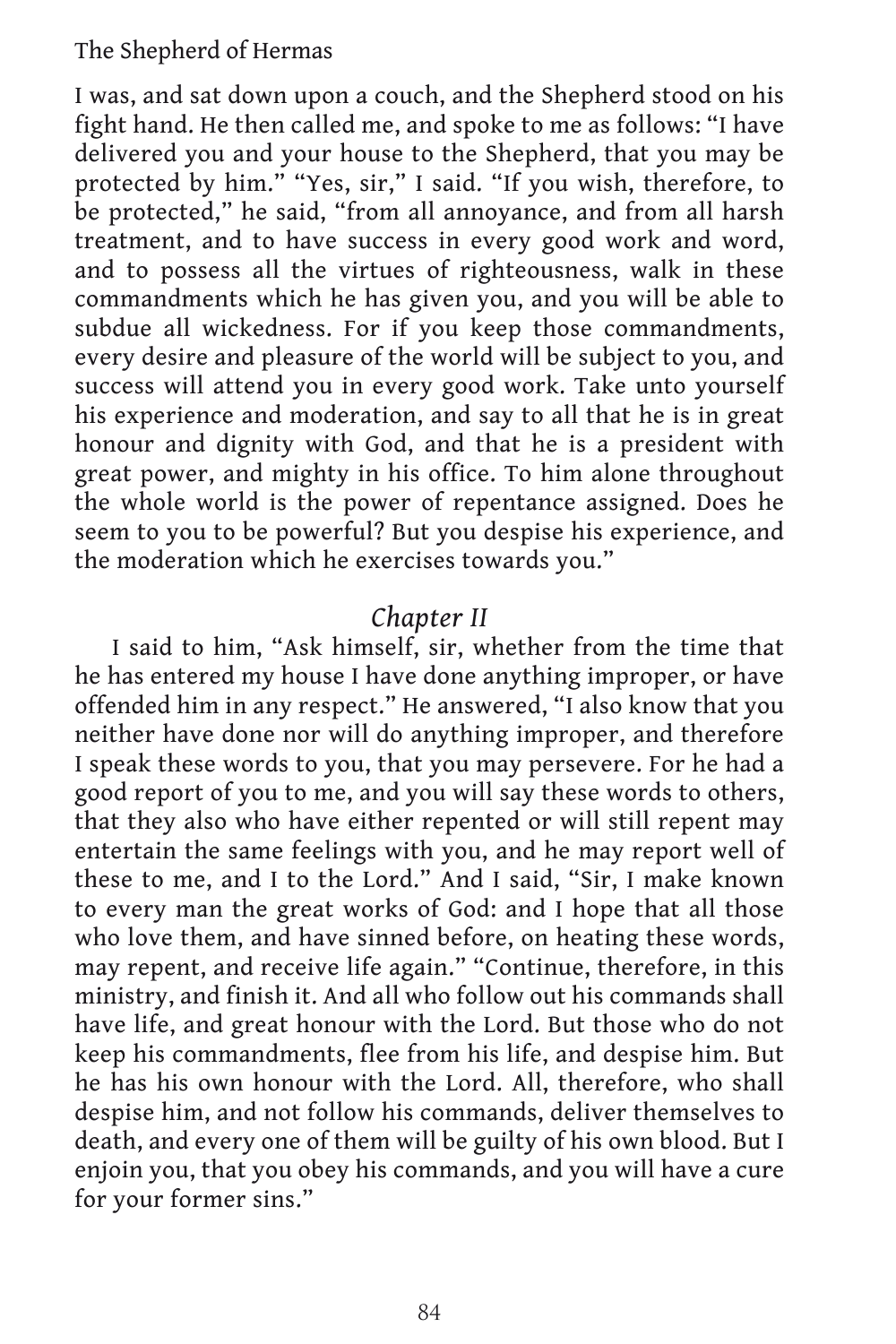# *Chapter III*

"Moreover, I sent you these virgins, that they may dwell with you. For I saw that they were courteous to you. You will therefore have them as assistants, that you may be the better able to keep his commands: for it is impossible that these commandments can be observed without these virgins. I see, moreover, that they abide with you willingly; but I will also instruct them not to depart at all from your house: do you only keep your house pure, as they will delight to dwell in a pure abode. For they are pure, and chaste, and industrious, and have all influence with the Lord. Therefore, if they find your house to be pure, they will remain with you; but if any defilement, even a little, befall it, they will immediately withdraw from your house. For these virgins do not at all like any defilement." I said to him, "I hope, sir, that I will please them, so that they may always be willing to inhabit my house. And as he to whom you entrusted me has no complaint against me, so neither will they have." He said to the Shepherd, "I see that the servant of God wishes to live, and to keep these commandments, and will place these virgins in a pure habitation." When he had spoken these words he again delivered me to the Shepherd, and called those virgins, and said to them, "Since I see that you are willing to dwell in his house, I commend him and his house to you, asking that you withdraw not at all from it." And the virgins heard these words with pleasure.

## *Chapter IV*

The angel then said to me, "Conduct yourself manfully in this service, and make known to every one the great things of God, and you will have favour in this ministry. Whoever, therefore, shall walk in these commandments, shall have life, and will be happy in his life; but whosoever shall neglect them shall not have life, and will be unhappy in this life. Enjoin all, who are able to act rightly, not to cease well-doing; for, to practice good works is useful to them. And I say that every man ought to be saved from inconveniences. For both he who is in want, and he who suffers inconveniences in his daily life, is in great torture and necessity. Whoever, therefore, rescues a soul of this kind from necessity, will gain for himself great joy. For he who is harassed by inconveniences of this kind, suffers equal torture with him who is in chains. Moreover many, on account of calamities of this sort, when they could not endure them, hasten their own deaths.